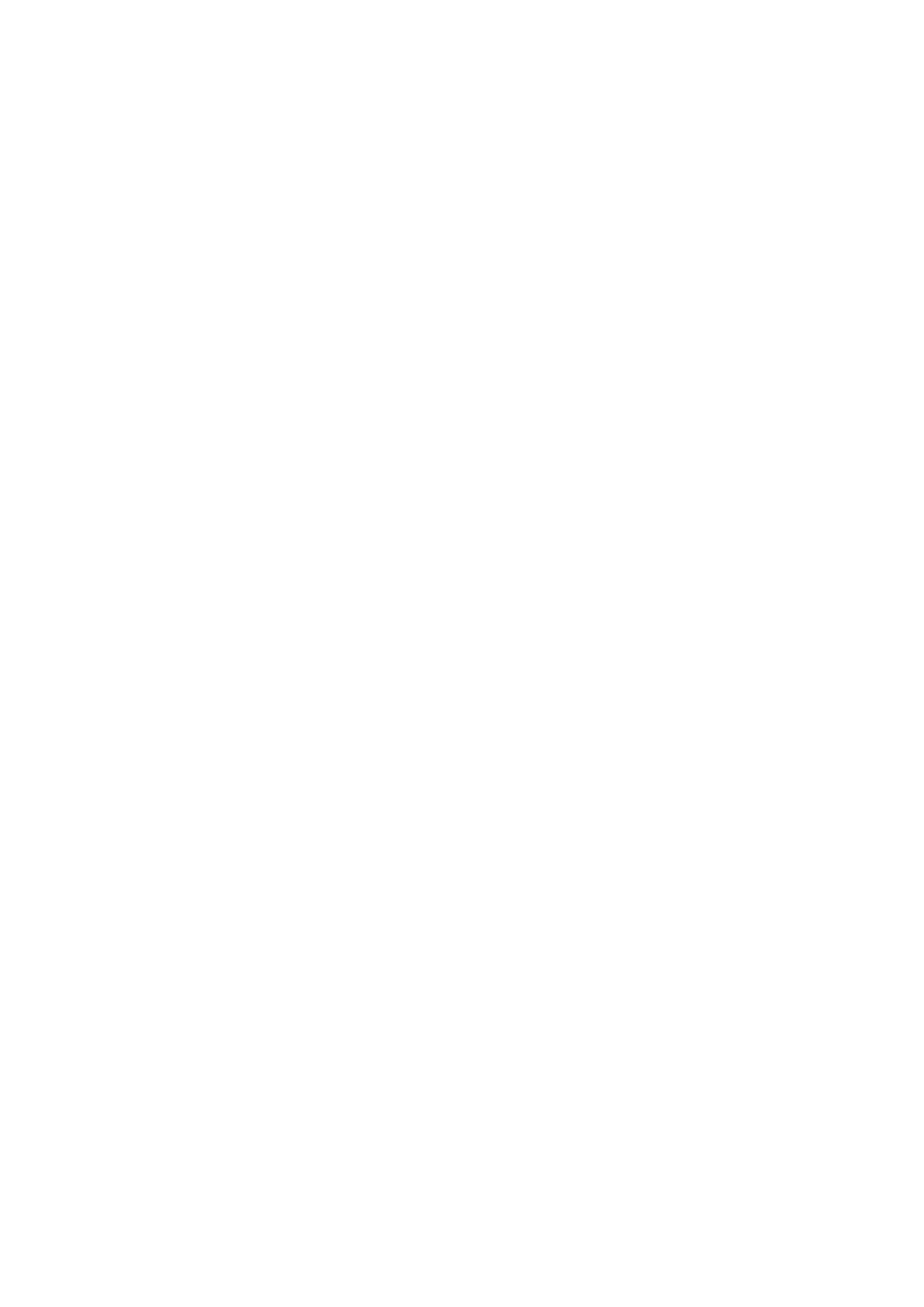Western Australia

## **Bail Act 1982**

#### **CONTENTS**

## **Part I — Preliminary**

| 1.  | Short title                                         | $\overline{c}$ |
|-----|-----------------------------------------------------|----------------|
| 2.  | Commencement                                        | $\overline{c}$ |
| 3.  | Terms used                                          | $\overline{2}$ |
| 3A. | Sending notices by electronic communication         | 8              |
| 4.  | Application of this Act                             | 9              |
| 4A. | Detention and bail where accused appears in         |                |
|     | response to summons or court hearing notice         | 9              |
|     | Part $II$ — Rights of accused in                    |                |
|     | relation to bail                                    |                |
| 5.  | Right of accused to have bail considered under      |                |
|     | this Act                                            | 11             |
| 6.  | Duty on arresting officer and others to             |                |
|     | consider bail                                       | 11             |
| 6A. | Whether custody justified to be considered in       |                |
|     | certain cases                                       | 13             |
| 7.  | Duty imposed on judicial officers in respect of     |                |
|     | unconvicted accused                                 | 14             |
| 7A. | Bail may be dispensed with by court                 | 15             |
| 7B. | Special provision for adult accused in murder cases | 15             |
| 7C. | Special provision for child accused in murder cases | 17             |
| 7D. | Previous decision may be adopted                    | 18             |
| 7E. | Bail during trial                                   | 19             |
| 7F. | Bail for appeal from courts of summary              |                |
|     | jurisdiction                                        | 19             |
|     |                                                     |                |

| As at 01 Oct 2010 | Version 07-f0-02                                                         | page i |
|-------------------|--------------------------------------------------------------------------|--------|
|                   | Extract from www.slp.wa.gov.au, see that website for further information |        |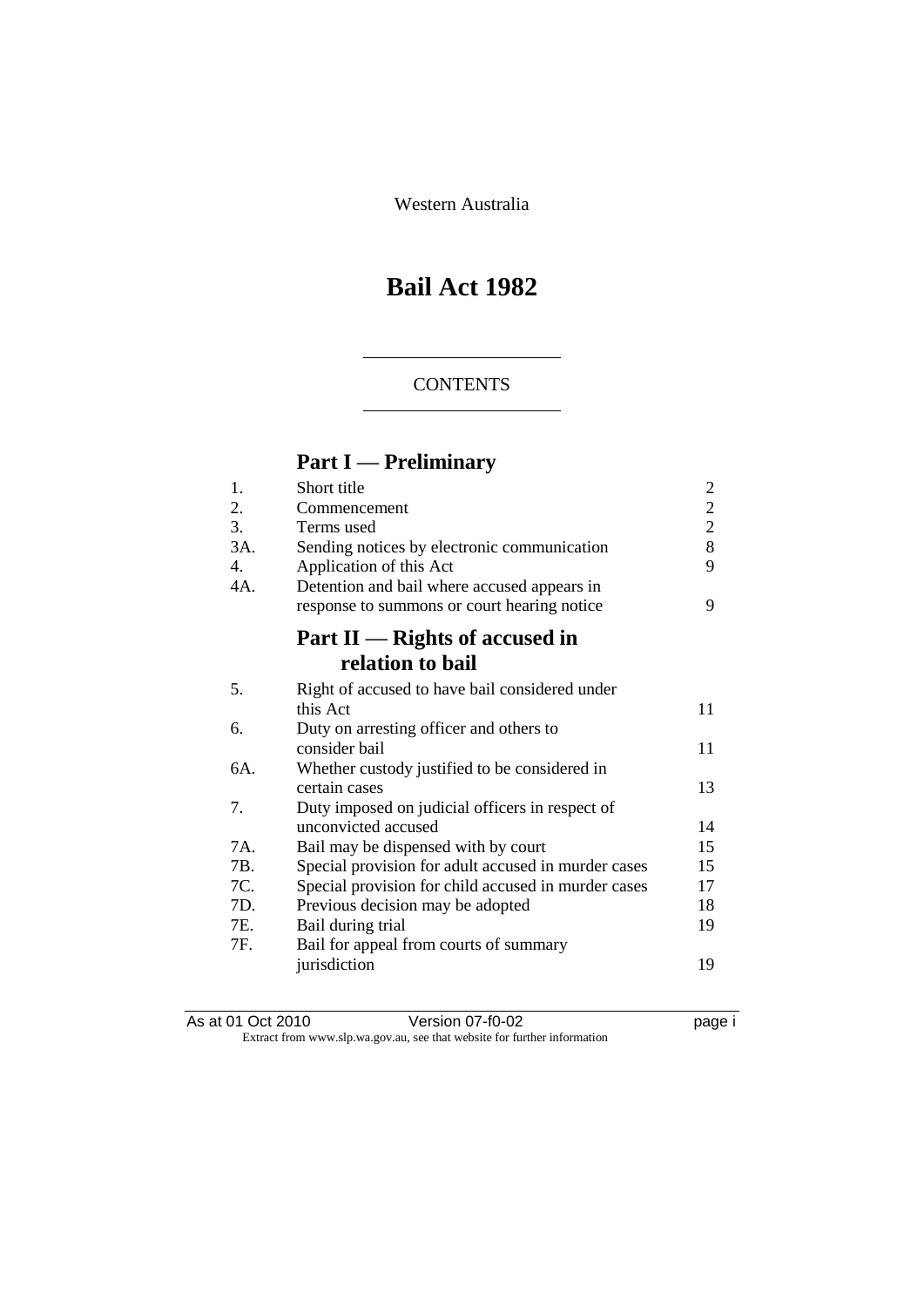| Contents |
|----------|
|----------|

| 8.           | Accused to be given information and approved                                      |    |
|--------------|-----------------------------------------------------------------------------------|----|
|              | forms                                                                             | 20 |
| 9.           | Bail decision may be deferred until further<br>information obtained               | 22 |
| 10.          | Sections 5, 6 and 7 do not apply where accused                                    |    |
|              | imprisoned for other cause                                                        | 22 |
| 11.          | Rights following grant of bail                                                    | 23 |
| 12.          | Further limitation on rights in s. 7A(2) and 11                                   | 24 |
|              | Part III — Jurisdiction relating to                                               |    |
|              | bail                                                                              |    |
| 13.          | Jurisdiction to grant bail                                                        | 25 |
| 13A.         | Jurisdiction to dispense with bail and how                                        |    |
|              | jurisdiction to be exercised                                                      | 25 |
| 13B.         | Giving and proof of notices under s. 13A(3)                                       | 26 |
| 14.          | Extent of judge's jurisdiction                                                    | 27 |
| 15.          | Exclusive jurisdiction of Supreme Court judge in                                  |    |
|              | murder cases                                                                      | 28 |
| 15A.<br>15B. | Appeal from decision of judge<br>Determination of appeal under s. 15A and related | 29 |
|              | provisions                                                                        | 30 |
| 16.          | Bail of person arrested on warrant                                                | 31 |
| 16A.         | Restrictions on powers of authorised officers and                                 |    |
|              | justices in certain cases                                                         | 32 |
| 17.          | Conditions which may be imposed                                                   | 33 |
| 17A.         | Further provisions as to responsible person's                                     |    |
|              | undertaking (Schedule 1 Part C clause 2)                                          | 33 |
|              | Part IV — Hearing of case for bail,                                               |    |
|              | parties, and evidence                                                             |    |
| 20.          | Power to consider bail in camera and to prohibit                                  |    |
|              | publication                                                                       | 35 |
| 21.          | Parties                                                                           | 36 |
| 22.          | Evidence                                                                          | 36 |
| 23.          | Accused not bound to supply information                                           | 36 |
| 24.          | Information may be referred to police officer for                                 |    |
|              | verification or for report                                                        | 37 |
| 24A.         | Information may be referred to community                                          |    |
|              | corrections officer for verification or for report                                | 37 |
|              |                                                                                   |    |

| ıC<br>ı<br>и |  |
|--------------|--|
|              |  |

page ii Version 07-f0-02 As at 01 Oct 2010 Extract from www.slp.wa.gov.au, see that website for further information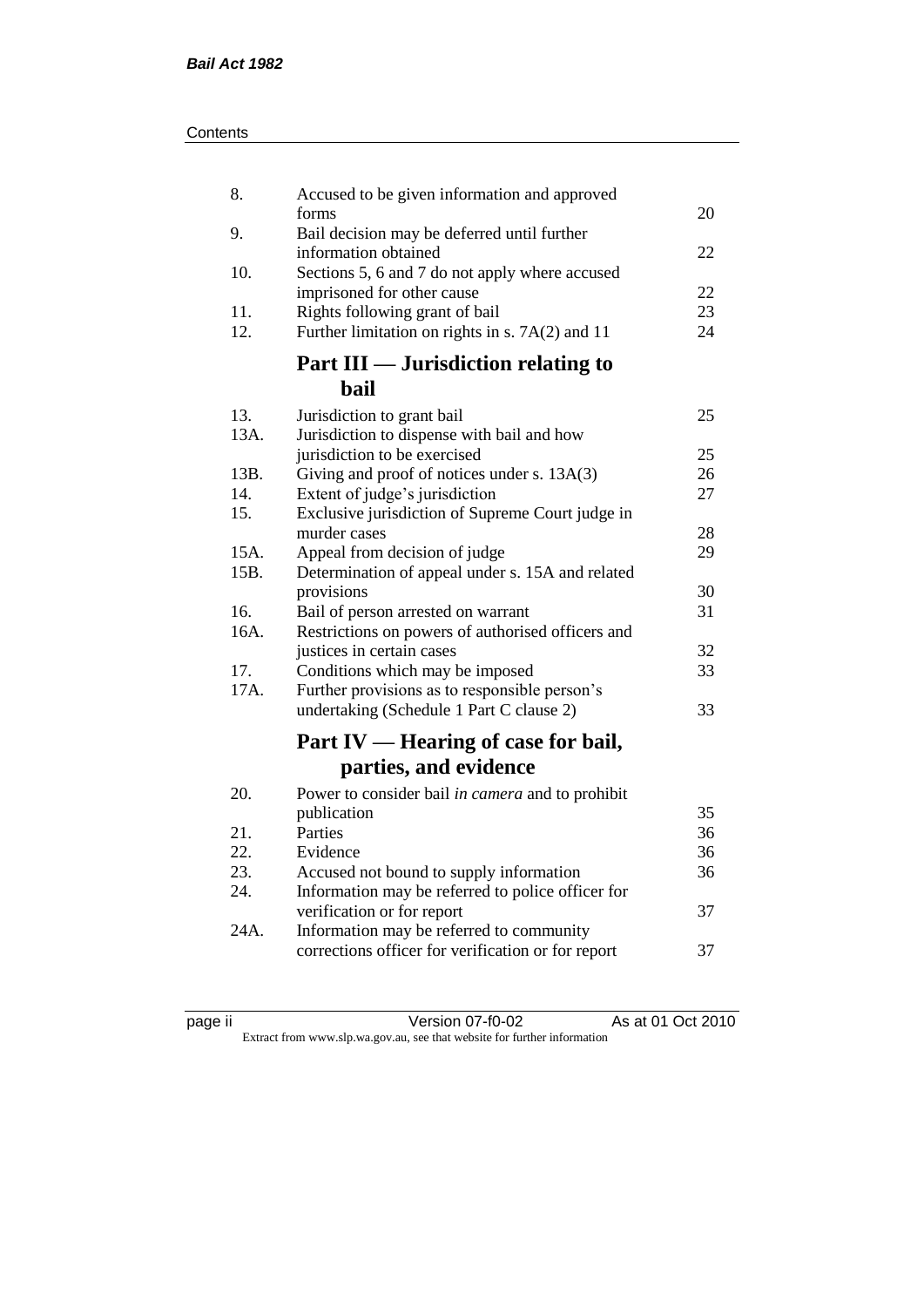| 25.        | Protection of accused as to information given for                                                    |          |
|------------|------------------------------------------------------------------------------------------------------|----------|
| 26.        | bail purposes                                                                                        | 38       |
| 27.        | Record of decision and reasons                                                                       | 38<br>39 |
|            | Transmission of relevant papers to court                                                             |          |
| 27A.       | Transmission of papers to CEO (corrections)                                                          | 40       |
|            | <b>Part V</b> - Bail undertakings                                                                    |          |
| 28.        | Bail undertaking                                                                                     | 41       |
| 29.<br>30. | Before whom bail undertaking may be entered into<br>Duties of person before whom bail undertaking is | 42       |
|            | entered into                                                                                         | 42       |
| 31.        | Different time and place for appearance may be                                                       |          |
| 31A.       | substituted                                                                                          | 43       |
| 32.        | Amendment of conditions during trial<br>Giving and proof of notices under s. 31                      | 45<br>47 |
| 33.        | Judicial officer may order accused to enter into bail                                                |          |
|            | undertaking                                                                                          | 48       |
| 34.        | Cessation and suspension of bail undertaking                                                         | 49       |
|            |                                                                                                      |          |
|            | <b>Part VI</b> — Sureties and surety                                                                 |          |
|            | undertakings                                                                                         |          |
| 35.        | Surety and surety undertaking                                                                        | 50       |
| 36.        | Authority to approve sureties                                                                        | 50       |
| 37.        | Proposed surety to receive certain information and                                                   |          |
|            | prescribed form for completion                                                                       | 51       |
| 38.        | Persons disqualified from being sureties                                                             | 51       |
| 39.        | Matters relevant to approval of sureties                                                             | 52       |
| 40.        | Decision on application by proposed surety                                                           | 52       |
| 41.        | Finality of decision to refuse approval                                                              | 53       |
| 42.        | Before whom surety undertaking may be entered                                                        |          |
|            | into                                                                                                 | 53       |
| 43.        | Duties of persons before whom surety undertaking                                                     |          |
|            | is entered into                                                                                      | 54       |
| 43A.       | Use of video link and electronic communication                                                       |          |
|            | where proposed surety is interstate                                                                  | 54       |
| 44.        | When surety undertaking extends to different time                                                    |          |
|            | or different time and place substituted under s. 31                                                  | 56       |
| 45.        | Giving and proof of notices under s. 44                                                              | 57       |
| 46.        | Power of surety to apprehend accused                                                                 | 59       |
| 47.        | Cessation and suspension of surety undertaking                                                       | 59       |
|            |                                                                                                      |          |

| As at 01 Oct 2010 | Version 07-f0-02                                                         | <br>page III |
|-------------------|--------------------------------------------------------------------------|--------------|
|                   | Extract from www.slp.wa.gov.au, see that website for further information |              |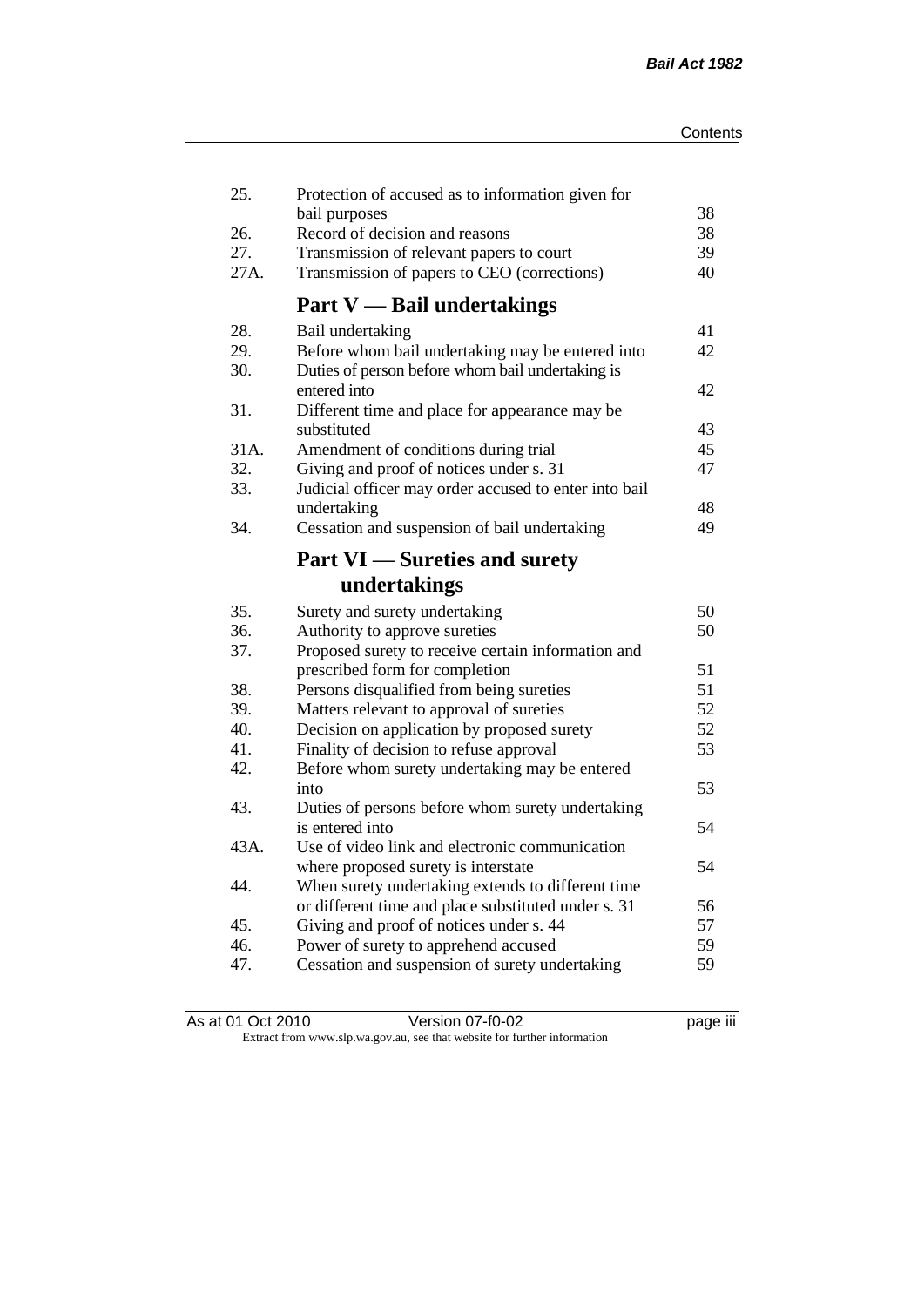| 48.        | Surety may apply for cancellation of his                                        |    |
|------------|---------------------------------------------------------------------------------|----|
|            | undertaking                                                                     | 60 |
| 49.        | Forfeiture of money under surety's undertaking                                  | 61 |
| 50.        | Offence to indemnify surety                                                     | 63 |
|            | <b>Part VIA — Administration of home</b>                                        |    |
|            | detention conditions                                                            |    |
| 50A.       | Powers of CEO (corrections)                                                     | 65 |
| 50C.       | Powers and duties of community corrections                                      |    |
|            | officers                                                                        | 65 |
| 50D.       | Powers of members of the Police Force                                           | 67 |
| 50E.       | CEO (corrections) may substitute a different place                              |    |
|            | of detention and apply conditions                                               | 67 |
| 50F.       | CEO (corrections) may revoke bail                                               | 68 |
| 50G.       | Procedure on arrest after revocation of bail                                    | 68 |
| 50H.       | Exclusion of the rules of natural justice                                       | 69 |
| 50J.       | Delegation by CEO (corrections)                                                 | 69 |
| 50K.       | Retrieval of monitoring equipment                                               | 69 |
| 50L.       | Rules                                                                           | 70 |
|            | <b>Part VII — Enforcement of bail</b>                                           |    |
|            |                                                                                 |    |
|            |                                                                                 |    |
|            | undertakings                                                                    |    |
| 51.        | Offence to fail to comply with bail undertaking                                 | 71 |
| 51A.       | Proceedings before courts of summary jurisdiction                               |    |
|            | for an offence under s. 51                                                      | 72 |
| 52.        | Provisions as to summary proceedings before                                     |    |
|            | superior courts for an offence under s. 51                                      | 72 |
| 53.        | Appeals against decisions made under s. 52                                      | 74 |
| 54.        | Accused on bail may be taken before a judicial                                  |    |
| 54A.       | officer for variation or revocation of bail                                     | 75 |
|            | Accused on committal may be taken before court                                  | 77 |
|            | by which committed                                                              | 78 |
| 55.<br>57. | Powers of judicial officer to revoke or vary bail                               | 79 |
| 58.        | Forfeiture of money under bail undertaking                                      |    |
|            | Automatic forfeiture on expiration of one year after<br>absconding              | 80 |
|            | <b>Part VIII — Miscellaneous</b>                                                |    |
|            |                                                                                 |    |
| 59.        | Further power of judicial officer in relation to<br>enforcement of undertakings | 81 |

| د،<br>חאנ |  |
|-----------|--|
|           |  |
|           |  |
|           |  |

page iv Version 07-f0-02 As at 01 Oct 2010

Extract from www.slp.wa.gov.au, see that website for further information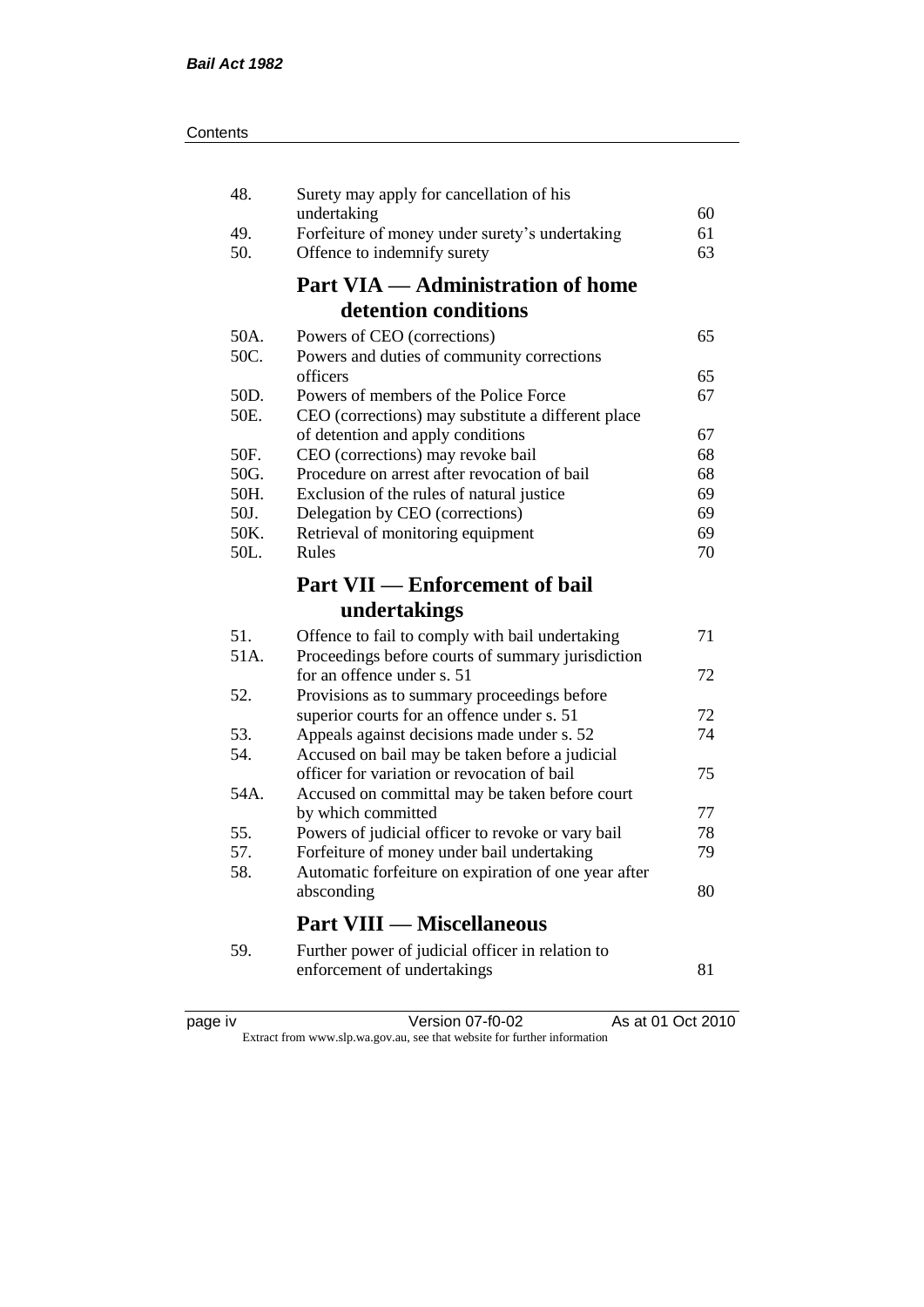| 59A. | Where bail dispensed with, accused may be taken       |    |
|------|-------------------------------------------------------|----|
|      | before judicial officer for reconsideration of matter | 81 |
| 59B. | Warrant for arrest of absconding accused              | 82 |
| 60.  | Accused and surety to notify any change of address    | 83 |
| 61.  | Offence of failing to bring arrested person before    |    |
|      | court or person able to grant bail                    | 83 |
| 62.  | Offence to give false information for bail purposes   | 84 |
| 63.  | Protection of persons carrying out this Act           | 84 |
| 64.  | Evidence of non-appearance etc. by an accused         | 84 |
| 65.  | Bail undertakings by minors                           | 85 |
| 66.  | Abolition of other powers to grant bail               | 85 |
| 66A. | Delegation by registrar                               | 85 |
| 66B. | Use of video link or audio link                       | 86 |
| 67.  | Regulations                                           | 87 |
|      | Schedule 1 — Jurisdiction as to bail                  |    |
|      | and related matters                                   |    |
|      | Part $A$ — Jurisdiction relating to bail              |    |
| 1.   | Initial appearance                                    | 89 |
| 2.   | Appearance after adjournment                          | 89 |
| 3.   | Appearance on committal to Supreme Court or           |    |
|      | <b>District Court</b>                                 | 90 |
| 4.   | Appearance in connection with appeal etc.             | 90 |
| 5.   | Appearance prescribed by regulation                   | 91 |
| 6.   | Appearances not otherwise provided for                | 91 |
| 7.   | Term used: proceedings for an offence                 | 91 |
|      | Part B — Cessation of powers relating to bail         |    |
| 1.   | Upon decision by judge, power of other officers       |    |
|      | ceases                                                | 91 |
| 1A.  | Upon decision by Court of Appeal, other powers        |    |
|      | cease                                                 | 92 |
| 2.   | Upon decision by judicial officer, his power and      |    |
|      | that of his peers ceases                              | 92 |
| 3.   | Cessation of power upon refusal of bail for initial   |    |
|      | appearance                                            | 92 |
| 4.   | Judicial officer's powers where accused proves        |    |
|      | new facts or changed circumstances                    | 93 |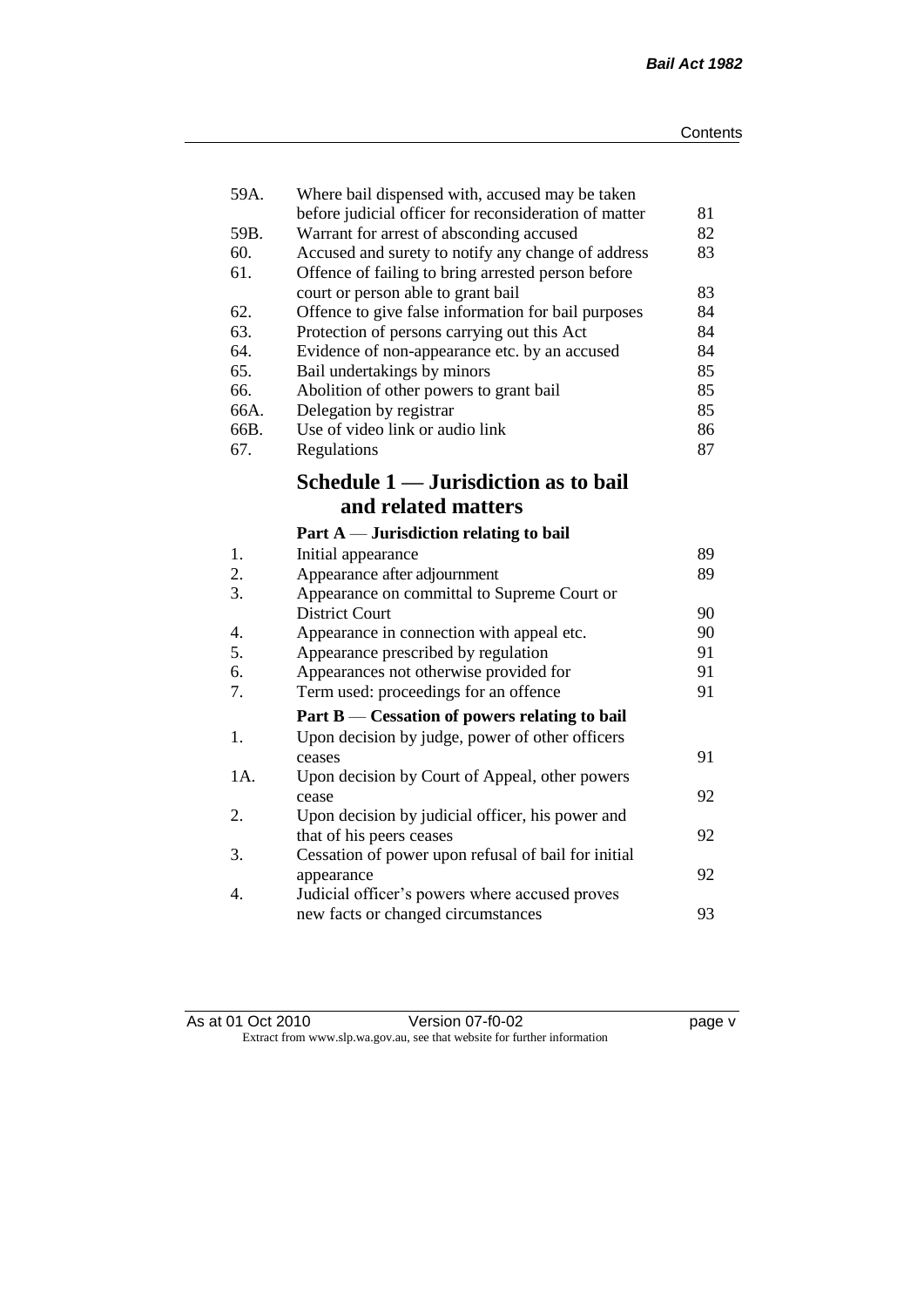#### **Contents**

#### **Part C — Manner in which jurisdiction to be exercised**

| 1.  | Bail before conviction to be at discretion of bail  |     |
|-----|-----------------------------------------------------|-----|
|     | authority, except for a child                       | 93  |
| 2.  | Child to have qualified right to bail               | 95  |
| 3.  | Matters relevant to consideration of clause $1(a)$  | 96  |
| 3A. | Bail where serious offence committed while          |     |
|     | accused on bail for another serious offence         | 97  |
| 3B. | Determination of exceptional reasons under          |     |
|     | clause $3A(1)$                                      | 98  |
| 3C. | Bail in murder cases                                | 100 |
| 4.  | Bail after conviction: accused awaiting sentence    | 100 |
| 4A. | Bail after conviction: accused awaiting disposal of |     |
|     | appeal                                              | 101 |
| 5.  | Exception for bail for an appeal under the Criminal |     |
|     | Appeals Act 2004 Part 2                             | 101 |
| 6.  | Bail of people on community orders etc.             | 101 |
| 7.  | Bail for initial appearance to be for not more than |     |
|     | 30 days                                             | 102 |
| 8.  | Bail on adjournment in court of summary             |     |
|     | jurisdiction to be for not more than 30 days except |     |
|     | by consent                                          | 102 |
| 9.  | Provision as to calculation of time                 | 102 |
|     | Part D — Conditions which may be imposed on         |     |
|     | a grant of bail                                     |     |
| 1.  | Conditions as to forfeiture and giving security may |     |
|     | be imposed on the accused and sureties              | 102 |
| 2.  | Other conditions which may be imposed               | 104 |
| 3.  | Home detention condition may be imposed             | 107 |
|     | <b>Schedule 2 — Serious offences</b>                |     |
|     | <b>Notes</b>                                        |     |
|     | Compilation table                                   | 112 |
|     |                                                     |     |

#### Provisions that have not come into operation 116 **Defined Terms**

page vi Version 07-f0-02 As at 01 Oct 2010 Extract from www.slp.wa.gov.au, see that website for further information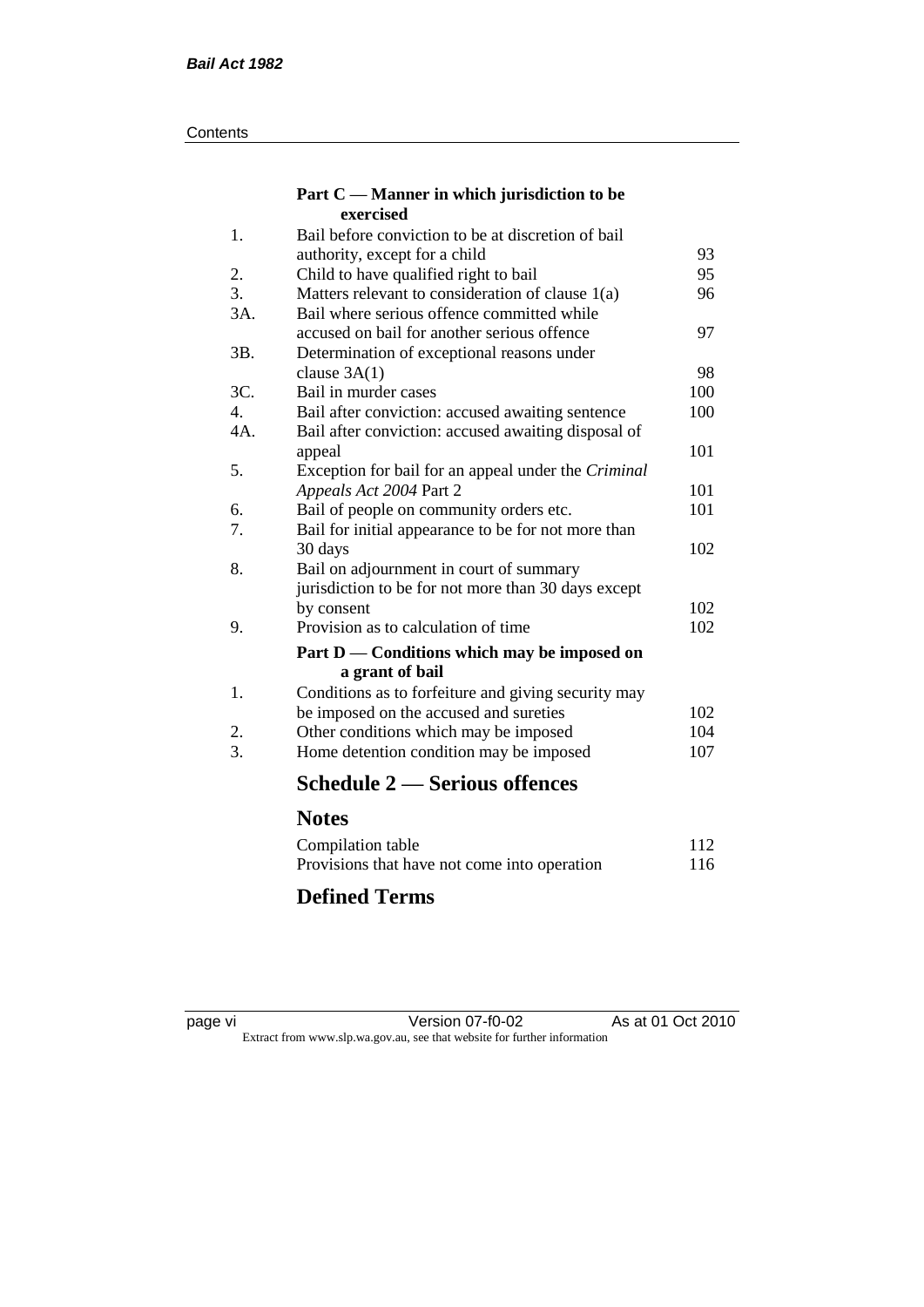Western Australia

## **Bail Act 1982**

**An Act to make better provision for bail in criminal proceedings.** 

As at 01 Oct 2010 **Version 07-f0-02 page 1** Extract from www.slp.wa.gov.au, see that website for further information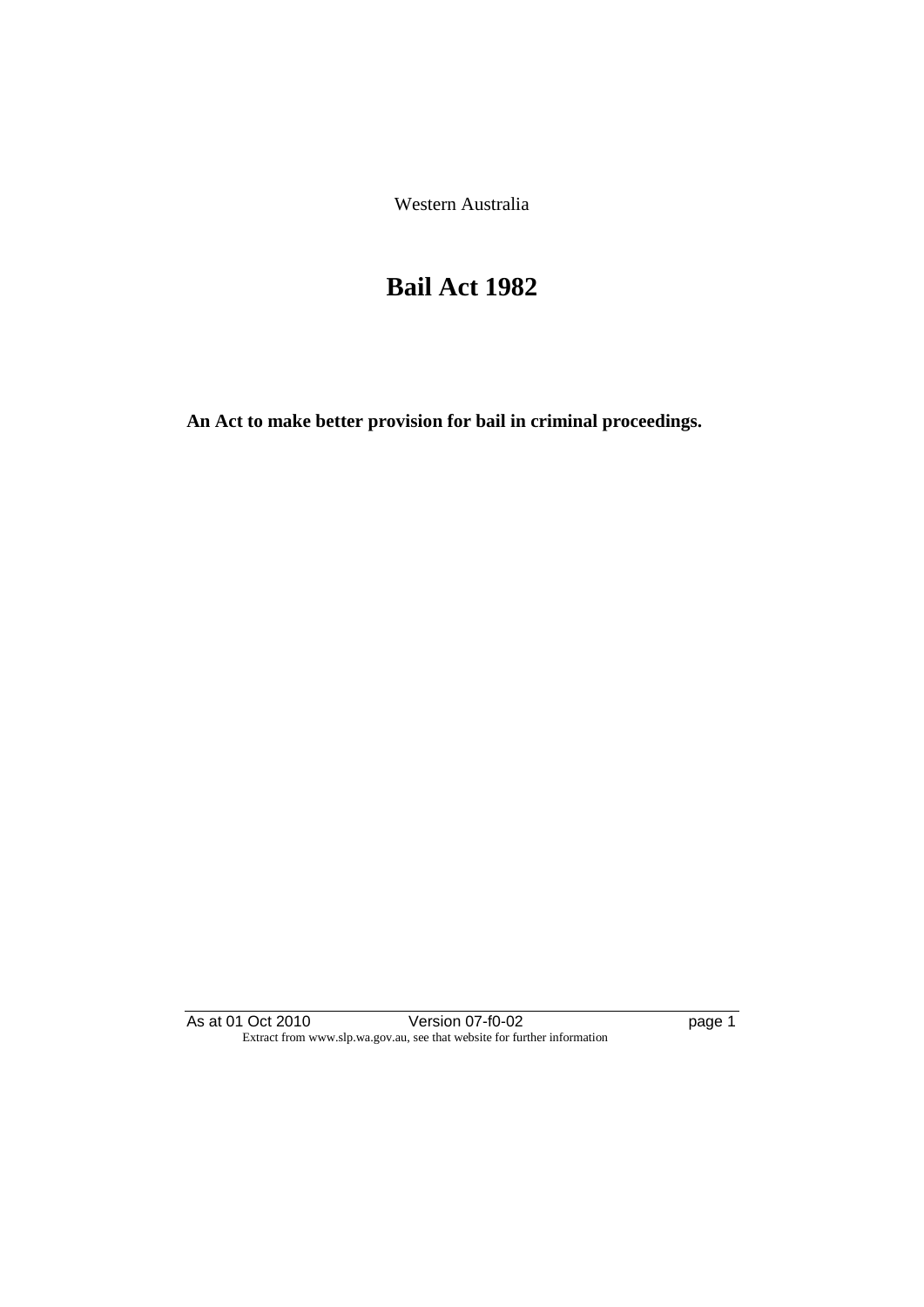**s. 1**

### **Part I — Preliminary**

#### **1. Short title**

This Act may be cited as the *Bail Act* 1982<sup>1</sup>.

#### **2. Commencement**

This Act shall come into operation on a day to be fixed by proclamation  $<sup>1</sup>$ .</sup>

#### **3. Terms used**

(1) In this Act, unless a contrary intention appears —

*accused* includes —

- (a) a person charged with, convicted of, or found guilty of an offence;
- (b) a person whose conviction for an offence is stayed;
- (c) a person in respect of whom an appeal relating to an offence is pending;
- (d) a person in respect of whom a new trial for an offence has been ordered;

#### *adjournment* —

- (a) means any order of a court by which proceedings for an offence are postponed or interrupted or are to be held at a different time or place before the same court; and
- (b) is deemed to include any order of a court, other than a committal to the Supreme Court or District Court, by which the venue of any proceedings for an offence is changed to another court or a court at another place whether by way of a remand, referral, or recommittal of the accused or otherwise;

*appeal* includes an application for leave to appeal;

#### *appropriate judicial officer* means —

(a) subject to paragraphs (b), (c) and (d), a judicial officer who is empowered to exercise jurisdiction in the court

| page 2 | Version 07-f0-02                                                         | As at 01 Oct 2010 |
|--------|--------------------------------------------------------------------------|-------------------|
|        | Extract from www.slp.wa.gov.au, see that website for further information |                   |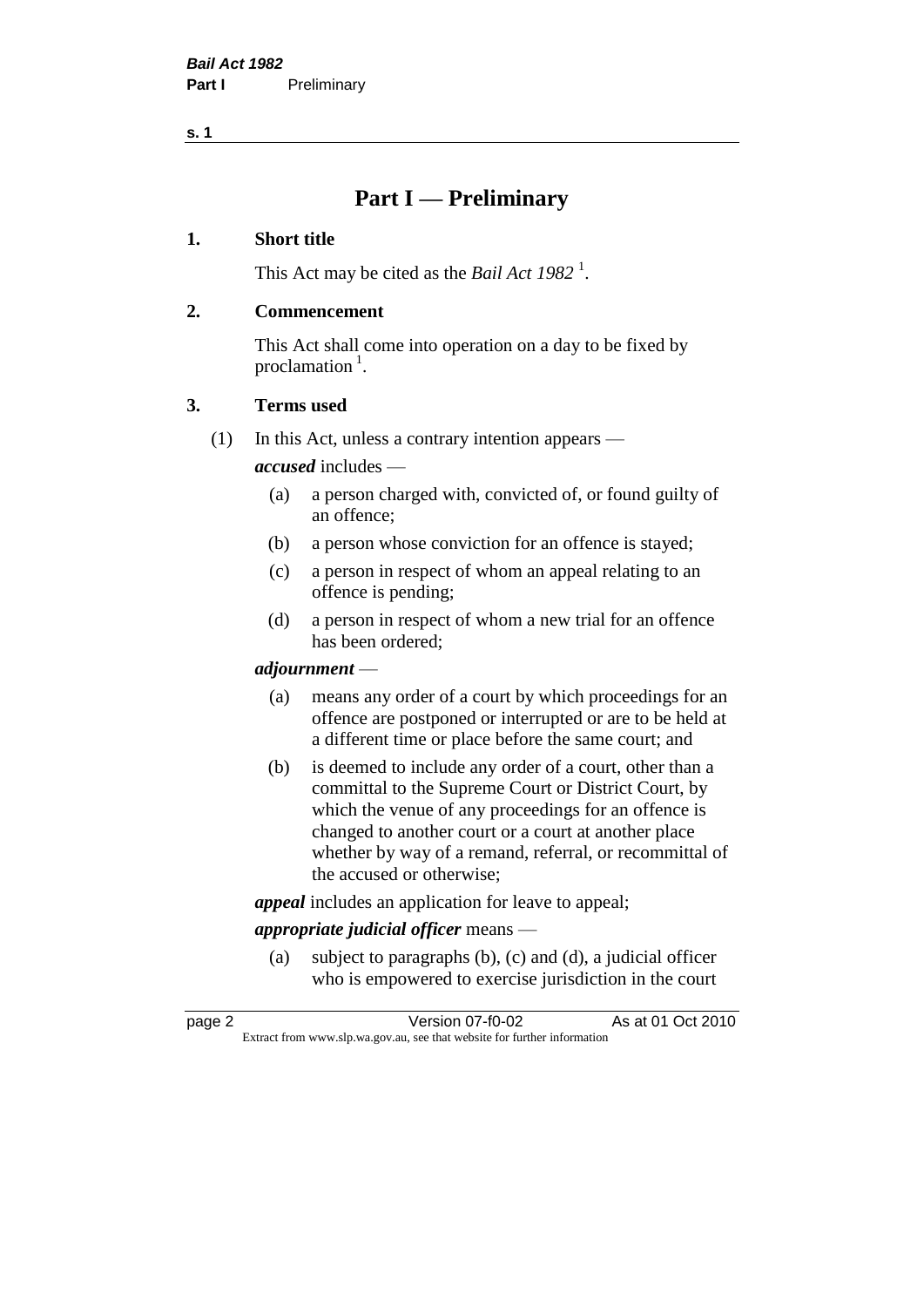before which the accused is required to appear pursuant to his bail undertaking; or

- (b) if the court is the Court of Appeal, a judge of appeal; or
- (c) except in section 49, a judge of the Supreme Court or of the Children's Court, as the case may require, in any case where —
	- (i) under section 15 only a judge of the Supreme Court or of the Children's Court has power to grant bail; or
	- (ii) a judicial officer has exercised the power contained in section 31(2)(d),

for the appearance in question; or

(d) except in section 49, a judge of the Supreme Court, of the District Court, or of the Children's Court, as the case may require, in any case where such a judge has granted bail under section 14 for the appearance in question;

*approved*, in relation to a form, means approved by the chief executive officer of the department of the Public Service principally assisting in the administration of this Act;

*as soon as is practicable* means as soon as is reasonably practicable;

*authorised community services officer* means any of the following persons —

- (a) the CEO (corrections) or a delegate of the CEO (corrections) under subsection (5);
- (b) a registrar of the Children's Court;
- (c) a superintendent of a detention centre under the *Young Offenders Act 1994*;
- (d) the officer for the time being in charge of any detention centre under the *Young Offenders Act 1994*;

*authorised officer* means an authorised police officer or an authorised community services officer;

*authorised police officer* means —

As at 01 Oct 2010 Version 07-f0-02 page 3 Extract from www.slp.wa.gov.au, see that website for further information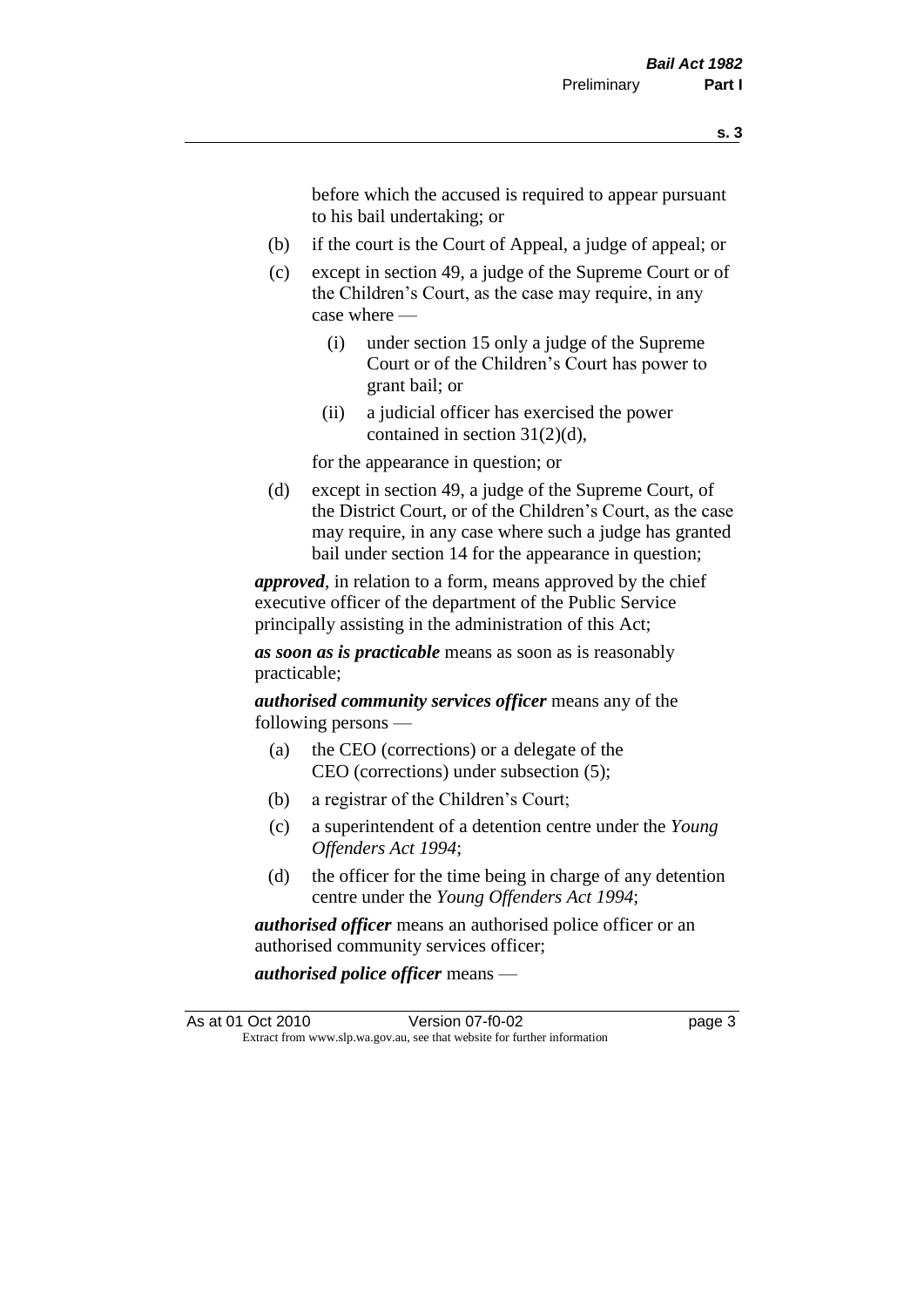- (a) a police officer who holds the rank of sergeant, or a higher rank;
- (b) the police officer who is for the time being in charge of a police station;
- (c) whichever of these officers is for the time being in charge of a lock-up —
	- (i) a police officer;
	- (ii) a special constable appointed under the *Police Act 1892* Part III whose powers, duties and obligations are or include those of an authorised police officer under this Act;
	- (iii) a police auxiliary officer appointed under the *Police Act 1892* Part IIIB whose powers, duties and obligations are or include those of an authorised police officer under this Act;

*bail undertaking* means an undertaking described in section 28(2);

*CEO (corrections)* means the chief executive officer of the Public Sector agency principally assisting the Minister administering Part 8 of the *Sentence Administration Act 2003* in its administration;

*Chief Judge* means the Chief Judge of the District Court;

*Chief Justice* means the Chief Justice of Western Australia;

*child* has the same meaning as "young person" has in the *Young Offenders Act 1994*;

*community corrections officer* has the same meaning as in the *Sentence Administration Act 2003*;

*court* means each of the following —

- (a) the Magistrates Court;
- (b) the Children's Court;
- (c) the Coroner's Court of Western Australia;
- (d) the District Court;

**s. 3**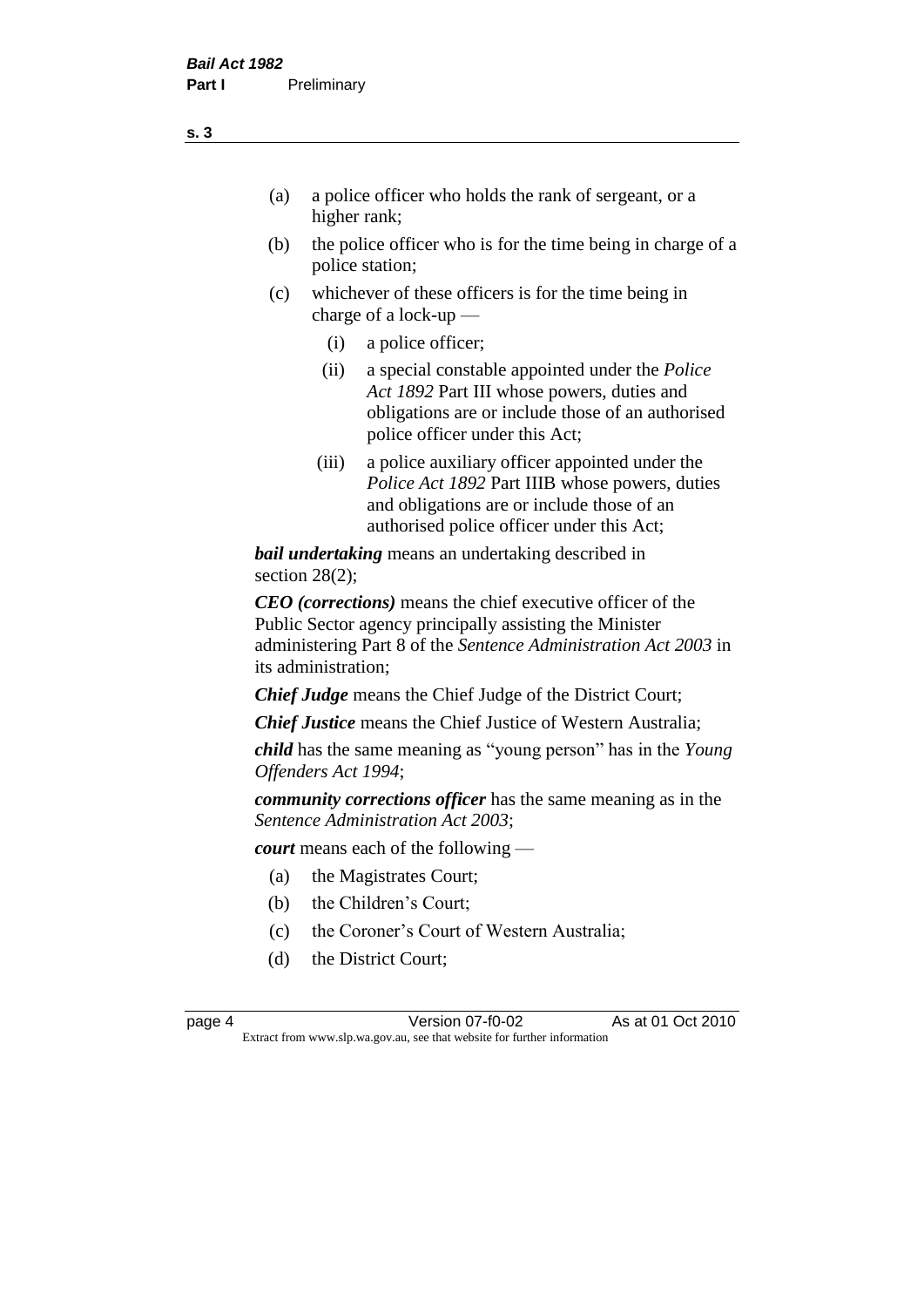**s. 3**

- (e) the Supreme Court;
- (f) the Court of Appeal;

*court custody centre* has the meaning given in the *Court Security and Custodial Services Act 1999* section 3;

*Director of Public Prosecutions* means —

- (a) the Director of Public Prosecutions for the State; or
- (b) the officer in charge in the State of the Commonwealth Office of the Director of Public Prosecutions,

as the case requires;

*early release order* means an early release order made under the *Sentence Administration Act 1995* <sup>2</sup> or *Sentence Administration Act 2003*;

*electronic address* means a facsimile number, email address or other electronic address, as the case requires;

*electronic communication* means facsimile transmission, email or other form of electronic communication as defined in the *Electronic Transactions Act 2003* section 5;

*home detention condition* means a home detention condition imposed under clause 3 of Part D of Schedule 1;

*judge of appeal* has the meaning given in the *Supreme Court Act 1935* section 4(1);

*judicial officer* means any person empowered to exercise jurisdiction in a court whether or not he is sitting as a court, and includes a single justice and, where the context so requires, the Court of Appeal exercising jurisdiction under this Act;

*lock-up* includes a place prescribed as a lock-up for the purposes of the *Court Security and Custodial Services Act 1999*;

*offence* means any act, omission or conduct which renders the person doing the act, making the omission or engaging in the conduct liable to any punishment, and includes an alleged offence; but nothing in this definition shall limit the operation of subsection (4);

*prosecutor* includes —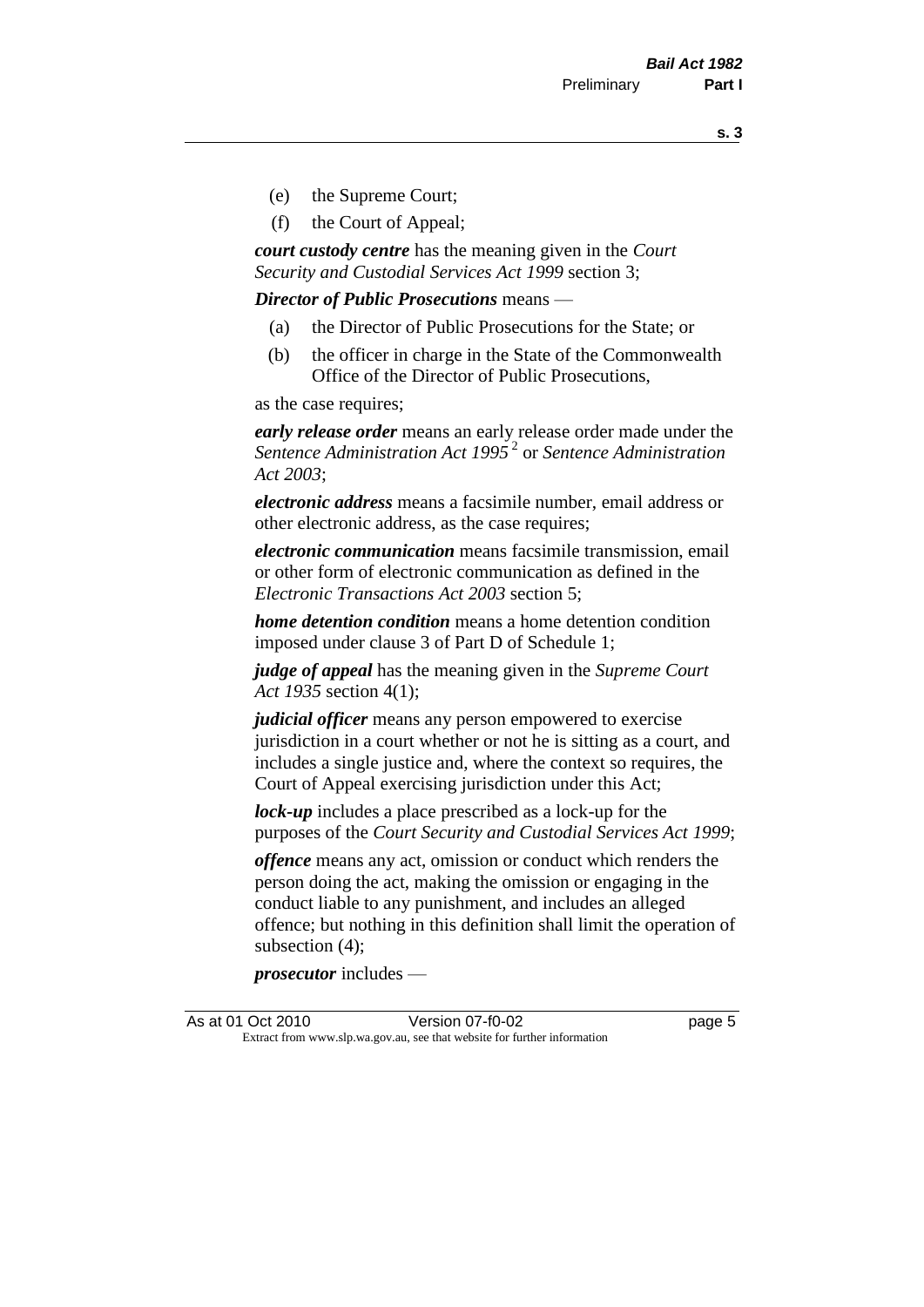- (a) in the case of an offence charged in a prosecution notice, the prosecutor;
- (b) in the case of an offence charged in an indictment, the State or the Commonwealth, as the case may be;

*registrar* of a court means —

- (a) for a court other than the Coroner's Court of Western Australia, the principal registrar, a registrar or a deputy registrar of the court; or
- (b) for the Coroner's Court of Western Australia, a coroner's registrar as defined in the *Coroners Act 1996* section 3;

*serious offence* means —

- (a) an offence against section 51(2a); and
- (b) an offence described in Schedule 2;

*surety* and *surety undertaking* have the meanings assigned to them by section 35;

*surety approval officer* means a person who is authorised by section 36 to decide whether an applicant should be approved as a surety;

*trial* means all proceedings for an offence between —

- (a) the time when the accused is called upon to plead to the prosecution notice or the indictment; and
- (b) the time when the accused is found not guilty or is sentenced.
- (2) A reference in this Act
	- (a) to a power to grant bail includes a reference to a power to refuse bail;
	- (b) to a grant of bail includes a reference to a grant of bail by the exercise of a power in section 31(2).

**s. 3**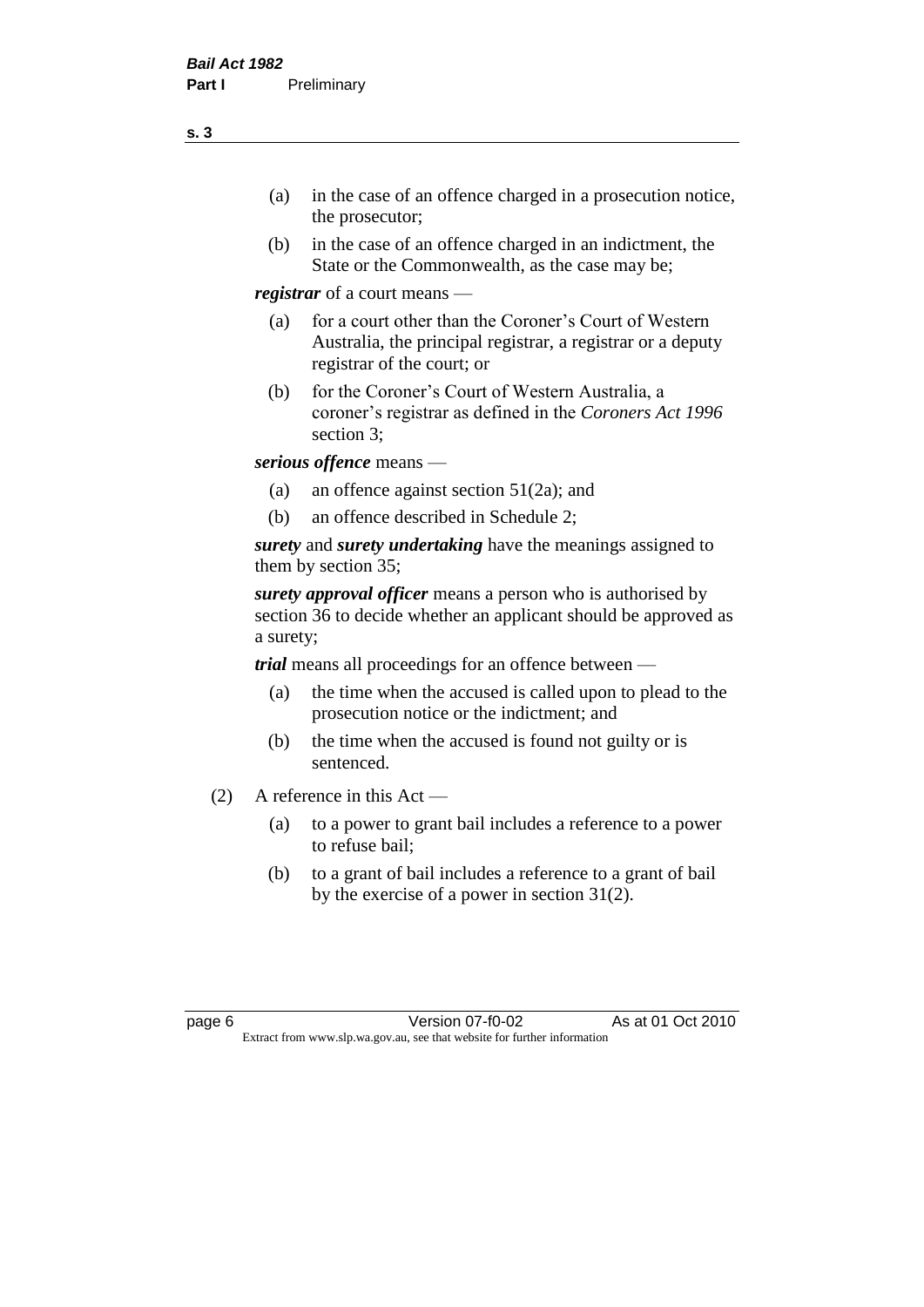- **s. 3**
- (3) Where in this Act there is a reference to a requirement that an accused appear in court, the reference is to a requirement, unless a contrary intention appears, that the accused —
	- (a) surrender himself into the custody of the court or, in the case of a bail undertaking, of the court specified therein, or of such person as the court may direct, to be dealt with according to law;
	- (b) submit himself to a search of his person and any property then in his possession (which is hereby authorised) and allow to be taken from him, to be dealt with according to the relevant law and procedures, anything so found; and
	- (c) remain in custody until authorised to be released therefrom.
- (4) If a person is arrested under a warrant issued
	- (a) under section 50, 79, 84E or 129 of the *Sentencing Act 1995* in connection with a possible breach of a conditional release order, a sentence of suspended imprisonment or conditional suspended imprisonment, or a community order imposed under that Act; or
	- (b) under section 43 of the *Young Offenders Act 1994* in respect of an alleged breach of a youth community based order, an intensive youth supervision order or a conditional release order made under that Act,
	- then
		- (c) the person is to be taken as having been arrested and to be in custody awaiting an appearance in court for the offence for which the sentence was imposed;
		- (d) the first appearance in court after the arrest is to be taken, for the purposes of sections  $5(1)$  and  $8(1)$  and clause 1 of Part A and clause 7 of Part C of Schedule 1, to be the initial appearance for that offence; and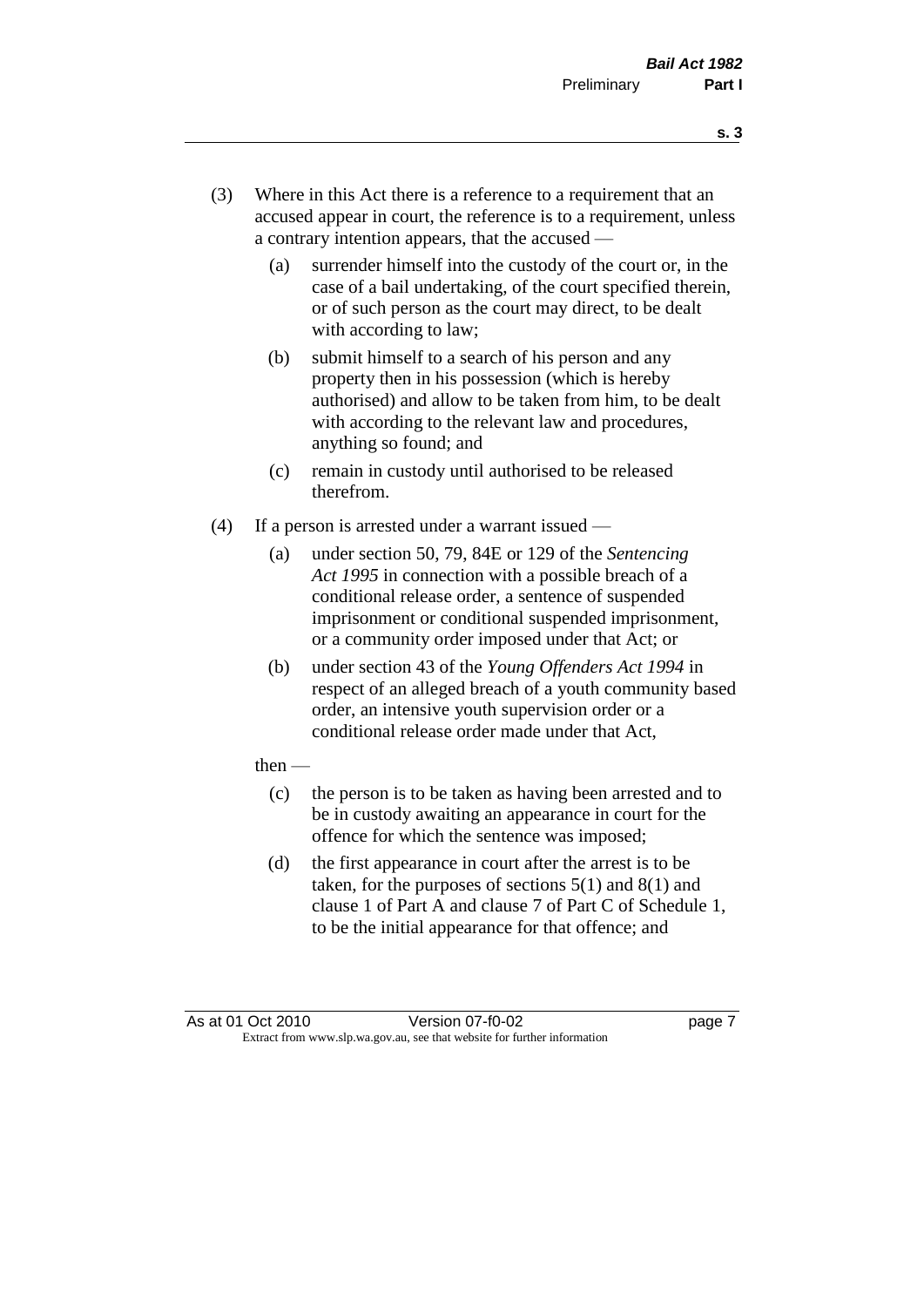- (e) the proceedings following the arrest are to be taken to be proceedings for that offence and to be a trial for the purpose of the definition in subsection (1) of "trial".
- (5) The CEO (corrections) may by writing signed by him delegate to any officer of the department of which he is the chief executive officer any function he has under this Act as an authorised community services officer.

*[Section 3 amended by No. 74 of 1984 s. 3; No. 15 of 1988 s. 4; No. 49 of 1988 s. 78; No. 61 of 1990 s. 4; No. 31 of 1993 s. 6; No. 45 of 1993 s. 4 and 12; No. 78 of 1995 s. 7; No. 57 of 1997 s. 21(1); No. 54 of 1998 s. 4 and 14; No. 47 of 1999 s. 7; No. 50 of 2003 s. 29(3); No. 65 of 2003 s. 121(2); No. 27 of 2004 s. 13(2); No. 34 of 2004 s. 251; No. 45 of 2004 s. 28(4); No. 59 of 2004 s. 141; No. 84 of 2004 s. 11, 82 and 83(2); No. 65 of 2006 s. 51 and 53; No. 6 of 2008 s. 4 and 24(2).]* 

*[Section 3. Modifications to be applied in order to give effect to Cross-border Justice Act 2008: section altered 1 Nov 2009. See endnote 1M; amended by No. 42 of 2009 s. 12.]*

#### **3A. Sending notices by electronic communication**

- (1) A reference in this Act, however expressed, to a notice being sent to a person (the *addressee*) by electronic communication is a reference to the notice being sent by electronic communication —
	- (a) to an electronic address provided by the addressee for the purpose of being served with the notice; and
	- (b) in an electronic format that enables it to be printed or otherwise generated by the addressee.
- (2) If a notice is sent in accordance with subsection (1), the notice is to be presumed, unless the contrary is shown, to have been received at the time when, in the ordinary course of events, the electronic communication would have entered the information system, as defined in the *Electronic Transactions Act 2003* section 5, of the addressee.

**s. 3A**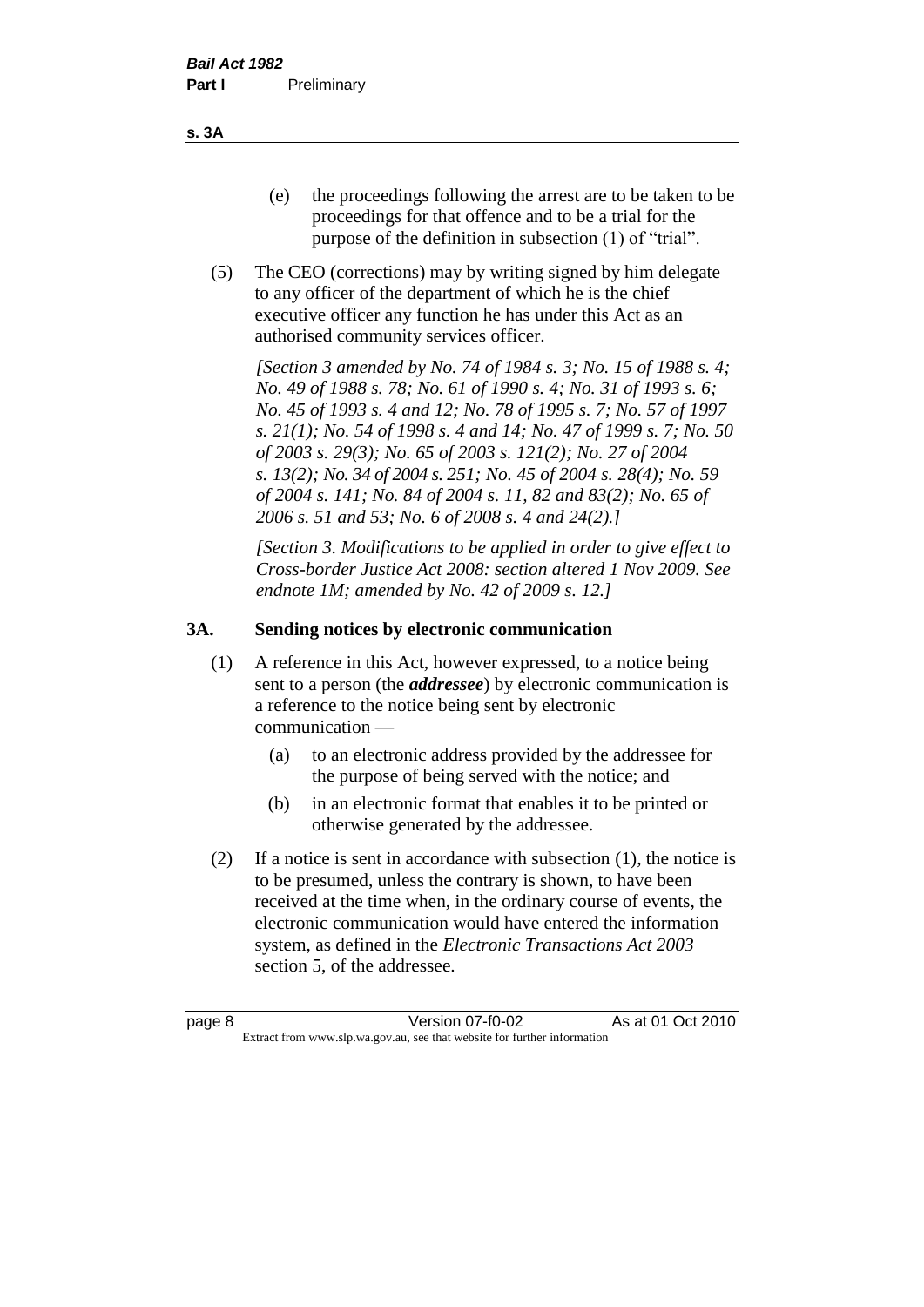*[Section 3A inserted by No. 6 of 2008 s. 5.]*

#### **4. Application of this Act**

The operation of this Act extends to any appearance in a court for an offence —

- (a) except to the extent that in this Act, or in the law creating the offence or applicable thereto, express provision is made excluding or limiting the operation of this Act in respect of that appearance;
- (b) whether or not that law contains a reference to the granting of bail;
- (c) however any reference in that law to the granting of bail may be expressed; and
- (d) as if any reference therein to the taking of a recognizance were to a requirement that, except where bail is dispensed with under this Act, the accused enter into a bail undertaking.

*[Section 4 amended by No. 84 of 2004 s. 82.]*

*[4AA.* 1M *Modifications to be applied in order to give effect to Crossborder Justice Act 2008: section inserted 1 Nov 2009. See endnote 1M.]*

#### **4A. Detention and bail where accused appears in response to summons or court hearing notice**

- $(1)$  Where
	- (a) an accused has appeared in court for an offence pursuant to a summons or court hearing notice issued under the *Criminal Procedure Act 2004*; and
	- (b) a judicial officer adjourns the proceedings,

the accused is not to be detained in custody to further appear before the court for that offence unless the judicial officer so orders.

As at 01 Oct 2010 Version 07-f0-02 Page 9 Extract from www.slp.wa.gov.au, see that website for further information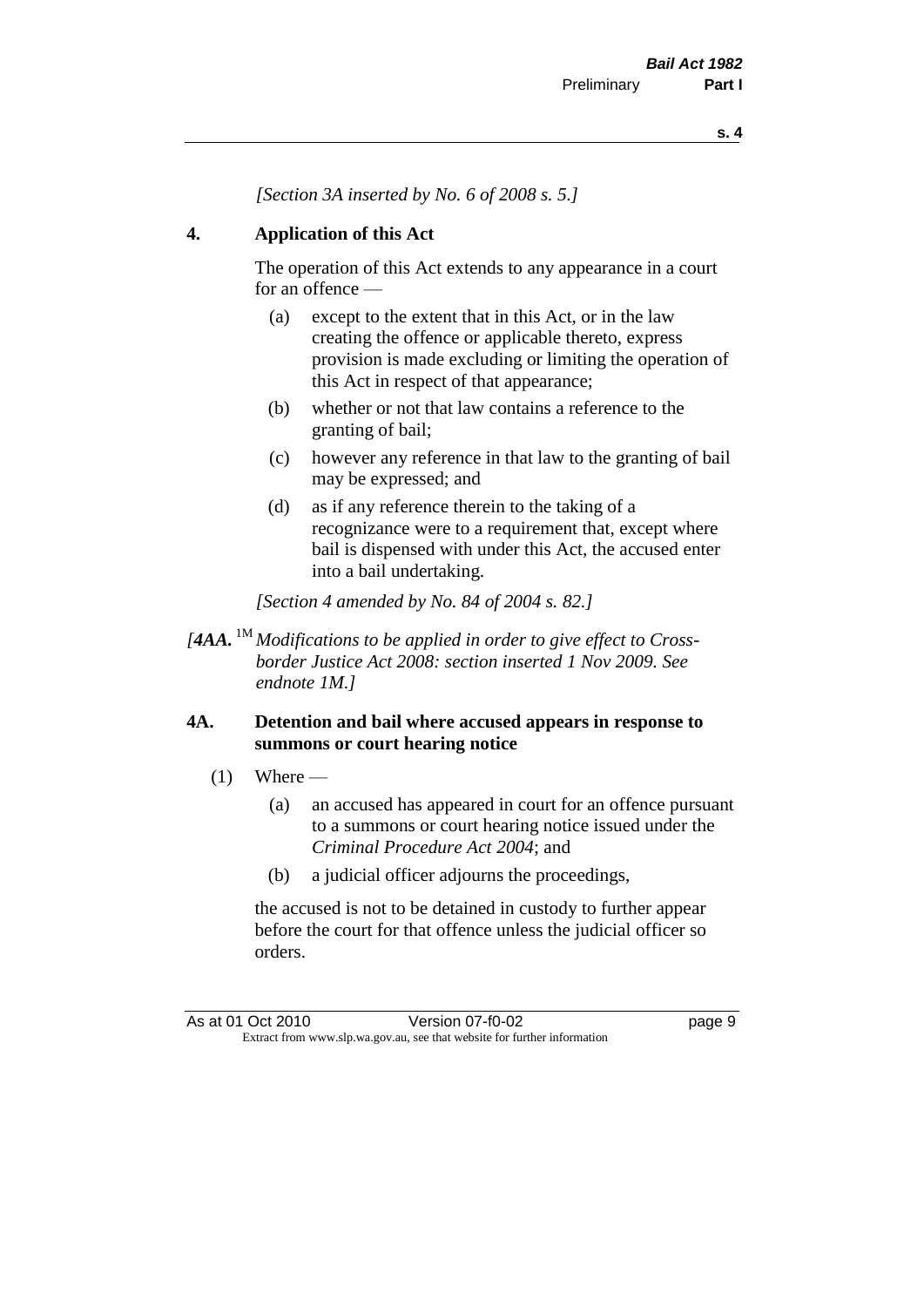#### **s. 4A**

- (2) If an order is made under subsection (1), the duty described in section 7(1) applies.
- (3) On any appearance in court by the accused a judicial officer to whom section 7(1) applies may revoke an order made under subsection (1).

*[Section 4A inserted by No. 6 of 2008 s. 6(1).]*

page 10 Version 07-f0-02 As at 01 Oct 2010 Extract from www.slp.wa.gov.au, see that website for further information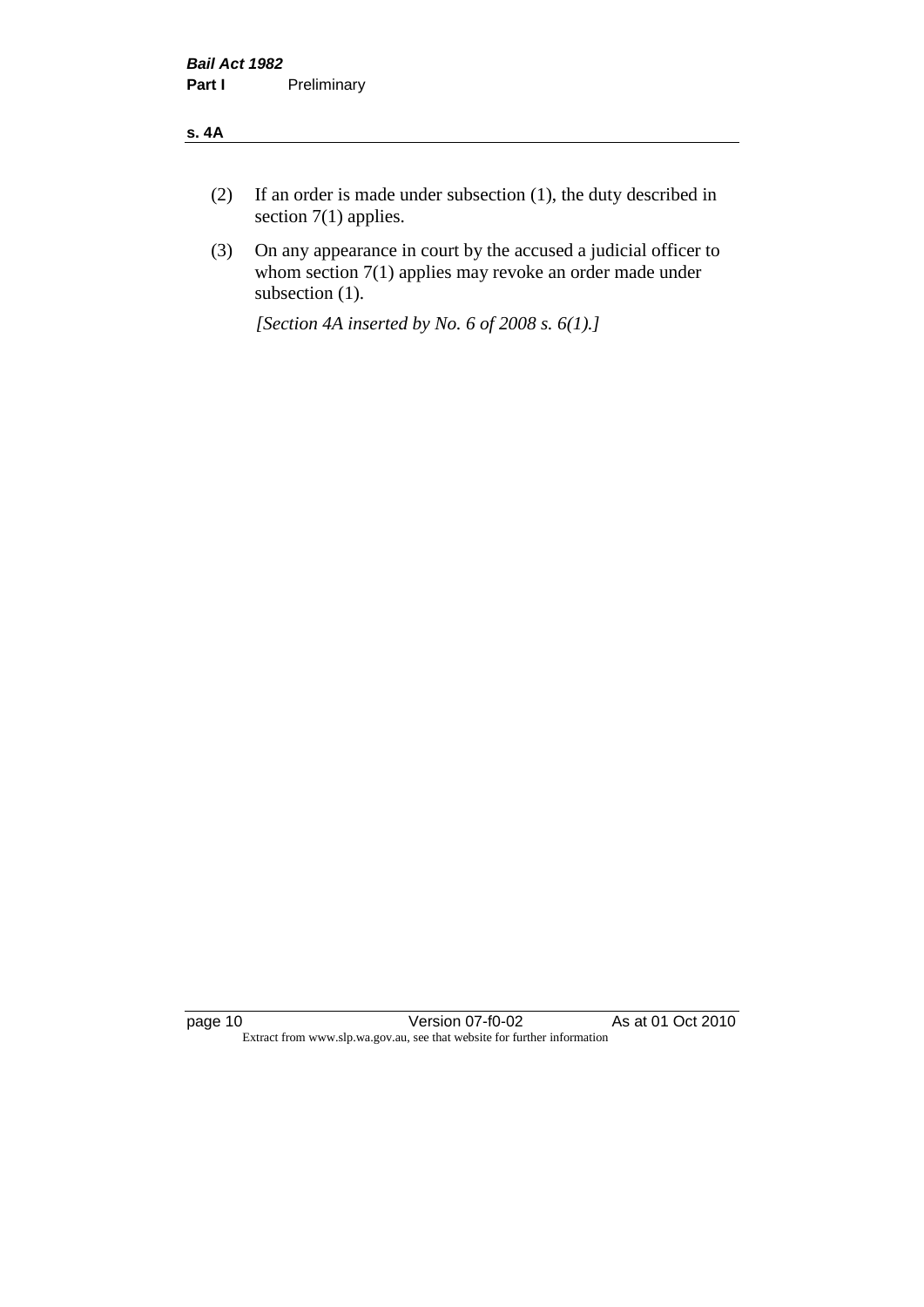#### **Part II — Rights of accused in relation to bail**

*[Heading amended by No. 84 of 2004 s. 82.]* 

#### **5. Right of accused to have bail considered under this Act**

- (1) An accused who is in custody for an offence awaiting his initial appearance in court therefor is entitled —
	- (a) subject to sections 9, 10, 12 and 16(2), to have his case for bail for that appearance considered under and in accordance with this Act as soon as is practicable;
	- (b) if his case is not so considered, or if he is refused bail or is not released on bail, to be brought before a court as soon as is practicable.
- (2) An accused who is in custody awaiting any appearance in court for an offence, other than an initial appearance, is entitled, subject to sections 7B, 7C, 7E, 9 and 10, to have his case for bail for that appearance considered under and in accordance with this Act.

*[Section 5 amended by No. 74 of 1984 s. 4; No. 84 of 2004 s. 82; No. 6 of 2008 s. 7.]* 

#### **6. Duty on arresting officer and others to consider bail**

- (1) This section applies to a police officer or other person (the *arrester*) who —
	- (a) charges a person who is under arrest (the *accused*) with an offence; and
	- (b) does not release the accused unconditionally under section 142 of the *Criminal Investigation Act 2006*,

or who arrests a person under a warrant.

- (2) This section is subject to  $-$ 
	- (a) the exercise of the power conferred by section 9; and
	- (b) sections 10, 12 and 16 and clause 3A of Part C of Schedule 1.

As at 01 Oct 2010 Version 07-f0-02 page 11 Extract from www.slp.wa.gov.au, see that website for further information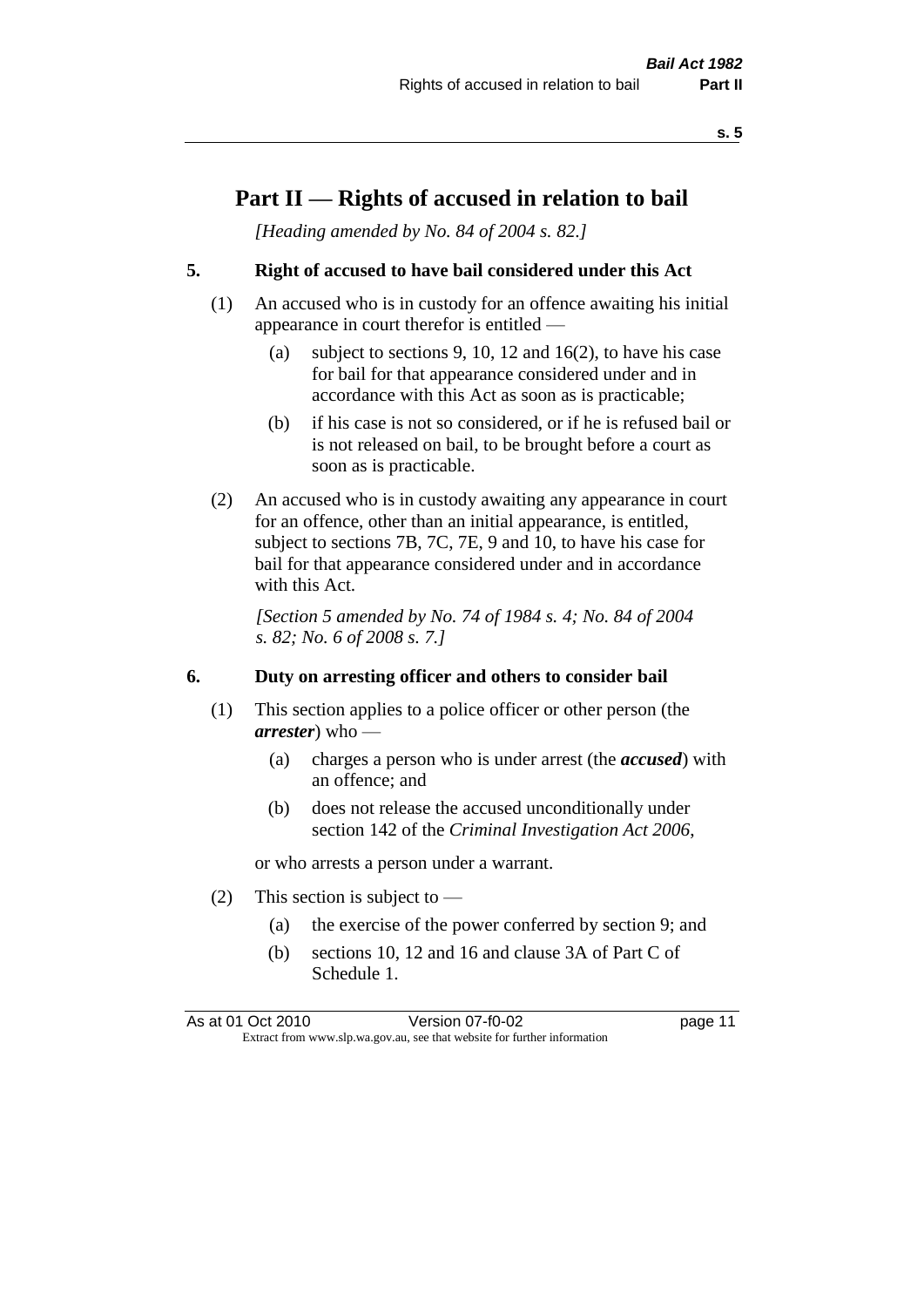- (3) The duties in this section shall be performed whether or not an application for bail is made by or on behalf of the accused.
- (4) As soon as is practicable after the accused is charged, or arrested under a warrant, as the case may be, the arrester shall either —
	- (a) bring the accused or cause the accused to be brought before a court; or
	- (b) perform the other duties of the arrester under this section.
- (5) If the arrester has power to grant the accused bail, the arrester shall consider the accused's case for bail.
- (6) If the arrester does not have power to grant the accused bail, the arrester shall, unless subsection (8), (9) or (10) applies, bring or cause the accused to be brought before an authorised police officer or a justice or, in the case of a child, any authorised officer or a justice, who shall consider the accused's case for bail as soon as is practicable.
- (7) Even if the arrester has power to grant the accused bail, the arrester may, instead of complying with subsection (5), comply with subsection (6) as if the arrester did not.
- (8) If under section 15 only a judge of the Supreme Court or a judge of the Children's Court has power to grant the accused bail, the arrester shall bring the accused or cause the accused to be brought before a judge of the Supreme Court or a judge of the Children's Court, as the case requires, who shall consider the accused's case for bail as soon as is practicable.
- (9) If under section 16 only a justice has power to grant the accused bail, the arrester shall bring the accused or cause the accused to be brought before a justice, who shall consider the accused's case for bail as soon as is practicable.
- (10) If section 16A applies, the arrester shall bring the accused or cause the accused to be brought before a court or judge referred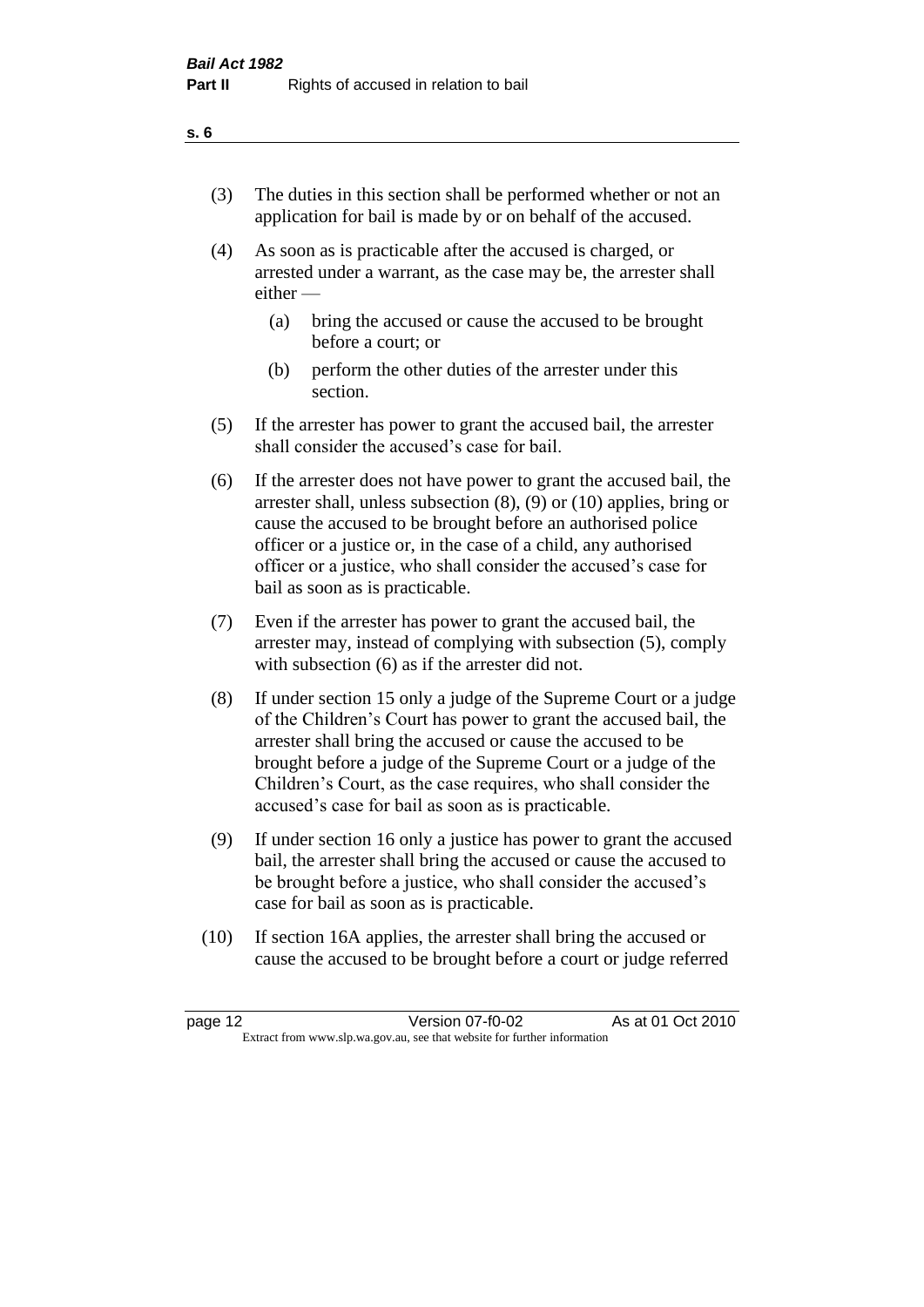to in section 16A(1), who shall consider the accused's case for bail as soon as is practicable.

*[Section 6 inserted by No. 59 of 2006 s. 4(1).]* 

#### **6A. Whether custody justified to be considered in certain cases**

 $(1)$  In this section —

*accused* means an accused who is under arrest, other than pursuant to a warrant;

*released* means released from custody without being required to enter into, or without having entered into, a bail undertaking;

*serious offence* means an indictable offence the penalty specified by a written law for which is or includes imprisonment for 5 years or more or life;

*summary court* means the Magistrates Court or the Children's Court.

- (2) An authorised officer or justice who is considering an accused's case for bail for an initial appearance in a summary court on a charge of an indictable offence that is not a serious offence may order that the accused be served with a summons under the *Criminal Procedure Act 2004*, and released, in respect of the charge unless satisfied —
	- (a) that there are reasonable grounds to suspect the accused would not obey the summons if served with it; or
	- (b) that not releasing the accused is justified under subsection (4) or for any other reason.
- (3) An authorised officer or justice who is considering an accused's case for bail for an initial appearance in a summary court on a charge of a simple offence must order that the accused be served with a court hearing notice under the *Criminal Procedure Act 2004*, and released, in respect of the charge unless satisfied —
	- (a) that the presence of the accused when the charge is dealt with is likely to be necessary for any reason or for sentencing purposes; or

|                                                                          | As at 01 Oct 2010 | Version 07-f0-02 | page 13 |
|--------------------------------------------------------------------------|-------------------|------------------|---------|
| Extract from www.slp.wa.gov.au, see that website for further information |                   |                  |         |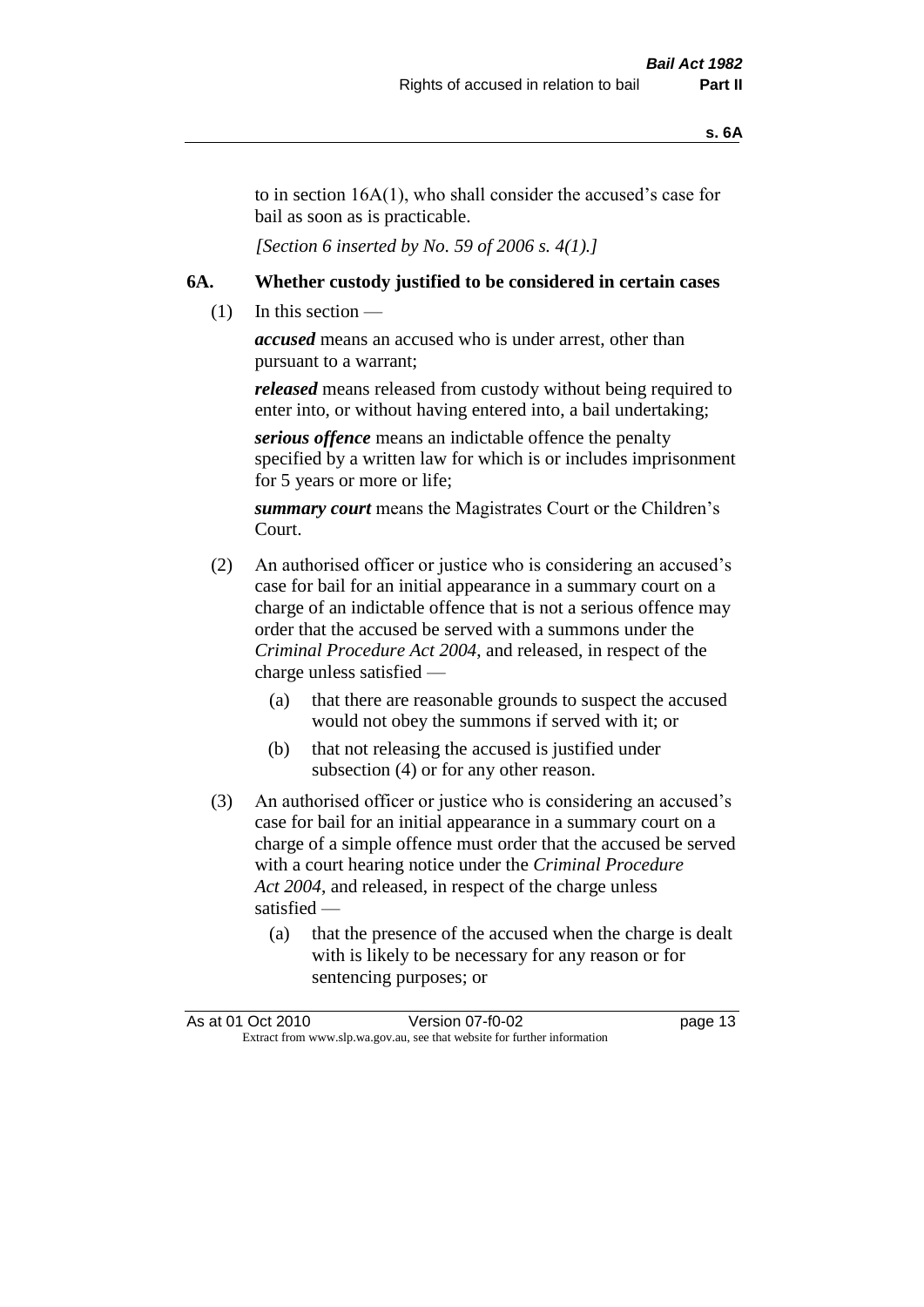#### **s. 7**

- (b) that not releasing the accused is justified under subsection (4) or for any other reason.
- (4) Not releasing an accused is justified if there are reasonable grounds to suspect that if the accused were released —
	- (a) the accused
		- (i) would commit an offence;
		- (ii) would continue or repeat an offence with which he or she is charged;
		- (iii) would endanger another person's safety or property; or
		- (iv) would interfere with witnesses or otherwise obstruct the course of justice, whether in relation to the accused or any other person;

or

- (b) the accused's safety would be endangered.
- (5) This section does not affect the operation of section 28 or 30 of the *Criminal Procedure Act 2004*.

*[Section 6A inserted by No. 59 of 2006 s. 5.]* 

#### **7. Duty imposed on judicial officers in respect of unconvicted accused**

(1) Upon and following an accused's initial appearance in court for an offence every judicial officer who may thereafter order his detention or continued detention in custody before conviction for the offence is under a duty, unless section 7B, 7C or 7E applies, to consider the accused's case for bail, whether or not an application for bail is made by the accused or on his behalf.

*[(2)-(4) deleted]*

page 14 Version 07-f0-02 As at 01 Oct 2010 Extract from www.slp.wa.gov.au, see that website for further information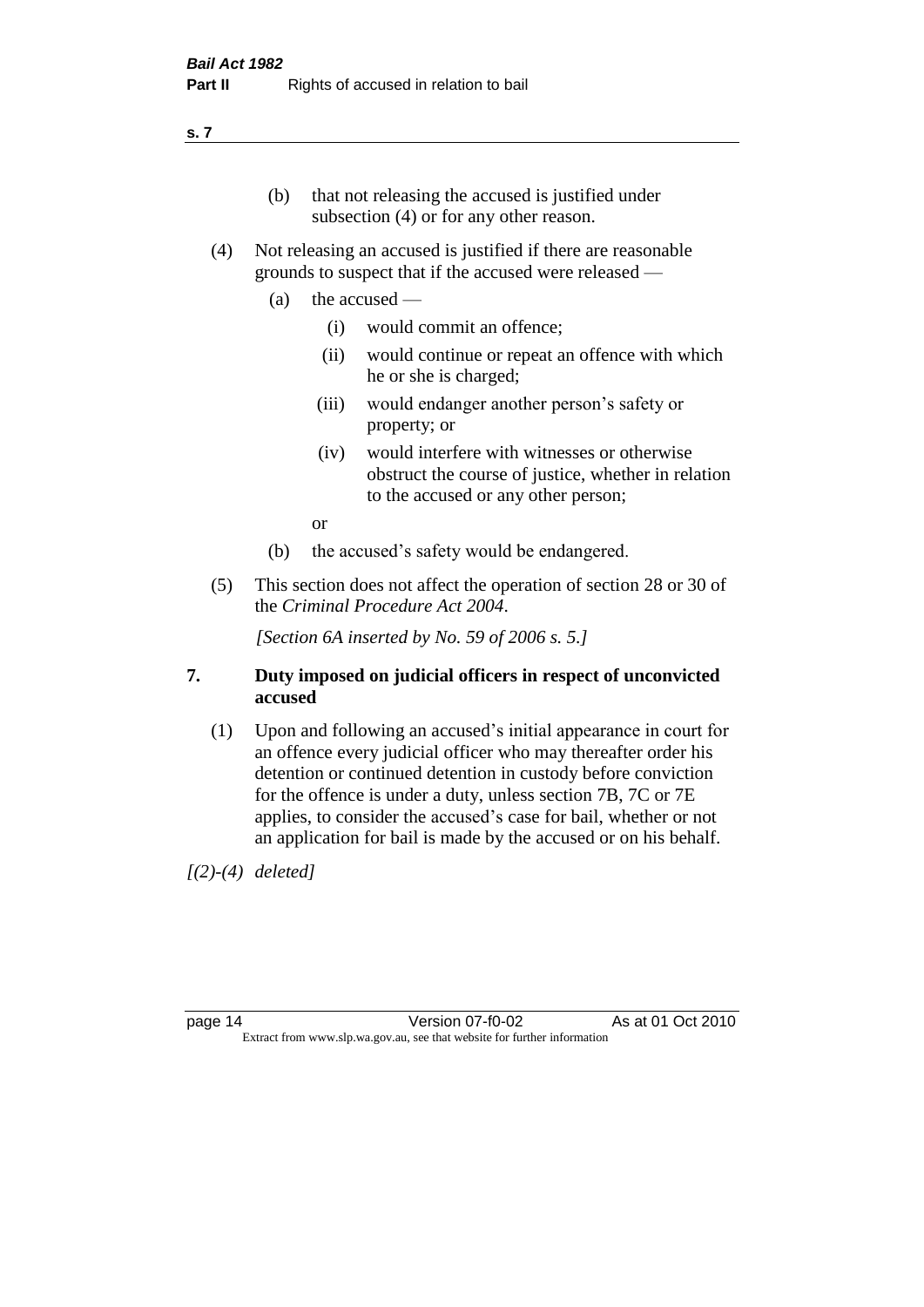(5) The operation of this section is subject to the exercise of the powers conferred by sections 7A and 9 and to the provisions of sections 10, 12 and 16(2) and clause 3A of Part C of Schedule 1.

*[Section 7 amended by No. 74 of 1984 s. 5; No. 49 of 1988 s. 80; No. 45 of 1993 s. 6; No. 84 of 2004 s. 82; No. 59 of 2006 s. 4(2); No. 6 of 2008 s. 8.]* 

#### **7A. Bail may be dispensed with by court**

- (1) A judicial officer referred to in section 7(1) may, instead of discharging the duty imposed by that subsection, dispense with the requirement for bail for an appearance in court for an offence by an accused if the judicial officer —
	- (a) has jurisdiction to do so under section 13A(1); and
	- (b) may properly do so under section 13A(2).
- (2) Where the requirement for bail is dispensed with under this section, the accused has a right to be at liberty until the accused is required to appear before a court for the offence, but subject  $\mathrm{to}$  —
	- (a) section 59A; and
	- (b) any requirement that the accused be in custody for some other offence or reason.

*[Section 7A inserted by No. 6 of 2008 s. 9(1).]*

#### **7B. Special provision for adult accused in murder cases**

 $(1)$  In this section —

*judge* means a judge of the Supreme Court.

- (2) This section applies where
	- (a) an accused is in custody for an offence of murder so that under section 15 only a judge has power to grant bail; and
	- (b) the accused is not a child.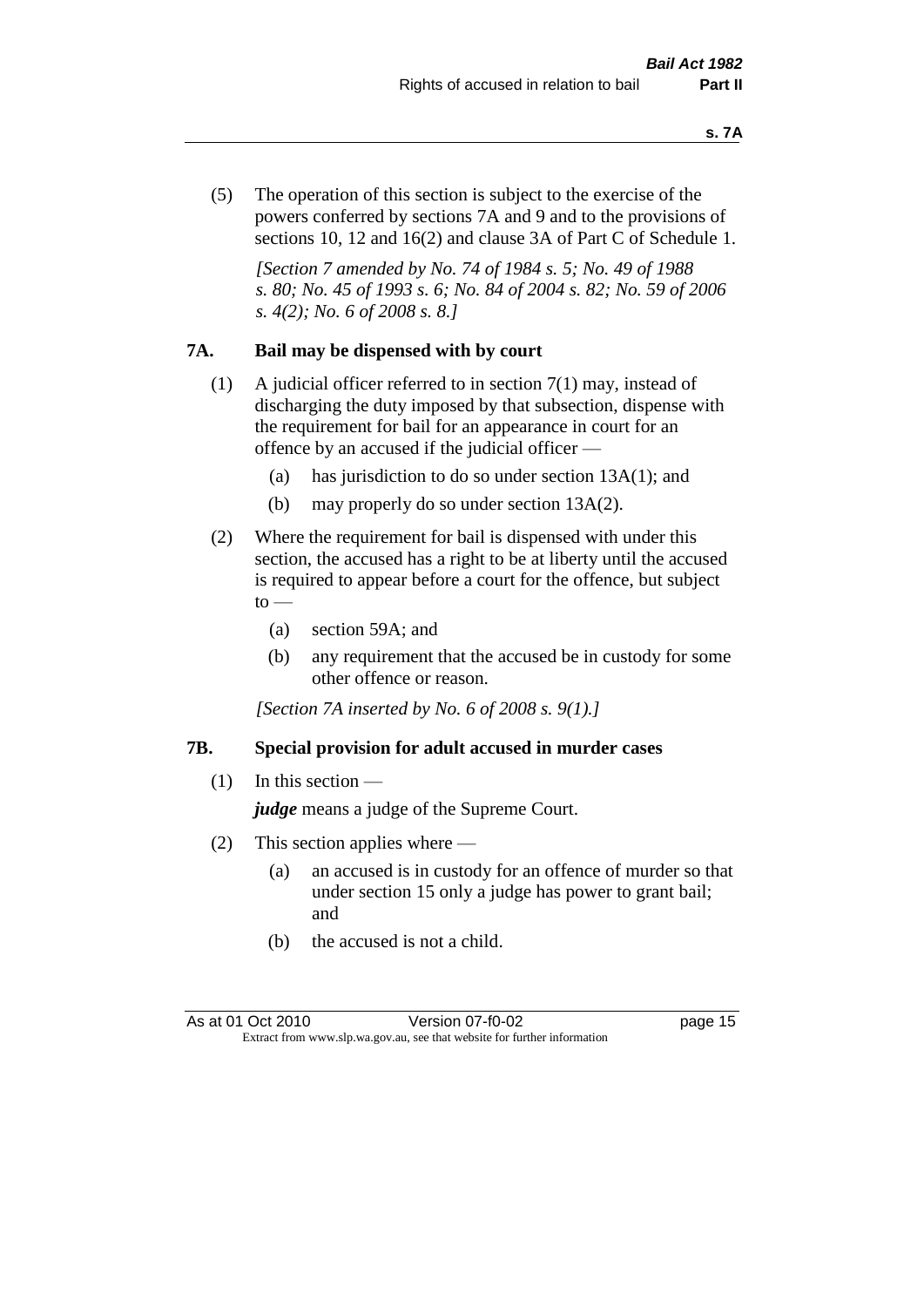#### **s. 7B**

- (3) Where this section applies the accused, or a person on the accused's behalf, may make an application to a judge for bail at any time before conviction for the offence.
- (4) Upon an accused's initial appearance in court for an offence of murder, the judicial officer who may order the accused's detention in custody is under a duty to inform the accused of the right conferred by subsection (3).
- $(5)$  Where
	- (a) an accused's case for bail has been considered by a judge on an application under subsection (3); and
	- (b) bail has been refused,

the accused's case for bail shall not be considered on any subsequent occasion in the same case when the accused's continued detention may be ordered unless subsection (6) applies.

- (6) The accused's case for bail shall again be considered by a judge if the accused, or a person on the accused's behalf, applies to a judge and satisfies the judge that —
	- (a) new facts have been discovered, new circumstances have arisen or the circumstances have changed since bail was refused; or
	- (b) the accused failed to adequately present the accused's case for bail on the previous occasion.
- $(7)$  Where
	- (a) an accused's case for bail has been considered by a judge on an application under subsection (3); and
	- (b) bail has been granted,

on any subsequent appearance in the same case a judicial officer may order, notwithstanding section 15, that bail is to continue on the same terms and conditions.

page 16 Version 07-f0-02 As at 01 Oct 2010 Extract from www.slp.wa.gov.au, see that website for further information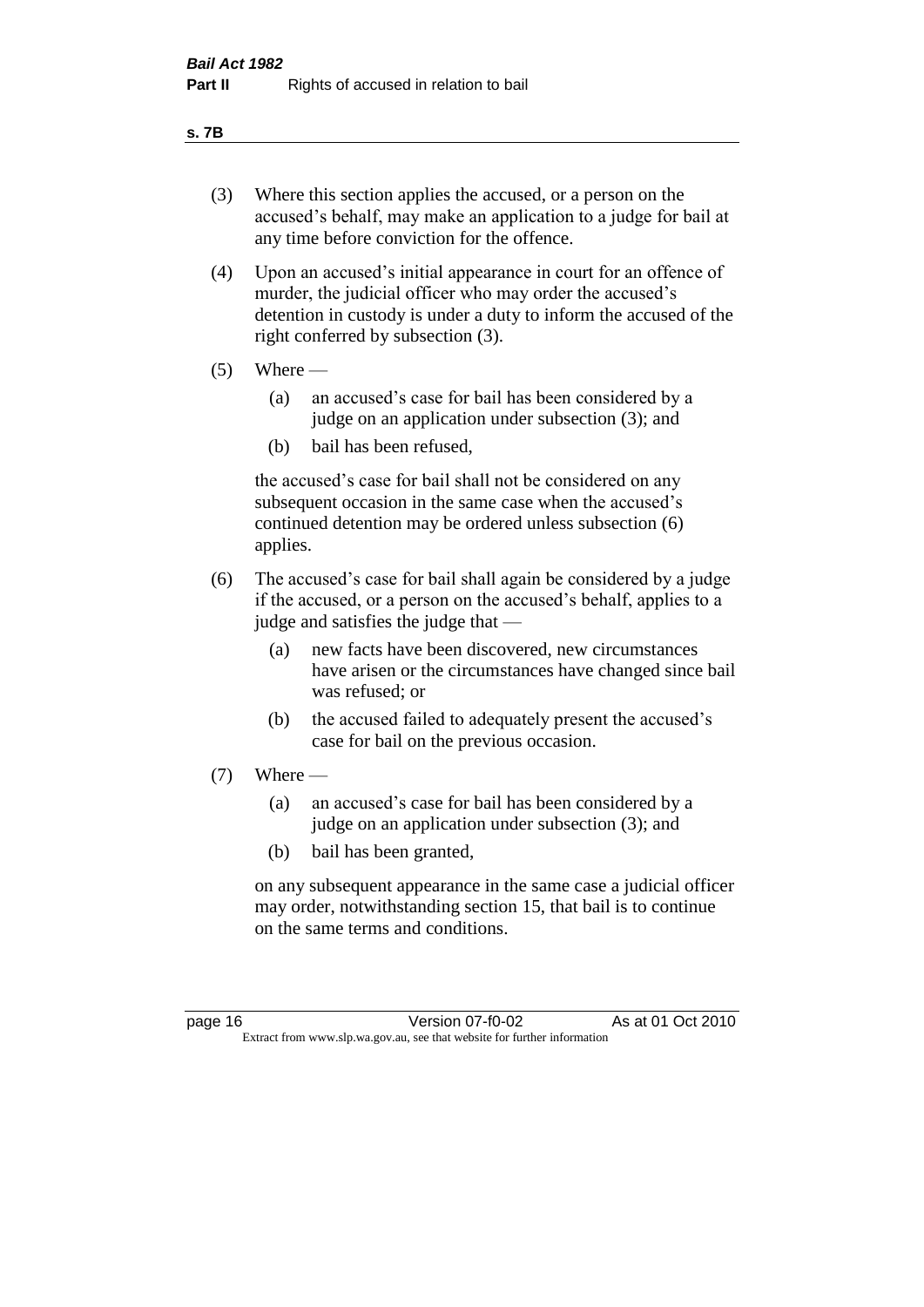(8) The accused is to be taken before a judge for the purposes of an application under this section only if the judge so orders.

*[Section 7B inserted by No. 6 of 2008 s. 9(1); amended by No. 29 of 2008 s. 24(2) and (3).]*

#### **7C. Special provision for child accused in murder cases**

- (1) This section applies where a child accused is in custody for an offence of murder so that under section 15 only a judge of the Children's Court has power to grant bail.
- (2) Where this section applies, the judicial officer referred to in section 7(1) other than a judge of the Children's Court, shall, whether or not an application for bail is made by the accused or on the accused's behalf, cause the accused to be taken as soon as is practicable before a judge of the Children's Court for the purpose of having the accused's case for bail considered by the judge.
- (3) Notwithstanding subsection (2), where
	- (a) the duty described in that subsection has been discharged once in relation to a child accused's case for bail; and
	- (b) bail has on that occasion been refused by a judge of the Children's Court,

the accused's case for bail need not be considered on any subsequent occasion in the same case when the accused's continued detention may be ordered unless subsection (4) applies.

- (4) On a subsequent occasion the accused may apply to the judicial officer who may order the accused's continued detention for a reconsideration of the accused's case for bail on the ground  $that -$ 
	- (a) new facts have been discovered, new circumstances have arisen or the circumstances have changed since bail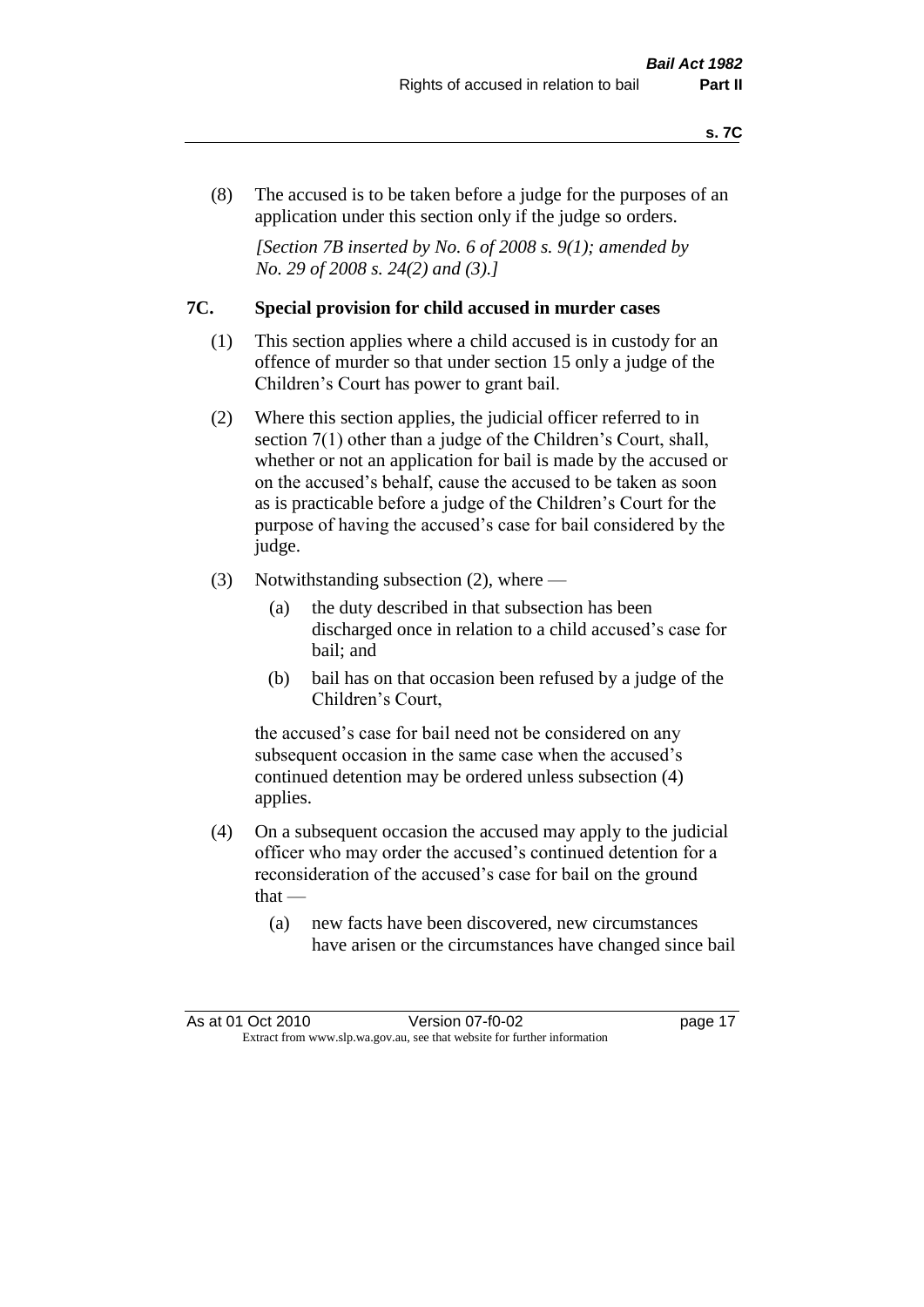#### **s. 7D**

was refused on the occasion mentioned in subsection (3); or

- (b) the accused failed to adequately present the accused's case for bail on that occasion.
- (5) If the judicial officer is satisfied as to one or more of those grounds the judicial officer shall cause the accused to be taken as soon as is practicable before a judge of the Children's Court for the purpose of having the accused's case for bail considered by the judge.

*[Section 7C inserted by No. 6 of 2008 s. 9(1); amended by No. 29 of 2008 s. 24(4).]*

#### **7D. Previous decision may be adopted**

- (1) Notwithstanding section 7(1), after
	- (a) the duty described in that subsection has been discharged once in relation to an accused's case for bail; or
	- (b) a judge of the Children's Court has considered the case under section 15,

it is sufficient on any subsequent consideration of bail in the same case for a judicial officer, including a judge of the Children's Court acting under section 15, to make inquiry of the accused in terms of subsection (2).

- (2) The inquiry to be so made is  $-$ 
	- (a) whether any new fact has been discovered or new circumstance has arisen, or whether the circumstances have changed, since bail was previously granted or refused; and
	- (b) whether the accused considers that the accused failed to adequately present the accused's case for bail on a previous occasion.
- (3) Unless the judicial officer is satisfied that there is any reason of the kind mentioned in subsection (2) for not doing so, the

page 18 Version 07-f0-02 As at 01 Oct 2010 Extract from www.slp.wa.gov.au, see that website for further information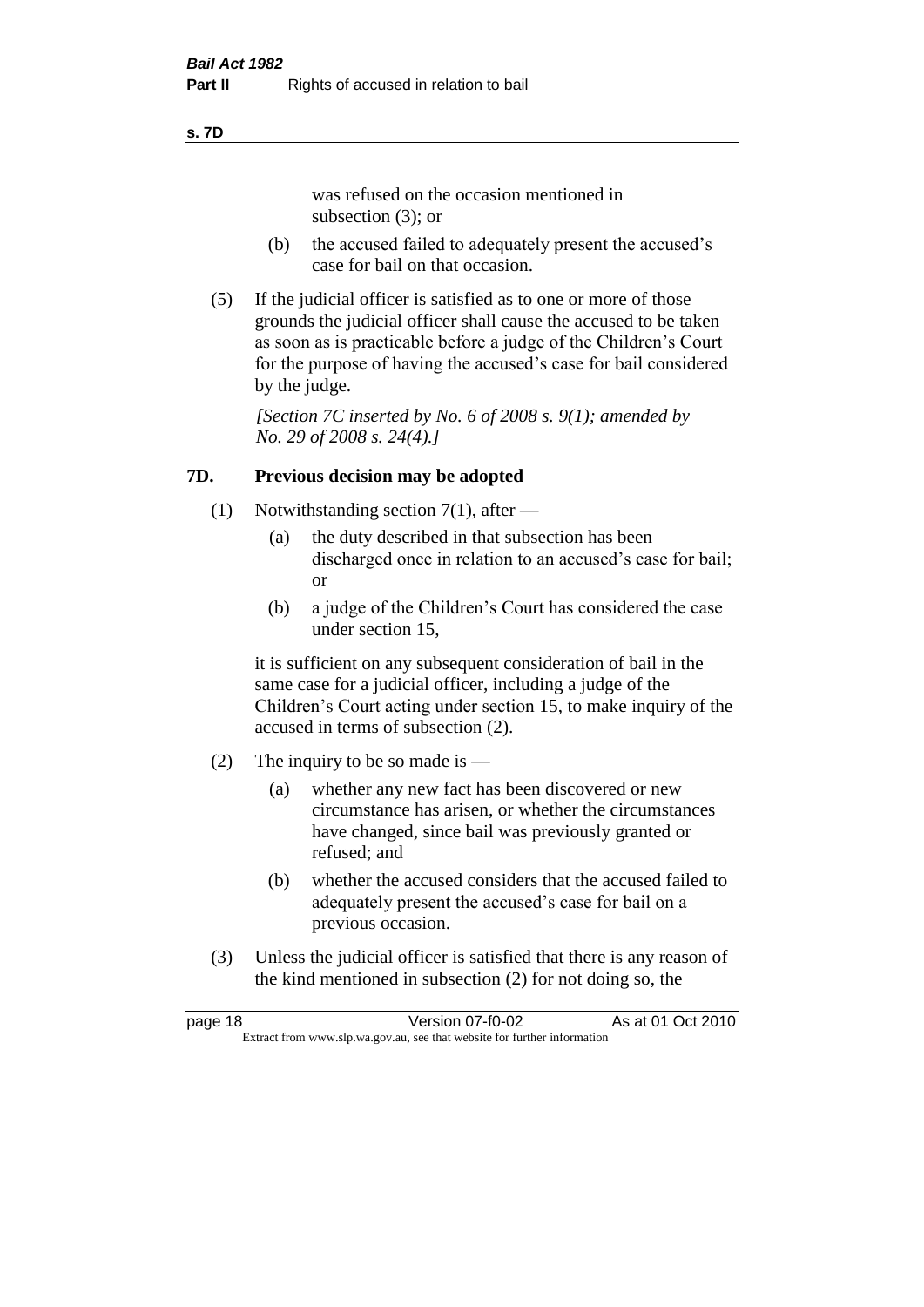judicial officer may adopt the decision previously made in the case, but with power to make such variations of the terms and conditions of bail as the judicial officer thinks fit.

*[Section 7D inserted by No. 6 of 2008 s. 9(1).]*

#### **7E. Bail during trial**

- $(1)$  Where
	- (a) an accused has been refused bail for the accused's appearance for trial for an offence; and
	- (b) the trial extends beyond one day,

a judicial officer referred to in section 7(1) need not comply with that subsection unless the accused, or a person on the accused's behalf, applies for bail.

(2) In subsection  $(1)$  —

*trial* means that part of proceedings for an offence when evidence is being received by the court in respect of the offence and also extends to any time when —

- (a) legal argument is being heard; or
- (b) a judicial officer or a jury is deliberating.

*[Section 7E inserted by No. 6 of 2008 s. 9(1).]*

#### **7F. Bail for appeal from courts of summary jurisdiction**

- (1) If a person is in custody and an appeal has been commenced under the *Criminal Appeals Act 2004* Part 2 in connection with the decision by virtue of which the person is in custody, the person may apply for bail —
	- (a) if the appeal is to be heard and determined by the Court of Appeal or if an application has been made to the Court of Appeal for leave to appeal to the Court of Appeal — to a judge of appeal; or
	- (b) in any other case to a judge of the Supreme Court.

As at 01 Oct 2010 Version 07-f0-02 Page 19 Extract from www.slp.wa.gov.au, see that website for further information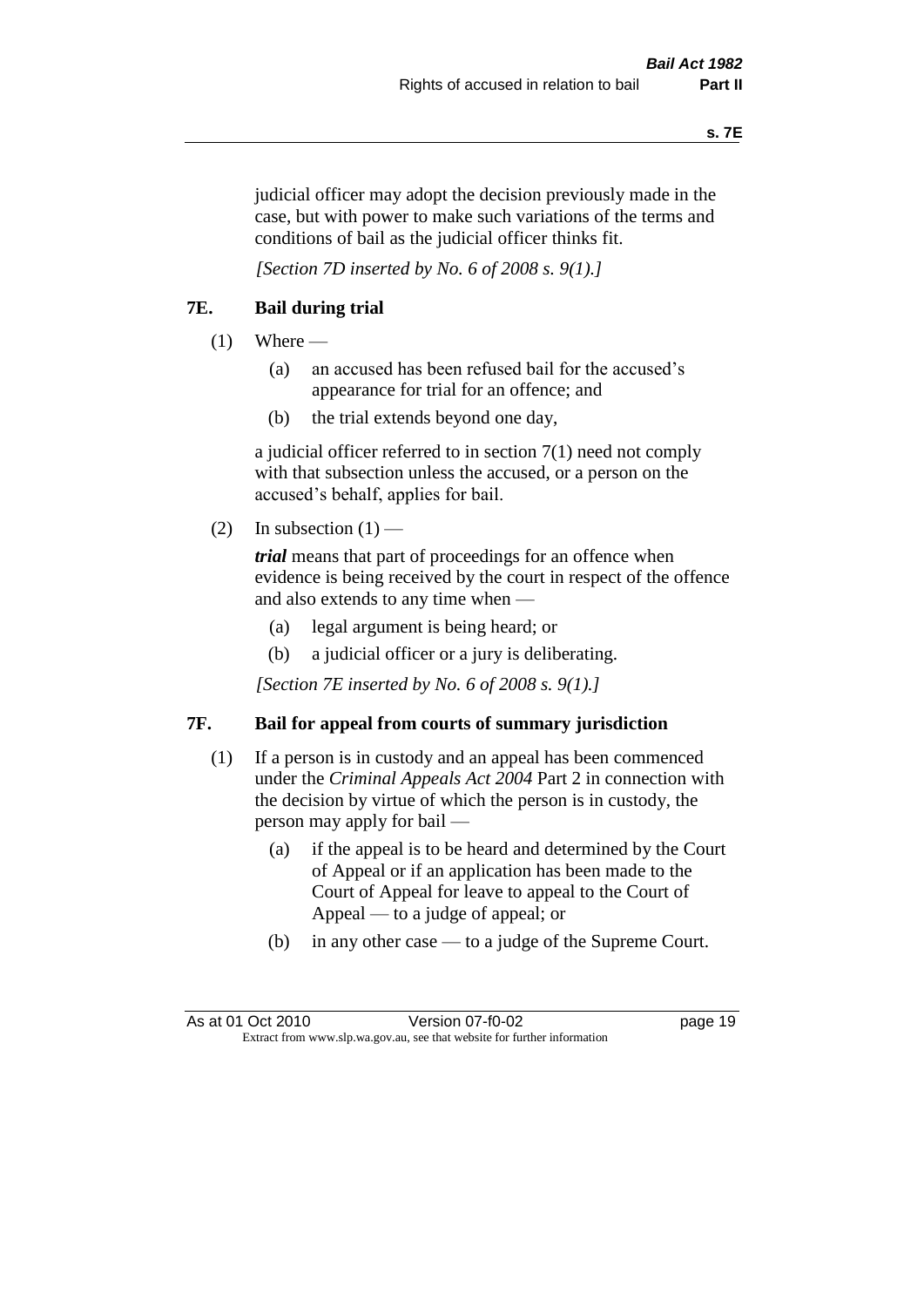- (2) Bail shall not be granted to an applicant for bail under subsection (1) unless —
	- (a) the applicant has given notice of the application for bail  $to -$ 
		- (i) the Director of Public Prosecutions; or
		- (ii) the State Solicitor,
		- as the case may require; and
	- (b) that official has been given an opportunity to be heard on the application.

*[Section 7F inserted by No. 6 of 2008 s. 9(1).]*

#### **8. Accused to be given information and approved forms**

- (1) Subject to subsection (4), a judicial officer or authorised officer who is called upon to consider an accused's case for bail, on the first occasion when it arises in relation to an offence or group of offences for which an accused is required to appear, shall ensure that the accused is, or has been, given —
	- (a) such information in writing as to the effect of this Act as is prescribed for the purposes of this paragraph;
	- (b) an approved form for completion, designed to disclose to the judicial officer or authorised officer all information relevant to the decision; and
	- (c) where the accused is unable or insufficiently able, to read, speak or write English, such assistance as he may reasonably require in order to have communicated to him the information mentioned in paragraph (a) and complete the form referred to in paragraph (b).
- (2) After an accused case for bail has been considered once, a judicial officer or authorised officer on any subsequent consideration of bail in the same case shall —
	- (a) comply with subsection  $(1)(a)$ ; and

#### **s. 8**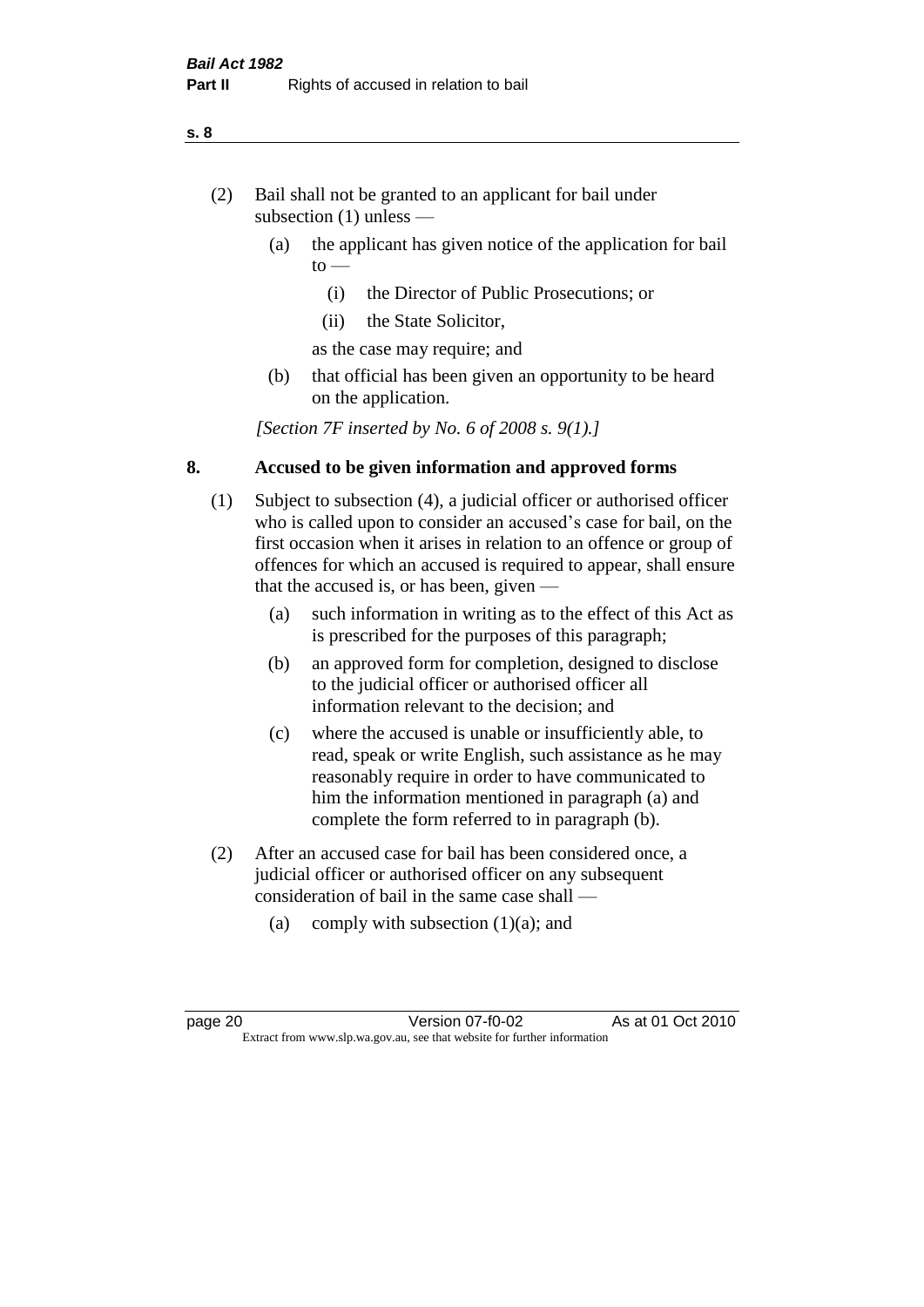- (b) either comply with subsection  $(1)(b)$  or obtain the form previously completed for the purposes of that paragraph, if any, and ensure that —
	- (i) the form is revised in order to show any changes which he is informed have occurred since it was completed; and
	- (ii) any assistance, of the kind referred to in subsection  $(1)(c)$  is given to the accused for the purpose of completing or revising the form, as the case may be.
- (3) Nothing in this section shall be read as limiting section 23.
- (3a) Notwithstanding subsection  $(1)(a)$  or  $(2)(a)$  a judicial officer or authorised officer need not comply with that paragraph if it appears to him that the accused's case for bail is such that bail is likely to be granted to him in accordance with this Act; but if it subsequently appears to him that bail will not be granted or that the accused is dissatisfied with any condition imposed on the grant of bail he shall then comply with that paragraph.
- (4) Notwithstanding subsection (1)(b) or (2)(b), a judicial officer or an authorised officer may dispense with completion or revision of the form referred to in those paragraphs if it appears to him  $that -$ 
	- (a) the accused's case for bail is such that bail is likely to be granted to him in accordance with this Act; and
	- (b) the information in the possession of the judicial officer or authorised officer is sufficient for his consideration of the case.
- (5) Where a person has applied for bail for an appeal as mentioned in section 7F(1), this section applies as if the consideration of bail for the appeal were a first consideration of bail for an offence.

*[Section 8 amended by No. 74 of 1984 s. 6; No. 15 of 1988 s. 6; No. 33 of 1989 s. 18; No. 84 of 2004 s. 82; No. 6 of 2008 s. 9(2) and 43(1).]*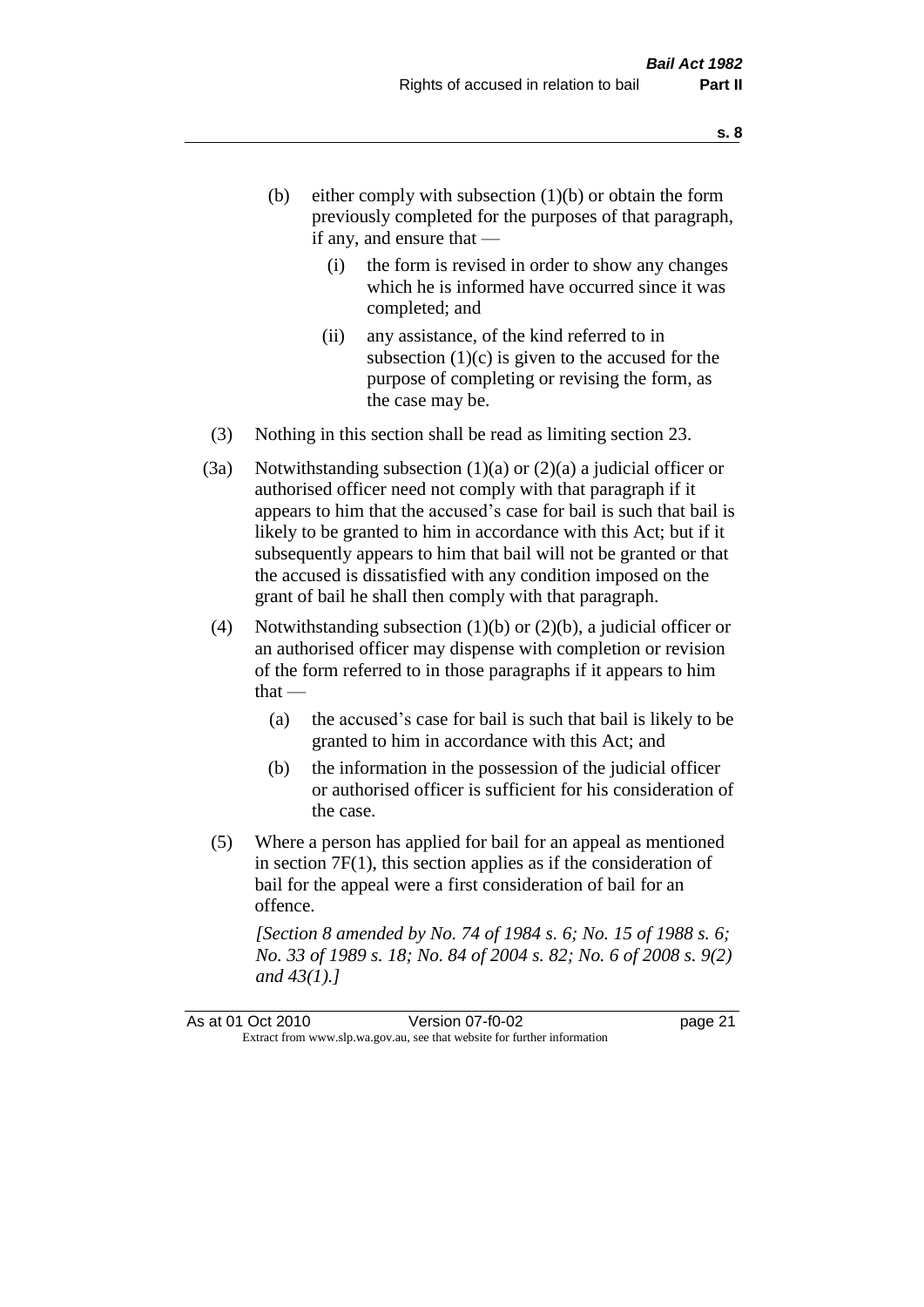- **9. Bail decision may be deferred until further information obtained**
	- (1) Subject to section 26(2) of the *Young Offenders Act 1994*, a judicial officer or authorised officer who is called upon to consider a case for bail may defer consideration of the case for a period not exceeding 30 days if he thinks it is necessary —
		- (a) to obtain more information for the purpose of making a decision in accordance with this Act; or
		- (b) to take any step authorised by section  $24(1)$  or  $24A(1)$ or (2).
	- (2) Nothing in this section shall be taken to limit the right of an accused to be brought before a court as soon as is practicable if he is not released on bail.

*[Section 9 amended by No. 57 of 1997 s. 21(2); No. 84 of 2004 s. 82; No. 6 of 2008 s. 10(1).]*

#### **10. Sections 5, 6 and 7 do not apply where accused imprisoned for other cause**

Notwithstanding sections 5, 6 and 7, the rights conferred on an accused and the duties imposed on police officers, authorised officers and judicial officers by those sections in respect of an appearance in court for an offence do not arise where —

- (a) the accused is in custody for some other offence or reason (including the non-payment of a sum of money); and
- (b) the police officer, authorised officer or judicial officer is satisfied that the accused is likely to remain in custody for that other offence or reason until or beyond the time for the appearance for the first-mentioned offence.

*[Section 10 amended by No. 84 of 2004 s. 82.]*

page 22 Version 07-f0-02 As at 01 Oct 2010 Extract from www.slp.wa.gov.au, see that website for further information

**s. 9**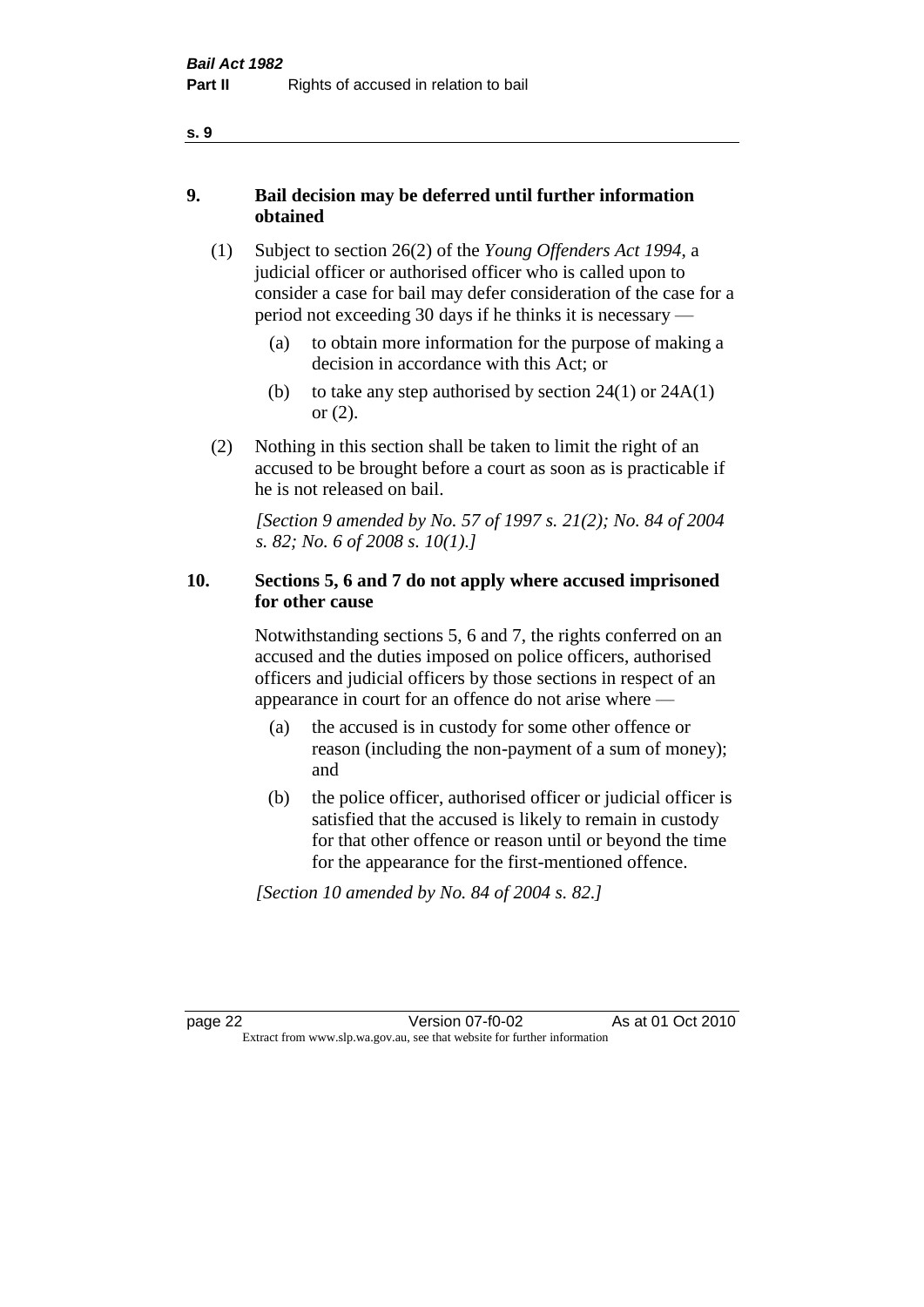#### **11. Rights following grant of bail**

- $(1)$  When
	- (a) bail has been granted to an accused for an appearance in court;
	- (b) all conditions which are to be complied with before the release of the accused have been complied with; and
	- (c) he has entered into a bail undertaking for that appearance or his bail undertaking is deemed to be amended under section 31(3),

the accused has a right to be at liberty until he is required to appear, or to next appear, before a court, but subject to —

- (d) any requirement that he be in custody for some other reason;
- (e) the exercise of the powers in sections 14(3), 17A, 46, 50F, 54 and 55; and
- (f) the limitation mentioned in section 12.
- (2) Where the accused is in custody in a lock-up, court custody centre or prison, the right conferred by subsection (1) is also subject to the person in charge of the lock-up, court custody centre or prison either —
	- (a) signing a certificate under subsection (3); or
	- (b) receiving notice that a certificate has been signed by another person under that subsection.
- (3) After an accused becomes entitled to be at liberty as provided in subsection (1), a person referred to in section 29 may sign a certificate to that effect in the prescribed form.
- (4) The person in charge of a lock-up, court custody centre or prison in which the accused is in custody shall release the accused from custody as soon as is practicable after —
	- (a) the person in charge signs the certificate; or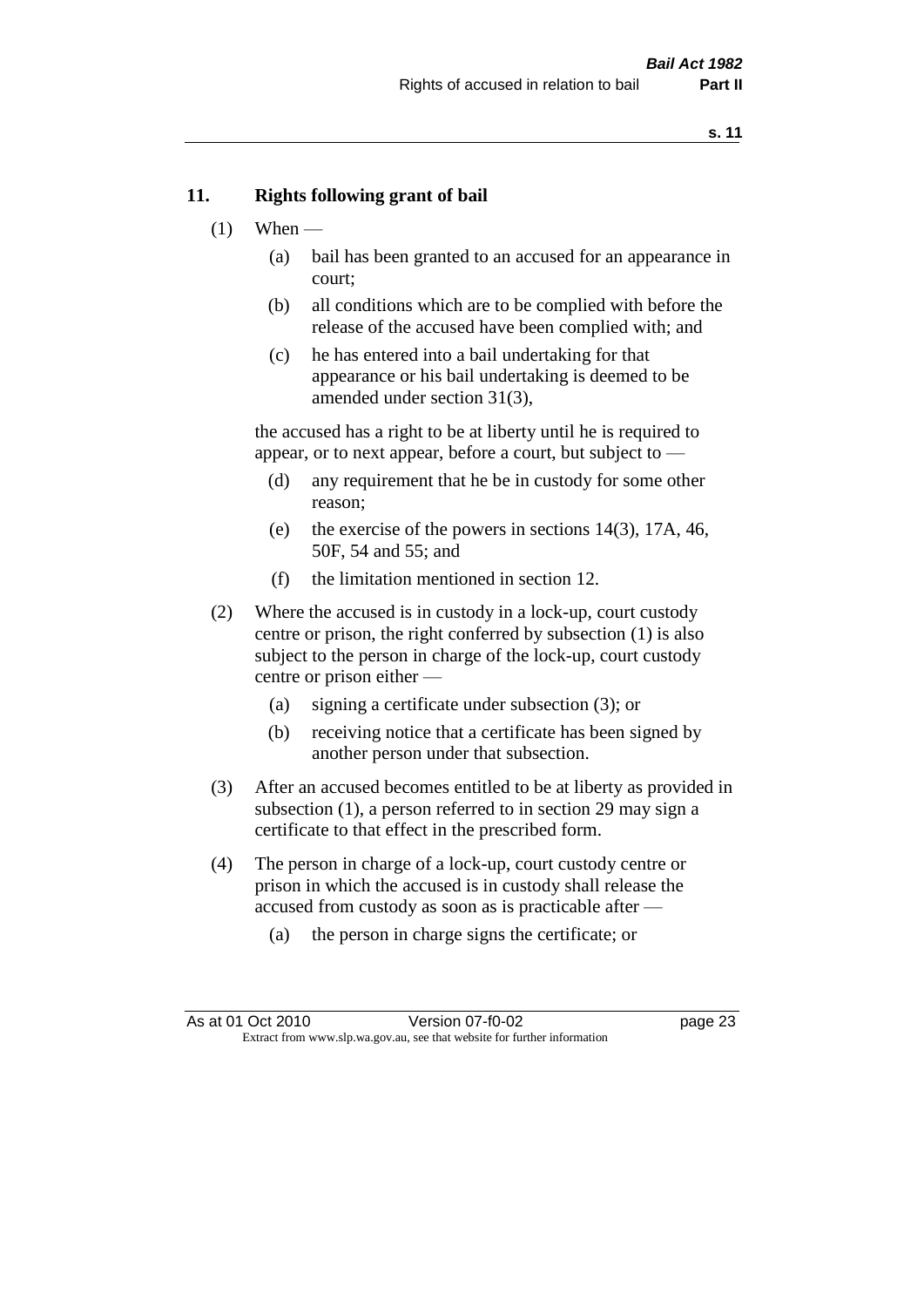(b) if the certificate is signed by a person other than the person in charge, the person in charge receives notice as described in subsection (2)(b).

*[Section 11 amended by No. 74 of 1984 s. 7; No. 15 of 1988 s. 7; No. 49 of 1988 s. 81; No. 45 of 1993 s. 7; No. 47 of 1999 s. 8; No. 59 of 2004 s. 141; No. 84 of 2004 s. 82; No. 6 of 2008 s. 11(1) and (2).]* 

#### **12. Further limitation on rights in s. 7A(2) and 11**

The right of an accused to have his case for bail considered as soon as is practicable, his right to be at liberty as mentioned in sections 7A(2) and 11(1), and the corresponding duties created by this Part, are limited so far as is reasonably necessary for the exercise or performance by a person of any statutory power or function vested in him which requires or permits the continued custody of the accused, including the exercise of the powers set out in Part 12 of the *Criminal Investigation Act 2006* and Parts 6 and 7 of the *Criminal Investigation (Identifying People) Act 2002*.

*[Section 12 amended by No. 6 of 2002 s. 96; No. 84 of 2004 s. 82; No. 59 of 2006 s. 6; No. 6 of 2008 s. 12.]*

page 24 Version 07-f0-02 As at 01 Oct 2010 Extract from www.slp.wa.gov.au, see that website for further information

**s. 12**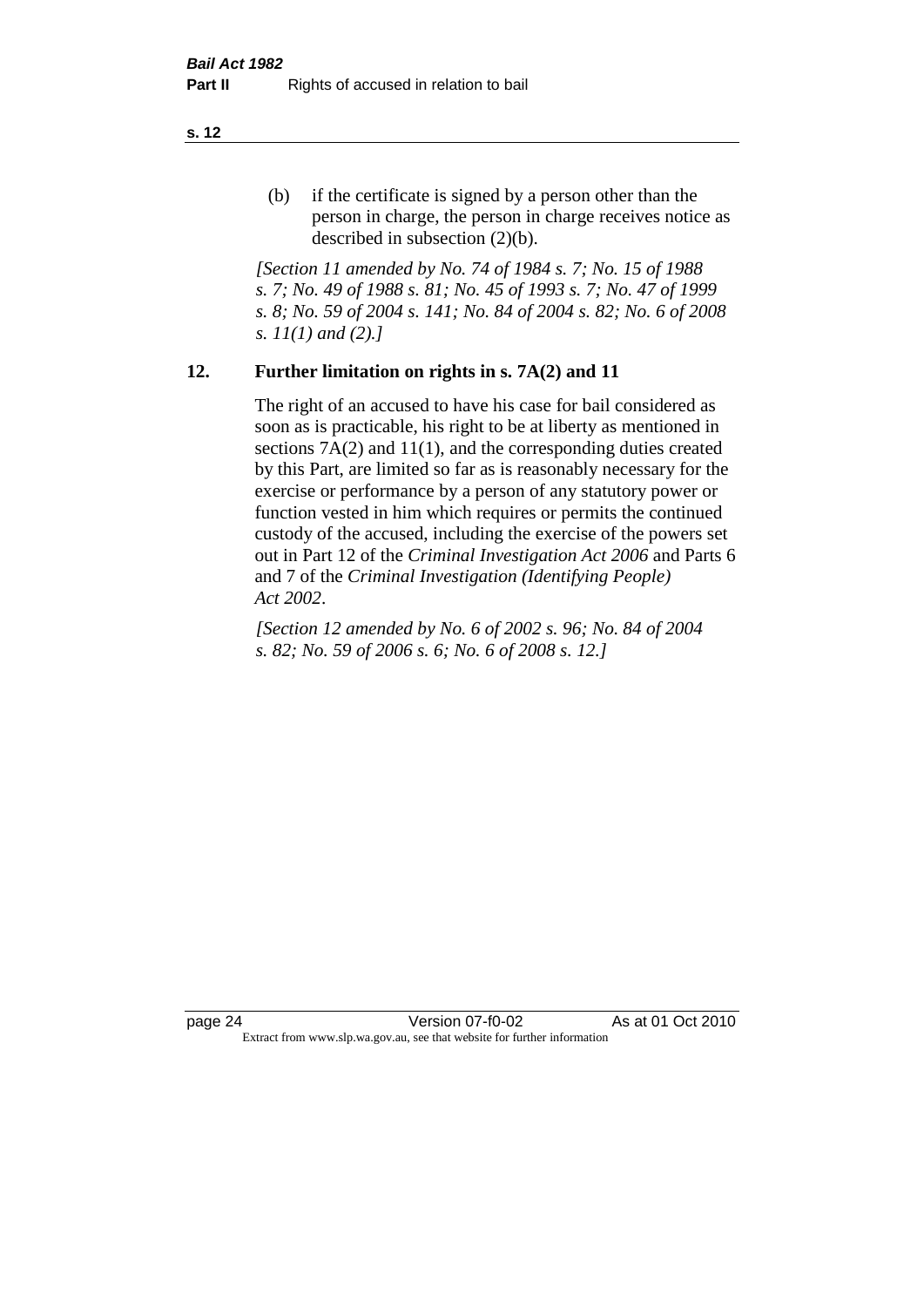#### **Part III — Jurisdiction relating to bail**

*[Heading inserted by No. 6 of 2008 s. 13.]*

#### **13. Jurisdiction to grant bail**

- (1) Jurisdiction to grant bail for any appearance described in the first column of Part A of Schedule 1 is vested in the judicial officer or authorised officer specified in the second column of that Part opposite thereto and shall be exercised subject to and in accordance with this Part and the further provisions in Parts B, C and D of Schedule 1.
- (2) A home detention condition shall not be imposed as a condition of bail except by a judicial officer.

*[Section 13 amended by No. 61 of 1990 s. 5; No. 45 of 1993 s. 12.]* 

#### **13A. Jurisdiction to dispense with bail and how jurisdiction to be exercised**

- (1) Jurisdiction to dispense with the requirement for bail under section 7A for any appearance described in the first column of Schedule 1 Part A clause 2 or 3 is vested, subject to Schedule 1 Part B, in the judicial officer specified in the second column of that clause opposite that description, but Schedule 1 Part A clause 7 does not apply for the purposes of this subsection.
- (2) The jurisdiction referred to in subsection (1) is exercisable  $only$ —
	- (a) in respect of an appearance in court before conviction for an offence; and
	- (b) if it appears to the judicial officer that bail would be granted in accordance with Schedule 1 Part C clause 1 or 2 but that in the circumstances the completion of bail papers is an unnecessary imposition.
- (3) Where a judicial officer dispenses with the requirement for bail for an appearance by an accused the registrar of the court shall,

|                                                                          | As at 01 Oct 2010 | Version 07-f0-02 | page 25 |
|--------------------------------------------------------------------------|-------------------|------------------|---------|
| Extract from www.slp.wa.gov.au, see that website for further information |                   |                  |         |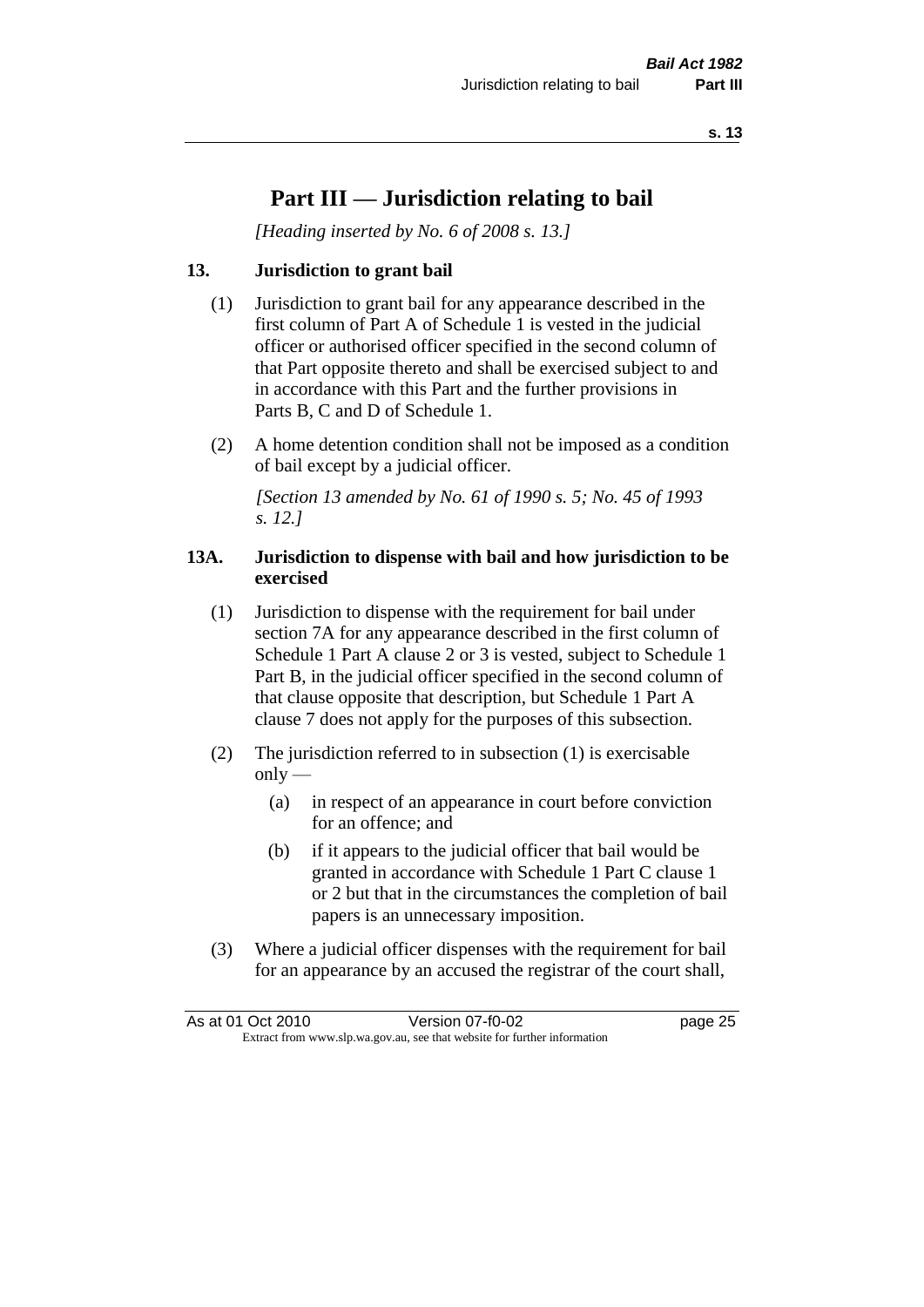#### **s. 13B**

in accordance with section 13B, give written notice to the accused of the time and place for the appearance.

*[Section 13A inserted by No. 6 of 2008 s. 14.]*

#### **13B. Giving and proof of notices under s. 13A(3)**

- (1) A written notice to an accused under section 13A(3) shall be
	- (a) given to the accused personally; or
	- (b) sent to the accused
		- (i) by post to the accused's address appearing in the records of the court; or
		- (ii) in urgent cases or with the accused's consent, by electronic communication.
- (2) A person who gives or sends a notice in accordance with subsection (1) shall endorse on a file copy of the notice a certificate showing —
	- (a) that the person has done so; and
	- (b) the time of doing so.
- (3) If a notice is sent by post under subsection  $(1)(b)(i)$ , the notice is to be presumed, unless the contrary is shown, to have been received at the time when, in the ordinary course of events, it would have been delivered.
- (4) In any proceedings
	- (a) a document purporting to be a copy of a notice referred to in subsection (1) is evidence of the terms of the notice; and
	- (b) an endorsement on a copy of a notice referred to in subsection (2) purporting to be a certificate referred to in that subsection is evidence of the matters appearing in the certificate without proof of the signature of the person who made the endorsement.

*[Section 13B inserted by No. 6 of 2008 s. 14.]*

page 26 Version 07-f0-02 As at 01 Oct 2010 Extract from www.slp.wa.gov.au, see that website for further information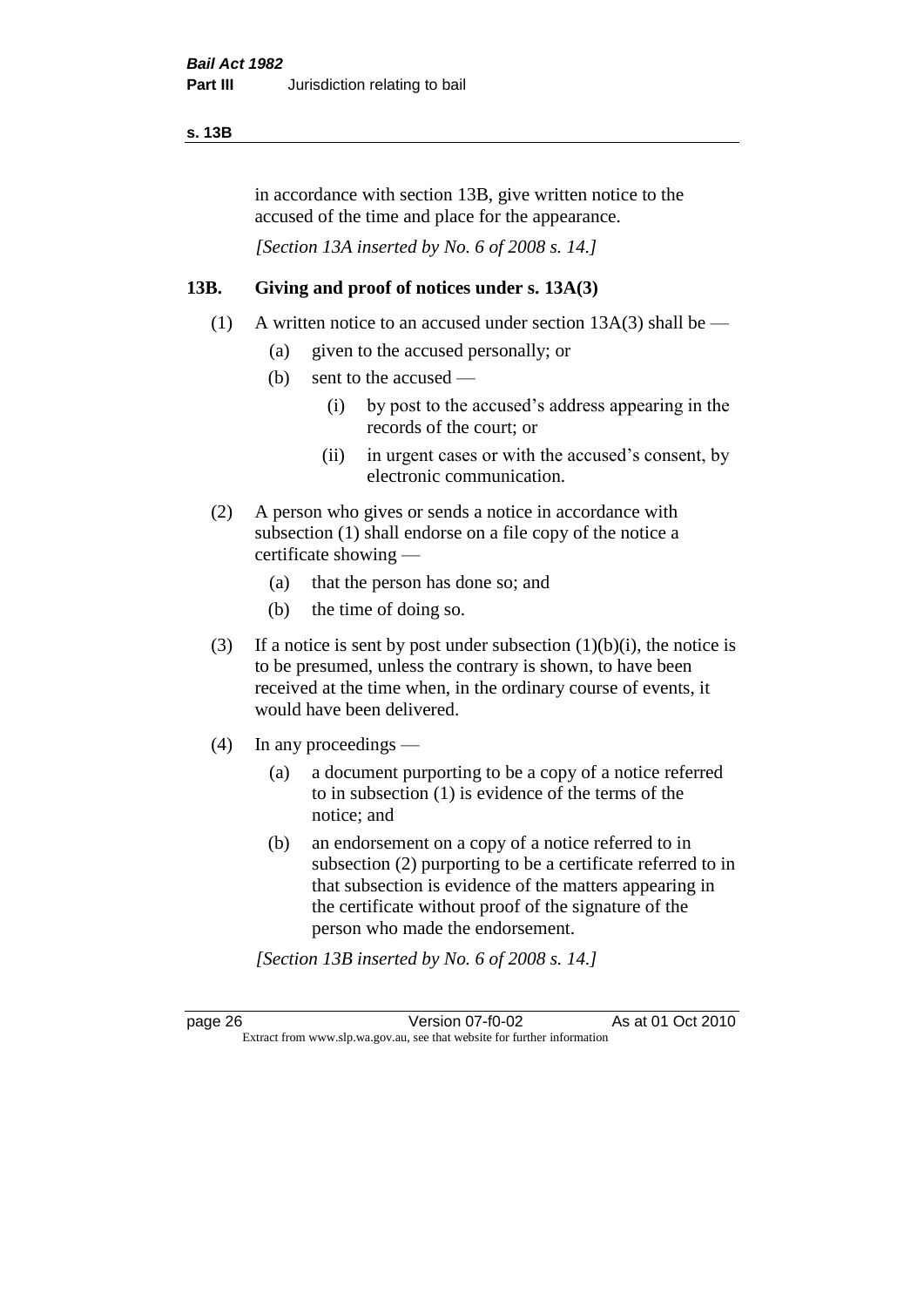#### **14. Extent of judge's jurisdiction**

- (1) A judge may, in accordance with this  $Act -$ 
	- (a) exercise a power to grant bail which is conferred upon any other judicial officer or any authorised officer by this Act; and
	- (b) revoke or vary any bail previously granted by any other such officer; and
	- (c) under section 7A dispense with the requirement for bail or revoke an existing dispensation.
- (2) Subject to subsection (2a), the jurisdiction of a judge under subsection (1) in respect of an appearance by an accused may be invoked by application made by either the prosecutor or the accused, and whether or not any other judicial officer has —
	- (a) previously granted, refused or dispensed with bail; or
	- (b) exercised any power conferred on him by section 55,

in respect of that appearance.

- (2a) After the jurisdiction under subsection (1) has been invoked once by an accused in relation to an offence or group of offences for which he is required to appear, it may not be further invoked by that accused in relation to that offence or group of offences unless the accused satisfies a judge that —
	- (a) new facts have been discovered, new circumstances have arisen or the circumstances have changed since the occasion when the jurisdiction was invoked; or
	- (b) he failed to adequately present his case for bail on that occasion.
- (3) Where under subsection (1) a judge
	- (a) revokes the bail of an accused who is at liberty, he may order that the accused be returned to custody to await the appearance for which the bail was granted;

As at 01 Oct 2010 Version 07-f0-02 page 27 Extract from www.slp.wa.gov.au, see that website for further information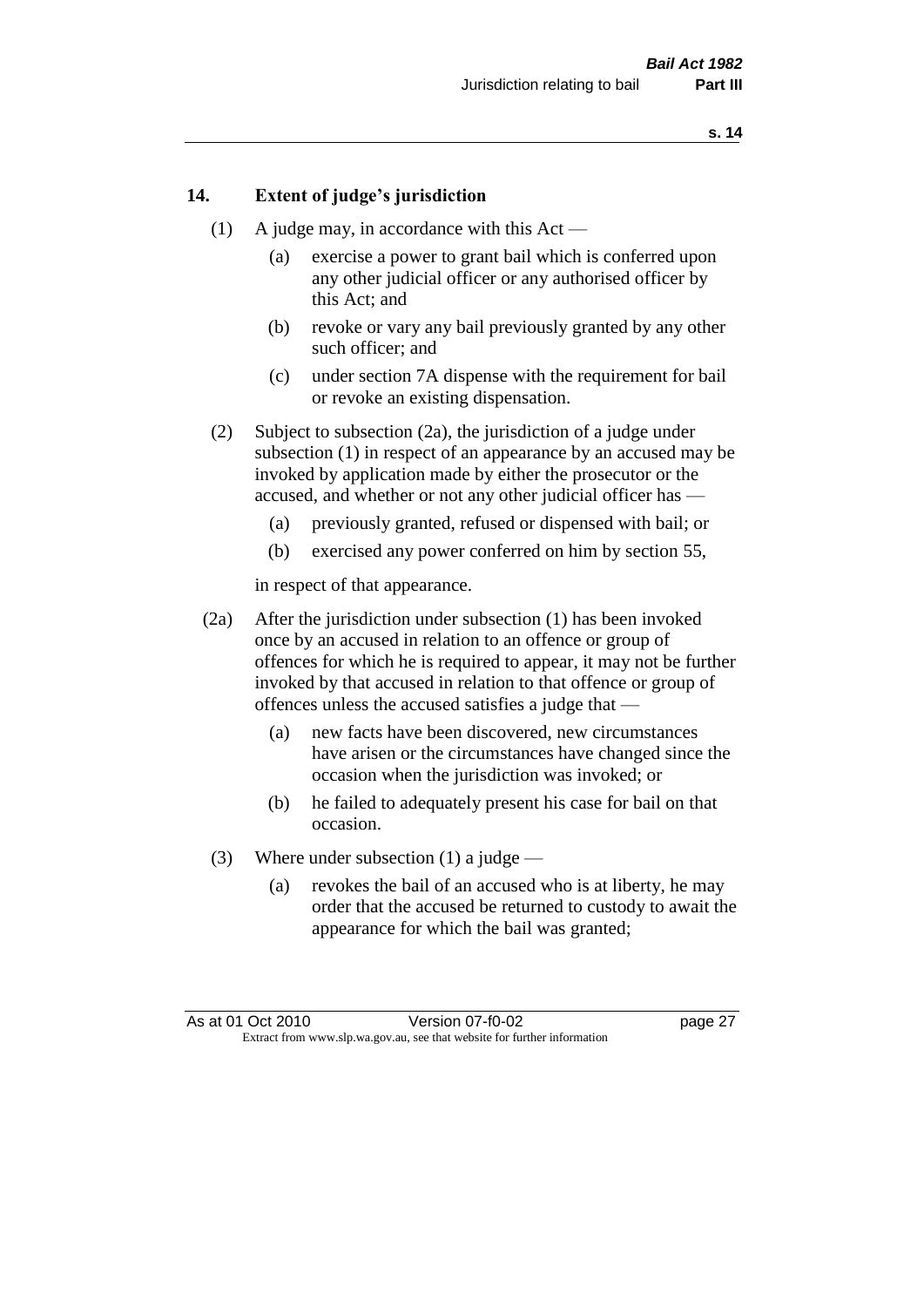#### **s. 15**

(b) varies the bail of such an accused, he may order that the accused be returned to custody until he becomes entitled to be at liberty pursuant to section 11,

and the judge may issue any warrant which may be necessary to carry such an order into effect.

- $(4)$  In this section
	- (a) references to a judge are references
		- (i) in the case of a child charged with an offence before the Children's Court, to a judge of that Court; and
		- (ii) in the case of an accused committed for trial or sentence to the District Court, to a judge of that Court; and
		- (iii) in any other case, to a judge of the Supreme Court;
		- and
	- (b) references to any other judicial officer
		- (i) in relation to the exercise of powers under this section by a judge, are references to any judicial officer whose jurisdiction is inferior to that of the judge; but
		- (ii) in relation to the exercise of powers under this section by a judge of the Supreme Court, do not include a judge of the Children's Court or a judge of the District Court.

*[Section 14 amended by No. 74 of 1984 s. 8; No. 49 of 1988 s. 82; No. 84 of 2004 s. 82; No. 6 of 2008 s. 15(1)-(4).]* 

#### **15. Exclusive jurisdiction of Supreme Court judge in murder cases**

(1) Where an accused is in custody for murder, the power to grant bail shall be exercised only by a judge of the Supreme Court, or

page 28 Version 07-f0-02 As at 01 Oct 2010 Extract from www.slp.wa.gov.au, see that website for further information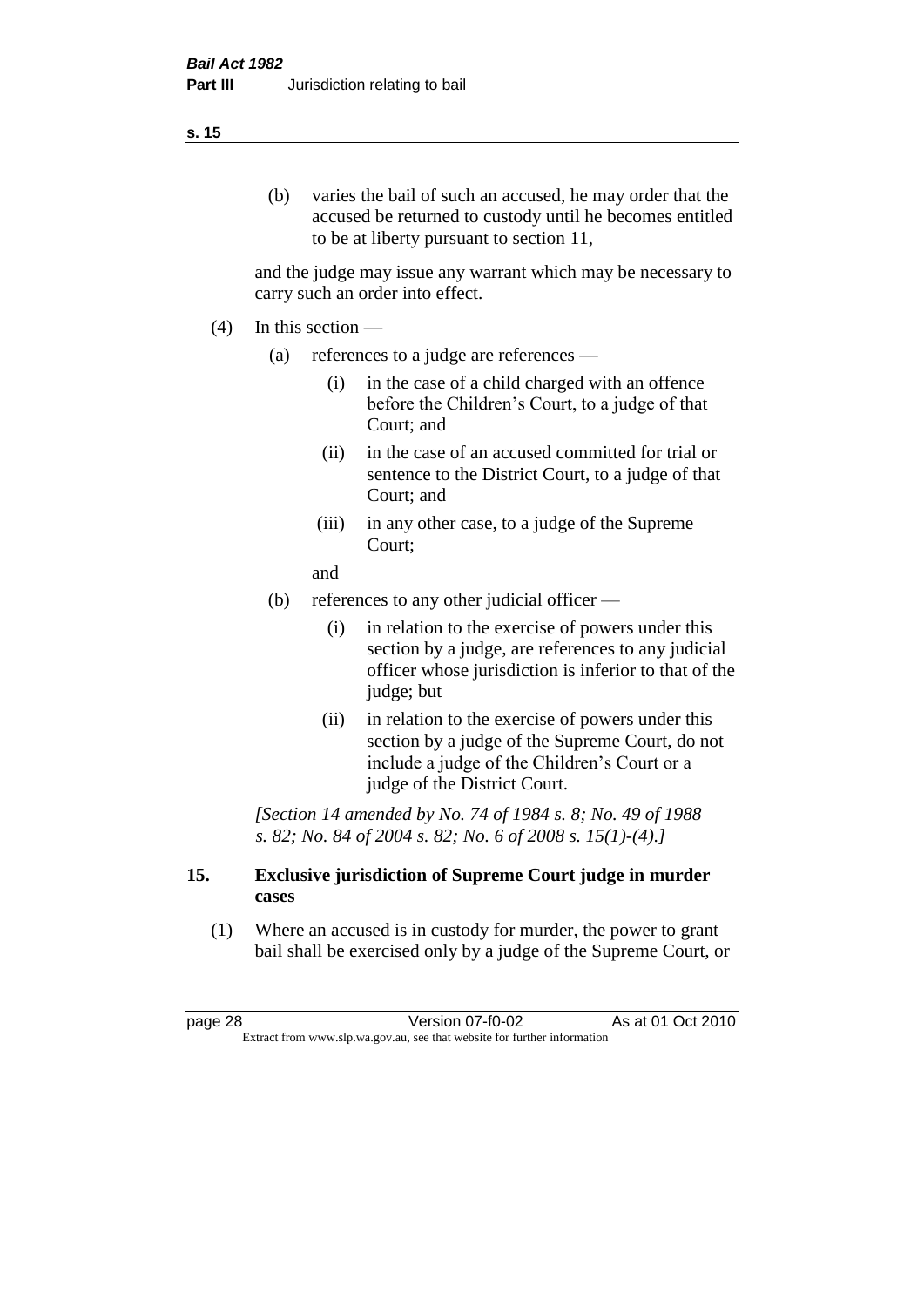#### **s. 15A**

in the case of an accused who is a child by a judge of the Children's Court, except —

- (a) where section  $31(2)(d)$  applies; or
- (b) to the extent that the Court of Appeal exercises its powers under Part A of Schedule 1.
- *[(2) deleted]*

*[Section 15 amended by No. 52 of 1984 s. 35; No. 74 of 1984 s. 9; No. 49 of 1988 s. 83; No. 70 of 1988 s. 45; No. 45 of 1993 s. 12; No. 45 of 2004 s. 28(4); No. 84 of 2004 s. 82; No. 29 of 2008 s. 24(5).]* 

#### **15A. Appeal from decision of judge**

(1) In this section —

*bail decision* means a decision —

- (a) to grant or refuse bail; or
- (b) to vary or revoke bail; or
- (c) to dispense with the requirement for bail; or
- (d) to impose any condition on a grant of bail,

and includes a decision under section 55 or 59A(4).

- (2) The prosecutor or the accused may appeal to the Court of Appeal against a bail decision of —
	- (a) a judge of the Children's Court; or
	- (b) a judge of the District Court; or
	- (c) a judge of the Supreme Court.
- (3) The leave of the Court of Appeal is required for each ground of appeal in an appeal under this section.
- (4) The *Criminal Appeals Act 2004* section 27(2), (3) and (4) apply, with necessary modifications, as if an appeal under this section were an appeal under Part 3 of that Act.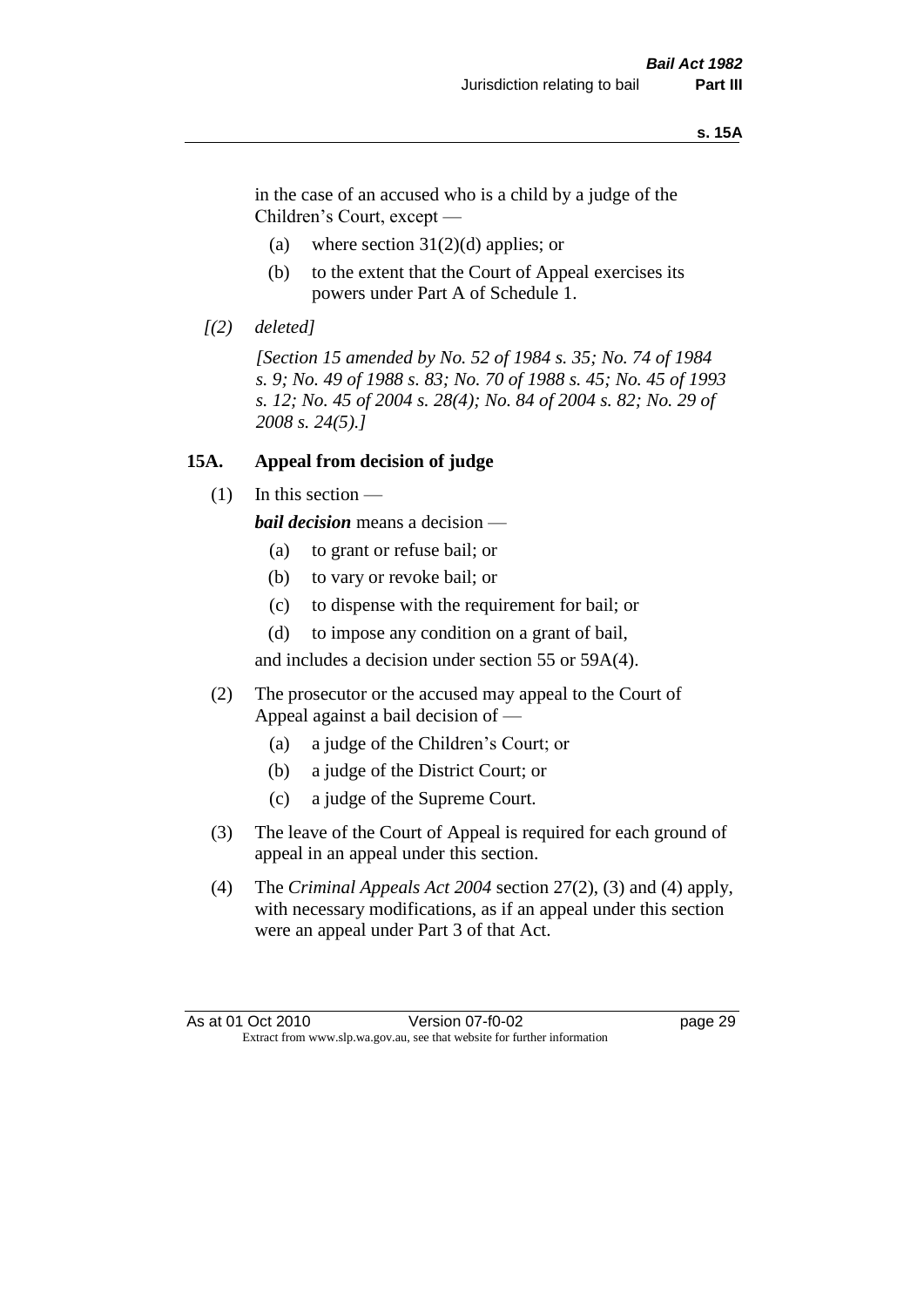#### **s. 15B**

- (5) An appeal under this section shall be commenced and conducted in accordance with this section, section 15B and rules of court made by the Supreme Court.
- (6) An appeal under this section shall be commenced by lodging with the Court of Appeal an application for leave to appeal that sets out the grounds of the appeal.
- (7) An appeal under this section cannot be commenced later than 21 days after the date of the bail decision unless the Court of Appeal orders otherwise.
- (8) An accused who is a party to an appeal under this section and who is in custody is entitled to be present at the hearing of the appeal if the accused so requests, and any official responsible for that custody who is informed of such a request shall do what is necessary to give effect to it.
- (9) For the purposes of giving effect to a request referred to in subsection (8), arrangements may be made for the accused to appear before the Court of Appeal by means of a video link or an audio link in accordance with section 66B, unless the Court of Appeal has ordered that the accused appear before it in person.

*[Section 15A inserted by No. 6 of 2008 s. 16(1).]*

# **15B. Determination of appeal under s. 15A and related provisions**

- (1) The Court of Appeal has jurisdiction to hear and determine an appeal under section 15A.
- (2) The Court of Appeal shall determine an appeal on the material and evidence that was before the judge whose decision is the subject of the appeal.
- (3) Any decision of the Court of Appeal in relation to bail shall be made in accordance with the relevant provisions of sections 13A and 17 and Schedule 1.

page 30 Version 07-f0-02 As at 01 Oct 2010 Extract from www.slp.wa.gov.au, see that website for further information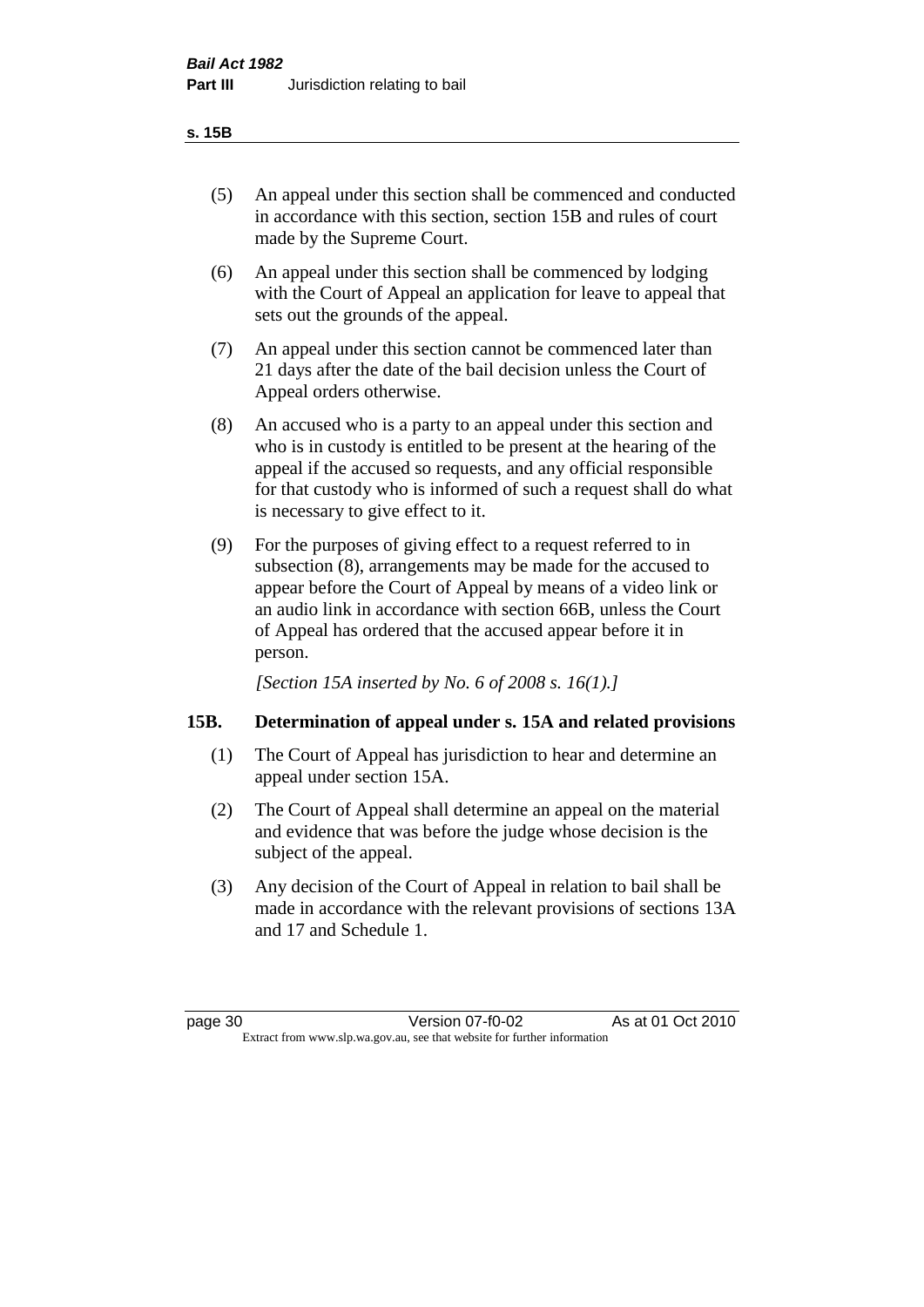- (4) Where in determining an appeal the Court of Appeal revokes the bail of an accused who is at liberty, it may order that the accused be returned to custody to await the appearance for which the bail was granted.
- (5) Where in determining an appeal the Court of Appeal varies the bail of an accused who is at liberty, it may order that the accused be returned to custody until the accused becomes entitled to be again at liberty pursuant to section 11.
- (6) A judge of appeal may issue any warrant that may be necessary to carry into effect an order under subsection (4) or (5).

*[Section 15B inserted by No. 6 of 2008 s. 16(1).]*

#### **16. Bail of person arrested on warrant**

- (1) Subject to sections 14 and 15 where the arrest of an accused for an offence is made pursuant to a warrant he shall not be granted bail before he is brought before a court or judicial officer as commanded by the warrant, except by a justice acting in terms of section 6(9).
- (2) Notwithstanding subsection (1) or any other provision of this Act, an accused who has been arrested pursuant to a warrant —
	- (a) issued under section 59B; or
	- (b) issued under the *Criminal Procedure Act 2004* for an offence against section 51(1) or (2),

shall not have a right to have his case for bail considered, and shall not be granted bail, before he is brought before the court as commanded by the warrant.

*[Section 16 amended by No. 59 of 2004 s. 141; No. 84 of 2004 s. 11 and 82; No. 59 of 2006 s. 4(3); No. 6 of 2008 s. 36(2).]*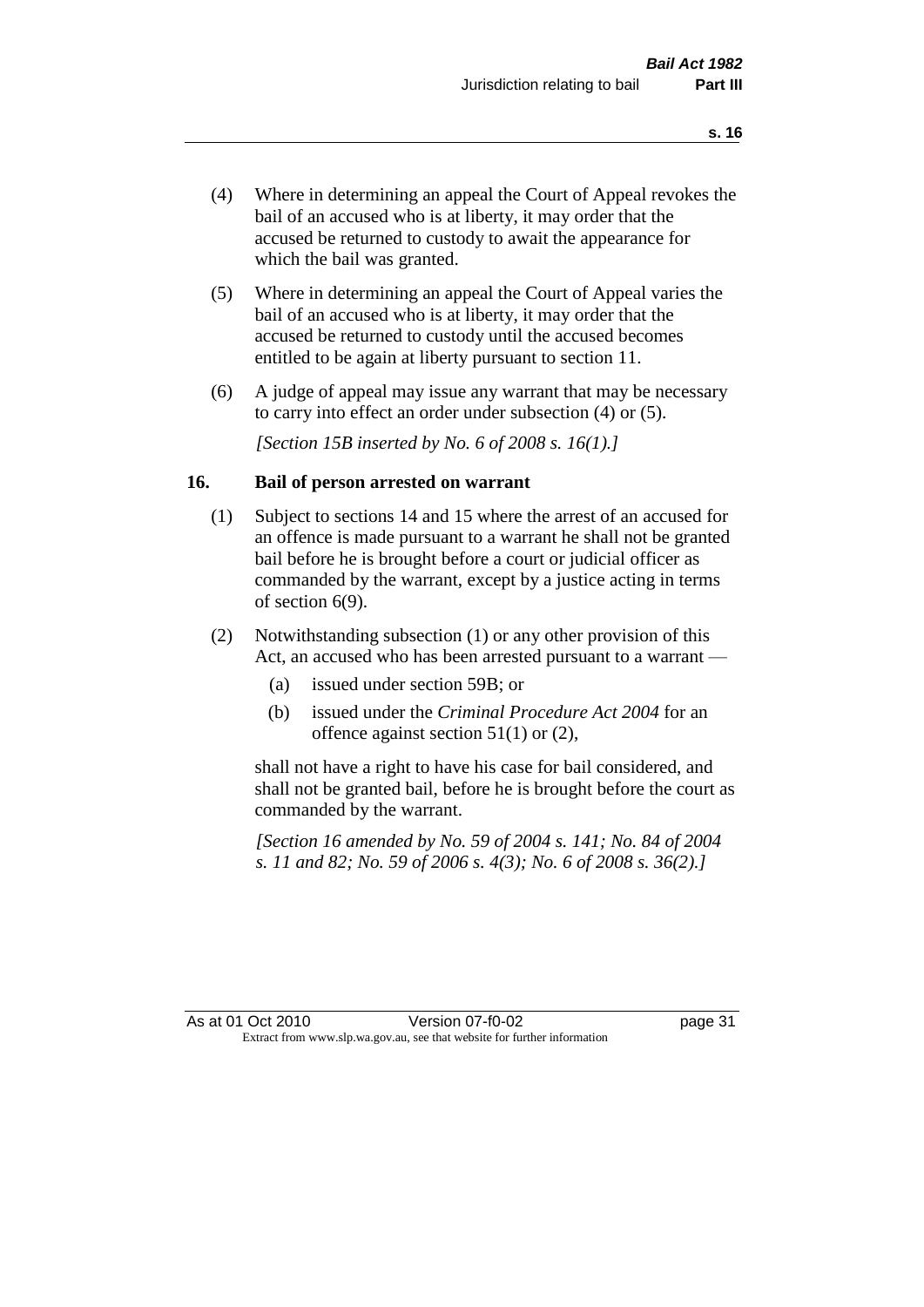| ۰, | ۰. |
|----|----|
|----|----|

# **16A. Restrictions on powers of authorised officers and justices in certain cases**

- (1) Where this section applies to a person who has been arrested for an offence jurisdiction does not arise under section 13 until the person is brought before —
	- (a) a court constituted by or so as to include a magistrate; or
	- (b) where section 15 applies, a judge of the Supreme Court or a judge of the Children's Court as the case may require.
- (2) This section applies where
	- (a) a person has been arrested in an urban area for a serious offence; and
	- (b) the serious offence is alleged to have been committed while the accused was —
		- (i) on bail for; or
		- (ii) at liberty under an early release order made in respect of,

another serious offence.

- (3) This section also applies where a person has been arrested in an urban area for an offence against section 61(1) of the *Restraining Orders Act 1997* (which creates offences for breaches of violence restraining orders).
- (4) In this section —

*urban area* means —

- (a) the metropolitan region as defined in the *Planning and Development Act 2005* and any prescribed area that adjoins that region; and
- (b) any other prescribed area of the State, being the whole or part of, or an area adjoining, a local government district under the *Local Government Act 1995* that is designated under that Act as a city or a town.

*[Section 16A inserted by No. 54 of 1998 s. 6(1); amended by No. 38 of 2004 s. 59; No. 84 of 2004 s. 82; No. 38 of 2005 s. 15.]*

page 32 Version 07-f0-02 As at 01 Oct 2010 Extract from www.slp.wa.gov.au, see that website for further information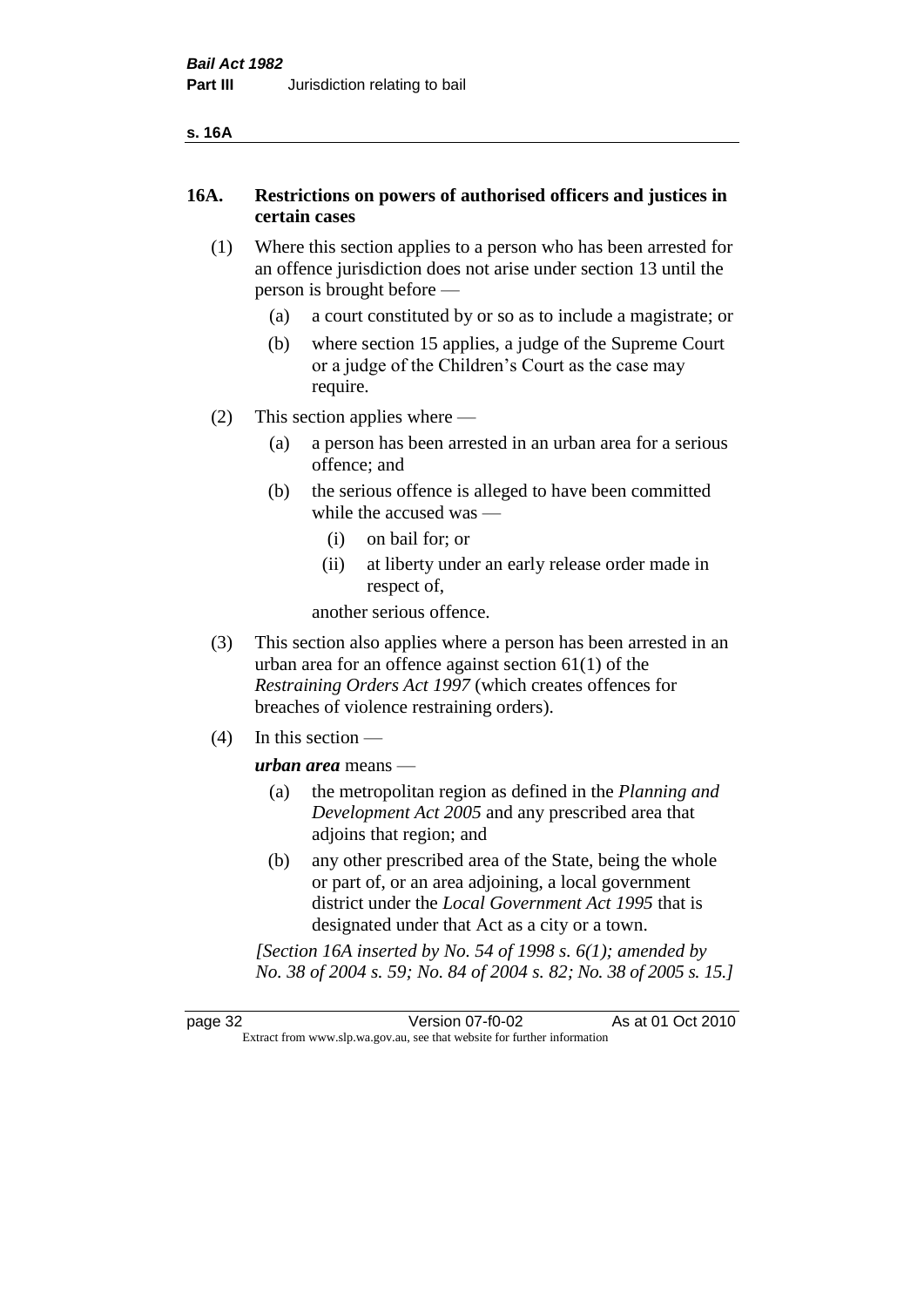#### **17. Conditions which may be imposed**

- (1) A judicial officer or authorised officer may impose conditions on a grant of bail only to the extent that he is authorised to do so by clause 2(3)(c) of Part C and Part D of Schedule 1.
- (2) Conditions imposed on a grant of bail shall not be any more onerous on the accused than the judicial officer or authorised officer considers is required in the public interest having regard to the nature of the offence for which the accused is in custody and the circumstances of the accused.

*[Section 17 amended by No. 45 of 1993 s. 8 and 12; No. 84 of 2004 s. 82.]* 

#### **17A. Further provisions as to responsible person's undertaking (Schedule 1 Part C clause 2)**

- (1) Where this section applies, an authorised police officer may
	- (a) cancel an undertaking of the kind described in clause 2(3)(c) of Part C of Schedule 1;
	- (b) approve of another person as a responsible person within the meaning in that clause; and
	- (c) detain the accused or order his detention until the person so approved enters into an undertaking of the kind mentioned in paragraph (a).
- (2) Subsection (1) applies where
	- (a) a person has entered into an undertaking referred to in paragraph (a) of that subsection;
	- (b) a judicial officer when granting bail ordered that the person may under this section be released from the undertaking by an authorised police officer; and
	- (c) the person wishes to be so released.
- (3) A police officer may, for the purpose of the exercise of the powers in subsection (1), take into custody a child accused who has been released on bail.

| As at 01 Oct 2010 | Version 07-f0-02                                                         | page 33 |
|-------------------|--------------------------------------------------------------------------|---------|
|                   | Extract from www.slp.wa.gov.au, see that website for further information |         |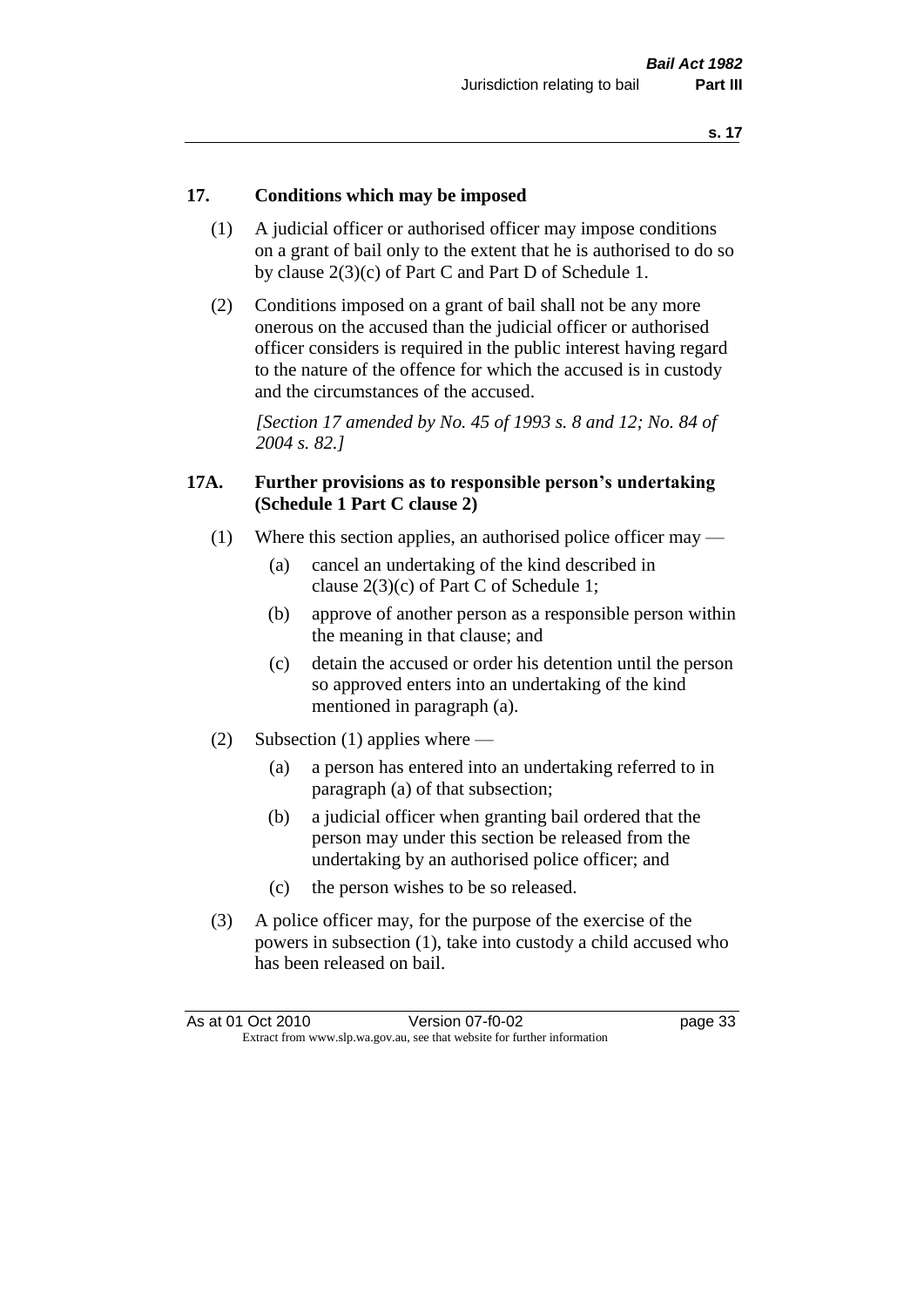#### **s. 17A**

- (4) If the police officer is not an authorised police officer he shall, as soon as is practicable, bring the accused before an authorised police officer for the purpose referred to in subsection (3).
- (5) After an undertaking has been entered into as mentioned in subsection  $(1)(c)$ , the accused, subject to this Act, has a right to be at liberty until he is required to appear before a court.

*[Section 17A inserted by No. 45 of 1993 s. 9; amended by No. 84 of 2004 s. 82.]* 

*[18-19. Deleted by No. 59 of 2006 s. 7(1).]*

page 34 Version 07-f0-02 As at 01 Oct 2010 Extract from www.slp.wa.gov.au, see that website for further information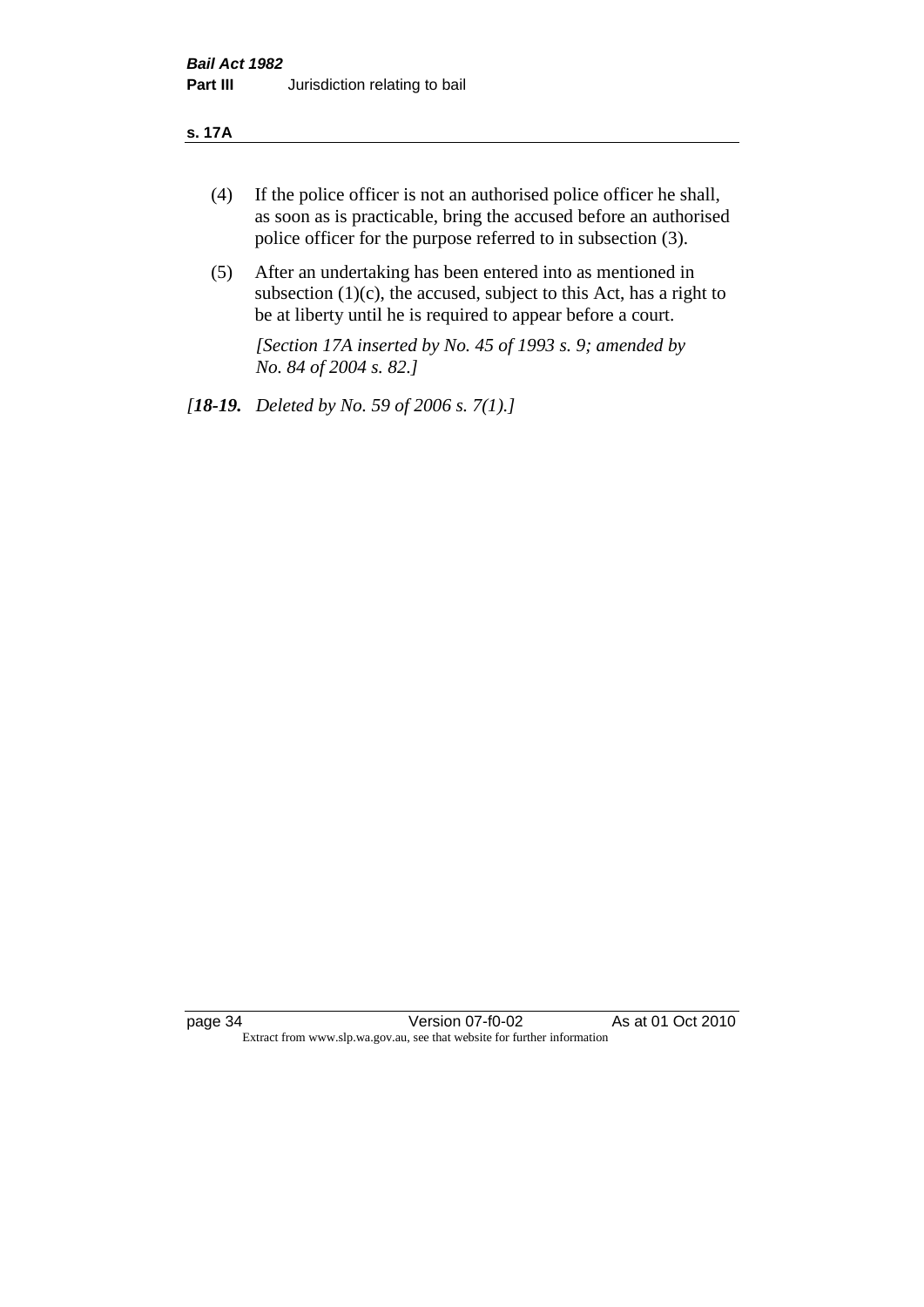# **Part IV — Hearing of case for bail, parties, and evidence**

# **20. Power to consider bail** *in camera* **and to prohibit publication**

- (1) On the consideration by a judicial officer of a case for bail of an accused who is charged with an offence triable by jury, the judicial officer may, to avoid prejudice to either party, exercise the powers described in subsection (2), but shall only exercise the power in paragraph (b) thereof if he considers that the exercise of the power in paragraph (a) is not, on its own, likely to be sufficient to avoid prejudice.
- (2) The powers referred to in subsection (1) are to order
	- (a) that no report, or summary, of any statement, or of any specified statement, made or furnished at the hearing shall be published by any means;
	- (b) that the bail application be heard *in camera*.
- (3) Where an order is made under subsection (2)(a), no report, or summary, of any statement referred to in that paragraph shall be published by any means —
	- (a) if the offence is one that may be tried on indictment, before a court decides that it is to be tried on indictment;
	- (b) if the accused is discharged from further proceedings upon the prosecution notice or indictment brought against him for the offence, before he is so discharged; or
	- (c) if the accused is tried on indictment for the offence, before the trial is ended.
- (4) A person who, except with lawful excuse, fails to comply with an order made under this section commits an offence.

Penalty: \$1 000.

*[Section 20 amended by No. 50 of 2003 s. 37(2); No. 4 of 2004 s. 58; No. 84 of 2004 s. 11 and 82.]*

As at 01 Oct 2010 Version 07-f0-02 page 35 Extract from www.slp.wa.gov.au, see that website for further information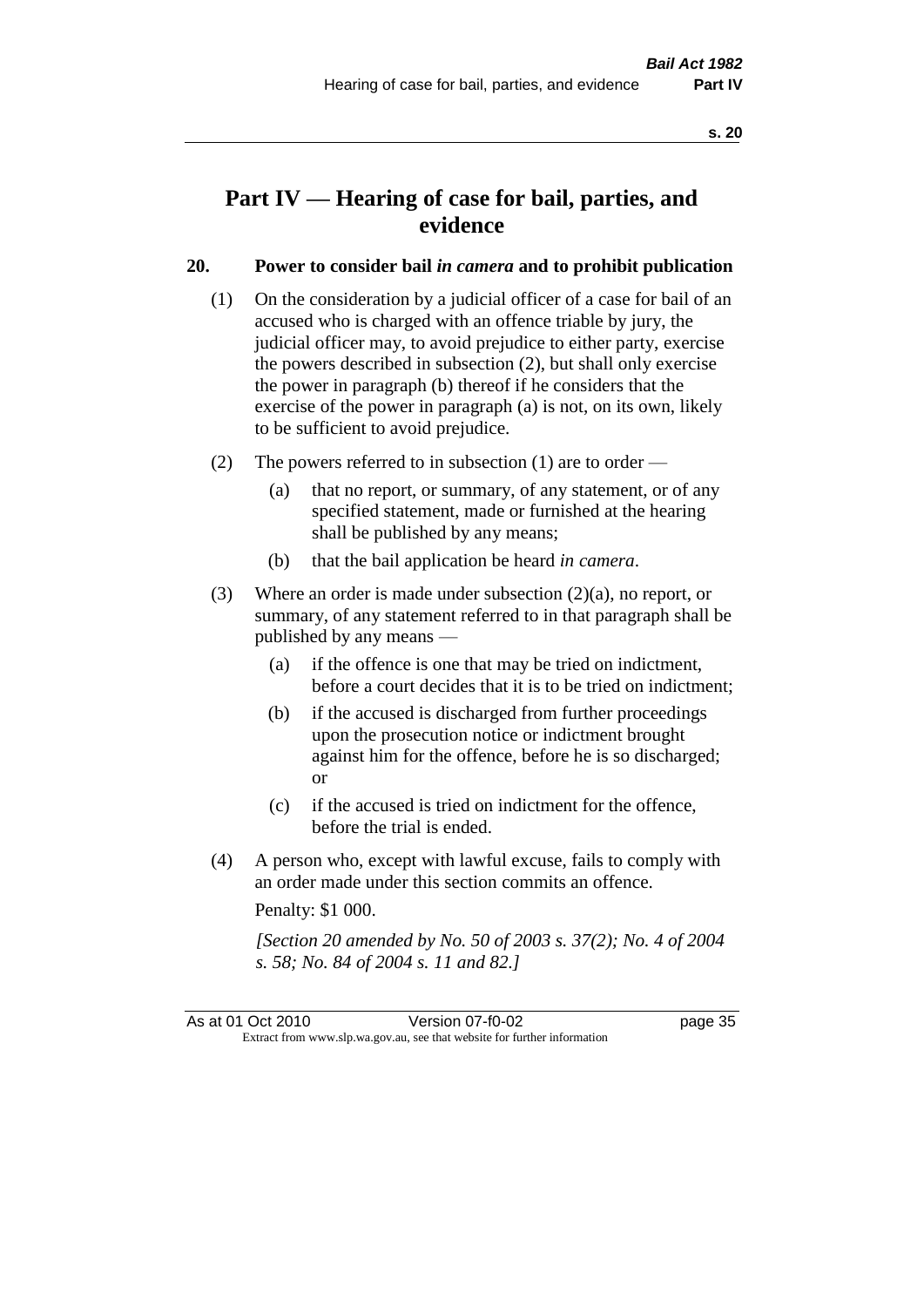#### **s. 21**

# **21. Parties**

- (1) The parties to proceedings on a case for bail are the prosecutor and the accused and, subject to subsection (2), no other person shall be a party to, or be represented at, the proceedings.
- (2) Nothing in subsection (1) affects the right of
	- (a) the Attorney General to apply for leave, or be an appellant, under Part 2 of the *Criminal Appeals Act 2004*; or
	- (b) the Director of Public Prosecutions or the State Solicitor to receive notice and be heard under section 7F(2); or
	- (c) an officer referred to in section 33 of the *Children's Court of Western Australia Act 1988* to be present at and participate in proceedings concerning a child under that section.

*[Section 21 amended by No. 15 of 1988 s. 9; No. 49 of 1988 s. 84; No. 33 of 1989 s. 18; No. 31 of 1993 s. 7; No. 65 of 2003 s. 88(3); No. 59 of 2004 s. 141; No. 84 of 2004 s. 11 and 82; No. 6 of 2008 s. 9(3).]* 

#### **22. Evidence**

A judicial officer or authorised person may in considering any case for bail receive and take into account such information as he thinks fit whether or not the same would normally be admissible in a court of law.

#### **23. Accused not bound to supply information**

An accused is not obliged to complete, or furnish information for, the form referred to in section  $8(1)(b)$ , or for any revision thereof, or to furnish any information, whether on oath or otherwise, for the purpose of having his case for bail considered.

*[Section 23 amended by No. 84 of 2004 s. 82; No. 6 of 2008 s. 43(2).]* 

page 36 Version 07-f0-02 As at 01 Oct 2010 Extract from www.slp.wa.gov.au, see that website for further information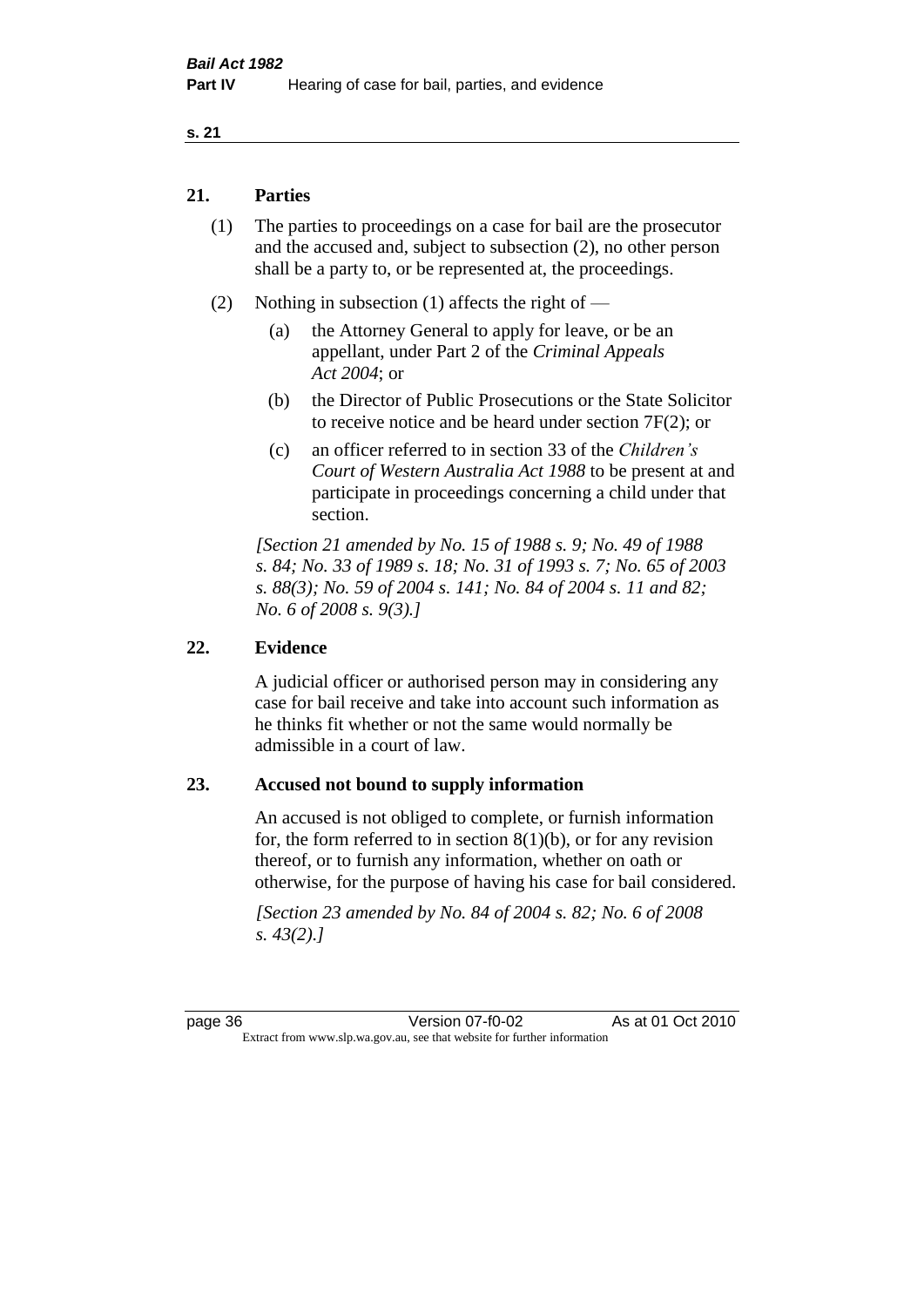# **24. Information may be referred to police officer for verification or for report**

- (1) A judicial officer or authorised officer who is called upon to consider a case for bail may —
	- (a) request that any information placed before the judicial officer or authorised officer by the accused for the purposes of the case be verified by a police officer, and to that end may refer to a police officer the form mentioned in section 8(1)(b), after it has been completed or revised;
	- (b) request that a report on any matter mentioned in Part C of Schedule 1, so far as it applies to an accused whose case is being or to be considered, be made by a police officer.
- (2) Where a reference or request is made under subsection (1) a police officer shall, as soon as is practicable —
	- (a) make a report to the judicial officer or the authorised officer accordingly; and
	- (b) furnish a copy of the report to the accused or his solicitor or counsel.

*[Section 24 inserted by No. 61 of 1990 s. 6; amended by No. 45 of 1993 s. 12; No. 84 of 2004 s. 82; No. 6 of 2008 s. 43(2).]* 

# **24A. Information may be referred to community corrections officer for verification or for report**

- (1) A judicial officer who is called upon to consider a case for bail may refer to a community corrections officer any matter referred to in section 24(1) and may request a community corrections officer to do any matter referred to in that section.
- (2) A judicial officer who is called upon to consider a case for bail and who desires to impose a home detention condition as a condition on a grant of bail, shall request that a report be made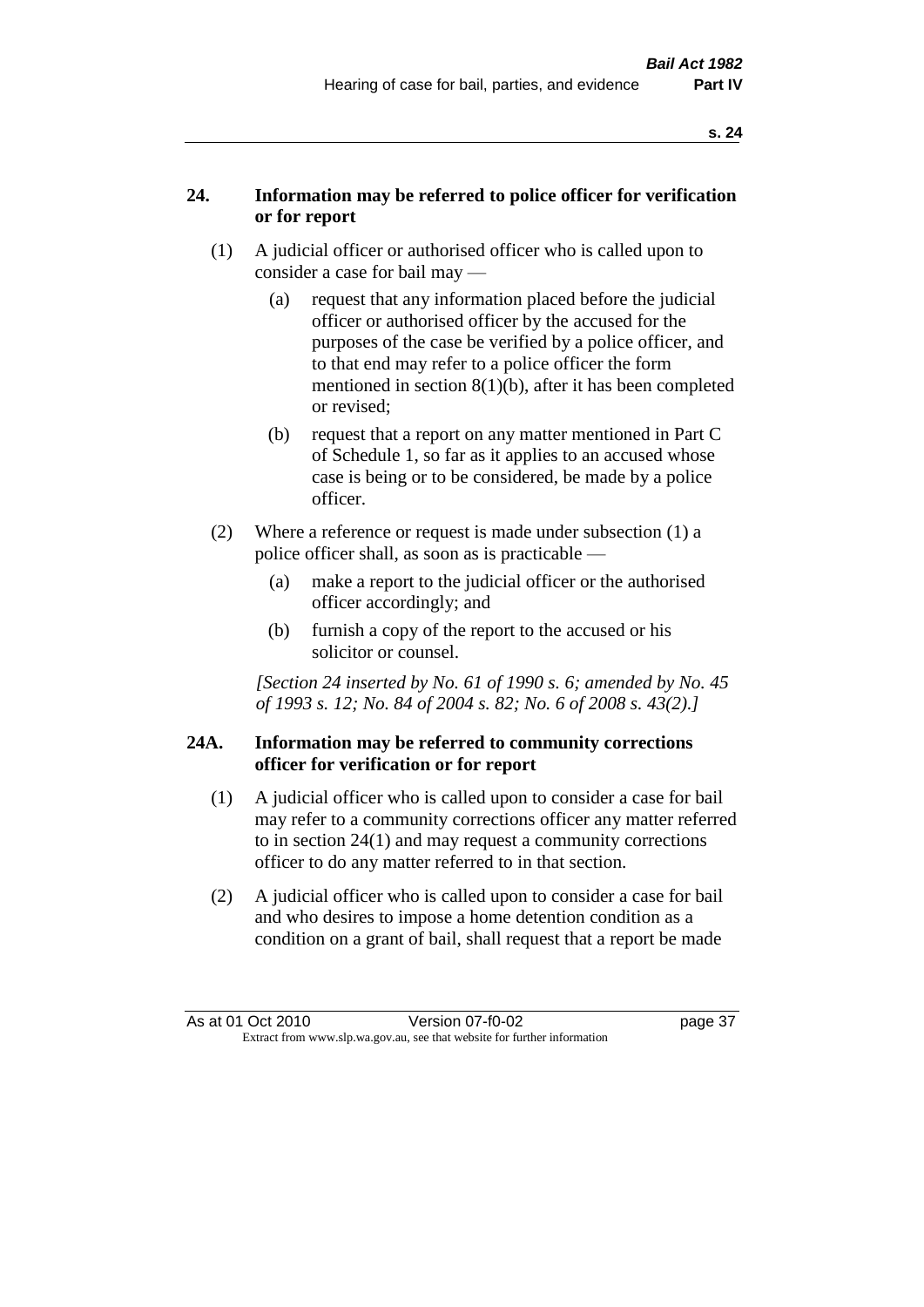**s. 25**

by a community corrections officer about the suitability of the accused to be subject to a home detention condition.

- (3) Where a reference or a request is made under subsection (1) or a report is requested under subsection (2) a community corrections officer shall, as soon as is practicable, make a report to the judicial officer and, at the discretion of the judicial officer, copies may be made available to the prosecution or to the accused or his solicitor or counsel.
- (4) Where a community corrections officer makes a report that an accused is suitable to be subject to a home detention condition, the officer shall annex to the report and provide to the accused or his solicitor or counsel, a list of those conditions in rules made under section 50L that may be applied to the accused by the CEO (corrections) while the accused is subject to the home detention condition.

*[Section 24A inserted by No. 61 of 1990 s. 7; amended by No. 31 of 1993 s. 9; No. 84 of 2004 s. 82; No. 65 of 2006 s. 53.]* 

# **25. Protection of accused as to information given for bail purposes**

A statement made by an accused to a judicial officer or authorised officer for the purpose of a decision whether bail should be granted to him for any appearance in court for an offence shall not be admissible in evidence against him at his trial for that offence.

*[Section 25 amended by No. 84 of 2004 s. 82.]* 

# **26. Record of decision and reasons**

- (1) A bail record form shall be completed by an authorised officer or a justice if he —
	- (a) refuses to grant bail to an accused; or
	- (b) grants bail to an accused in the circumstances referred to in clause 3 of Part B of Schedule 1; or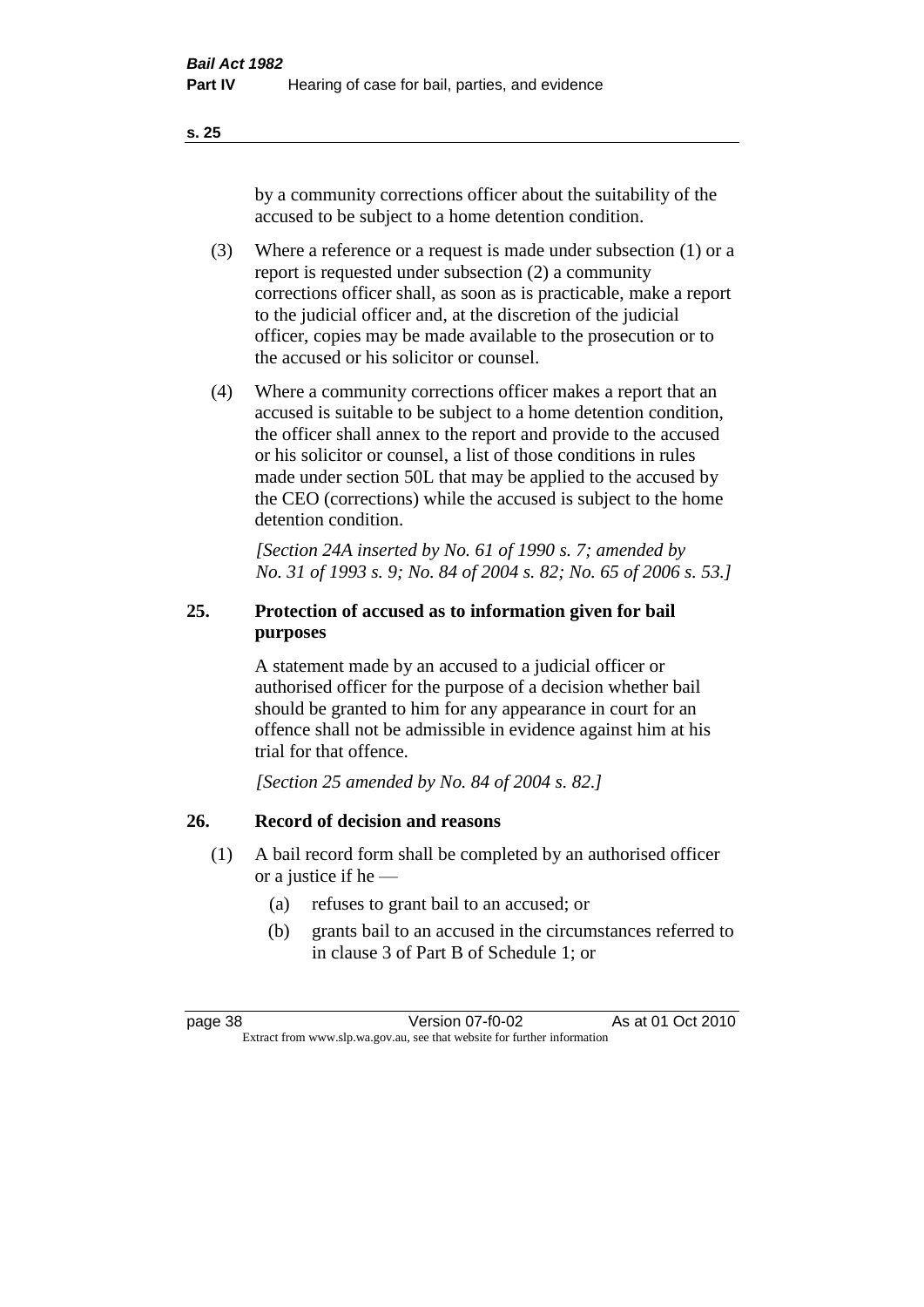- (ba) grants bail to an accused for a serious offence to which Schedule 1 Part C clause 3A applies; or
- (c) imposes any condition on a grant of bail and it appears to him that the accused is dissatisfied with the condition.
- (2) Where a judicial officer, other than a justice
	- (a) refuses to grant bail to an accused; or
	- (aa) grants bail to an accused for a serious offence to which Schedule 1 Part C clause 3A applies; or
	- (b) imposes any condition on a grant of bail and it appears to him that the accused is dissatisfied with the condition,

a record of the decision and of the reasons therefor shall be made.

- (3) The accused, the prosecutor or an intending prosecutor shall be entitled, upon request, to be furnished with a copy of the bail record form or, where subsection (2) applies, of the record made.
- (4) For the purposes of this section
	- (a) references to a justice do not include a magistrate or a judge of the District Court or the Supreme Court or the Children's Court who is a justice; and
	- (b) a bail record form is an approved form designed to contain a summary of the matters relevant to the decision as to the bail of an accused, including those matters set out in Part C of Schedule 1, the decision made, and the reasons for the decision.

*[Section 26 inserted by No. 15 of 1988 s. 10; amended by No. 49 of 1988 s. 85; No. 45 of 1993 s. 12; No. 59 of 2004 s. 141; No. 84 of 2004 s. 82; No. 6 of 2008 s. 17 and 43(1).]* 

# **27. Transmission of relevant papers to court**

(1) An authorised officer and a judicial officer who consider an accused's case for bail for an appearance for an offence and a

As at 01 Oct 2010 Version 07-f0-02 page 39 Extract from www.slp.wa.gov.au, see that website for further information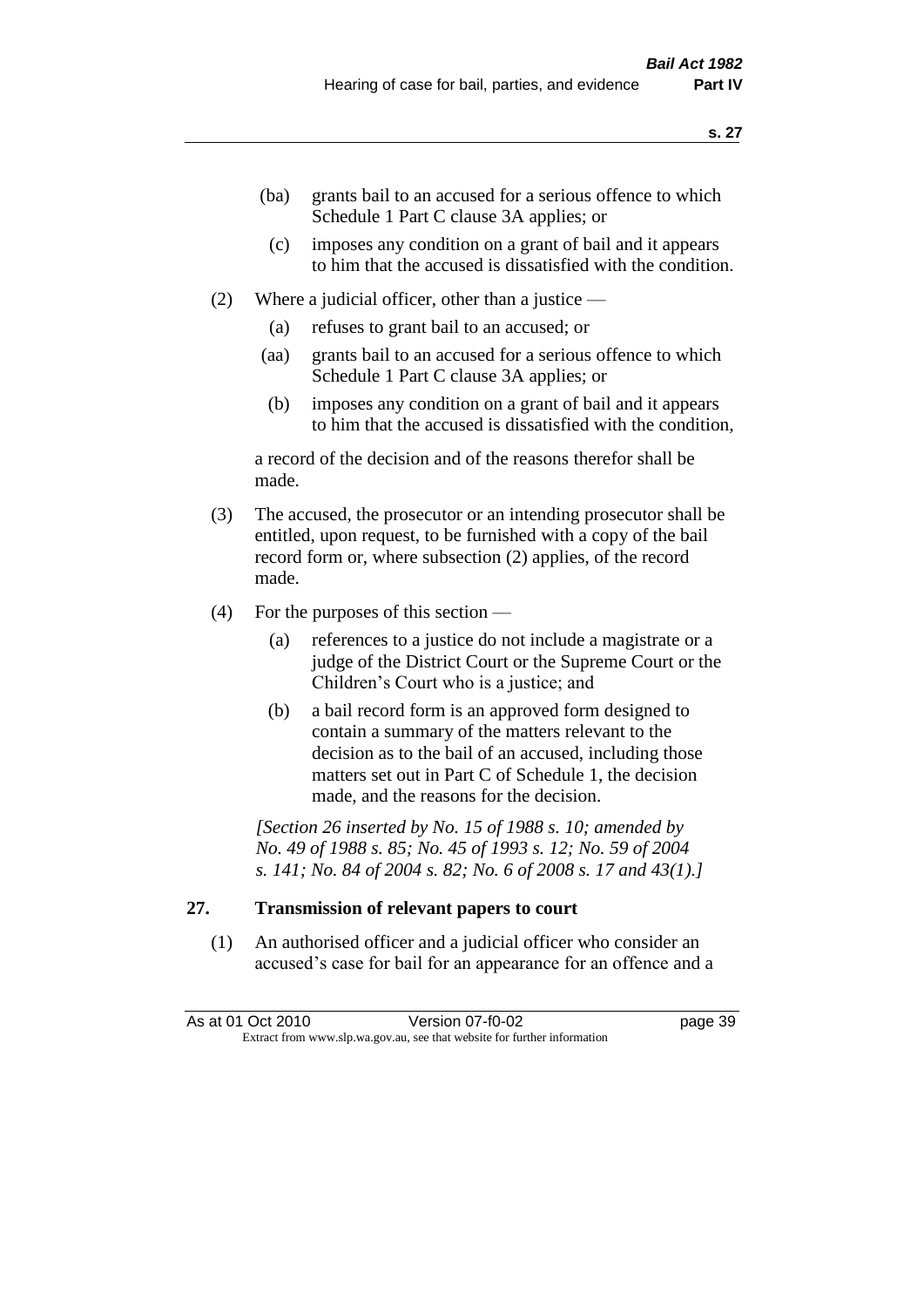**s. 27A**

person before whom a bail undertaking or a surety undertaking is entered into shall ensure that the relevant papers are sent as soon as is practicable, to the court before which the accused is required to appear.

(2) In subsection (1) *the relevant papers* in relation to any particular officer or person means such papers as are prescribed to be sent by that officer or person.

*[Section 27 amended by No. 84 of 2004 s. 82; No. 59 of 2006 s. 7(2).]* 

# **27A. Transmission of papers to CEO (corrections)**

A judicial officer who grants bail subject to a home detention condition shall ensure that a copy of the bail record form and of the bail undertaking are sent as soon as is practicable to the CEO (corrections).

*[Section 27A inserted by No. 61 of 1990 s. 8; amended by No. 31 of 1993 s. 9; No. 65 of 2006 s. 53.]*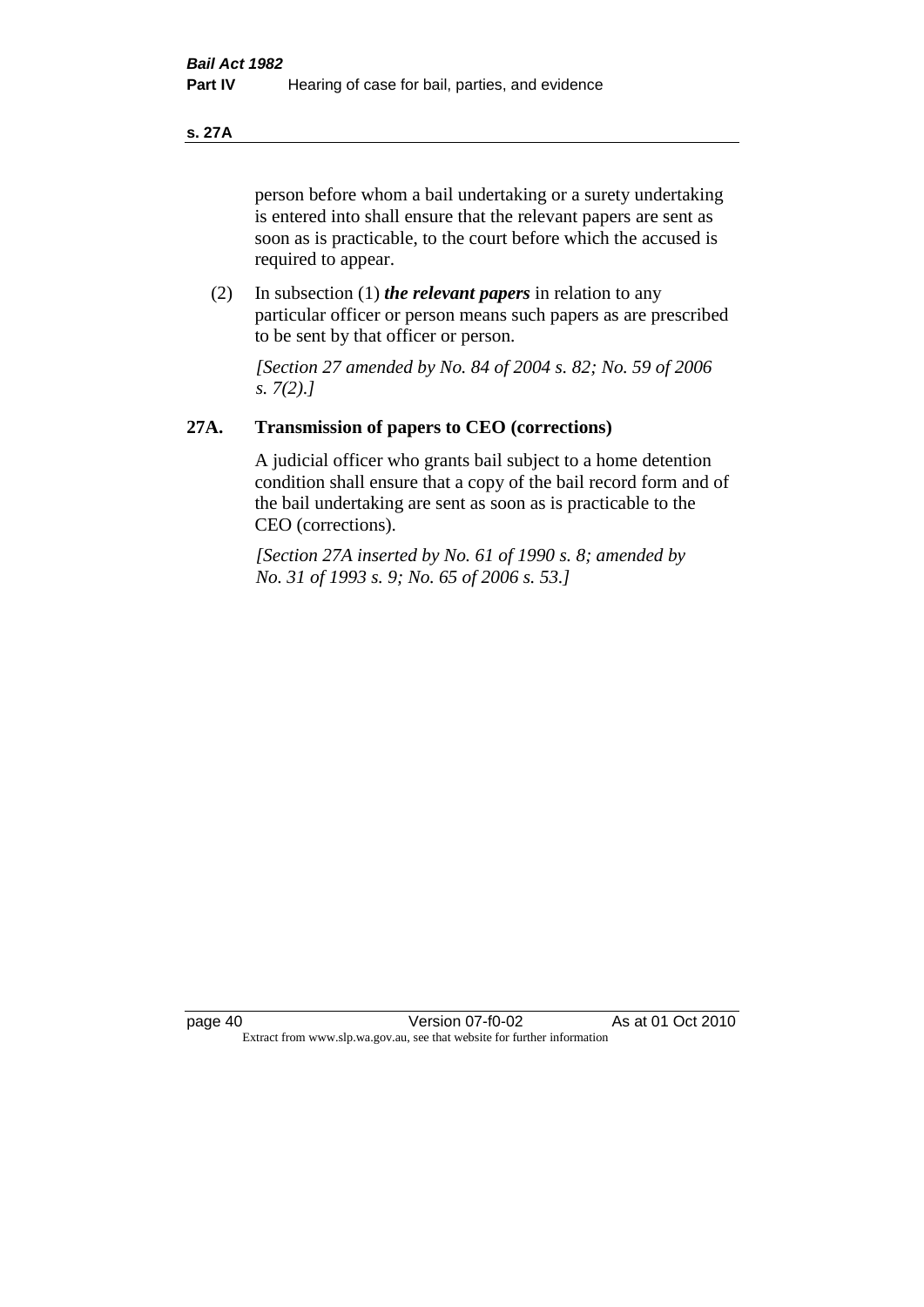# **Part V — Bail undertakings**

#### **28. Bail undertaking**

- (1) A person shall not be released on bail for an appearance in court unless he has entered into a bail undertaking for that appearance or is deemed to have done so under section 31(3).
- (2) A bail undertaking is an undertaking in writing by an accused in the prescribed form —
	- (a) that he will appear at a time and place specified, or deemed by section 31(3) to be specified, in the undertaking; and
	- (b) that if the accused fails to appear at that time and place the accused will, as soon as is practicable, appear at the court at which the accused was required to appear, when that court is sitting; and
	- (c) that he will comply with such conditions as may be imposed on him under clause 2 of Part D of Schedule 1; and
	- (d) that he will comply with any home detention condition which may be imposed as a condition on a grant of bail to him pursuant to clause 3 of Part D of Schedule 1,

and containing any agreement as to forfeiture of money by the accused which may be required pursuant to clause 1 of that Part.

- (3) A bail undertaking for any appearance may be entered into in respect of more than one offence.
- (4) The undertakings mentioned in subsection (2)(a) and (b) are, subject to section 34, enforceable under sections 51, 57 and 58.

*[Section 28 amended by No. 61 of 1990 s. 9; No. 45 of 1993 s. 12; No. 59 of 2004 s. 141; No. 84 of 2004 s. 82; No. 6 of 2008 s. 18(1).]* 

As at 01 Oct 2010 Version 07-f0-02 page 41 Extract from www.slp.wa.gov.au, see that website for further information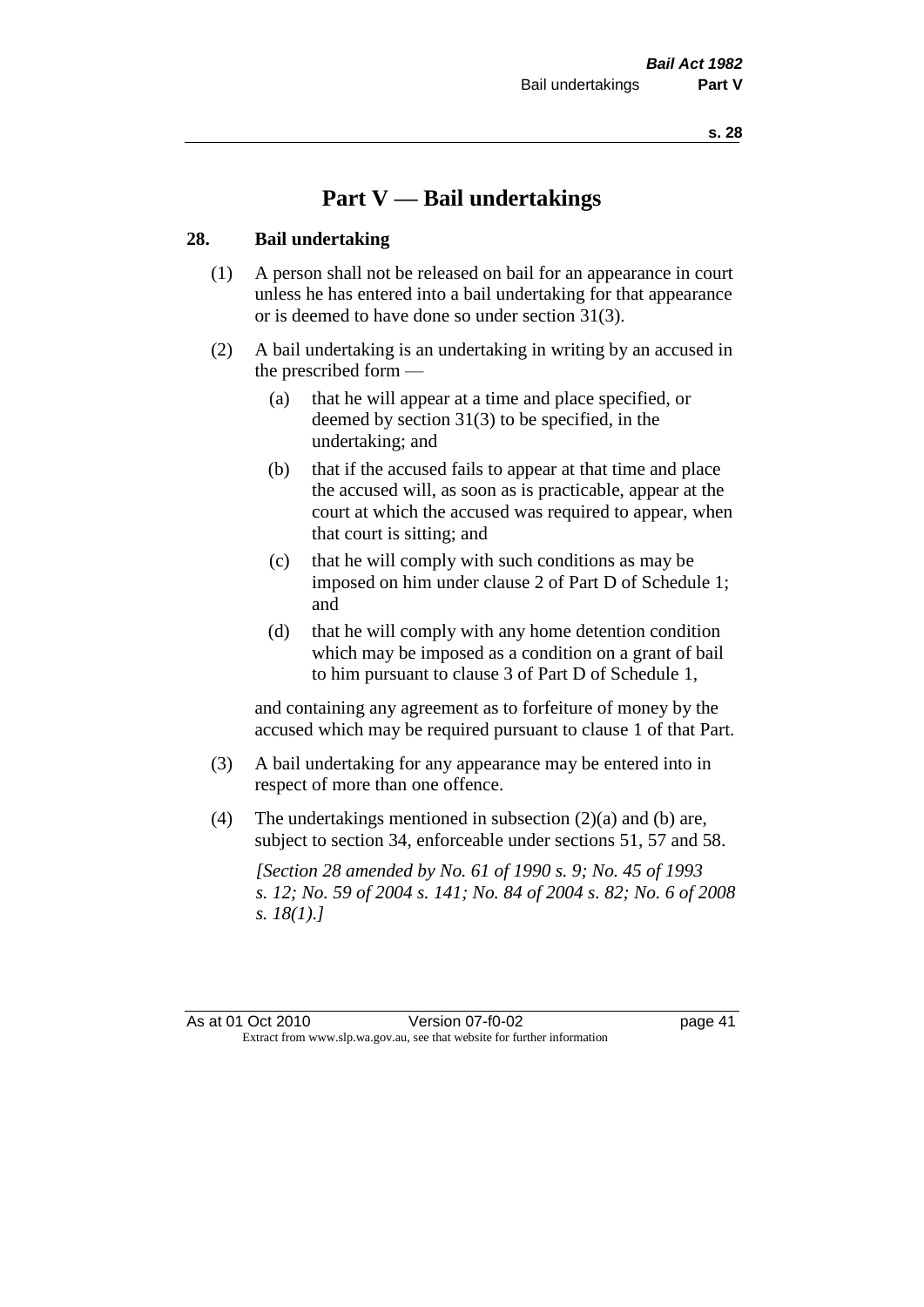# **29. Before whom bail undertaking may be entered into**

A bail undertaking need not be entered into before the judicial officer or authorised officer who granted bail but may be entered into before any of the following persons —

- (a) a judicial officer;
- (b) a registrar of a court, other than a deputy registrar of the Magistrates Court or the Children's Court;
- (c) an authorised police officer;
- (d) an associate of a judge of the Supreme Court, the District Court or the Children's Court;
- (e) where the accused is in a lock-up or prison, any person for the time being in charge of the lock-up or prison;
- (f) where the accused is in a court custody centre, any person for the time being in charge of the centre who is approved for the purposes of this paragraph by the chief executive officer of the department of the Public Service principally assisting in the administration of the *Court Security and Custodial Services Act 1999*;
- (g) where the accused is a child, any authorised community services officer.

*[Section 29 amended by No. 15 of 1988 s. 11; No. 49 of 1988 s. 86; No. 2 of 1996 s. 61; No. 59 of 2004 s. 141; No. 84 of 2004 s. 82; No. 6 of 2008 s. 19.]* 

#### **30. Duties of person before whom bail undertaking is entered into**

- (1) The person before whom a bail undertaking is to be entered into by an accused shall before it is entered into —
	- $(a)$  either
		- (i) read it to the accused; or
		- (ii) be informed by the accused that the accused has read it; or
		- (iii) if necessary, have it translated to the accused; and

page 42 Version 07-f0-02 As at 01 Oct 2010 Extract from www.slp.wa.gov.au, see that website for further information

#### **s. 29**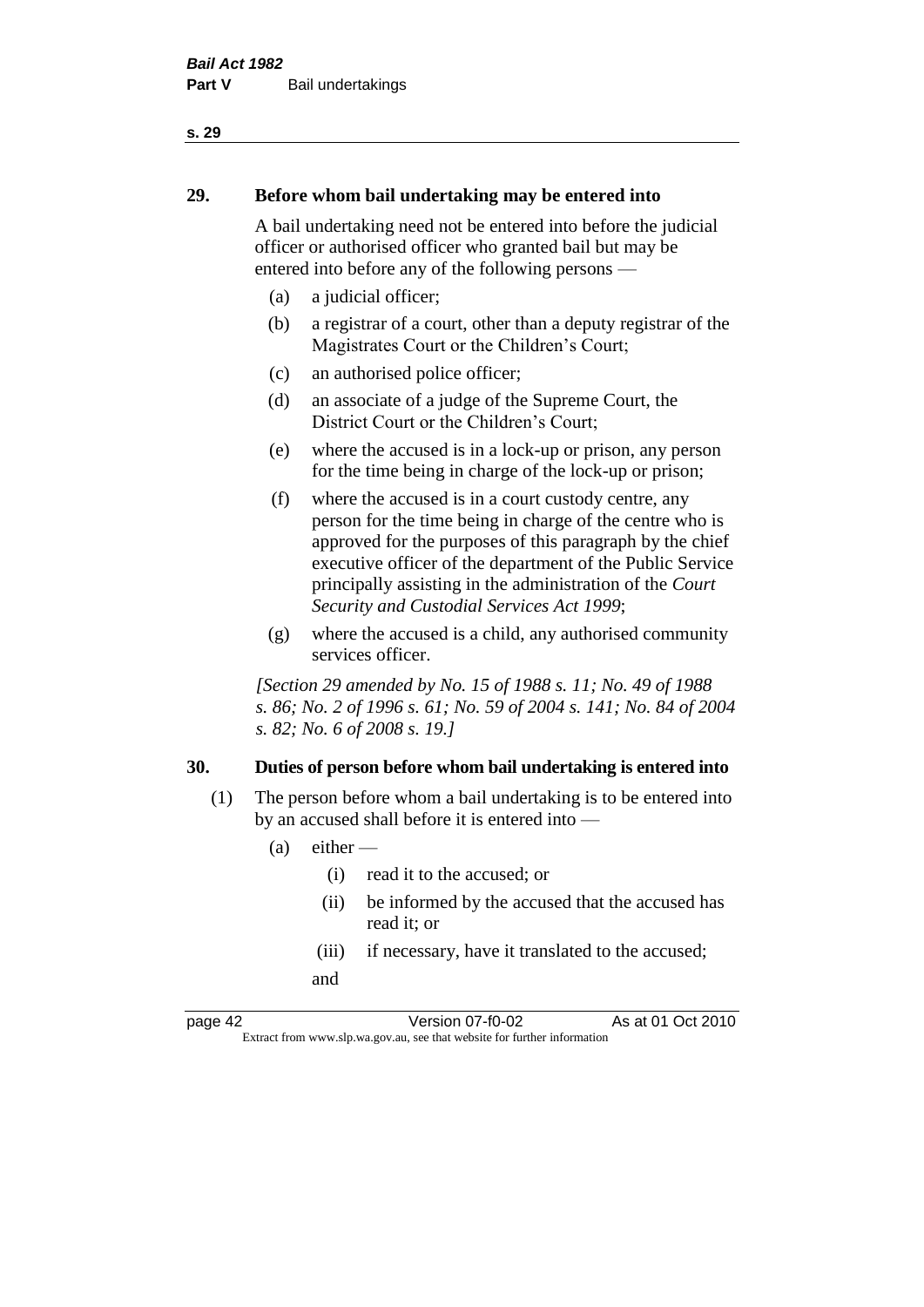- (b) ensure that all conditions which are to be complied with before the release of the accused have been complied with.
- (2) The person before whom a bail undertaking is entered into by an accused shall give to him, or cause to be given to him —
	- (a) a copy of the bail undertaking as duly completed; and
	- (b) a notice in writing in the approved form showing
		- (i) his obligations pursuant to the undertaking; and
		- (ii) the consequences of his failure to comply with them.
- (3) The person before whom a bail undertaking is entered into by an accused shall enquire of the accused whether he requires the notice referred to in subsection (2)(b) to be read or translated to him and shall take such steps as are necessary to comply with any such requirement of the accused.

*[Section 30 inserted by No. 15 of 1988 s. 12; amended by No. 84 of 2004 s. 82; No. 6 of 2008 s. 20 and 43(3).]* 

# **31. Different time and place for appearance may be substituted**

- (1) A different time or a different time and place may be substituted in accordance with this section for the time and place for appearance specified, or deemed by this section to be specified, in a bail undertaking.
- (2) A different time, or a different time and place, for the appearance by the accused may be substituted as mentioned in subsection  $(1)$  —
	- (a) upon an adjournment of proceedings at which the accused is present, by the judicial officer, if he has power to grant bail for that appearance, fixing a time and place for the resumed proceedings and notifying the accused orally thereof;
	- (b) upon an adjournment of proceedings from which the accused is absent for reasonable cause, by the judicial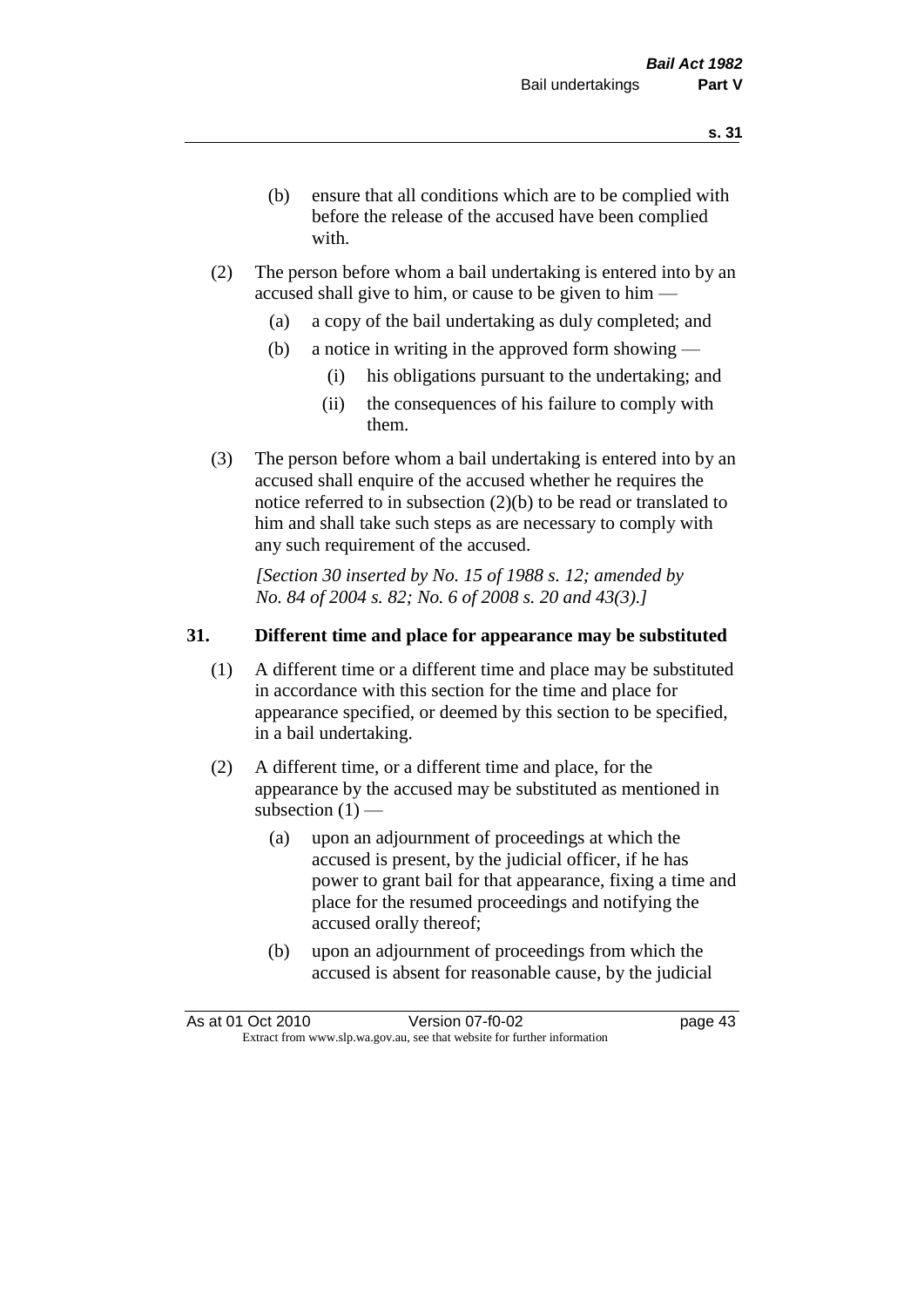officer, if he has power to grant bail for that appearance, fixing a time and place for the resumed proceedings and directing the registrar of the court to cause written notice of the time and place to be given to the accused;

- $(c)$  where
	- (i) a judge of the Supreme Court or a judge of the Children's Court has granted bail to an accused under section 15; and
	- (ii) a judicial officer, other than such a judge, has committed the accused to the Supreme Court,

by a judge of the Supreme Court or a judge of the Children's Court, as the case may require, notifying the accused orally, or directing the registrar of the court to cause written notice to be given to the accused of the time or time and place for the proceedings;

- $(d)$  where
	- (i) a judge of the Supreme Court or a judge of the Children's Court has granted bail to an accused under section 15;
	- *[(ii) deleted]*
	- (iii) the judicial officer is satisfied that there has been no material change in the facts or circumstances which applied on the grant of bail,

by the judicial officer notifying the accused orally, or directing the registrar of the court to cause written notice to be given to the accused, of the time or time and place for the resumed proceedings;

(e) upon a committal to the Supreme Court or District Court, by a judicial officer, if he has power to grant bail for that appearance, fixing a specified day in a specified sitting or session of that court and directing the registrar of the court to cause written notice of the day to be given to the accused;

page 44 Version 07-f0-02 As at 01 Oct 2010 Extract from www.slp.wa.gov.au, see that website for further information

**s. 31**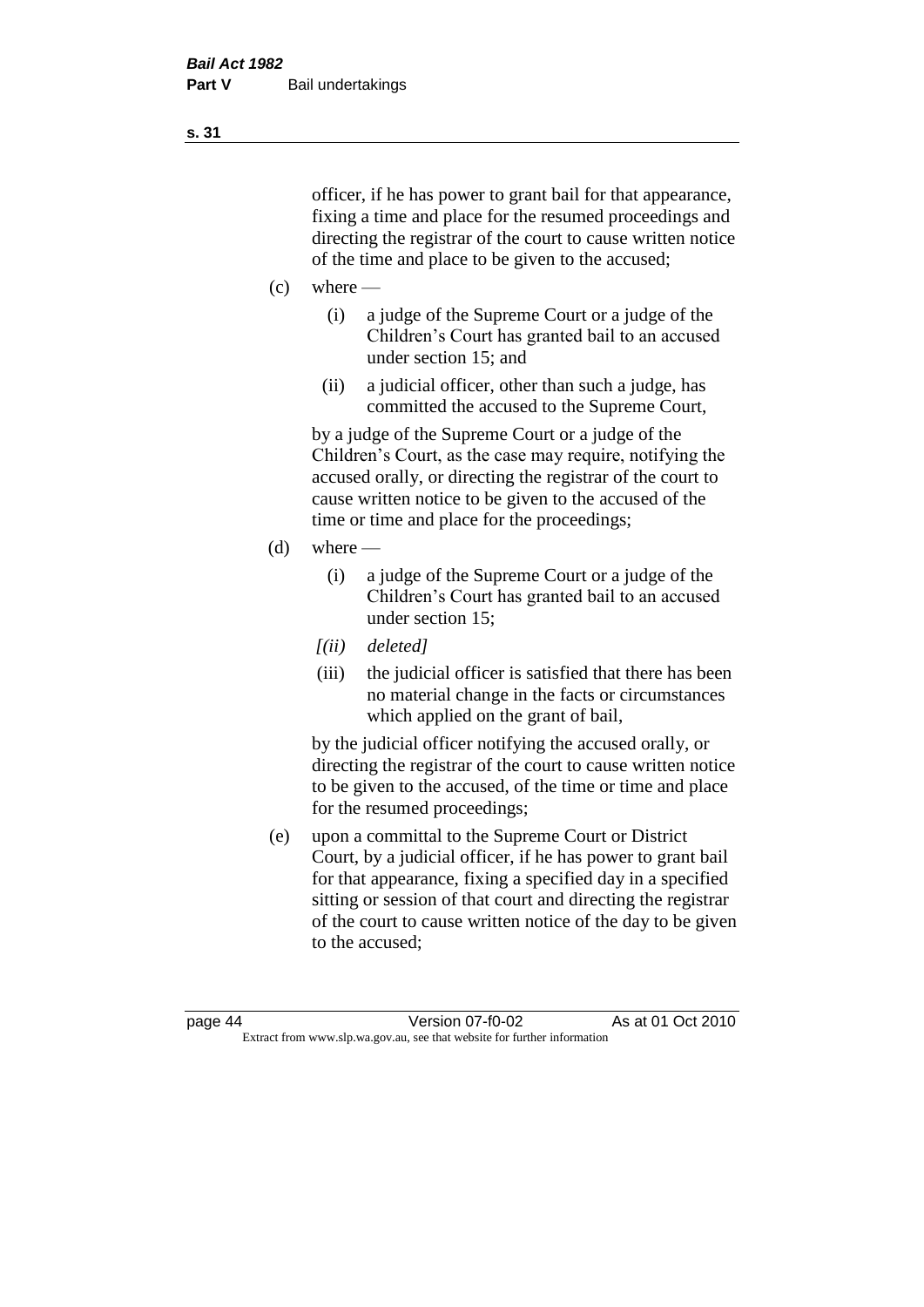- (f) where an accused has been committed for trial in the Supreme Court or the District Court in a specified sitting or session thereof or on a specified day in a specified sitting or session thereof, by an officer of the court, or a person authorised under subsection (5), fixing a time for the trial in that sitting or session and causing written notice of the time to be given to the accused;
- (g) if the parties agree to a different time or a different time and place for the proceedings, by an officer of the court giving written notice thereof to the accused.
- (3) Where a different time or a different time and place is notified to an accused pursuant to subsection (2) the bail undertaking shall be deemed to be amended to specify that time or that time and place for appearance, and the terms and conditions thereof shall continue to apply as so amended as if the accused had entered into the bail undertaking in that form.
- (4) Where the power in subsection (2)(b) is exercised upon an adjournment of proceedings the right of the accused to be at liberty under section 11(1) does not lapse by reason only that there is an interval between the adjournment of the proceedings and the time when he is notified of the time and place for the resumed proceedings.
- (5) The Chief Justice, in respect of committals to the Supreme Court, and the Chief Judge, in respect of committals to the District Court, may authorise a person or persons, by name or office, to perform the functions referred to in subsection (2)(f).

*[Section 31 amended by No. 15 of 1988 s. 13; No. 49 of 1988 s. 87; No. 27 of 2002 s. 21; No. 59 of 2004 s. 141; No. 84 of 2004 s. 82; No. 6 of 2008 s. 21(1) and (2).]* 

#### **31A. Amendment of conditions during trial**

(1) In this section —

*amendment* means an addition, variation or cancellation under subsection (2);

As at 01 Oct 2010 Version 07-f0-02 page 45 Extract from www.slp.wa.gov.au, see that website for further information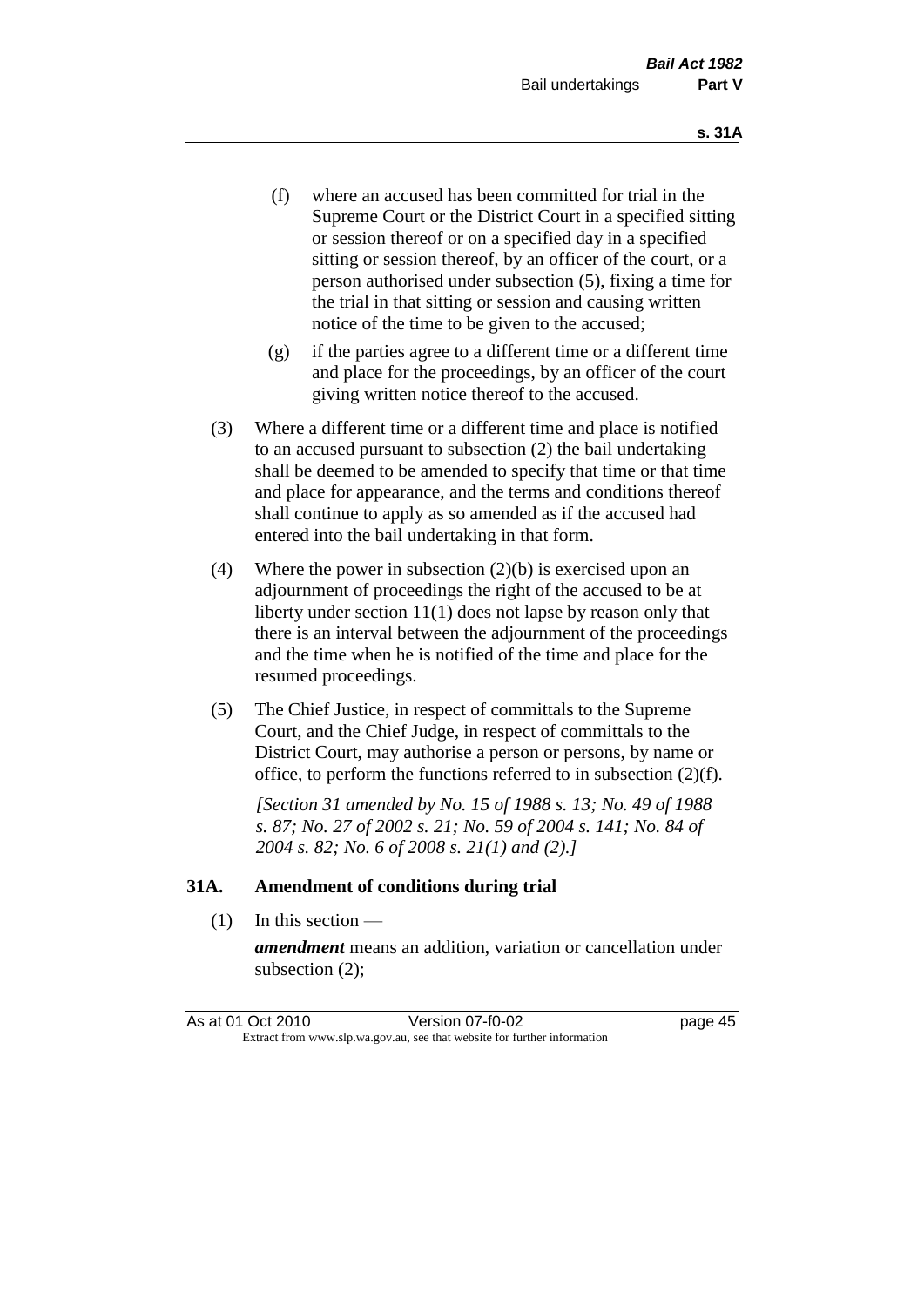#### **s. 31A**

*trial* means that part of proceedings for an offence when evidence is being received by the court in respect of the offence and also extends to any time when —

- (a) legal argument is being heard; or
- (b) a judicial officer or a jury is deliberating.

#### $(2)$  Where —

- (a) an accused has been granted bail for the accused's appearance for trial for an offence; and
- (b) the trial extends beyond one day,

a judicial officer who grants bail for the next appearance by exercising the power in section  $31(2)(a)$  may also do one or more of the following —

- (c) add any condition to the extent that is authorised by clause 2 or 3 of Part D of Schedule 1;
- (d) vary a condition to that extent;
- (e) cancel a condition.
- (3) A judicial officer who adds, varies or cancels a condition under subsection (2) shall cause an officer of the court —
	- (a) to endorse the amendment on the accused's copy of the bail undertaking or, if that copy is not available for endorsement, to give written notice of the amendment to the accused; and
	- (b) to endorse on a file copy of the undertaking a certificate as to the amendment and the action taken under paragraph (a).
- (4) If the judicial officer considers that the amendment is of a minor nature, the judicial officer may, for the purposes of section 44(4), cause the officer of the court to include a statement to that effect in the endorsement or notice under subsection (3)(a) and the certificate under subsection (3)(b).

page 46 Version 07-f0-02 As at 01 Oct 2010 Extract from www.slp.wa.gov.au, see that website for further information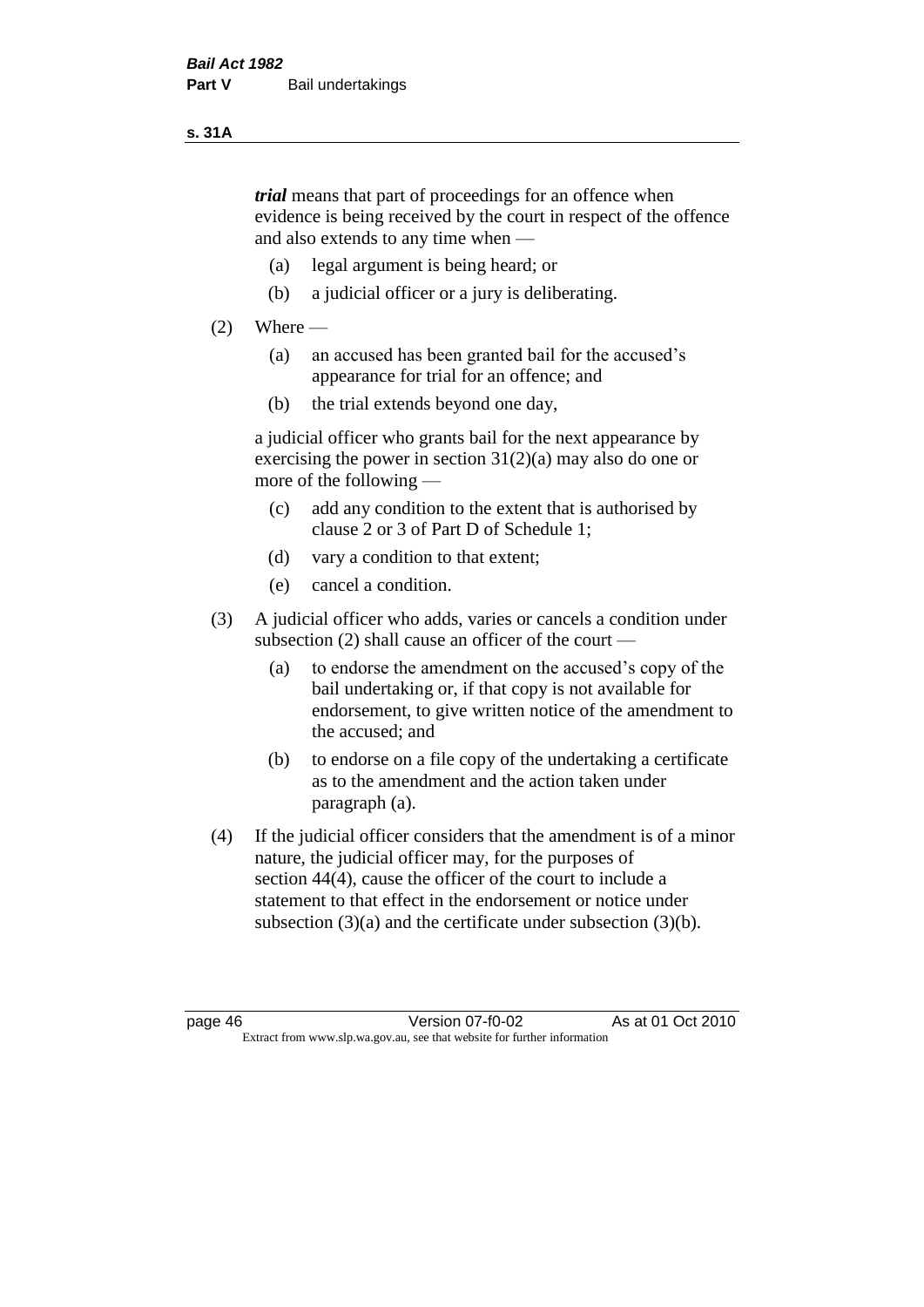- (5) When action is taken under subsection  $(3)(a)$ 
	- (a) the bail undertaking is to be regarded as having been amended as provided in the endorsement or notice, as the case requires; and
	- (b) the terms and conditions of the bail undertaking continue to apply as so amended as if the accused had entered into the bail undertaking in that form.
- (6) In any proceedings an endorsement on a copy of a bail undertaking referred to in subsection (3)(b) purporting to be a certificate referred to in that paragraph is evidence of the matters appearing in it without proof of the signature of the person who made the endorsement.

*[Section 31A inserted by No. 6 of 2008 s. 22(1).]*

#### **32. Giving and proof of notices under s. 31**

- (1) A written notice to an accused under section  $31(2)$ 
	- (a) shall be given to the accused personally; or
	- (b) shall be sent to the accused by post to the accused's address appearing in the records of the court; or
	- (c) in urgent cases or with the accused's consent, shall be sent to the accused by electronic communication.
- (2) A person who gives or sends a notice in accordance with subsection (1) shall endorse on a file copy of the notice a certificate showing —
	- (a) that the person has done so; and
	- (b) the time of doing so.
- (3) If a notice is sent by post under subsection  $(1)(b)$ , the notice is to be presumed, unless the contrary is shown, to have been received at the time when, in the ordinary course of events, it would have been delivered.
- (4) The judicial officer who under section  $31(2)(a)$  notifies an accused of the time and place for resumed proceedings shall

| As at 01 Oct 2010 | Version 07-f0-02                                                         | page 47 |
|-------------------|--------------------------------------------------------------------------|---------|
|                   | Extract from www.slp.wa.gov.au, see that website for further information |         |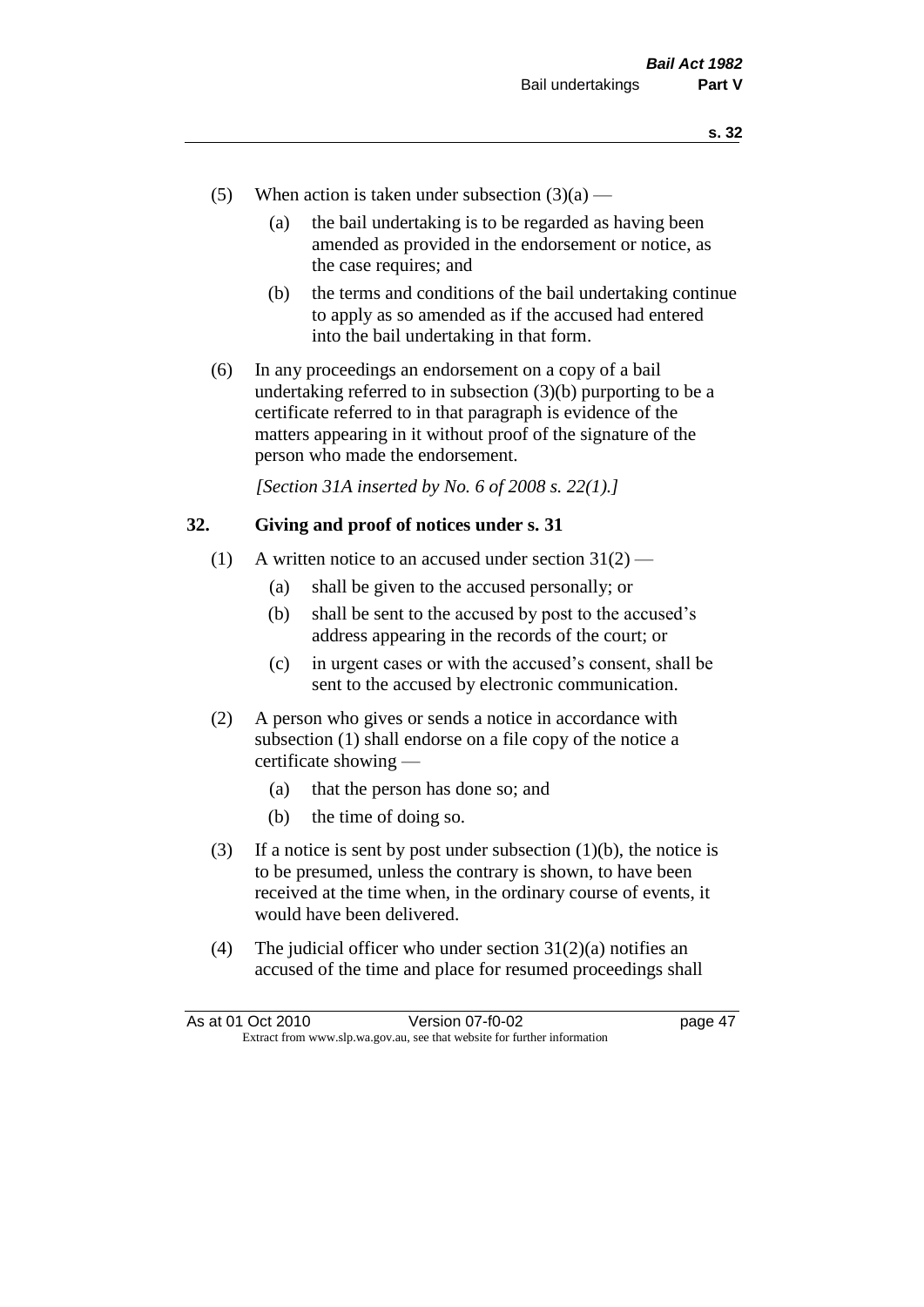cause to be endorsed on the accused's bail undertaking a certificate showing details of such time and place and that the accused has been notified of them.

- (5) In any proceedings
	- (a) a document purporting to be a copy of a notice referred to in subsection (1) shall be evidence of the terms of the notice; and
	- (b) an endorsement
		- (i) on a copy of a notice referred to in subsection (2); or
		- (ii) on a bail undertaking,

purporting to be a certificate referred to in subsection (2) or (4) is evidence of the matters appearing in it without proof of the signature of the person who made the endorsement.

*[Section 32 amended by No. 74 of 1984 s. 12; No. 84 of 2004 s. 82; No. 6 of 2008 s. 23(1)-(3).]* 

# **33. Judicial officer may order accused to enter into bail undertaking**

- (1) Where bail is granted to an accused by a judicial officer, whether with or without any condition being attached thereto, and the accused fails or refuses to enter into a bail undertaking in terms of the grant, the judicial officer who granted bail may, subject to subsection (3), order that the accused enter into the bail undertaking within such time as he may specify.
- (2) If an accused does not comply with an order under subsection (1), the judicial officer may, subject to subsection (3), further order that a bail undertaking, in such form as the judicial officer may approve, shall be deemed to have been entered into by the accused on the date of such further order, and thereupon that undertaking shall be treated as if it had been duly entered into by the accused for the purposes of this Act.

page 48 Version 07-f0-02 As at 01 Oct 2010 Extract from www.slp.wa.gov.au, see that website for further information

**s. 33**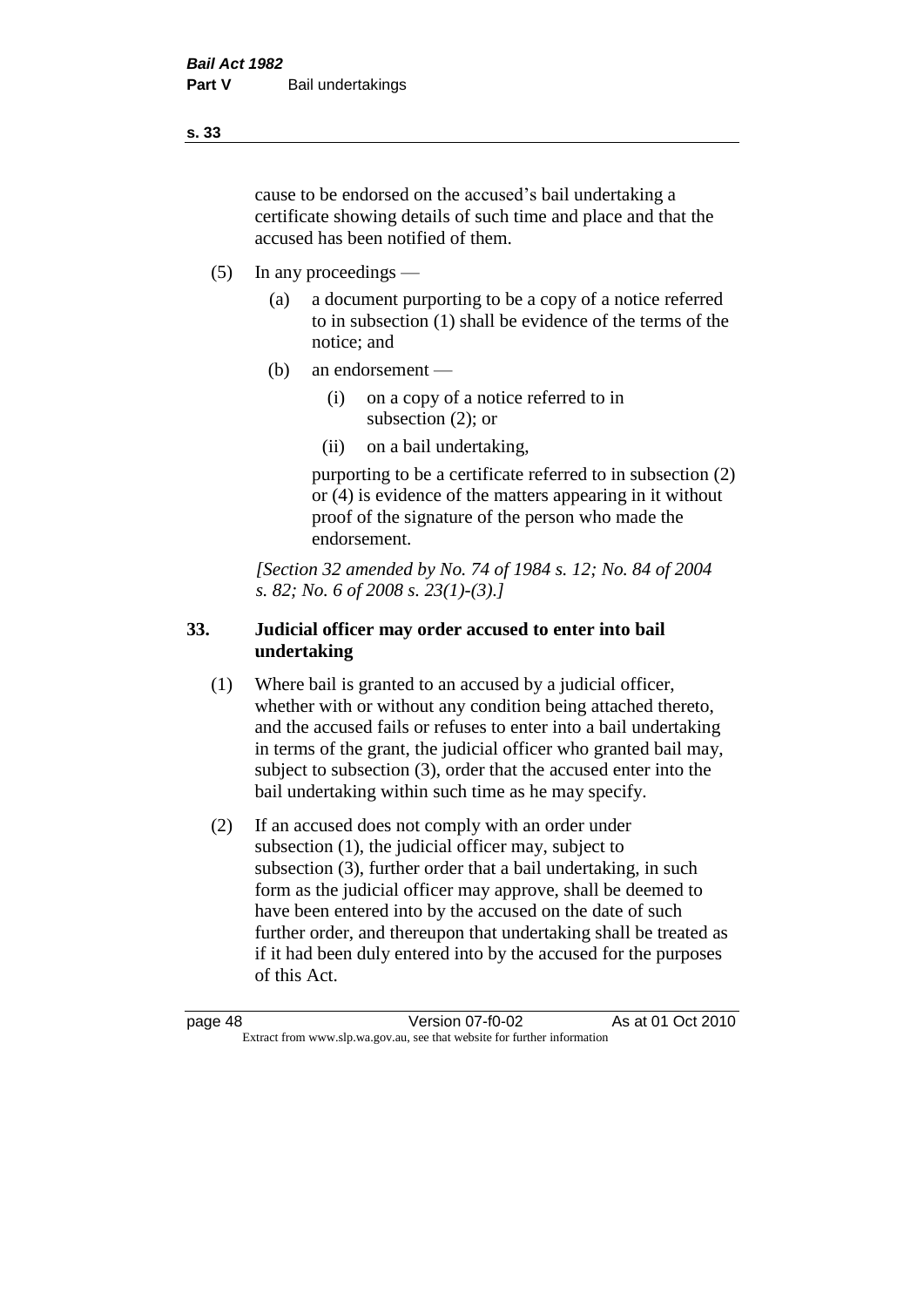- (3) A judicial officer shall not
	- (a) make an order under subsection (2) unless he has personally informed the accused of the terms and effect of the order made under subsection (1);
	- (b) exercise any of the powers conferred on him by this section unless he is satisfied that the accused has the capacity to enter into and comply with the undertaking.

*[Section 33 amended by No. 84 of 2004 s. 82.]* 

#### **34. Cessation and suspension of bail undertaking**

A bail undertaking ceases to have effect —

- (a) upon the revocation of bail under section 55;
- (b) upon the death of the accused, but only if no order has been made under section 57;
- (c) subject to section 31, upon the appearance in court by the accused as required by his bail undertaking;
- (d) upon the discharge of the accused according to law from any further proceedings for the offence, or all of the offences, to which the bail undertaking relates;
- (e) during any period before the time at which the accused is required to appear in court when he is in custody for any other offence or reason.

*[Section 34 amended by No. 84 of 2004 s. 82.]*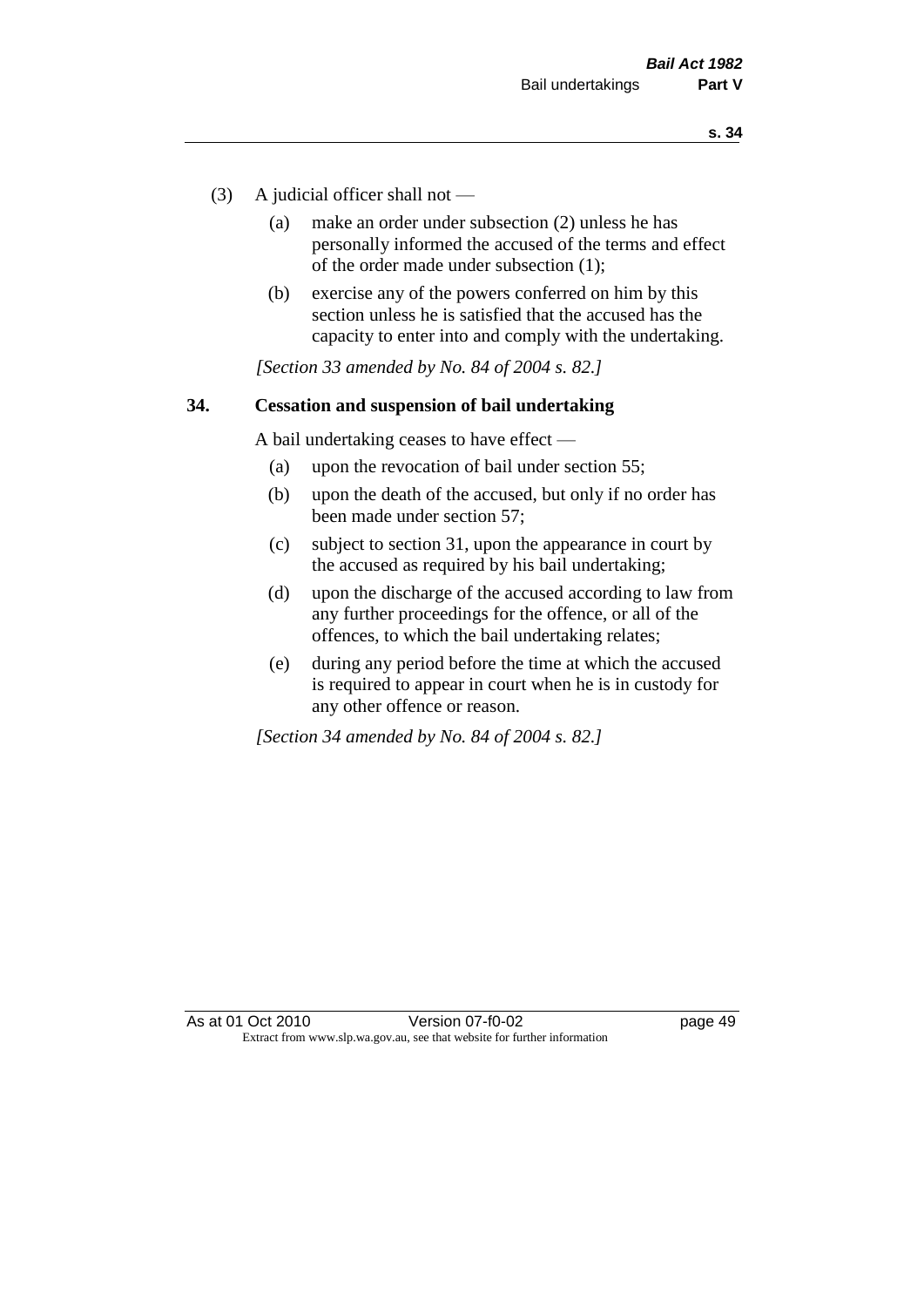**s. 35**

# **Part VI — Sureties and surety undertakings**

# **35. Surety and surety undertaking**

- (1) A surety is a person who, as a condition of the grant of bail to an accused, enters into a surety undertaking, that is to say, undertakes in writing that he will, subject to this Act, forfeit a specified amount of money if the accused fails to comply with any requirement of his bail undertaking mentioned in section  $28(2)(a)$  and (b).
- (2) A surety is required to be approved under section 40.
- (3) A forfeiture of money by a surety as mentioned in subsection (1) is enforceable as provided in section 49 but not otherwise.

*[Section 35 amended by No. 84 of 2004 s. 82; No. 6 of 2008 s. 18(3).]* 

#### **36. Authority to approve sureties**

- (1) The decision whether an applicant should be approved as a surety in any case is to be made —
	- (a) by a person referred to in section 29(a) to (d); or
	- (b) where the accused to whom bail has been granted is in prison, by a person for the time being in charge of the prison; or
	- (c) where the accused to whom bail has been granted is a child, by an authorised community services officer.
- (2) A judicial officer when granting bail to an accused subject to a requirement for a surety or sureties may make an order as to —
	- (a) the giving of notice to the prosecutor of an application for approval of any surety; or
	- (b) the person or persons who are to, or may, approve any surety,

and subsection (1) has effect subject to any such order. *[Section 36 inserted by No. 6 of 2008 s. 24(1).]*

page 50 Version 07-f0-02 As at 01 Oct 2010 Extract from www.slp.wa.gov.au, see that website for further information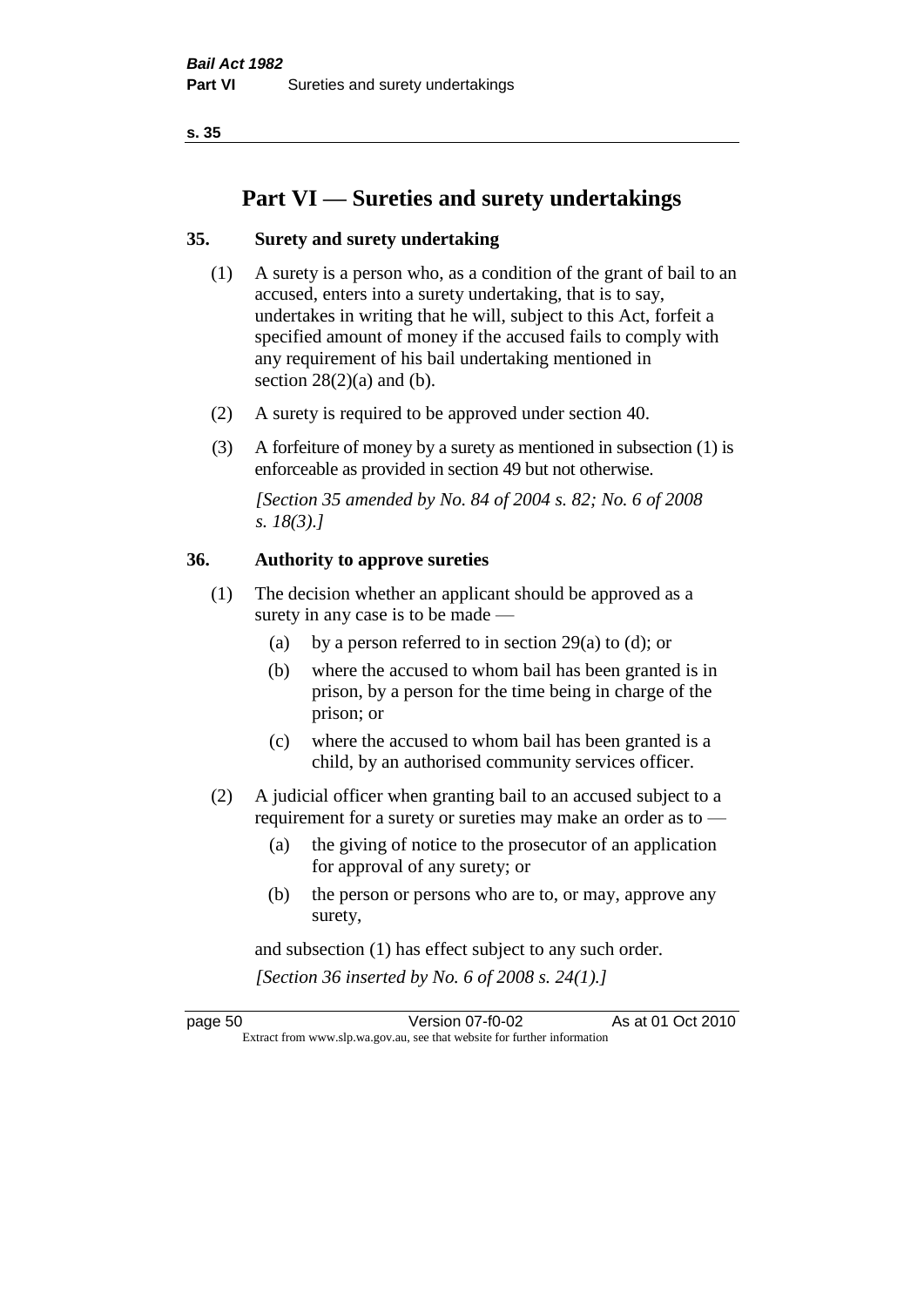#### **37. Proposed surety to receive certain information and prescribed form for completion**

- (1) Whenever a surety approval officer is called upon to decide whether an applicant should be approved as a surety, he shall ensure that the applicant is, or has been, given -
	- (a) a duly completed notice in the prescribed form showing details of the terms and conditions on which bail has been granted to the accused in whose case the surety is required;
	- (b) such information in writing as to the effect of this Act in relation to the rights, obligations and liabilities of sureties as is prescribed for the purposes of this paragraph; and
	- (c) a prescribed form of declaration for completion designed to disclose to the surety approval officer all information relevant to the decision.
- (2) Before he makes his decision, the surety approval officer shall ensure that the applicant furnishes to him the declaration referred to in subsection (1)(c) duly completed.
- (3) For the purposes of this section it is sufficient if  $-$ 
	- (a) the notice, information and declaration referred to in subsection (1) are sent by electronic communication to an electronic address provided by the applicant; and
	- (b) the declaration referred to in subsection  $(1)(c)$  duly completed is sent by electronic communication to an electronic address provided by the surety approval officer.

*[Section 37 amended by No. 84 of 2004 s. 82; No. 6 of 2008 s. 24(4), (5) and 25.]* 

#### **38. Persons disqualified from being sureties**

- (1) A person is not qualified to be approved as a surety if  $-$ 
	- (a) he is under 18 years of age; or

| As at 01 Oct 2010 | Version 07-f0-02                                                         | page 51 |
|-------------------|--------------------------------------------------------------------------|---------|
|                   | Extract from www.slp.wa.gov.au, see that website for further information |         |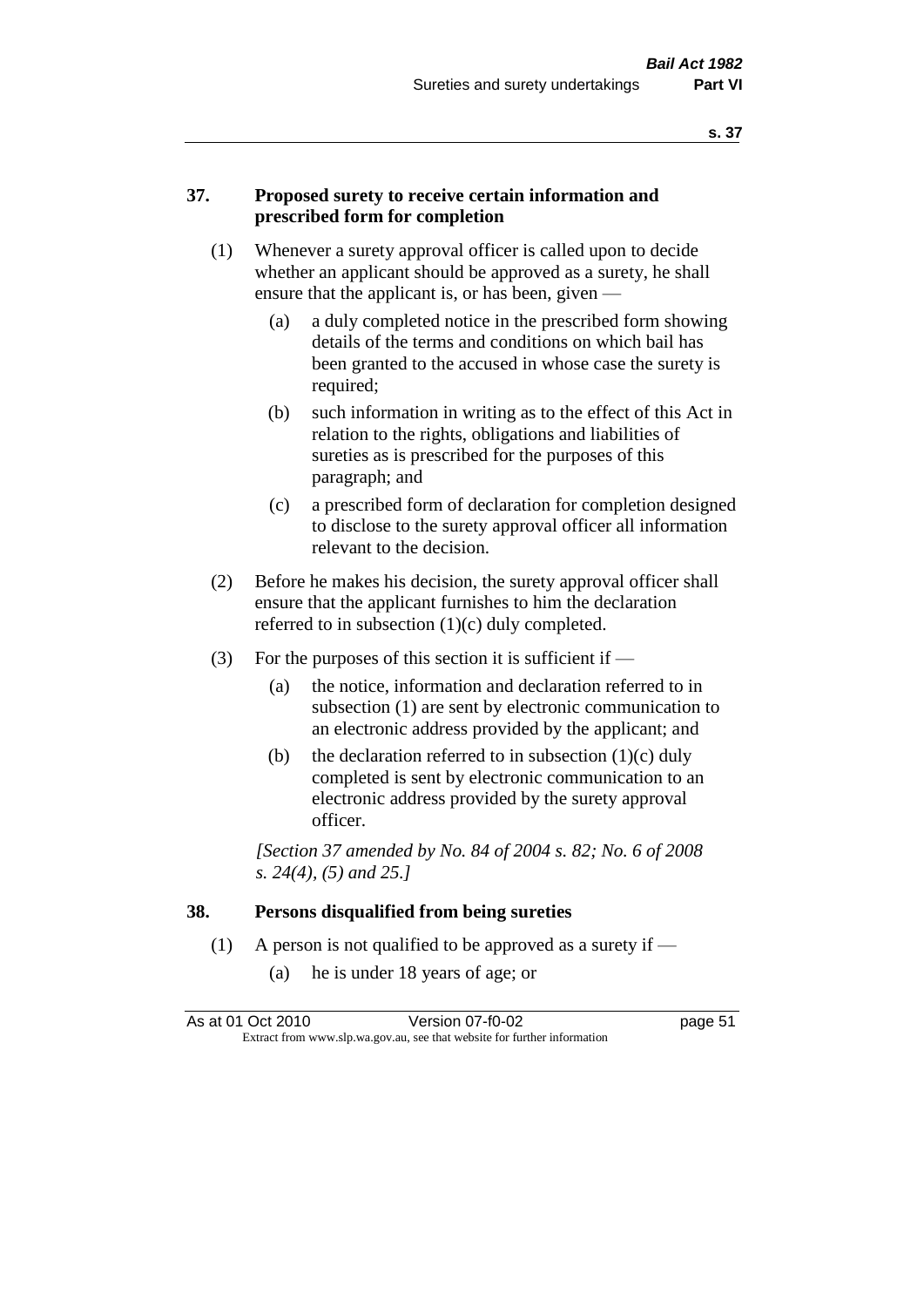(b) subject to subsection (2), the value of his assets, after provision is made for his debts and liabilities, is less than the amount which he might become liable to forfeit under his proposed surety undertaking; or

- (c) there are reasonable grounds for believing that he has been, or will be, indemnified by any person against any forfeiture referred to in paragraph (b).
- (2) Subsection (1)(b) does not apply where the applicant for approval is required to give security sufficient to cover the amount which he might become liable to forfeit.

#### **39. Matters relevant to approval of sureties**

In determining whether an applicant is suitable to be a surety a surety approval officer shall have regard to all matters which appear to him to be relevant including, as well as any others, the following —

- (a) the character and antecedents of the applicant;
- (b) his proximity to or connection with the accused, whether by kinship, place of residence or otherwise; and
- (c) his ability to pay, or give security for, the amount which he might become liable to forfeit under his proposed surety undertaking, without excessive hardship to himself or his dependants.

*[Section 39 amended by No. 84 of 2004 s. 82; No. 6 of 2008 s. 24(4).]* 

# **40. Decision on application by proposed surety**

- (1) Upon receipt of the duly completed declaration referred to in section  $37(1)(c)$ , the surety approval officer shall, after making any enquiries which he thinks desirable, make a decision, as soon as is practicable, either to approve or not to approve of the applicant as a surety in that case.
- (2) If the surety approval officer does not approve of the applicant as a surety he shall record the reasons for his doing so and

page 52 Version 07-f0-02 As at 01 Oct 2010 Extract from www.slp.wa.gov.au, see that website for further information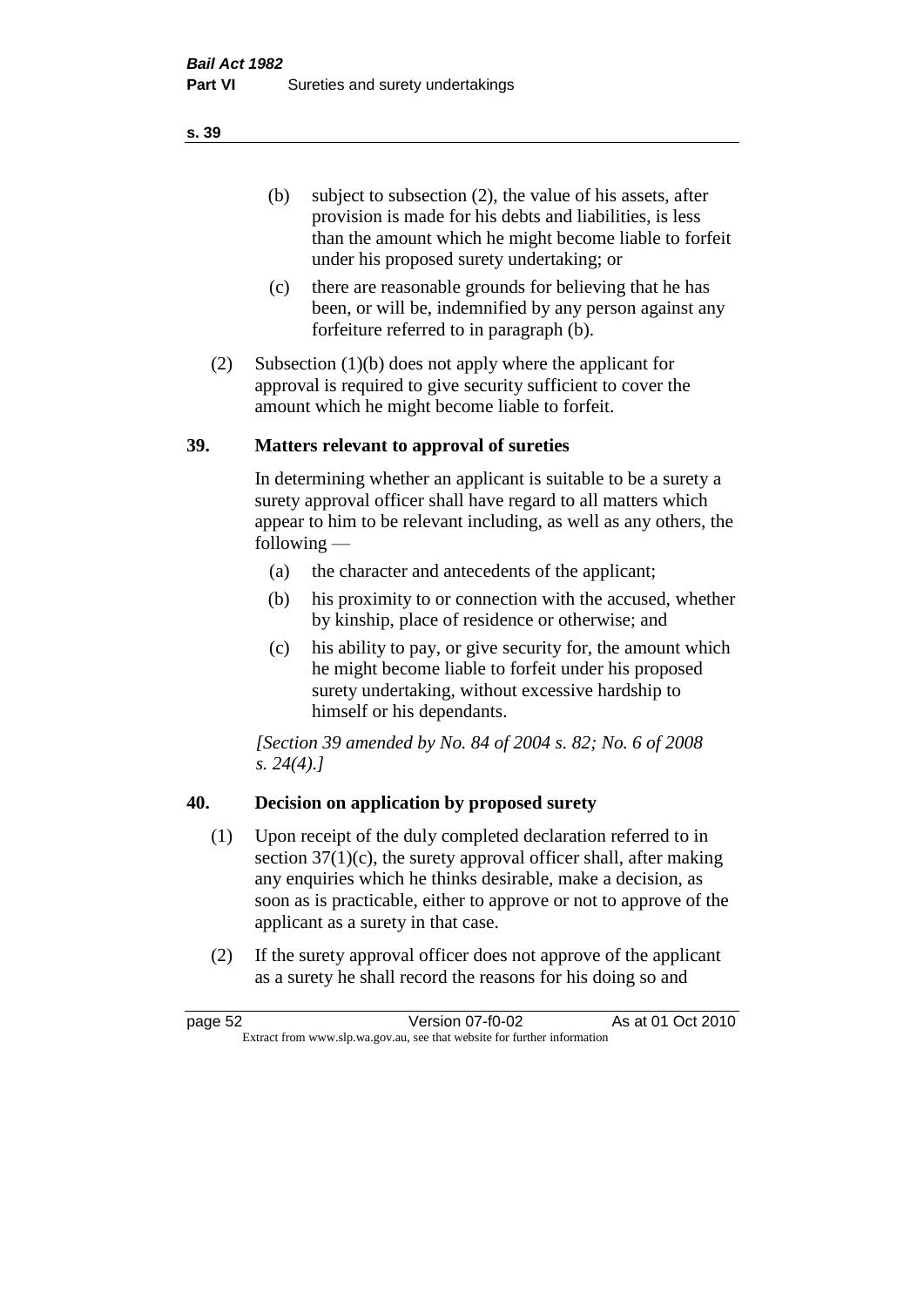inform the applicant and the accused thereof, or cause them to be so informed.

*[Section 40 amended by No. 15 of 1988 s. 15; No. 84 of 2004 s. 82; No. 6 of 2008 s. 24(5).]* 

# **41. Finality of decision to refuse approval**

- (1) A decision by a surety approval officer not to approve of the applicant as a surety is final unless the applicant becomes entitled to re-apply under subsection (2).
- (2) An applicant who is refused approval as a surety may re-apply for approval to the surety approval officer who made that decision, or if that officer is absent or unavailable to another surety approval officer, on the ground that —
	- (a) new facts have been discovered, new circumstances have arisen or the circumstances have changed since he was refused approval; or
	- (b) he failed to adequately present his case for approval on his previous application,

and the provisions of this Act, except section 37, shall, with necessary modifications, apply to any such further application and the decision thereon.

*[Section 41 amended by No. 6 of 2008 s. 24(3) and (4).]*

#### **42. Before whom surety undertaking may be entered into**

A surety undertaking need not be entered into before the surety approval officer who approved the surety but may be entered into before any person before whom the accused for whose appearance the surety is approved might enter into his bail undertaking under section 29.

*[Section 42 amended by No. 84 of 2004 s. 82; No. 6 of 2008 s. 24(5).]* 

As at 01 Oct 2010 Version 07-f0-02 page 53 Extract from www.slp.wa.gov.au, see that website for further information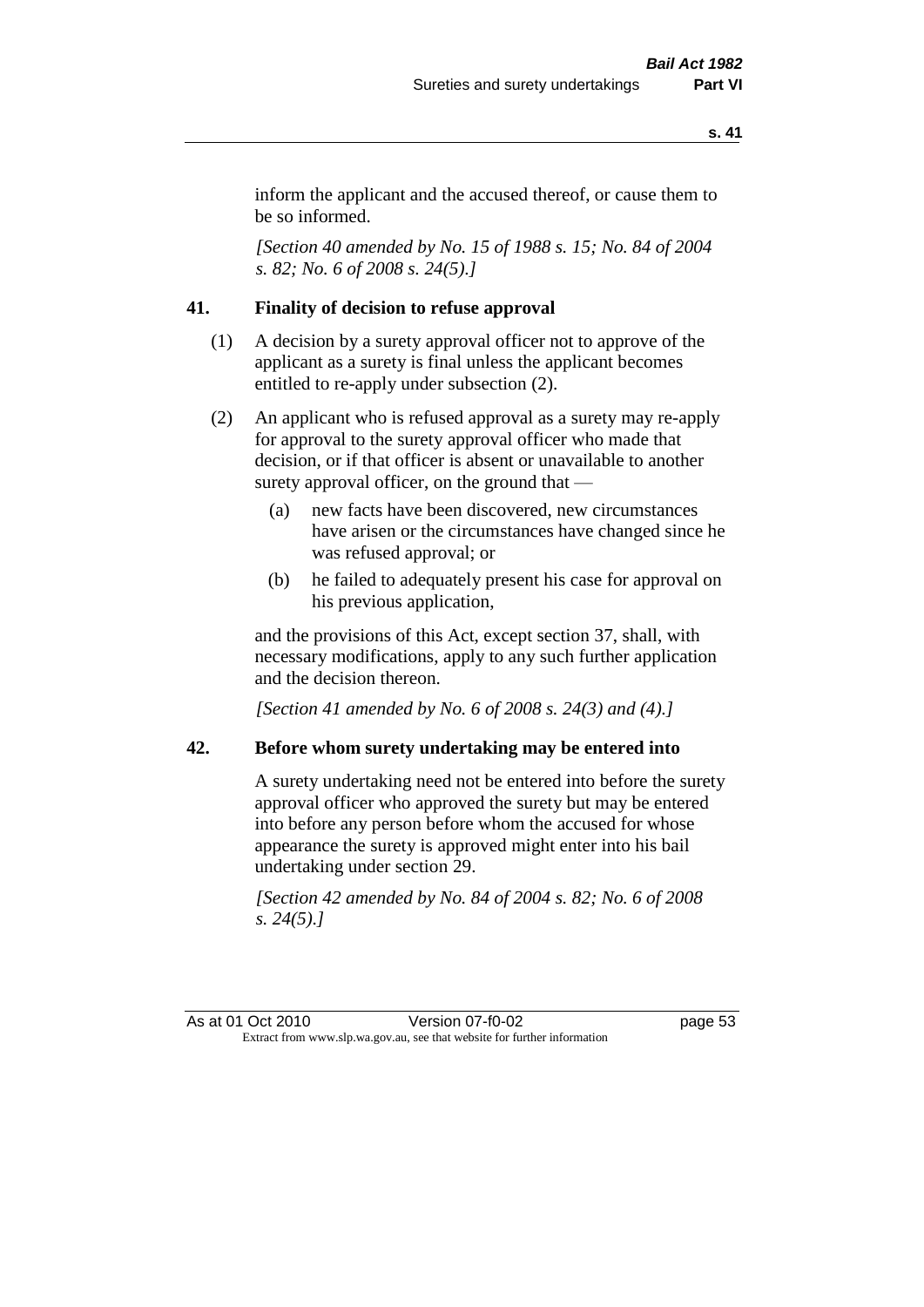#### **s. 43**

# **43. Duties of persons before whom surety undertaking is entered into**

A person before whom a surety undertaking is to be entered into —

- $(a)$  shall
	- (i) read to the surety;
	- (ii) be informed by the surety that he has read; or
	- (iii) if necessary, have translated to the surety,

the documents described in section  $37(1)(a)$  and (b), and the surety undertaking, before the surety enters into the undertaking;

- (b) shall ensure that all conditions which are to be complied with by the surety have been complied with before the surety enters into his undertaking; and
- (c) shall give to the surety a copy of his surety undertaking as duly completed.

*[Section 43 amended by No. 74 of 1984 s. 13.]* 

# **43A. Use of video link and electronic communication where proposed surety is interstate**

 $(1)$  In this section —

*proposed surety* means a person who is to enter into a surety undertaking;

*relevant official* means the person before whom the surety undertaking is to be entered into or was entered into, as the case requires;

*video link* means facilities (including closed circuit television) that enable, at the same time —

- (a) the relevant official to see and hear the proposed surety; and
- (b) the proposed surety to see and hear the relevant official.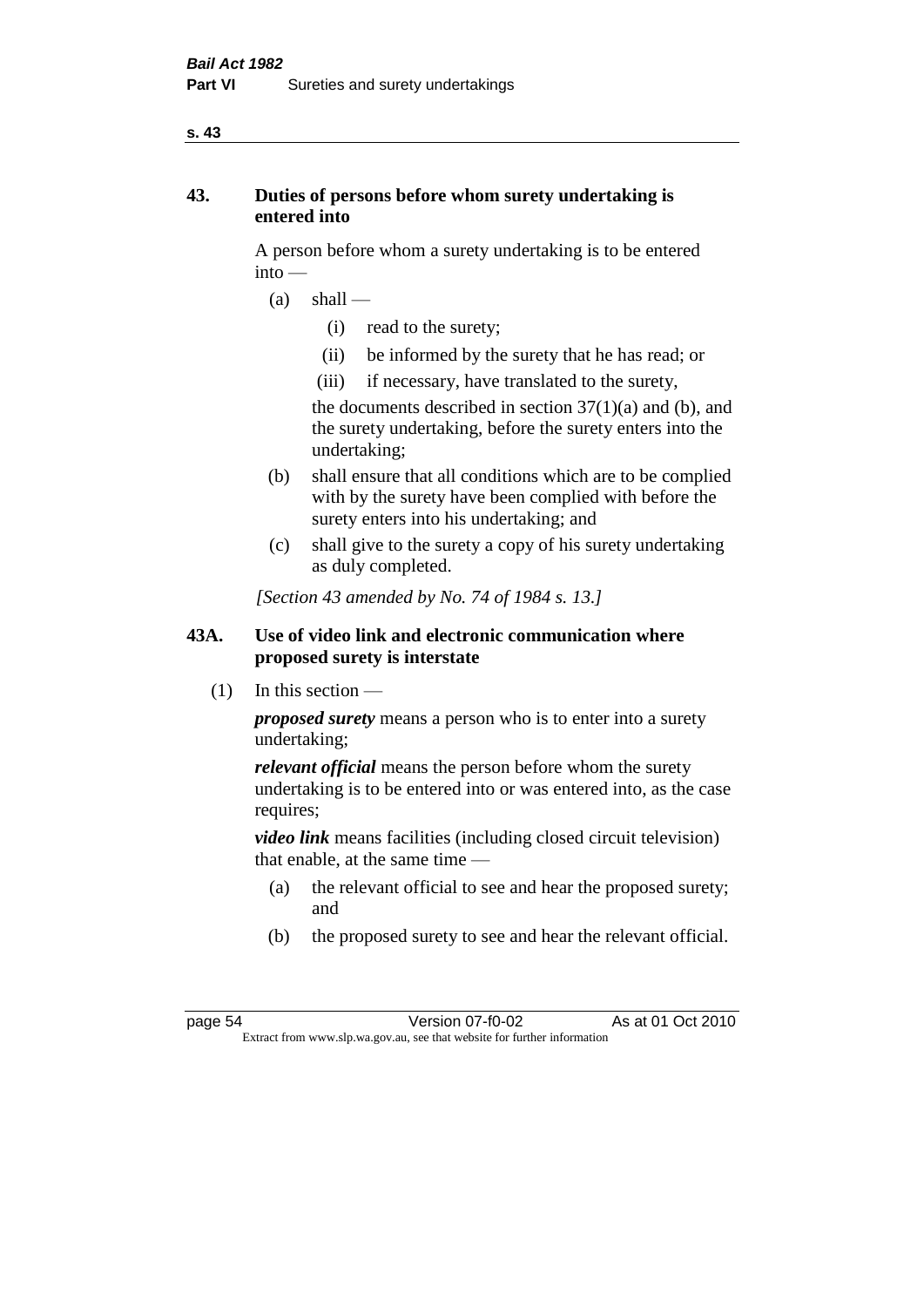- (2) This section applies if a proposed surety is in another State or a Territory.
- (3) The relevant official may comply with section  $43(a)$  and (b) by means of a video link.
- (4) The relevant official may send the surety undertaking to the proposed surety by electronic communication for completion.
- (5) The proposed surety may enter into the surety undertaking by sending the completed surety undertaking to the relevant official by electronic communication.
- (6) If the surety undertaking is sent by electronic communication under subsection (4) or (5), any requirement for the proposed surety or the relevant official to sign it is to be taken to have been complied with if the full name of the proposed surety or the relevant official, as the case requires, appears in the appropriate place in the undertaking.
- (7) The relevant official may comply with section  $43(c)$  by sending a copy of the surety undertaking as duly completed to the surety by electronic communication.
- (8) A surety undertaking that is entered into in accordance with this section is to be taken to have been entered into before the relevant official.
- (9) In any proceedings a document purporting to be a copy of a surety undertaking and purporting to be certified by the relevant official to be a copy of a surety undertaking entered into in accordance with this section is evidence of the surety undertaking without proof of the signature of the relevant official.
- (10) A reference in this section to sending a surety undertaking or copy of a surety undertaking to a person by electronic communication is a reference to sending the undertaking or copy by electronic communication to an electronic address provided by the person.

*[Section 43A inserted by No. 6 of 2008 s. 26.]*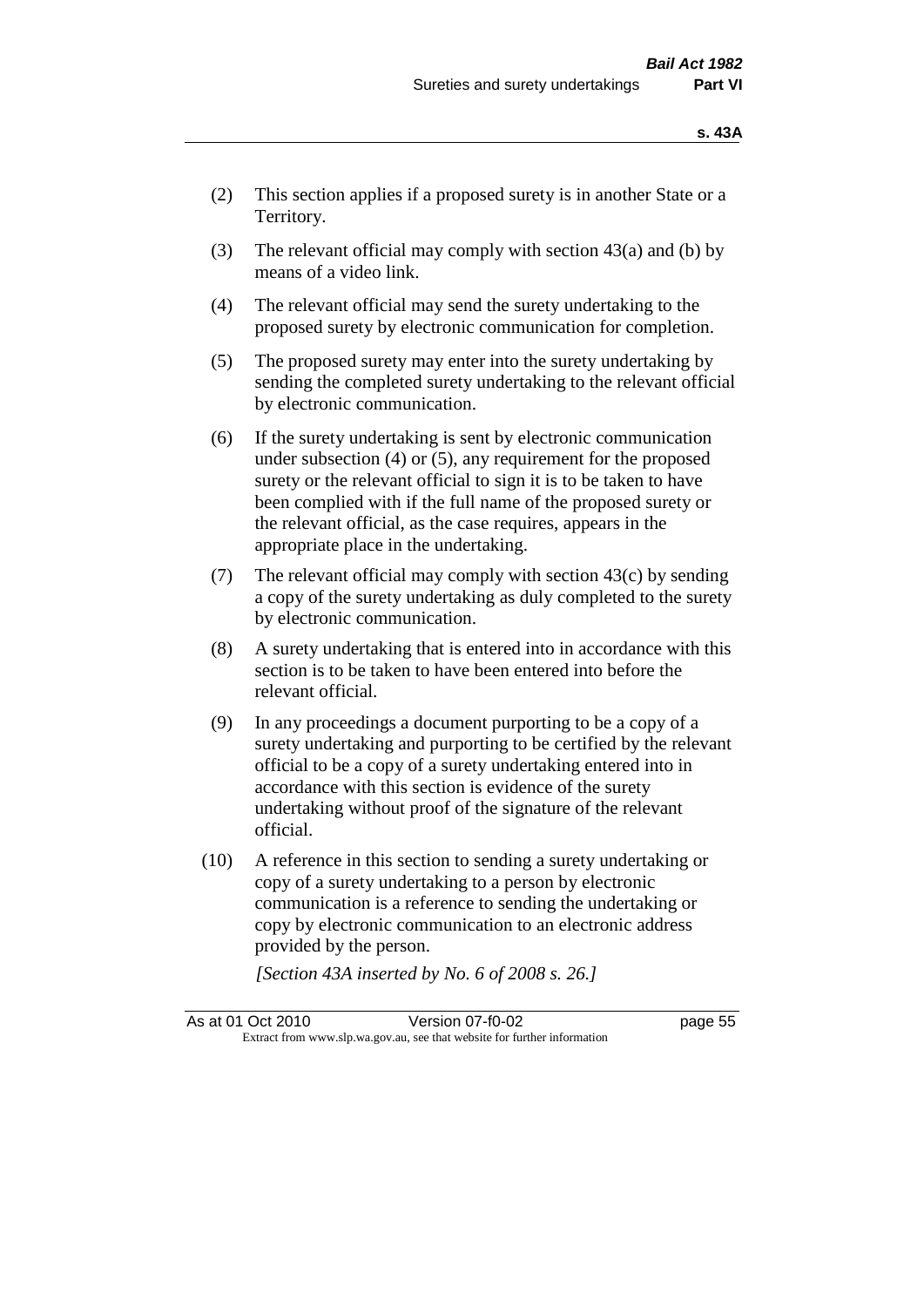#### **s. 44**

# **44. When surety undertaking extends to different time or different time and place substituted under s. 31**

- (1) A surety undertaking does not extend to the failure by the accused to appear at a different time or a different time and place substituted pursuant to section 31 unless —
	- (a) the surety undertaking contains a provision stating that it does so extend and, where applicable under subsection (5), the surety has received notice as mentioned in that subsection; or
	- (b) subsection (2) applies.
- (2) A surety undertaking extends to the failure by the accused to appear at a different time substituted pursuant to section 31 during a trial if, at the option of the surety, the undertaking contains a provision stating —
	- (a) that it does so extend; and
	- (b) the effect of subsection (4).
- (3) In subsection  $(2)$  —

*trial* means that part of proceedings for an offence when evidence is being received by the court in respect of the offence and also extends to any time when —

- (a) legal argument is being heard; or
- (b) a judicial officer or a jury is deliberating.
- (4) Subsection (2) applies despite any amendment as defined in section 31A(1) if the endorsement or notice under section 31A(3)(a) in respect of the amendment includes a statement referred to in section 31A(4).
- (5) A surety undertaking may, at the option of the surety, also contain a provision stating that where —
	- (a) a different time or a different time and place for the accused's appearance is substituted pursuant to section 31; and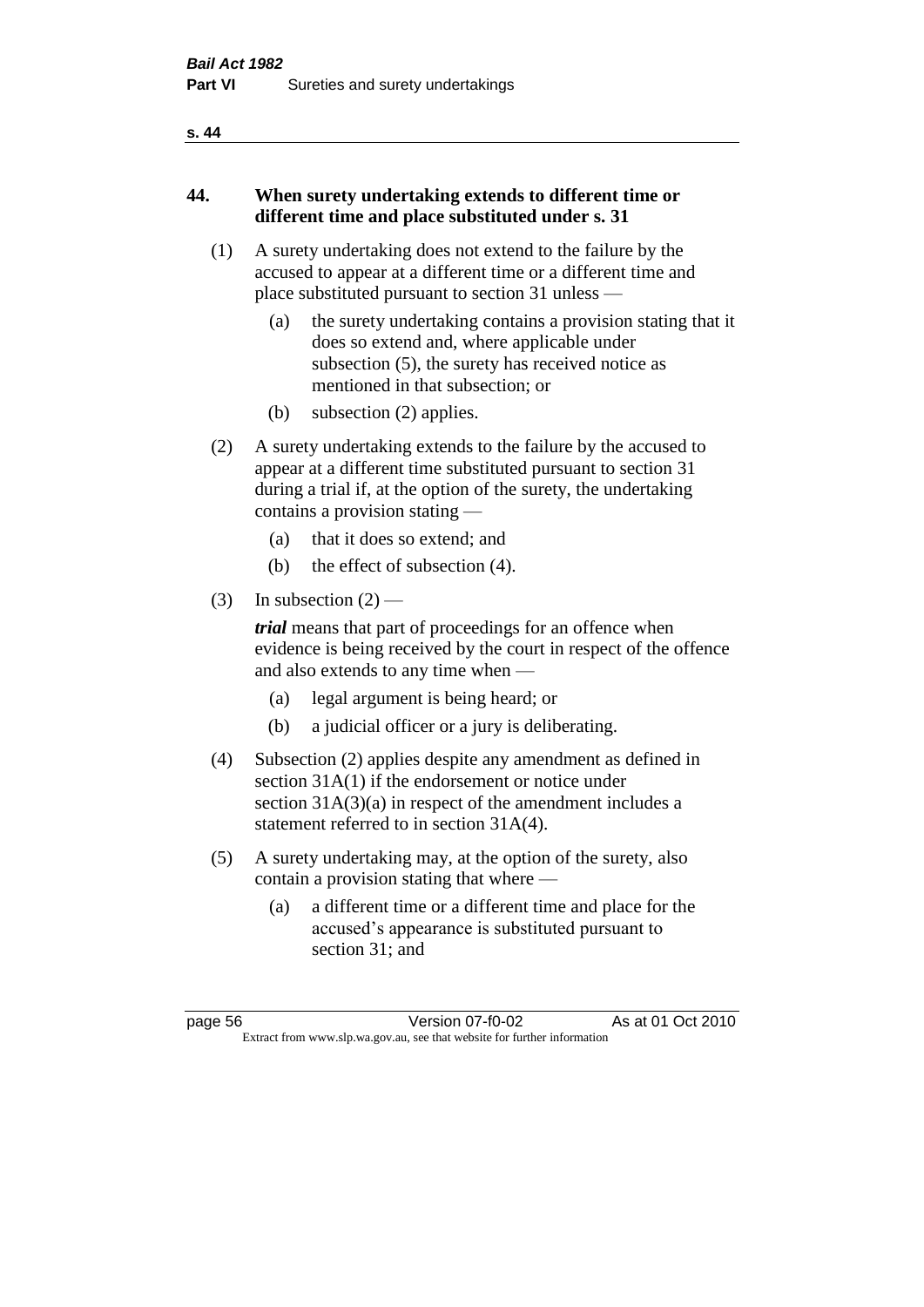(b) subsection (2) does not apply,

the surety's liability only arises if the surety is given notice, as soon as is practicable, of the different time or the different time and place.

(6) Where, by operation of this section, a surety undertaking would extend to the failure by the accused to appear at a different time or a different time and place substituted pursuant to section 31, that extension is not affected by a reduction in the number of offences to which the accused's bail undertaking relates.

*[Section 44 inserted by No. 6 of 2008 s. 27(1).]*

#### **45. Giving and proof of notices under s. 44**

- (1) For the purposes of section 44(5) notice to a surety may be  $given -$ 
	- (a) orally to the surety by the judicial officer when he fixes a time and place for the proceedings or the resumed proceedings; or
	- (b) in the approved form to the surety personally; or
	- (c) by a person authorised under subsection (5) sending or causing to be sent the approved form to the surety —
		- (i) by post to the surety's address appearing in the records of the court; or
		- (ii) in urgent cases or with the surety's consent, by electronic communication.
- (2) A person who gives a notice in accordance with subsection  $(1)(b)$  or  $(c)$  shall endorse on a file copy of the notice a certificate showing —
	- (a) that the person has done so; and
	- (b) the time of doing so.
- (2a) If a notice is sent by post under subsection  $(1)(c)$ , the notice is to be presumed, unless the contrary is shown, to have been

| As at 01 Oct 2010 | Version 07-f0-02                                                         | page 57 |
|-------------------|--------------------------------------------------------------------------|---------|
|                   | Extract from www.slp.wa.gov.au, see that website for further information |         |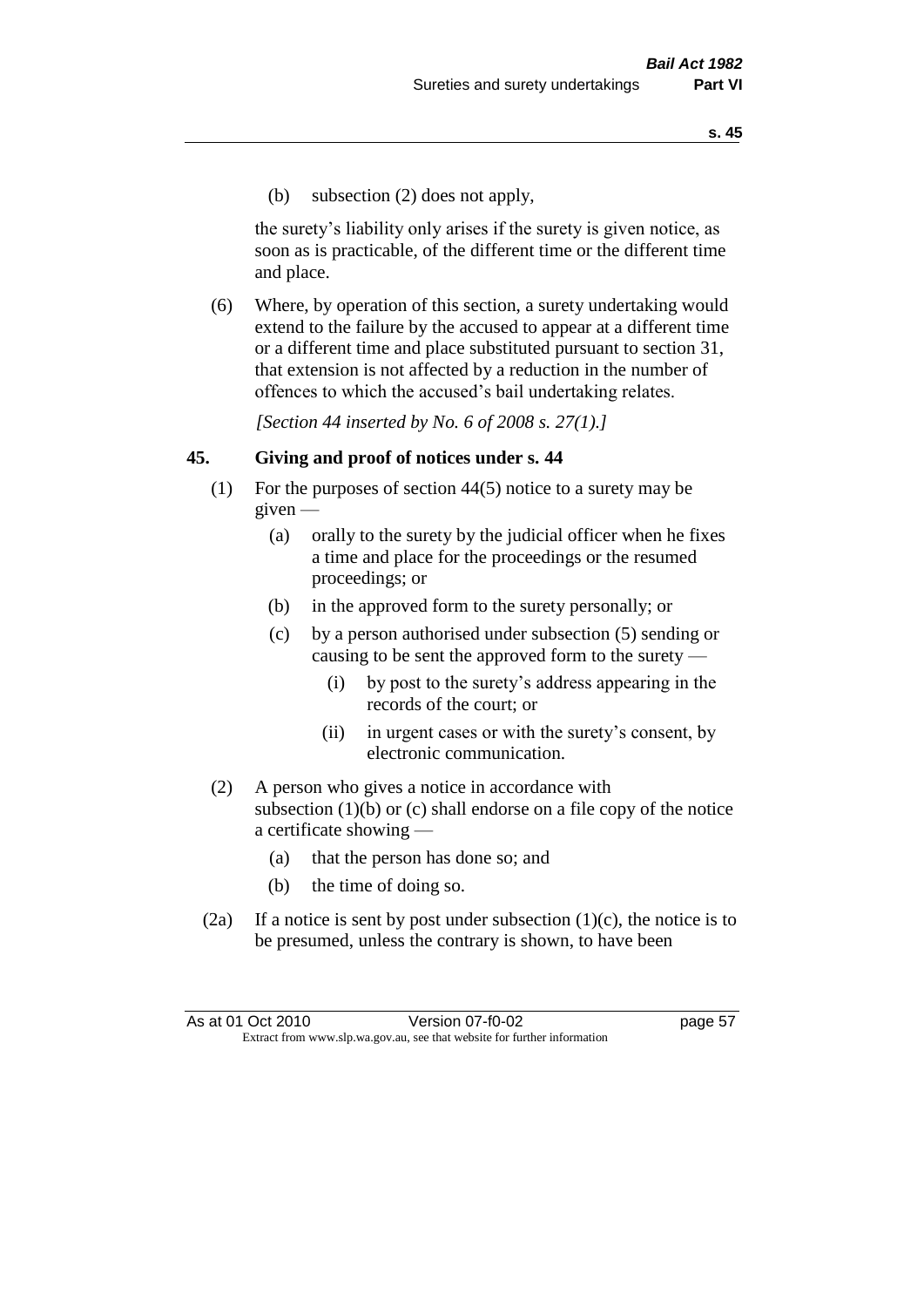received at the time when, in the ordinary course of events, it would have been delivered.

- (3) A judicial officer who, under subsection  $(1)(a)$ , notifies a surety of the time and place for the proceedings or the resumed proceedings shall cause to be endorsed on a file copy of the surety's undertaking a certificate showing details of such time and place and that the surety has been notified of them.
- (4) In any proceedings
	- (a) a document purporting to be a copy of a notice referred to in section 44(5) shall be evidence of the terms of the notice; and
	- (b) an endorsement
		- (i) on a file copy of a notice given under subsection  $(1)(b)$  or  $(c)$  purporting to be a certificate referred to in subsection (2); or
		- (ii) on a file copy of a surety undertaking purporting to be a certificate referred to in subsection (3),

is evidence of the matters appearing in the certificate without proof of the signature of the person who made the endorsement.

- (5) A registrar of the court, other than a deputy registrar of the Magistrates Court or the Children's Court, is an authorised person for the purposes of subsection (1)(c) and in addition —
	- (a) in respect of committals to the Supreme Court, the Chief Justice; and
	- (b) in respect of committals to the District Court, the Chief Judge,

may authorise a person or persons, by name or office, to perform the function referred to in subsection (1)(c).

*[Section 45 amended by No. 74 of 1984 s. 15; No. 59 of 2004 s. 141; No. 6 of 2008 s. 28(1)-(5).]* 

page 58 Version 07-f0-02 As at 01 Oct 2010 Extract from www.slp.wa.gov.au, see that website for further information

**s. 45**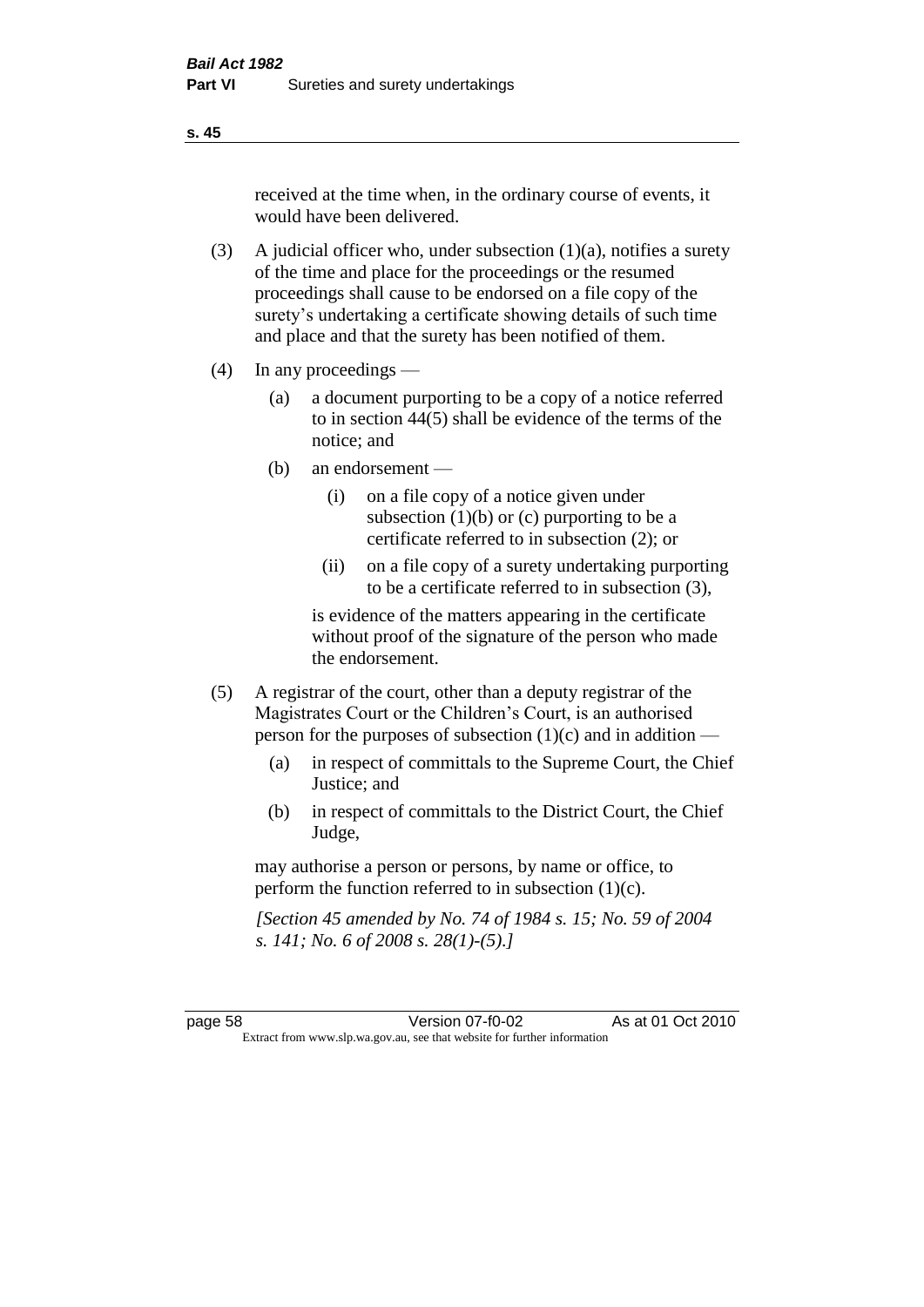#### **46. Power of surety to apprehend accused**

- (1) A surety may arrest an accused for whose appearance in court he has entered into a surety undertaking if the surety has reasonable grounds to believe that —
	- (a) the accused
		- (i) is not likely to comply with the requirements of his bail undertaking mentioned in section  $28(2)(a)$  or (b):
		- (ii) is, or has been, in breach of any condition of his bail undertaking mentioned in section 28(2)(c); or
		- (iii) is, or has been, in breach of a home detention condition mentioned in section 28(2)(d);

and

- (b) it is not expedient to invoke the assistance of the relevant officer under section 54(1) because the delay occasioned by doing so would defeat the purpose of that section.
- (2) A surety who arrests an accused under subsection (1) shall, as soon as is practicable, deliver him into the custody of a police officer and thereafter he shall be dealt with under section 54(4) and section 55, and those provisions shall apply, as if he had been arrested by a police officer under section 54(2).

*[Section 46 amended by No. 74 of 1984 s. 16; No. 61 of 1990 s. 10; No. 84 of 2004 s. 82; No. 6 of 2008 s. 33(5).]* 

#### **47. Cessation and suspension of surety undertaking**

A surety undertaking ceases to have effect —

- (a) upon the revocation of bail under section 55(1);
- (b) upon the release of an accused under section 55(2) if the surety does not consent to the continuance in force of his surety undertaking;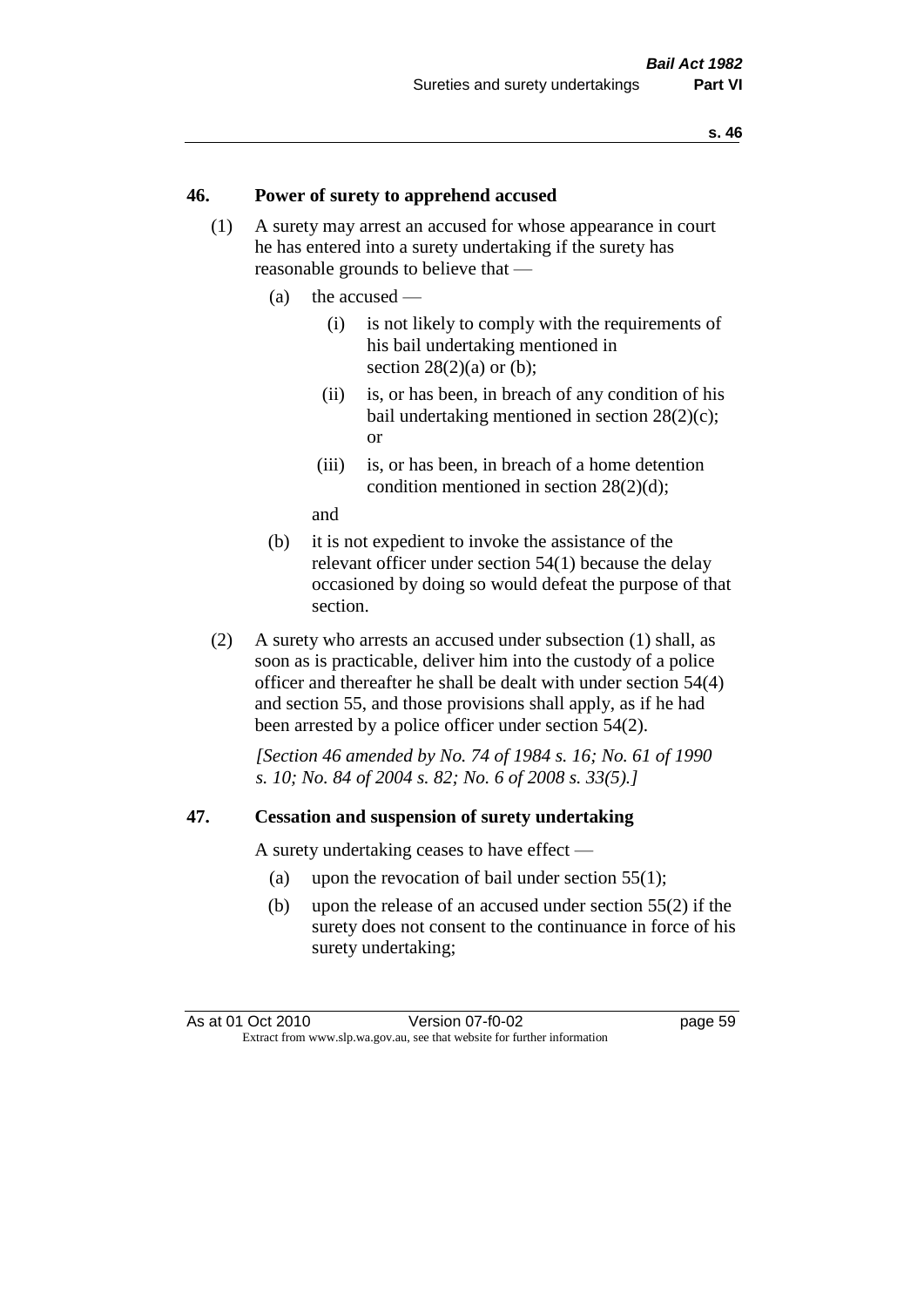- (c) upon its being cancelled under section 48(4) (and as from the time fixed therefor) by an appropriate judicial officer;
- (d) upon the death of the surety, but only if no order under section 49(1) has been made before then;
- (e) subject to sections 31 and 44, upon the appearance in court by the accused as required by his bail undertaking;
- (f) upon the discharge of the accused according to law from any further proceedings for the offence, or all of the offences, to which the surety undertaking relates; or
- (g) during any period before the time at which the accused is required to appear in court when he is in custody for any other offence or reason.

*[Section 47 amended by No. 84 of 2004 s. 82.]* 

# **48. Surety may apply for cancellation of his undertaking**

- (1) A surety may apply to an appropriate judicial officer for cancellation of his undertaking.
- (2) An application under subsection (1) may be made at any time before that specified, or deemed by section 31(3) to be specified, in the accused's bail undertaking for his appearance in court.
- (3) Upon an application being made under subsection (1) an appropriate judicial officer shall cause the accused to appear before him or another such officer and may issue a warrant or summons for that purpose.
- (4) Upon the appearance of the accused before the time mentioned in subsection (2) an appropriate judicial officer shall —
	- (a) cancel the surety undertaking; and
	- (b) exercise one of the powers set out in section  $55(1)(d)$ or (e).

**s. 48**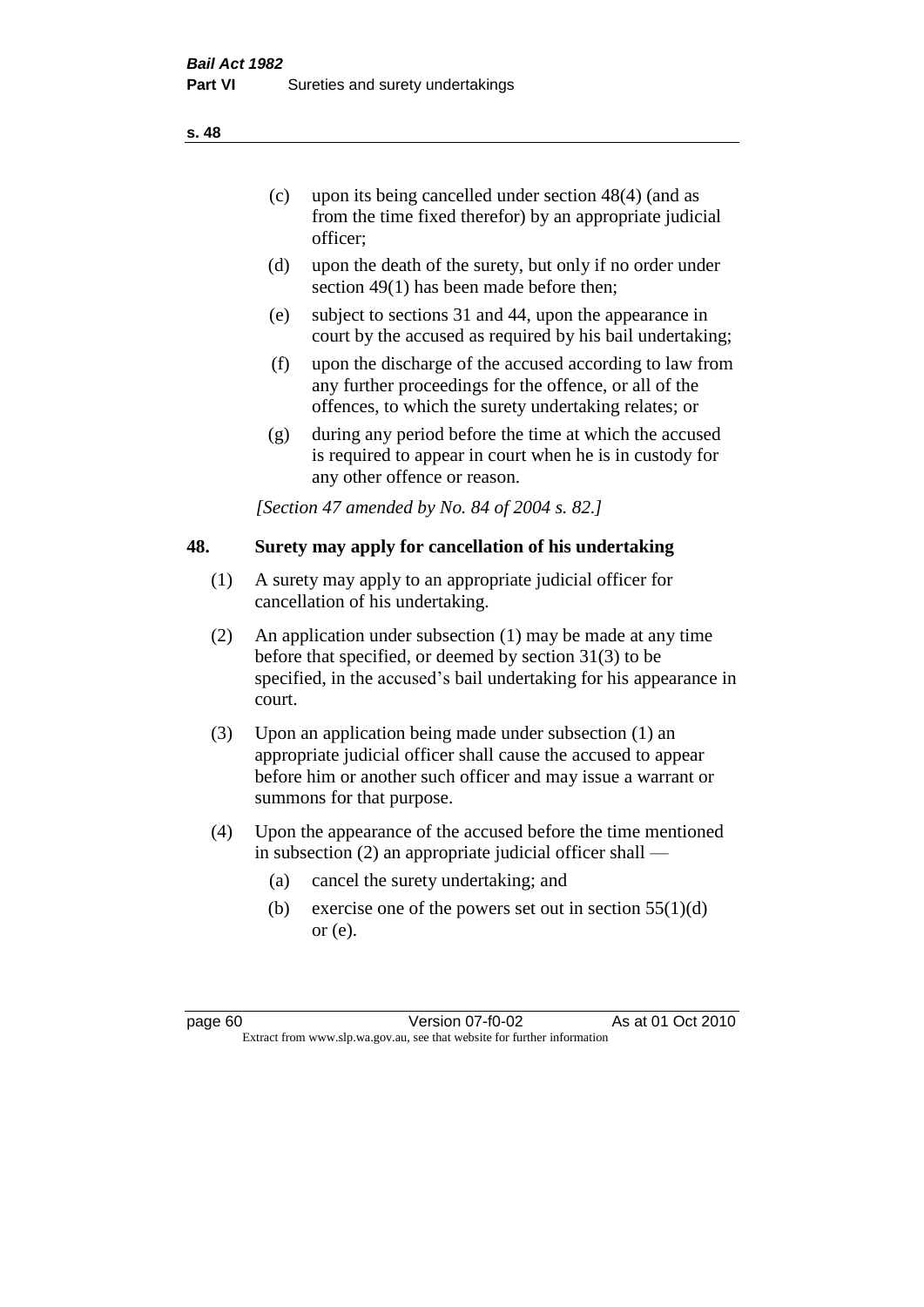- (5) An application under subsection (1) must be made, and proceedings on it are to be conducted —
	- (a) in a court of summary jurisdiction in accordance with the regulations;
	- (b) in the Supreme Court or the District Court  $-\text{in}$ accordance with rules of court.

*[Section 48 amended by No. 59 of 2004 s. 141; No. 84 of 2004 s. 7 and 82; No. 6 of 2008 s. 29.]* 

#### **49. Forfeiture of money under surety's undertaking**

- (1) Where an accused has failed to comply with any requirement of his bail undertaking mentioned in section 28(2)(a) or (b) the following provisions of this section apply for the purpose of enforcing payment to the State of any sum thereupon payable by a surety in terms of his surety undertaking —
	- (a) an application for an order that the sum be paid may be made to an appropriate judicial officer —
		- (i) by the Director of Public Prosecutions where the court before which the accused failed to appear was -
			- (I) the District Court, the Supreme Court or the Court of Appeal; or
			- (II) another court, if the Director of Public Prosecutions is the prosecutor in that court of the case against the accused;
			- or
		- (ii) in other cases, by the State Solicitor or the registrar of the court before which the accused failed to appear;
	- *[(b) deleted]*
	- (c) on the hearing of the application and upon proof of the surety's liability in terms of his undertaking, the judicial officer shall order forfeiture of the full amount specified

As at 01 Oct 2010 Version 07-f0-02 page 61 Extract from www.slp.wa.gov.au, see that website for further information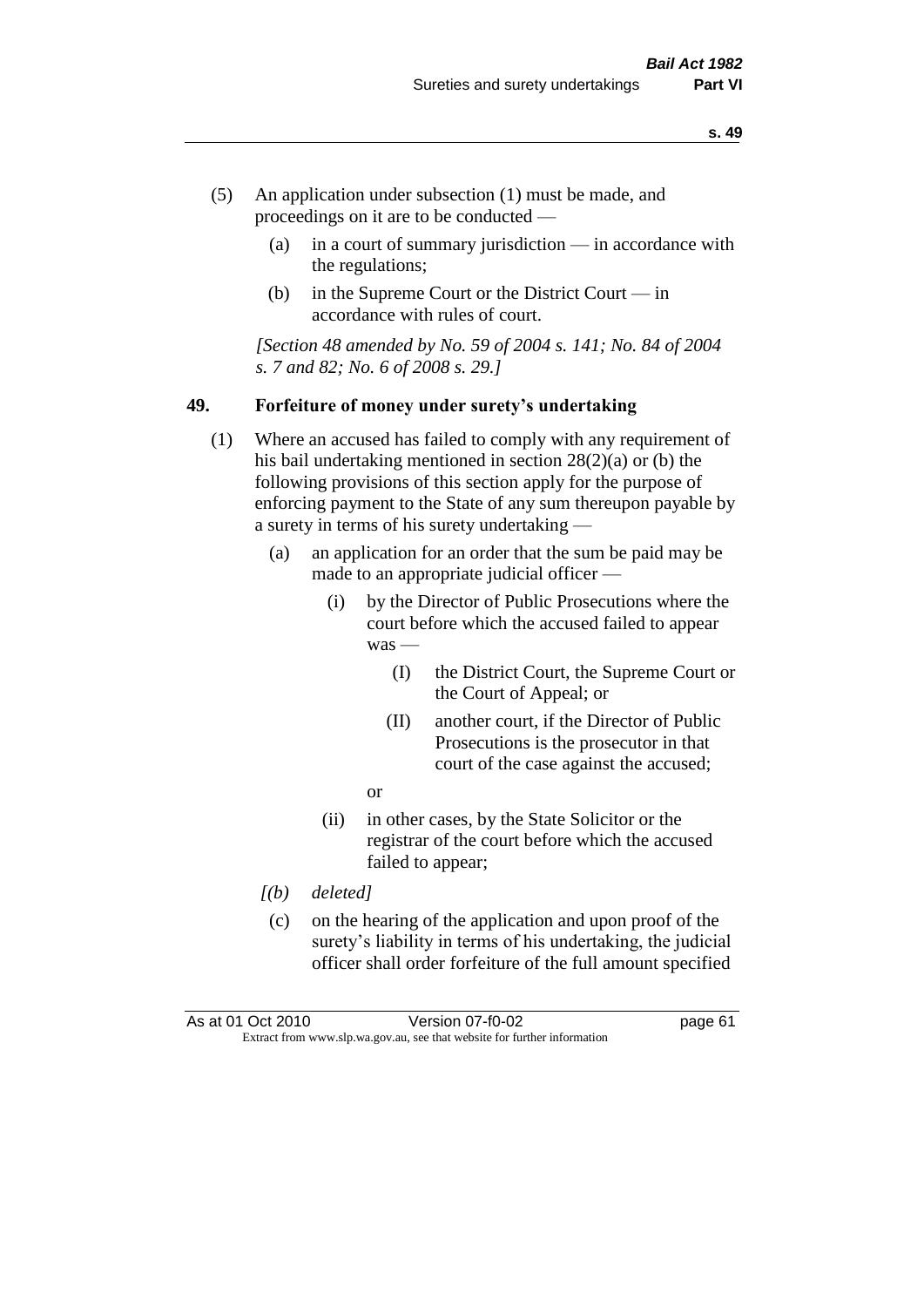in the undertaking unless the surety attends at the hearing and shows to the satisfaction of the judicial officer that there was reasonable cause for the failure of the accused to comply with the requirement to which the application relates;

- (d) notwithstanding paragraph (c), the judicial officer may decline to make an order under that paragraph or may order forfeiture in part only where the surety attends and shows to the satisfaction of the judicial officer —
	- (i) that, by reason of a change of circumstances since the undertaking was entered into, an order for forfeiture, or for forfeiture in full (as the case may be), would cause excessive hardship to the surety or his dependants; and
	- (ii) that such hardship would not be relieved by the exercise of one or more of the powers conferred by section 59;
- (e) an order may be made under this section whether or not the accused has been convicted of an offence against section 51(1) or (2) but if, after an order has been made, the surety satisfies the Governor that new facts have been discovered or new circumstances have arisen which show that there was reasonable cause for the failure of the accused as mentioned in paragraph (c), the Governor may exercise the power in section 139 of the *Sentencing Act 1995* as if the forfeiture were one to which that section applied.
- (2) An application under subsection (1) must be made, and proceedings on it are to be conducted —
	- (a) in a court of summary jurisdiction in accordance with the regulations;
	- (b) in the Supreme Court or the District Court in accordance with rules of court.

page 62 Version 07-f0-02 As at 01 Oct 2010 Extract from www.slp.wa.gov.au, see that website for further information

#### **s. 49**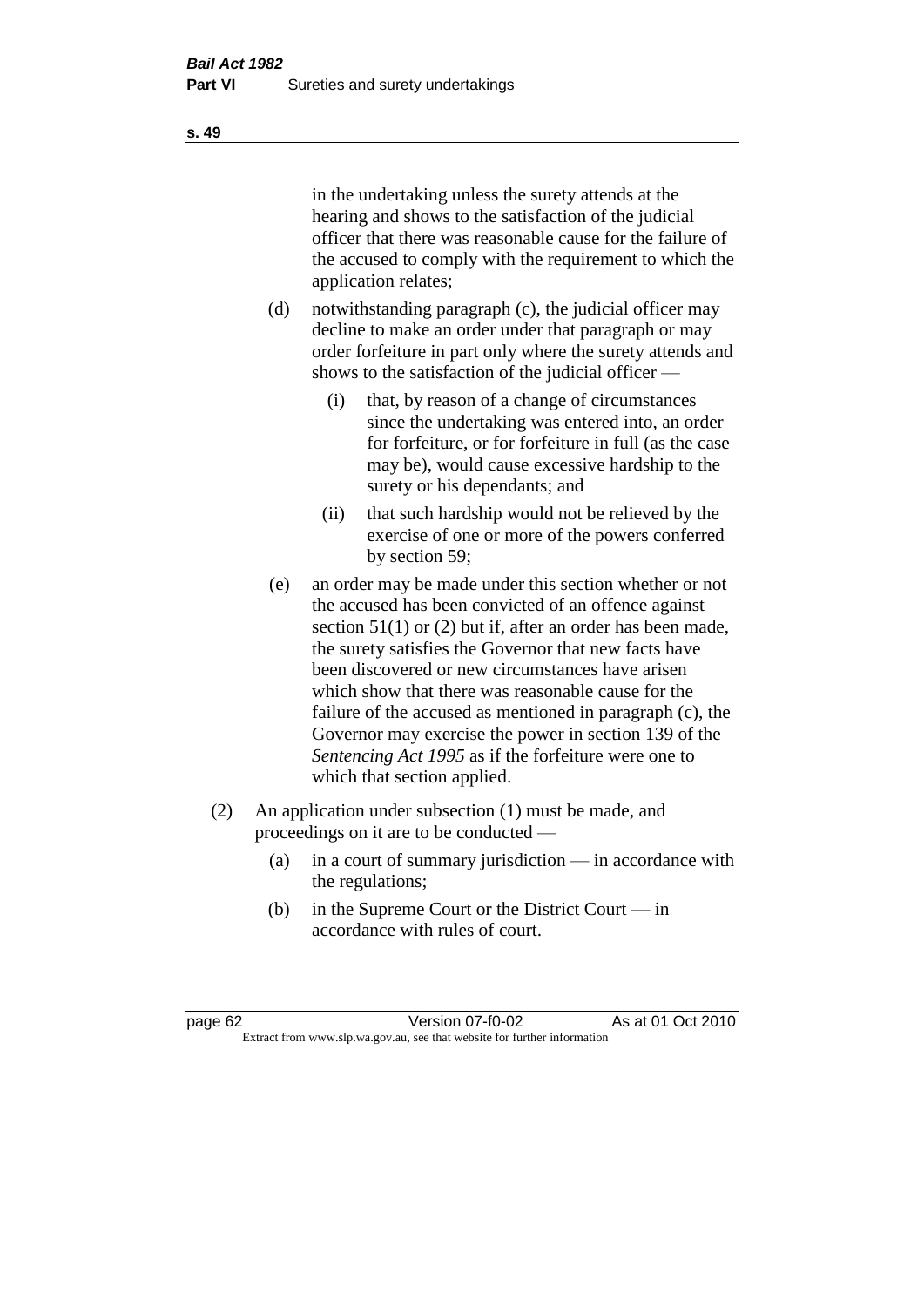- (3) Without prejudice to the recovery of such an amount as a civil debt due to the State, any amount to be paid under an order made under this section is to be paid, and its payment may be enforced under Part 5 of the *Fines, Penalties and Infringement Notices Enforcement Act 1994*, unless an order has been made under subsection (4).
- (4) If under this section the Supreme Court or the District Court makes an order requiring the payment of money, the court may make an order under section 59 of the *Sentencing Act 1995* in respect of the amount payable and for that purpose that section, with any necessary changes, applies as if the amount were a fine imposed on the surety.

*[Section 49 amended by No. 74 of 1984 s. 17; No. 92 of 1994 s. 5; No. 78 of 1995 s. 8; No. 65 of 2003 s. 121(3); No. 74 of 2003 s. 29; No. 59 of 2004 s. 141; No. 84 of 2004 s. 8, 11 and 82; No. 6 of 2008 s. 18(2) and 30(1) and (2).]* 

# **50. Offence to indemnify surety**

(1) If a person indemnifies, or agrees to indemnify, a surety or proposed surety against any liability which the surety or proposed surety may incur under this Act (including this section) he and the surety or proposed surety and any person with whom he agrees as aforesaid each commits an offence.

Penalty: \$1 000 or imprisonment for 12 months or both.

- (2) An offence is committed under subsection  $(1)$ 
	- (a) whether the agreement is made before or after the surety undertaking is entered into and whether or not a proposed surety actually becomes a surety; and
	- (b) whether the compensation is to be in money or in money's worth.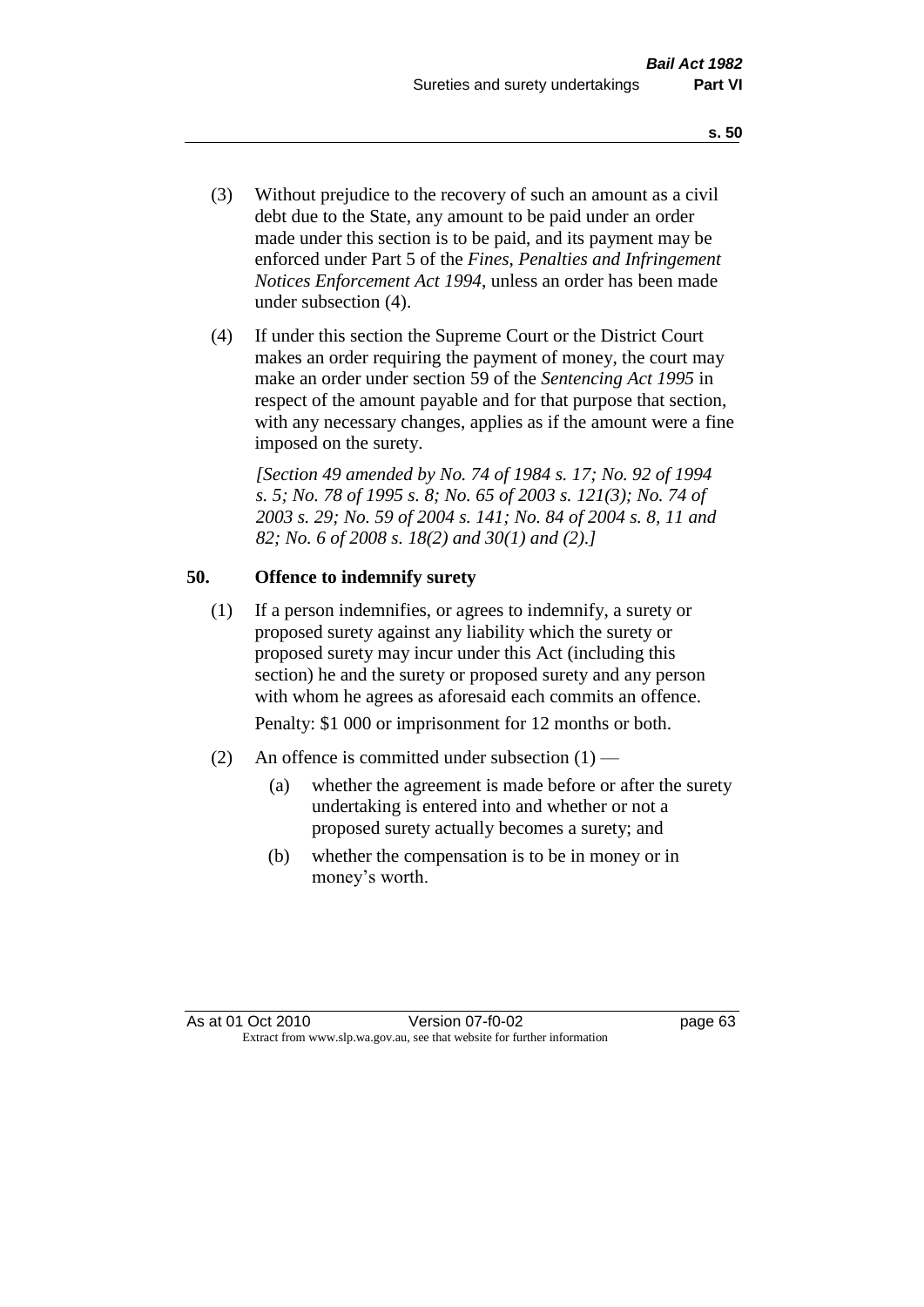| ÷<br>×<br>I<br>. .<br>×<br>۰.<br>×<br>۰.<br>v |
|-----------------------------------------------|
|-----------------------------------------------|

- (3) An offence is not committed under subsection (1) by a surety or proposed surety if he shows —
	- (a) that he had no knowledge of an agreement within the meaning of subsection  $(1)$  proposed to be entered into between 2 other persons; or
	- (b) that having such knowledge he took all steps reasonably available to him to prevent the agreement being entered into.

*[Section 50 amended by No. 74 of 1984 s. 18.]*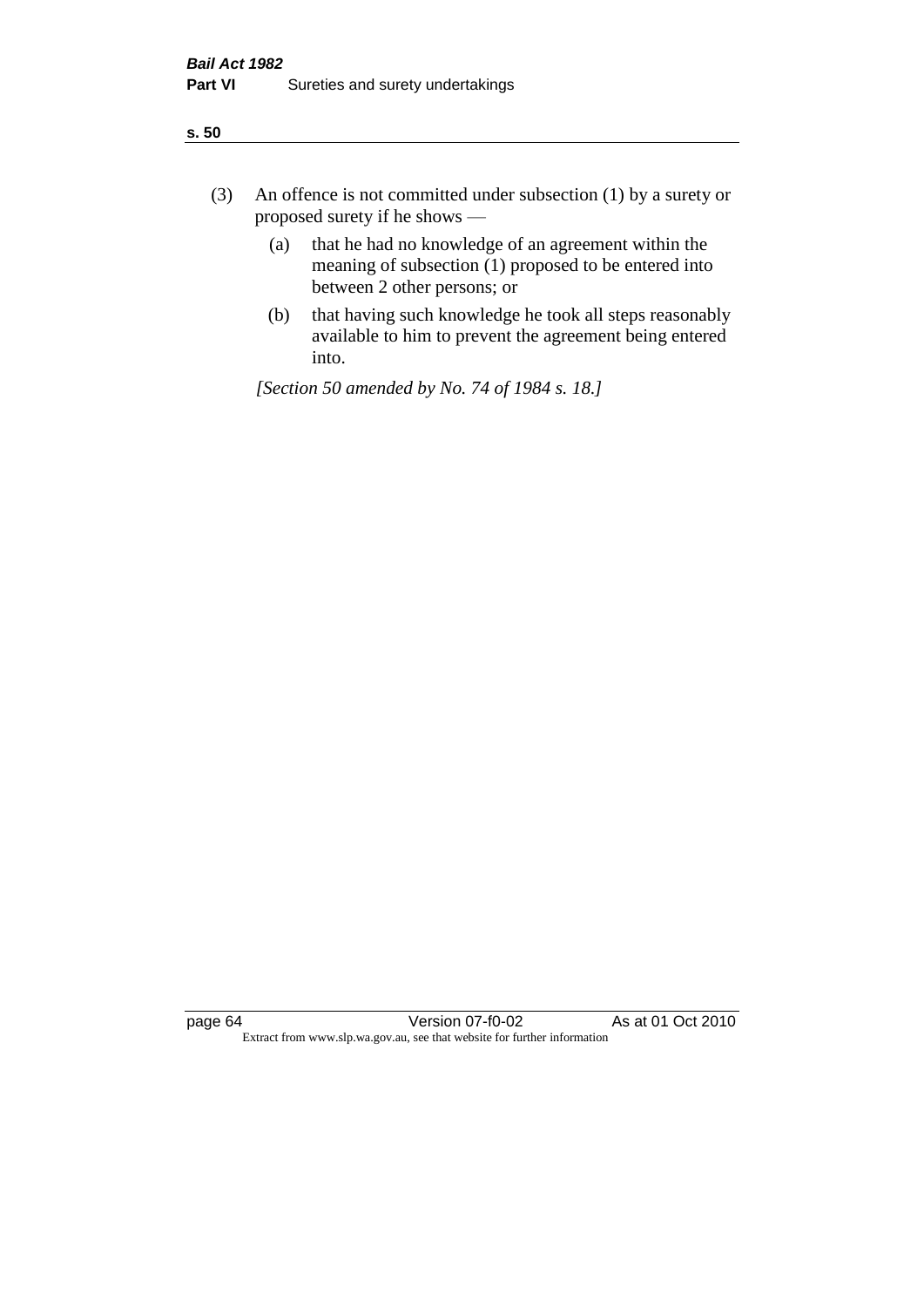#### **s. 50A**

# **Part VIA — Administration of home detention conditions**

*[Heading inserted by No. 61 of 1990 s. 11.]* 

#### **50A. Powers of CEO (corrections)**

The CEO (corrections) has all of the powers conferred under this Act on a community corrections officer and may review, vary, or rescind a direction given by a community corrections officer.

*[Section 50A inserted by No. 61 of 1990 s. 11; amended by No. 31 of 1993 s. 9; No. 65 of 2006 s. 53.]* 

*[50B. Deleted by No. 78 of 1995 s. 8.]* 

# **50C. Powers and duties of community corrections officers**

- (1) A community corrections officer may give such reasonable directions to an accused subject to a home detention condition as are necessary for the proper administration of the condition and any other condition imposed on the grant of bail to the accused including, without limiting the generality of the foregoing, directions as to —
	- (a) when the accused may leave the place where he is required by the home detention condition to remain;
	- (b) the period of any authorised absence from the place where he is required by the home detention condition to remain;
	- (c) when the accused shall return to the place where he is required by the home detention condition to remain;
	- (d) the method of travel to be used by the accused during any absence from the place where he is required by the home detention condition to remain; and
	- (e) the manner in which the accused shall report his whereabouts.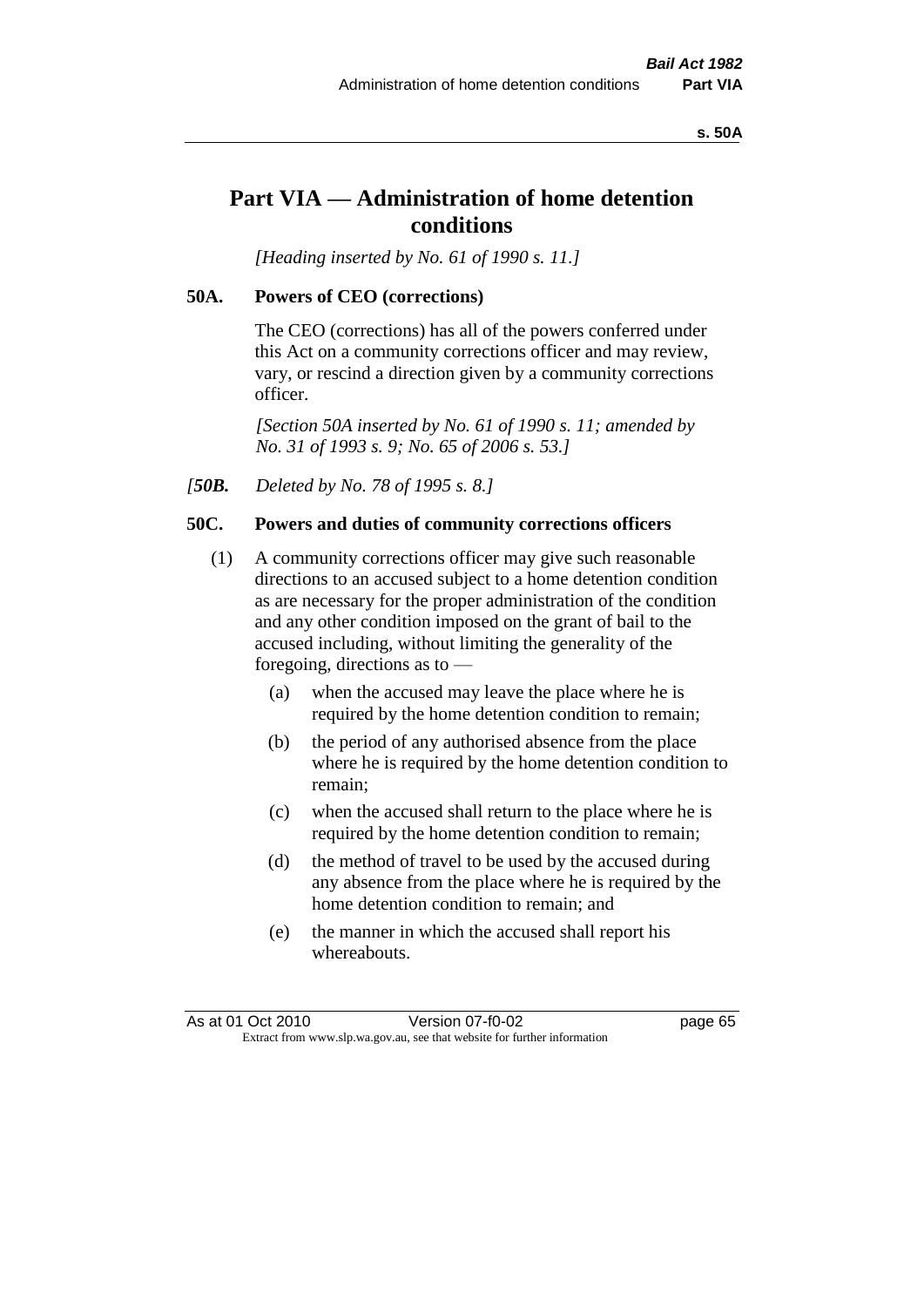**s. 50C**

| (2)     |     | For the purpose of ascertaining whether or not an accused is<br>complying with a home detention condition or any direction<br>given pursuant to subsection (1), a community corrections<br>officer may, at any time — |  |  |
|---------|-----|-----------------------------------------------------------------------------------------------------------------------------------------------------------------------------------------------------------------------|--|--|
|         | (a) | enter or telephone the place where the accused is<br>required by a home detention condition to remain;                                                                                                                |  |  |
|         | (b) | enter or telephone the accused's place of employment or<br>any other place where the accused is permitted or<br>required to attend; or                                                                                |  |  |
|         | (c) | question any person at any place referred to in<br>paragraph $(a)$ or $(b)$ .                                                                                                                                         |  |  |
| (3)     |     | A person who $-$                                                                                                                                                                                                      |  |  |
|         | (a) | hinders a person exercising powers under subsection (2);<br><sub>or</sub>                                                                                                                                             |  |  |
|         | (b) | fails to answer a question put pursuant to<br>subsection $(2)(c)$ or gives an answer that the person<br>knows is false or misleading in a material particular,                                                        |  |  |
|         |     | commits an offence.                                                                                                                                                                                                   |  |  |
|         |     | Penalty: \$2 000 and imprisonment for 12 months.                                                                                                                                                                      |  |  |
| (4)     |     | A community corrections officer -                                                                                                                                                                                     |  |  |
|         | (a) | shall keep such records and make such returns and<br>reports in relation to accused persons subject to home<br>detention conditions as the CEO (corrections) directs;<br>and                                          |  |  |
|         | (b) | shall make any records relating to an accused subject to<br>a home detention condition available on the request of<br>the CEO (corrections) to him.                                                                   |  |  |
|         |     | [Section 50C inserted by No. 61 of 1990 s. 11; amended by<br>No. 31 of 1993 s. 9; No. 50 of 2003 s. 37(3); No. 84 of 2004<br>s. 82 and 83(3); No. 65 of 2006 s. 53; No. 2 of 2008 s. 56(2).]                          |  |  |
|         |     |                                                                                                                                                                                                                       |  |  |
| page 66 |     | Version 07-f0-02<br>As at 01 Oct 2010<br>Extract from www.slp.wa.gov.au, see that website for further information                                                                                                     |  |  |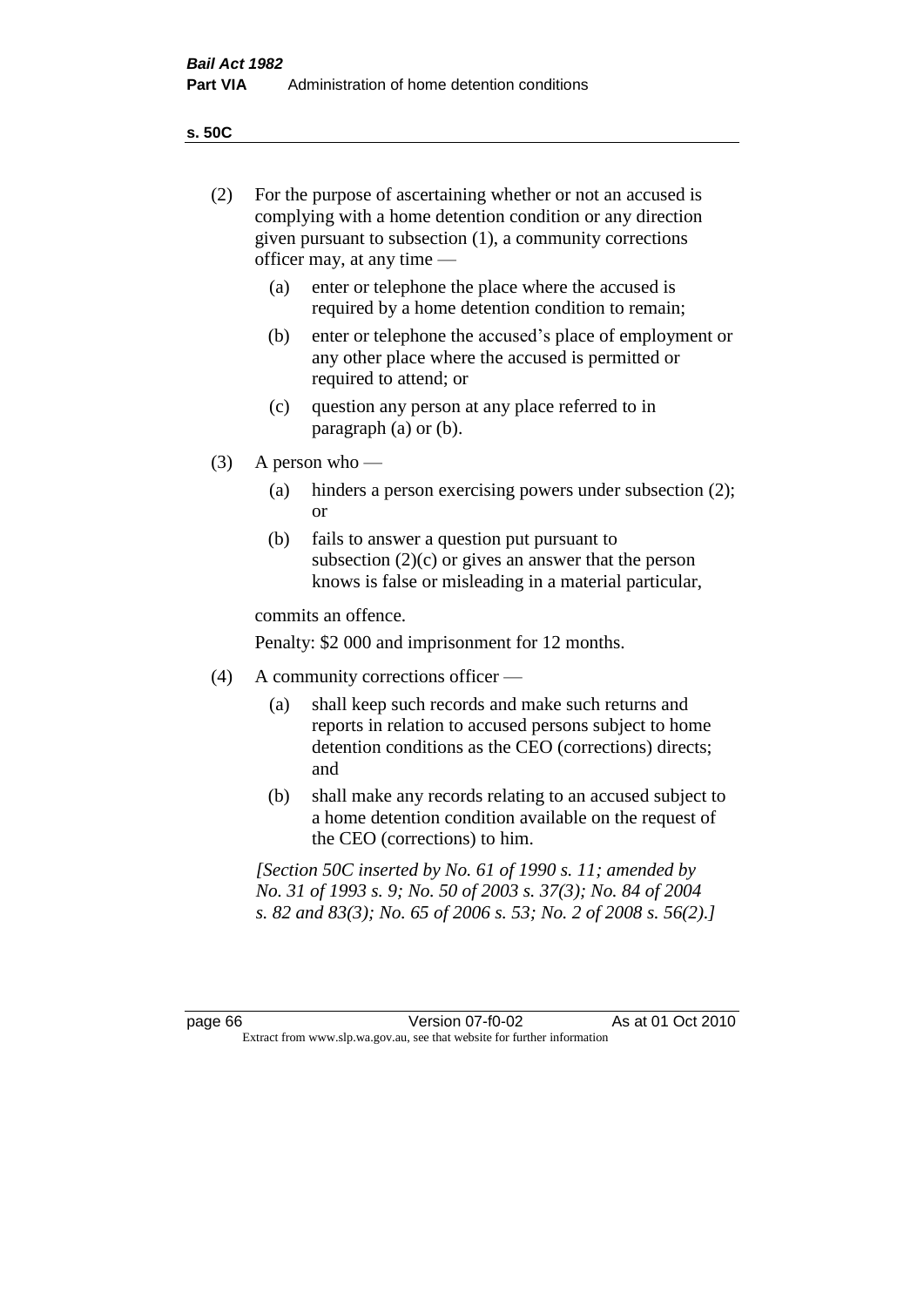## **50D. Powers of members of the Police Force**

- (1) For the purpose of ascertaining whether or not an accused is complying with a home detention condition, a member of the Police Force may —
	- (a) require the accused to produce a copy of his bail undertaking and any notice by the CEO (corrections) under section 50E(a) for inspection; and
	- (b) require the accused to explain why he is absent from the place where he is required by the home detention condition to remain.
- (2) An accused who fails to comply with subsection  $(1)(a)$  or who fails to explain when required to do so under subsection  $(1)(b)$ or who gives an explanation that the accused knows is false or misleading in a material particular, commits an offence.

Penalty: \$2 000.

*[Section 50D inserted by No. 61 of 1990 s. 11; amended by No. 31 of 1993 s. 9; No. 50 of 2003 s. 37(4); No. 84 of 2004 s. 82; No. 65 of 2006 s. 53.]* 

# **50E. CEO (corrections) may substitute a different place of detention and apply conditions**

The CEO (corrections) may, at any time, by notice in writing given to an accused granted bail subject to a home detention condition —

- (a) substitute a different place for the place where an accused is required by a home detention condition to remain;
- (b) require the accused to comply with such of the conditions specified in the list provided to the accused under section 24A(4) as are specified in the notice.

*[Section 50E inserted by No. 61 of 1990 s. 11; amended by No. 31 of 1993 s. 9; No. 84 of 2004 s. 82; No. 65 of 2006 s. 53.]*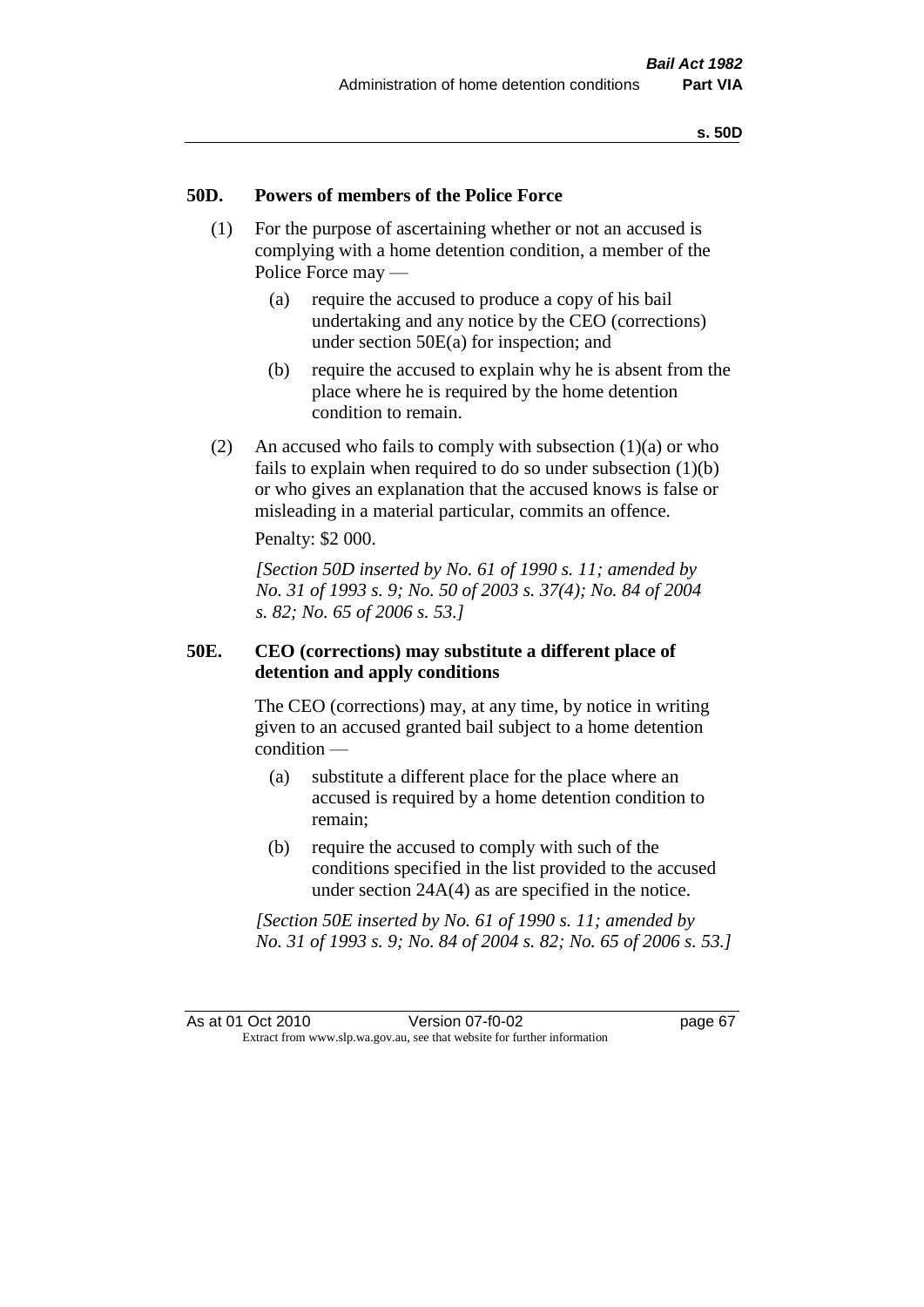| ۰.<br>۰,<br>۰.<br>×<br>× |
|--------------------------|
|--------------------------|

## **50F. CEO (corrections) may revoke bail**

- (1) Where a home detention condition has been imposed as a condition on a grant of bail to an accused the CEO (corrections) may, in his absolute discretion, by instrument signed by him and if practicable, given to the accused, revoke the bail.
- (2) Without limiting the generality of subsection (1), the power to revoke bail may be exercised where the accused —
	- (a) is not likely to comply with any requirement of his bail undertaking mentioned in section  $28(2)(a)$  or (b); or
	- (b) is, or has been, or is likely to be in breach of any condition of his bail undertaking mentioned in section  $28(2)(c)$ .
- (3) Subject to subsection (4), where the CEO (corrections) revokes bail he shall include a statement of his reasons for the cancellation in the instrument cancelling the bail.
- (4) Where the CEO (corrections) is of the opinion that it would be in the interest of the accused or any other person, or the public, to withhold from the accused any or all of the reasons referred to in subsection (3), the CEO (corrections) may so withhold the reason or reasons.
- (5) Where the CEO (corrections) revokes bail, he may, whenever necessary, issue a warrant directed to all members of the Police Force to have the accused arrested and brought before an appropriate judicial officer.

*[Section 50F inserted by No. 61 of 1990 s. 11; amended by No. 31 of 1993 s. 9; No. 84 of 2004 s. 82; No. 65 of 2006 s. 53.]* 

#### **50G. Procedure on arrest after revocation of bail**

(1) An accused arrested pursuant to a warrant issued under section 50F shall be taken as soon as is practicable before an appropriate judicial officer unless he is arrested less than 24 hours before the time at which he is due to appear in

page 68 Version 07-f0-02 As at 01 Oct 2010 Extract from www.slp.wa.gov.au, see that website for further information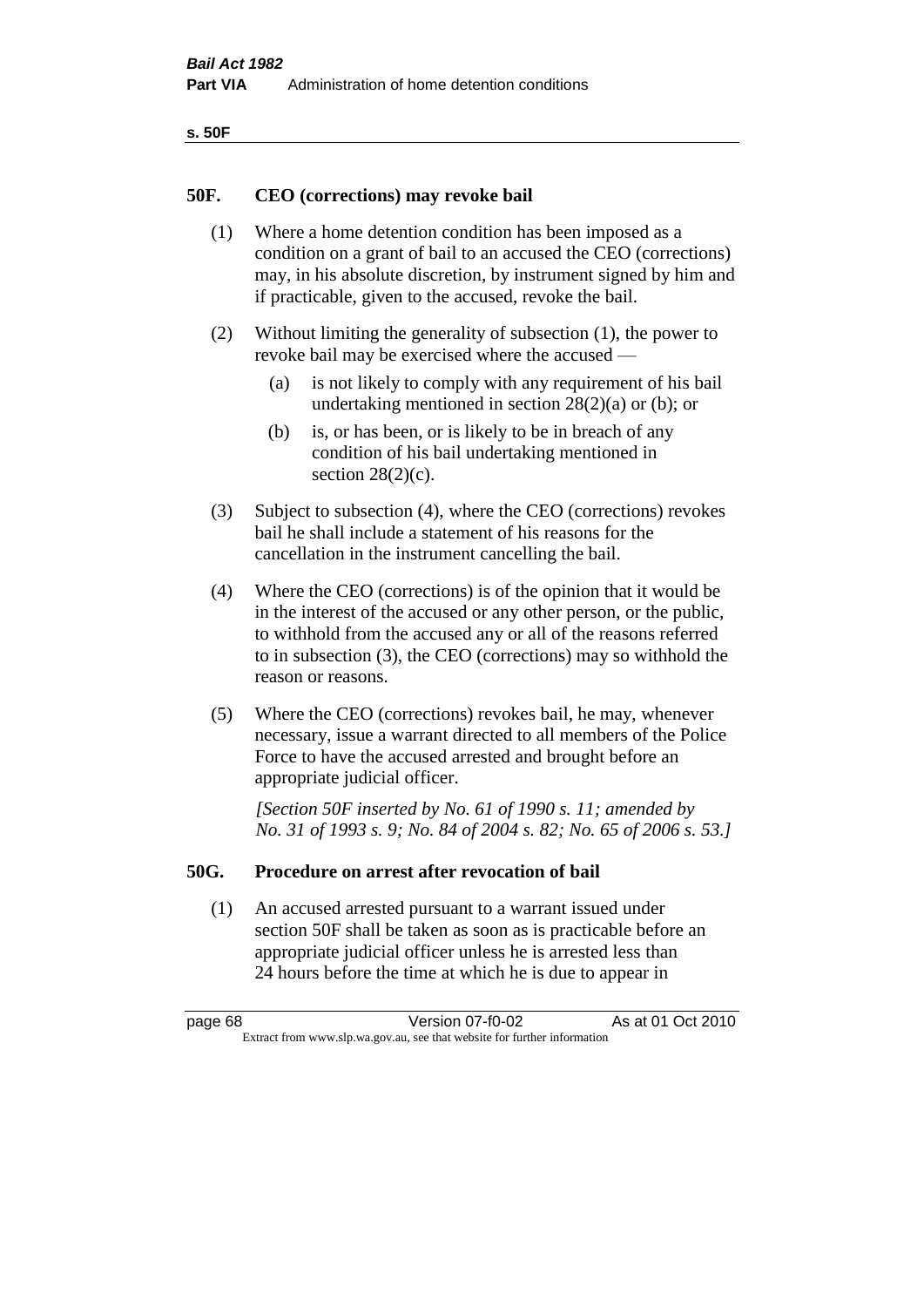accordance with his bail undertaking, in which case he shall be held in custody and brought before an appropriate judicial officer at that time.

- (2) The judicial officer before whom an accused appears under this section may —
	- (a) remand the accused in custody to appear at the time and place specified, or deemed by section 31(3) to be specified, in his bail undertaking; or
	- (b) grant fresh bail to the accused in accordance with this Act, other than clause 2 of Part B of Schedule 1.

*[Section 50G inserted by No. 61 of 1990 s. 11; amended by No. 45 of 1993 s. 12; No. 84 of 2004 s. 82.]* 

# **50H. Exclusion of the rules of natural justice**

The rules known as the rules of natural justice (including any duty of procedural fairness) do not apply to or in relation to the doing or omission of any act, matter or thing under this Part by the CEO (corrections).

*[Section 50H inserted by No. 61 of 1990 s. 11; amended by No. 31 of 1993 s. 9; No. 65 of 2006 s. 53.]* 

# **50J. Delegation by CEO (corrections)**

The CEO (corrections) may, either generally or as otherwise provided by the instrument of delegation, by writing signed by him, delegate to any person any power or duty under this Part, other than this power of delegation.

*[Section 50J inserted by No. 61 of 1990 s. 11; amended by No. 31 of 1993 s. 9; No. 65 of 2006 s. 53.]* 

# **50K. Retrieval of monitoring equipment**

If under rules made under section 50L any device or equipment has been installed at the place where an accused is required by a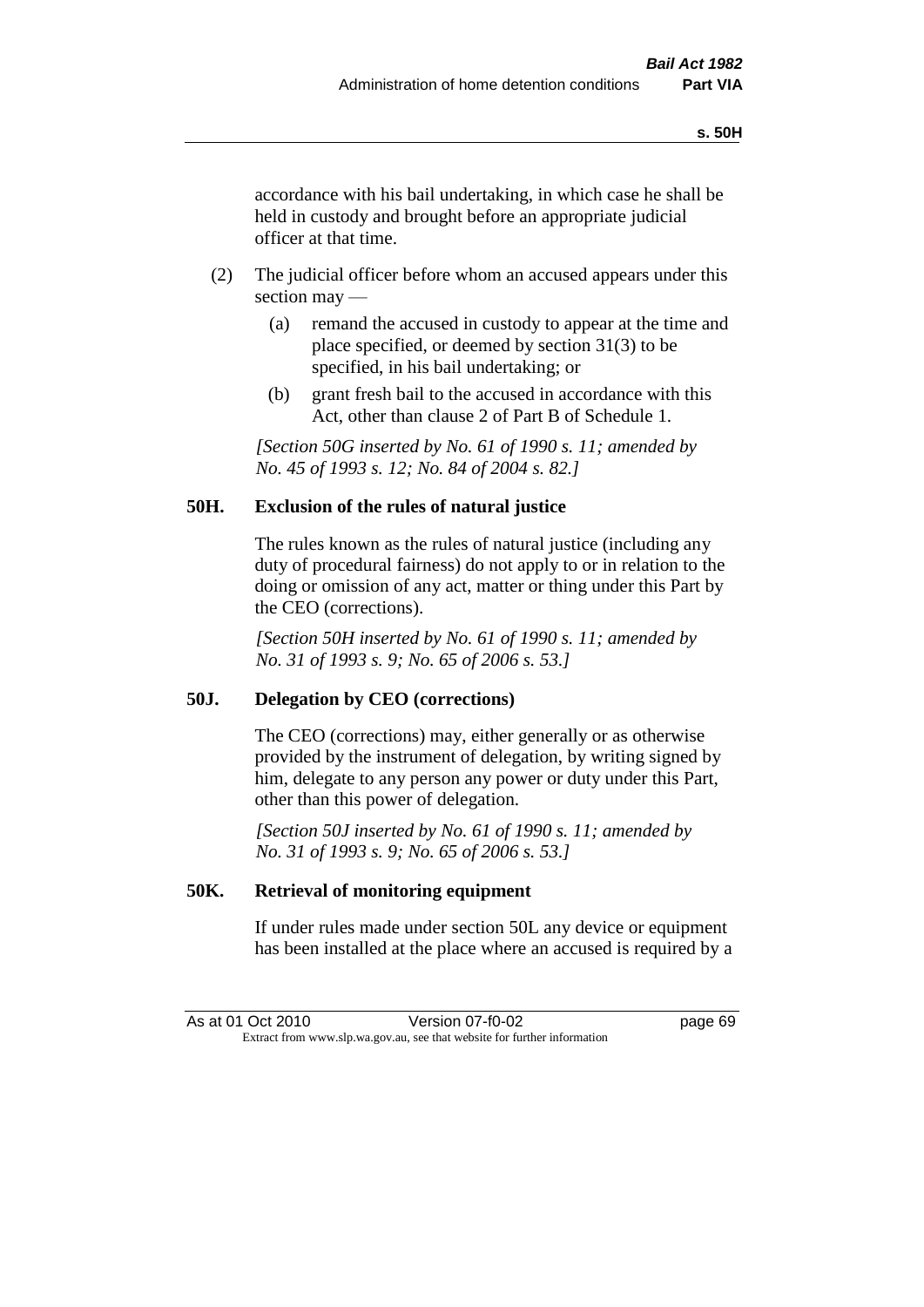#### **s. 50L**

home detention condition to remain, section 118 of the *Sentence Administration Act 2003* applies.

*[Section 50K inserted by No. 78 of 1995 s. 8; amended by No. 50 of 2003 s. 29(3); No. 84 of 2004 s. 82.]* 

# **50L. Rules**

- (1) The CEO (corrections) may, with the approval of the Minister, make rules for the purposes of this Part which may provide for the manner of ensuring that accused persons are complying with home detention conditions and for conditions to be applied to accused persons granted bail subject to home detention conditions including conditions —
	- (a) requiring an accused to wear any device;
	- (b) requiring an accused to permit the CEO (corrections) to install any device or equipment at the place where the accused is required by a home detention condition to remain.
- (2) Rules made under this section may confer a discretionary authority on any person or class of persons.
- (3) Sections 41 and 42 of the *Interpretation Act 1984* do not apply to rules made under this section.

*[Section 50L inserted by No. 61 of 1990 s. 11; amended by No. 31 of 1993 s. 9; No. 84 of 2004 s. 82 and 83(3); No. 65 of 2006 s. 53; No. 2 of 2008 s. 56(3) and (4).]*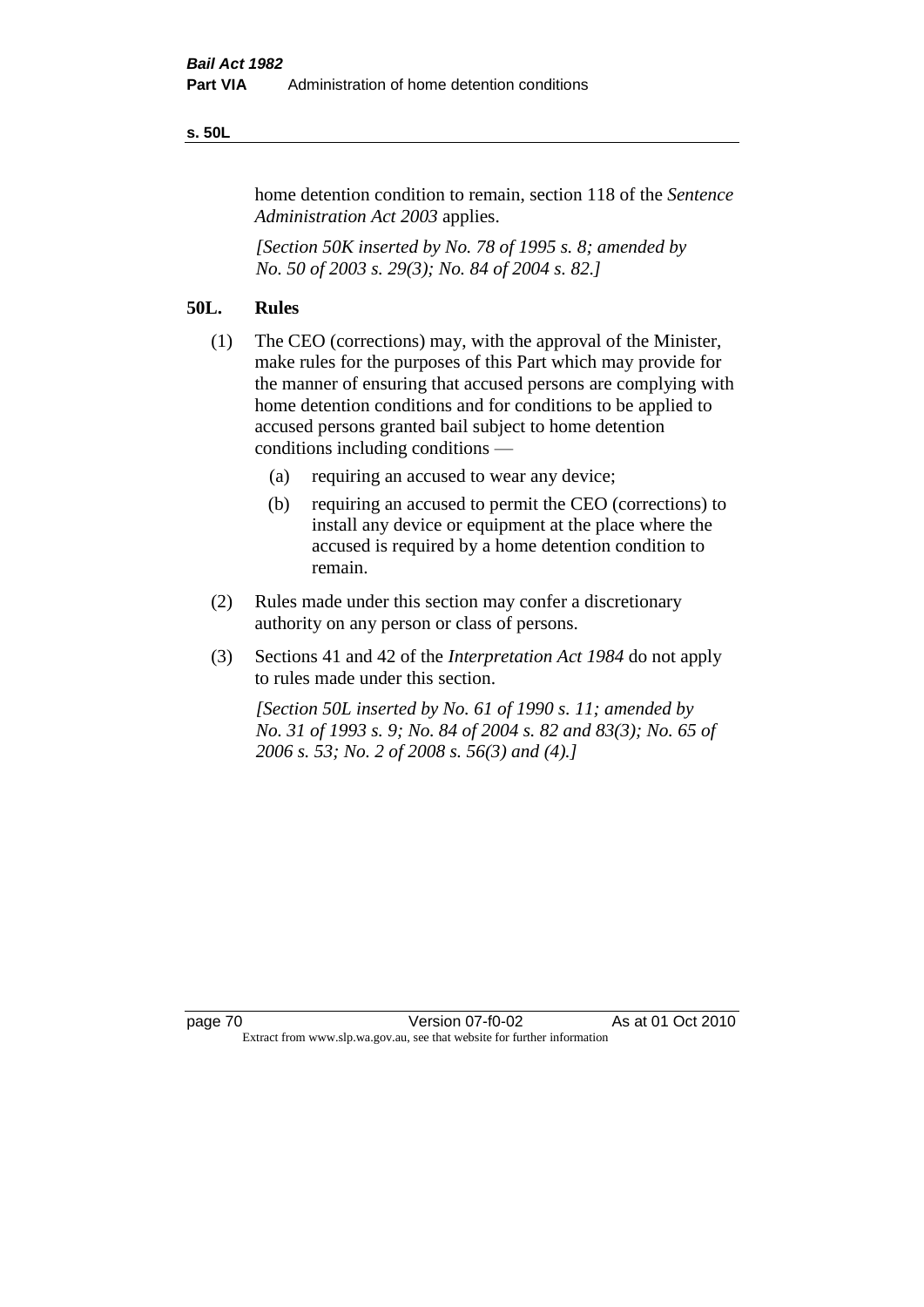# **Part VII — Enforcement of bail undertakings**

# **51. Offence to fail to comply with bail undertaking**

- (1) An accused who, without reasonable cause, fails to comply with the requirement of his bail undertaking mentioned in section 28(2)(a) commits an offence.
- (2) An accused who fails to comply with the requirement of his bail undertaking mentioned in section 28(2)(b) commits an offence.
- $(2a)$  An accused
	- (a) whose bail undertaking includes any condition imposed for a purpose mentioned in clause  $2(2)(c)$  or (d) of Part D of Schedule 1; and
	- (b) who fails to comply with the condition,

commits an offence.

- (3) An accused shall not be convicted in his absence of an offence against this section.
- (4) An accused who is charged with an offence against subsection (1) or (2) may be convicted of the other of those offences if that other offence is proved by the evidence.
- (5) A prosecution for an offence against subsection (1), (2) or (2a) may be brought at any time.
- (6) A person who is convicted of an offence against subsection (1), (2) or (2a) is liable to a fine not exceeding \$10 000 or imprisonment for a term not exceeding 3 years, or both.
- (7) A court which convicts an accused of an offence against this section may, in addition to any penalty which it may impose, order that the accused pay such sum as it may fix in or towards defraying the costs and expenses of and consequent upon his apprehension following the failure to comply with his bail undertaking for which he was convicted.

As at 01 Oct 2010 Version 07-f0-02 page 71 Extract from www.slp.wa.gov.au, see that website for further information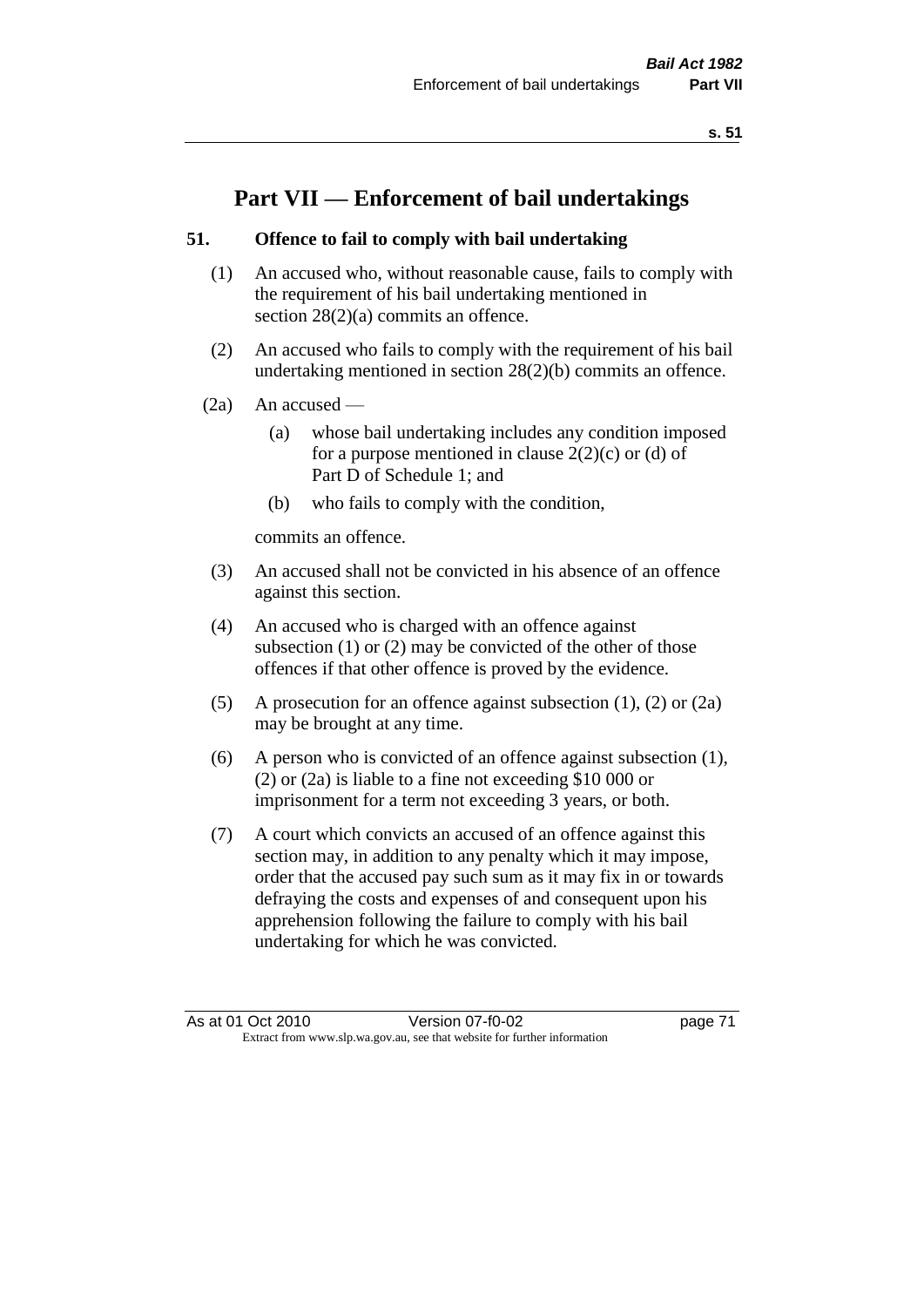#### **s. 51A**

- (8) An order made under subsection (7)
	- (a) shall specify to whom and in what manner the sum shall be paid; and
	- (b) may be enforced as though the sum were a penalty imposed under this section.

*[Section 51 amended by No. 54 of 1998 s. 9; No. 59 of 2004 s. 141; No. 84 of 2004 s. 11 and 82; No. 6 of 2008 s. 18(3).]*

# **51A. Proceedings before courts of summary jurisdiction for an offence under s. 51**

- (1) This section applies for the purpose of prosecuting an offence against section  $51(1)$ ,  $(2)$  or  $(2a)$  where the court before which the accused is bound to appear at the time when the accused fails to comply with the accused's bail undertaking is a court of summary jurisdiction.
- (2) Where this section applies, the prosecution shall be commenced and conducted by the person who was conducting the proceedings in which the accused failed to comply with the accused's bail undertaking or by a police officer.
- (3) Where this section applies, the registrar of the court before which the accused was bound to appear shall cause to be issued to the Commissioner of Police a certificate under section 64 as to the accused's failure to appear.

*[Section 51A inserted by No. 6 of 2008 s. 31(1).]*

# **52. Provisions as to summary proceedings before superior courts for an offence under s. 51**

(1) This section applies, notwithstanding any other Act, for the purpose of prosecuting an offence against section 51(1), (2) or (2a) where the court before which the accused is bound to appear at the time when he fails to comply with his bail undertaking is the Supreme Court or the District Court.

page 72 Version 07-f0-02 As at 01 Oct 2010 Extract from www.slp.wa.gov.au, see that website for further information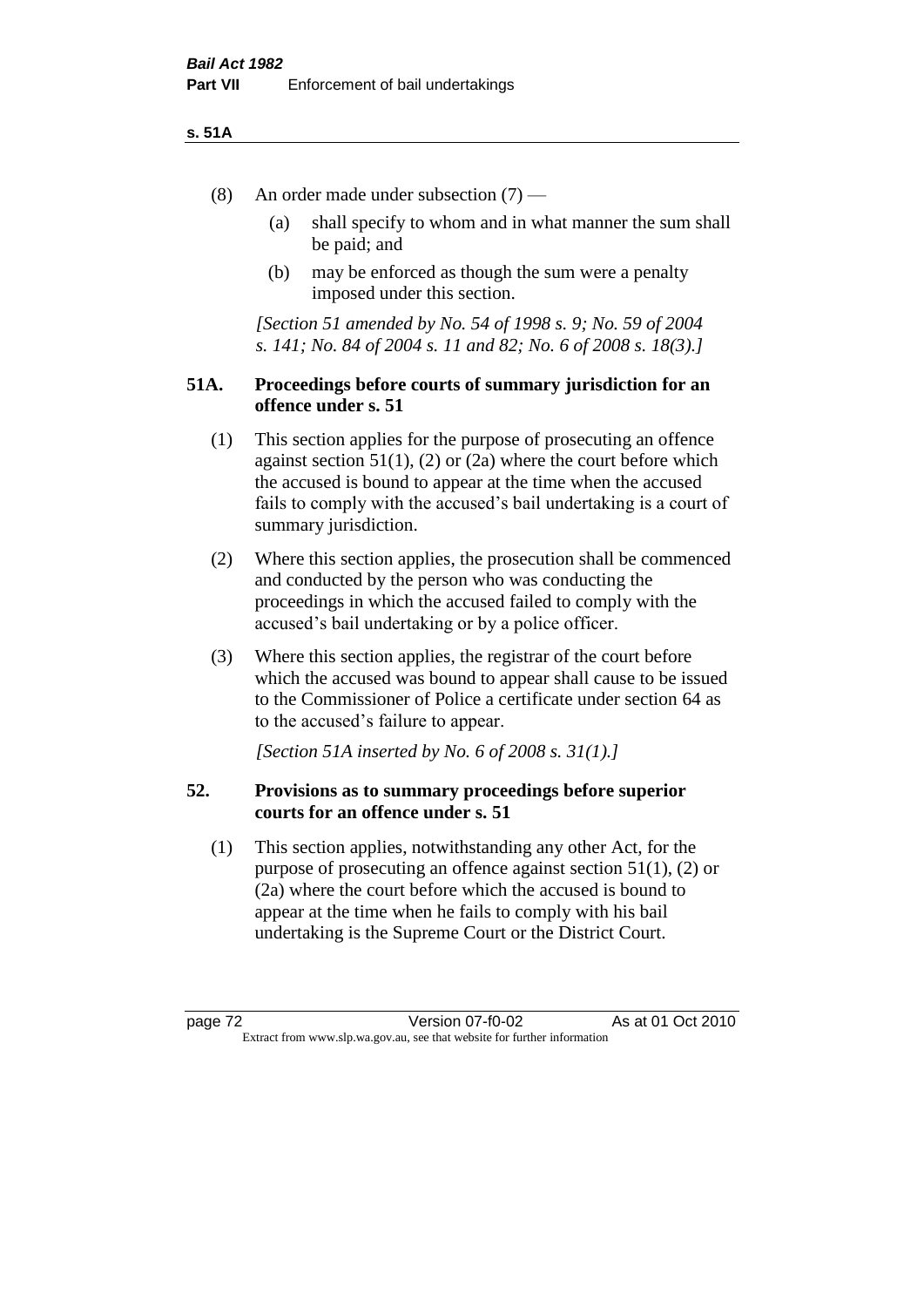- (2) Where this section applies, the accused shall be dealt with summarily for the offence and shall be so dealt with —
	- (a) by a judge of the Supreme Court in any case where the accused was bound to appear before the General Division of the Supreme Court;
	- (ab) by a judge of appeal in any case where the accused was bound to appear before the Court of Appeal;
	- (b) by a judge of the District Court in any case where the accused was bound to appear before that Court.
- (3) A prosecution for an offence which is to be dealt with under this section shall be commenced by the authorised officer (as defined in section 80 of the *Criminal Procedure Act 2004*) who was conducting the proceedings in which the accused failed to comply with his bail undertaking or by a police officer —
	- (a) where subsection  $(2)(a)$  or (ab) applies, in the Supreme Court; and
	- (b) where subsection (2)(b) applies, in the District Court.
- (3a) Where this section applies, a person authorised under subsection (3b) shall cause to be issued to the Commissioner of Police a certificate under section 64 as to the accused's failure to appear.
- (3b) The Chief Justice, in respect of cases where the court before which the accused was bound to appear is the Supreme Court, and the Chief Judge, in respect of cases where the court before which the accused was bound to appear is the District Court, may authorise a person or persons, by name or office, to perform the function referred to in subsection (3a).
- (3c) A prosecution that has been commenced under subsection (3) by a police officer shall be conducted by the Director of Public Prosecutions.
- (4) Subject to section 51(3) and (5), a prosecution for an offence which is to be dealt with under this section is to be commenced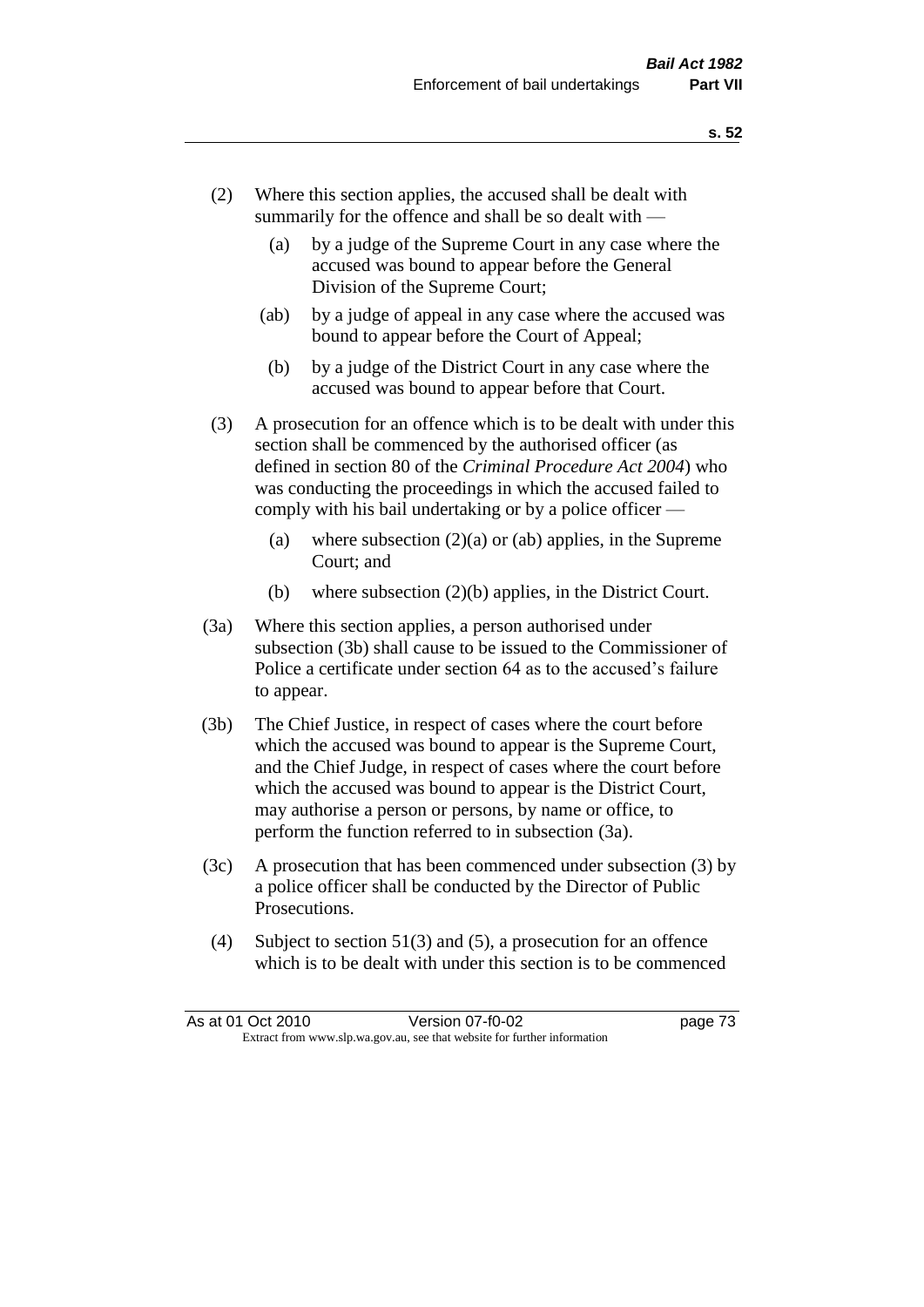and conducted under the *Criminal Procedure Act 2004* as if it were a prosecution of a simple offence in a court of summary jurisdiction, but —

- (a) no fees shall be charged by the Supreme Court or District Court for or in respect of any act or proceeding that relates to the prosecution; and
- (b) the Supreme Court or District Court cannot order a party to the prosecution to pay another party's costs of or relating to the prosecution, except under section 166(2) of the *Criminal Procedure Act 2004*.
- (5) If under section 51(6) or (7) the Supreme Court or the District Court imposes a pecuniary penalty the court may make an order under section 59 of the *Sentencing Act 1995* in respect of the amount payable.

*[Section 52 amended by No. 92 of 1994 s. 6; No. 78 of 1995 s. 8; No. 54 of 1998 s. 10; No. 45 of 2004 s. 28(2) and (4); No. 59 of 2004 s. 141; No. 84 of 2004 s. 11 and 82; No. 2 of 2008 s. 56(5); No. 6 of 2008 s. 32(1) and (2).]* 

# **53. Appeals against decisions made under s. 52**

- (1) A person who is dissatisfied with a decision (as defined in section 6 of the *Criminal Appeals Act 2004*) made under section 52 may, with the leave of the Court of Appeal, appeal against it.
- (2) For the purposes of subsection (1), Part 2 of the *Criminal Appeals Act 2004*, with any necessary changes, applies as if —
	- (a) the decision referred to in subsection (1) were a decision of a court of summary jurisdiction;
	- (b) a reference in that Part to a court of summary jurisdiction were a reference to the court that made the decision referred to in subsection (1); and
	- (c) a reference in that Part to commencing an appeal were a reference to applying for leave to appeal.

**s. 53**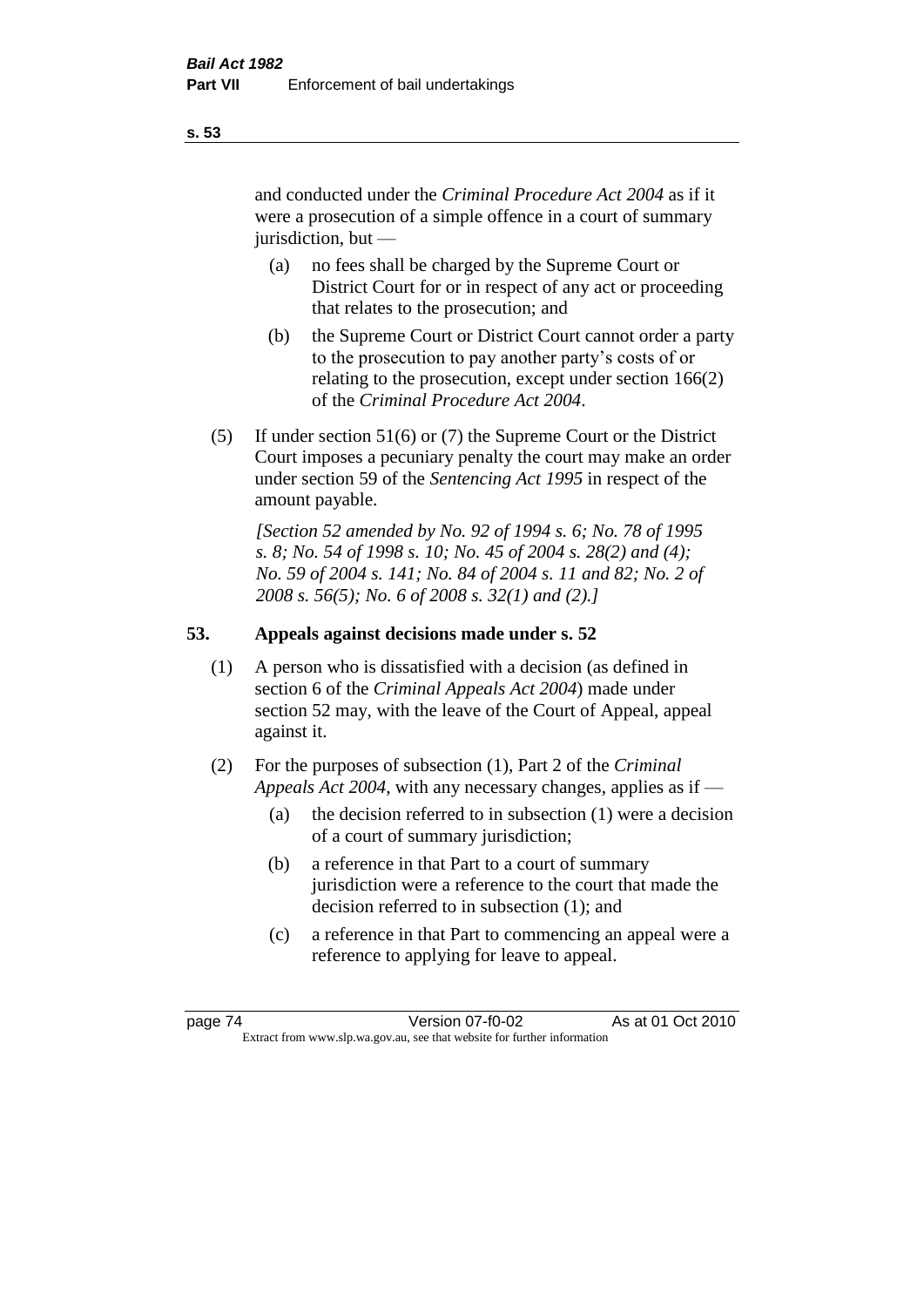(3) Despite section 13(1) of the *Criminal Appeals Act 2004*, the appeal is to be dealt with by the Court of Appeal.

*[Section 53 inserted by No. 45 of 2004 s. 28(3); amended by No. 84 of 2004 s. 11 and 82.]*

# **54. Accused on bail may be taken before a judicial officer for variation or revocation of bail**

(1a) In this section —

*relevant officer* means —

- (a) if the court before which the accused is required to appear is the District Court, the Supreme Court or the Court of Appeal — the prosecutor; or
- (b) in any other case the prosecutor or a police officer.
- (1) Where an accused has been released on bail the relevant officer may cause the accused to appear before an appropriate judicial officer to show cause why the accused's bail should not be varied or revoked if the relevant officer —
	- (a) has reasonable grounds to believe, or is notified in writing by a surety for the accused that the surety has reasonable grounds to believe, that the accused —
		- (i) is not likely to comply with any requirement of his bail undertaking mentioned in section  $28(2)(a)$  or (b);
		- (ii) is, or has been, or is likely to be in breach of any condition of his bail undertaking mentioned in section  $28(2)(c)$ ; or
		- (iii) is, or has been, in breach of a home detention condition mentioned in section 28(2)(d);
	- (b) has reasonable grounds to believe that
		- (i) any surety for the accused's appearance is no longer suitable under section 39 to be a surety, or is dead;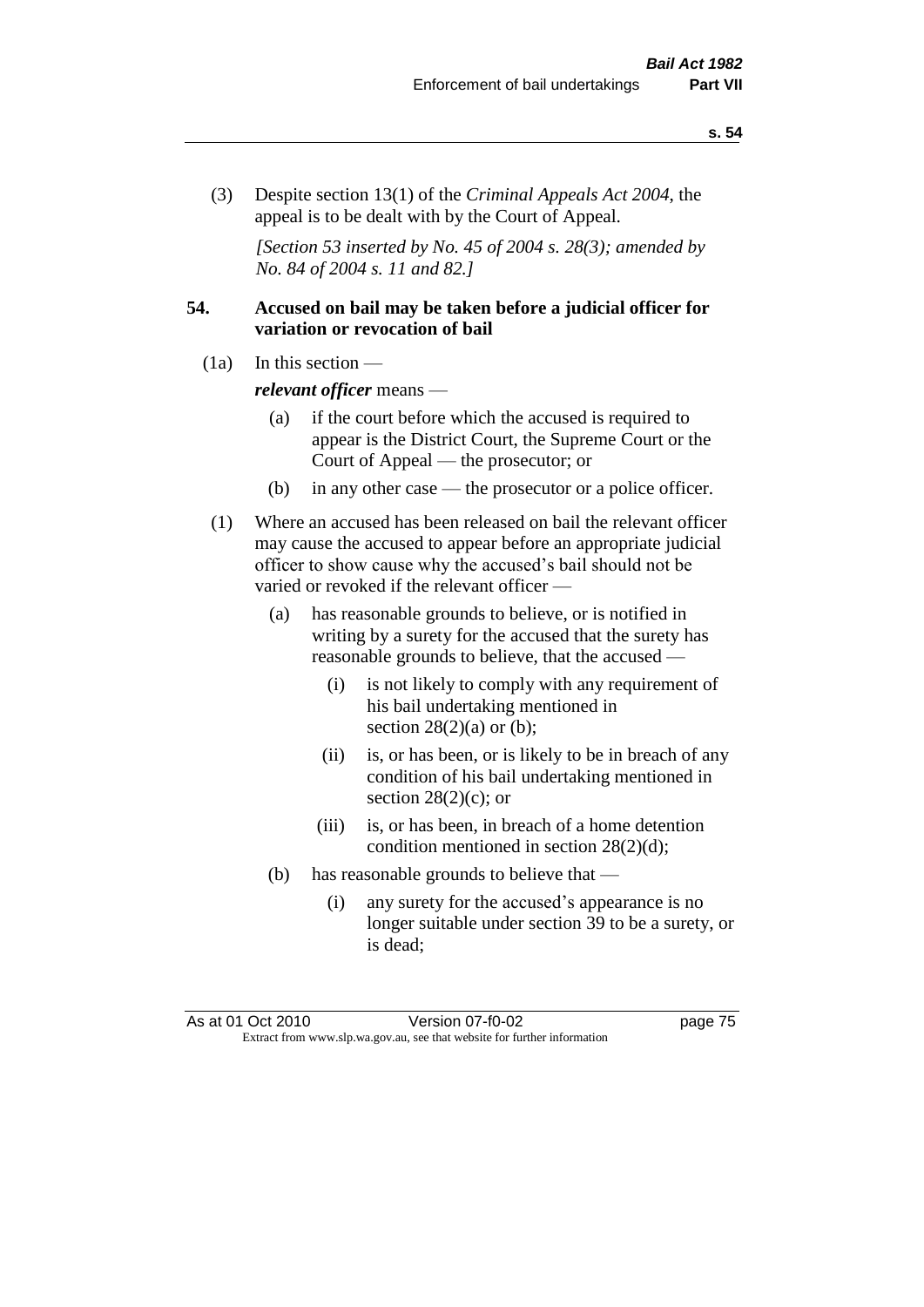| (11)  | for any reason any security required under Part D<br>of Schedule 1 is no longer sufficient; or                                                                                     |
|-------|------------------------------------------------------------------------------------------------------------------------------------------------------------------------------------|
| (iii) | in a case where the accused has been granted bail<br>for the purposes of an appeal, the accused has<br>discontinued the appeal or has not prosecuted it<br>with all due diligence. |
|       | For the purposes of causing an accused to appear before an                                                                                                                         |

(a) a police officer may arrest the accused without warrant and bring the accused before an appropriate judicial officer; or

appropriate judicial officer as provided in subsection  $(1)$  -

- (b) the relevant officer may apply to an appropriate judicial officer for a summons or warrant on any ground specified in subsection  $(1)$ .
- (2a) A police officer shall not exercise the power conferred by subsection (2)(a) unless the police officer is the relevant officer or is requested in writing to do so by the relevant officer.
- (3) An application under subsection (2)(b) must be made, and proceedings on it are to be conducted —
	- (a) in a court of summary jurisdiction in accordance with regulations made under the *Criminal Procedure Act 2004*;
	- (b) in the Supreme Court or the District Court in accordance with rules of court made under the *Criminal Procedure Act 2004*.
- (4) An accused arrested under this section shall be taken as soon as is practicable before an appropriate judicial officer unless he is arrested less than 24 hours before the time at which he is due to appear in accordance with his bail undertaking, in which case he shall be held in custody and brought before an appropriate judicial officer at that time.

**s. 54**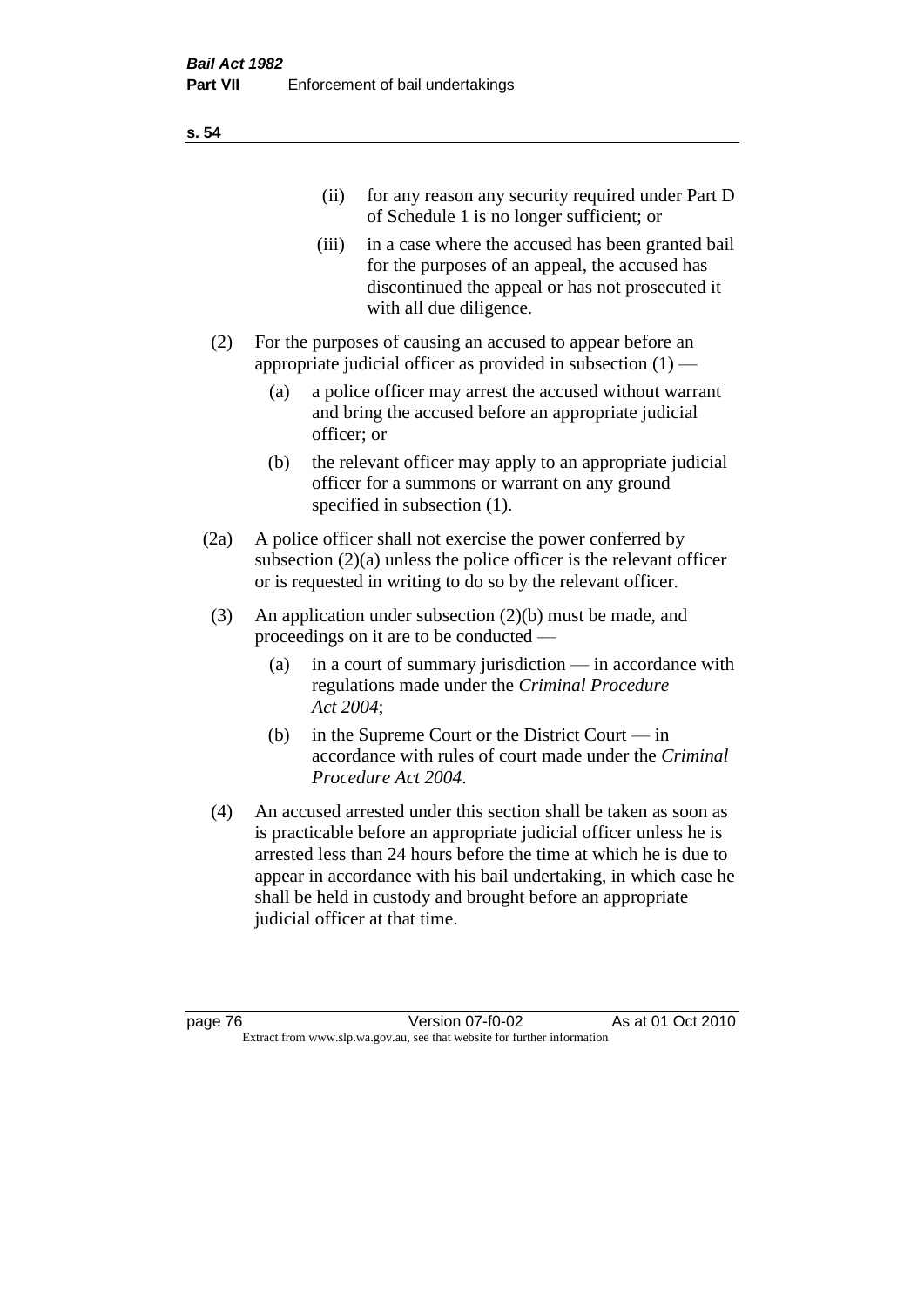- $(5)$  If
	- (a) the court before which the accused is required to appear is the District Court, the Supreme Court or the Court of Appeal; and
	- (b) a police officer is satisfied that because of the urgency of the case it is not practicable for the prosecutor to exercise the power conferred by subsection (1),

the police officer may exercise that power.

(6) If a police officer, acting under subsection (5), exercises the power conferred by subsection (1), the police officer is to be regarded as the relevant officer for the purposes of this section.

*[Section 54 amended by No. 33 of 1989 s. 18; No. 61 of 1990 s. 12; No. 45 of 1993 s. 12; No. 59 of 2004 s. 141; No. 84 of 2004 s. 9, 11 and 82; No. 6 of 2008 s. 33(1)-(4).]* 

# **54A. Accused on committal may be taken before court by which committed**

- (1) This section applies to an accused
	- (a) who has been released on bail following the accused's committal to the District Court or the Supreme Court to be tried (otherwise than for murder) or sentenced or otherwise dealt with; and
	- (b) who has not made an appearance in that court on the committal; and
	- (c) who, in the opinion of the relevant officer under section 54, should be made to show cause in terms of subsection (1) of that section.
- (2) The relevant officer may, under section 54, cause an accused to whom this section applies to appear before a judicial officer who is empowered to exercise jurisdiction in the court in which the committal order was made, instead of before an appropriate judicial officer.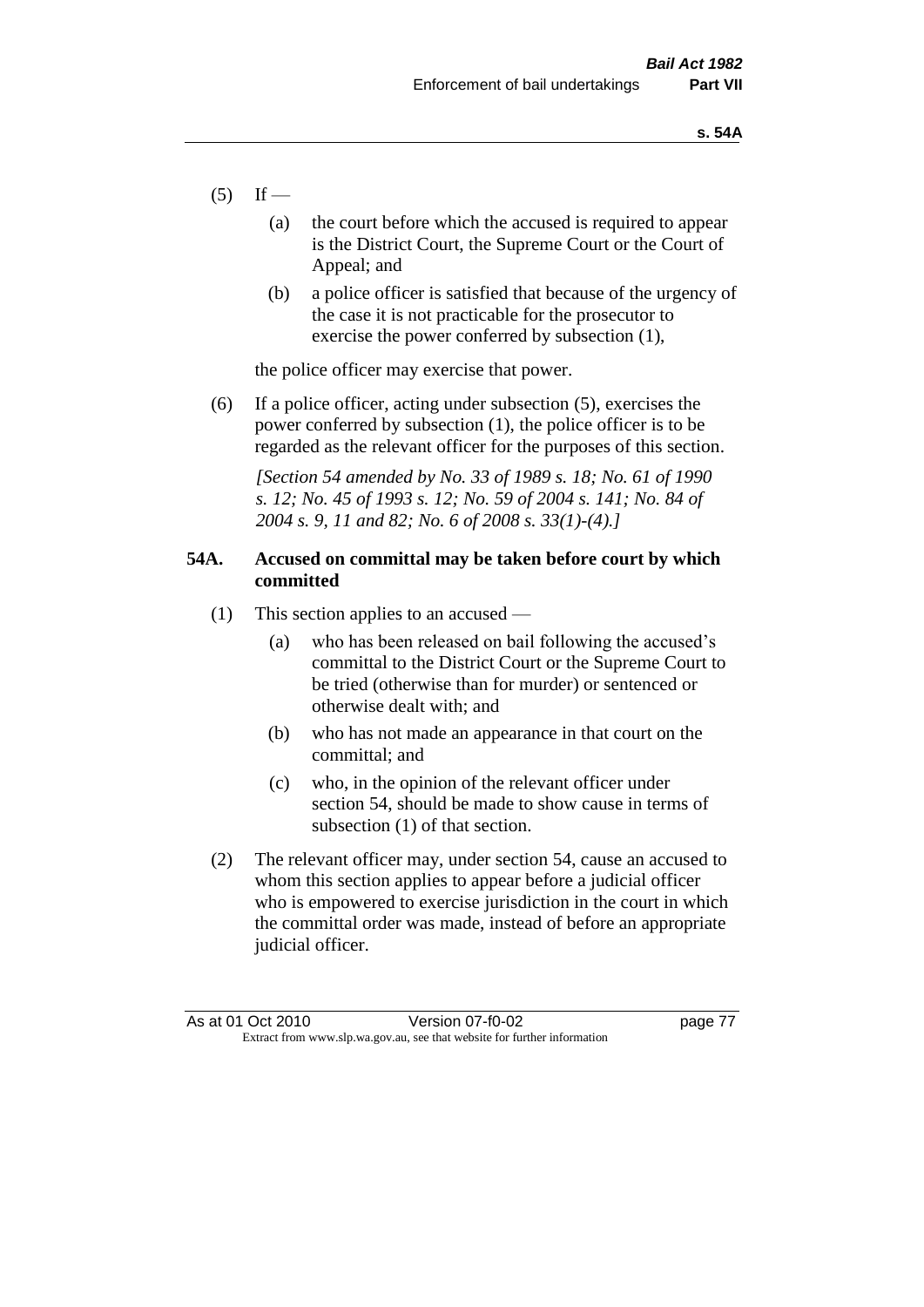# (3) A judicial officer before whom an accused so appears is to be regarded as an appropriate judicial officer for the purposes of section 54(2).

- (4) A judicial officer before whom an accused so appears is not obliged to exercise any power conferred by section 55 but may refuse to do so and direct the relevant officer to cause the accused to appear before an appropriate judicial officer.
- (5) A relevant officer shall comply with a direction given to that officer under subsection (4).

*[Section 54A inserted by No. 6 of 2008 s. 34; amended by No. 29 of 2008 s. 24(6).]*

# **55. Powers of judicial officer to revoke or vary bail**

- (1) If the judicial officer before whom an accused appears under section 54 is satisfied that —
	- (a) the accused is not likely to comply with any requirement of his bail undertaking mentioned in section 28(2)(a) or (b);
	- (b) he is, or has been, or is likely to be, in breach of any condition of his bail undertaking mentioned in section  $28(2)(c)$ ;
	- (ba) he is, or has been, in breach of a home detention condition mentioned in section 28(2)(d); or
		- (c) any of the grounds set out in section  $54(1)(b)$  has been established,

# he may —

- (d) revoke the bail and remand the accused in custody to appear at the time and place specified, or deemed by section 31(3) to be specified, in his bail undertaking; or
- (e) revoke the bail and grant fresh bail to the accused in accordance with this Act, other than clause 2 of Part B of Schedule 1.

#### **s. 55**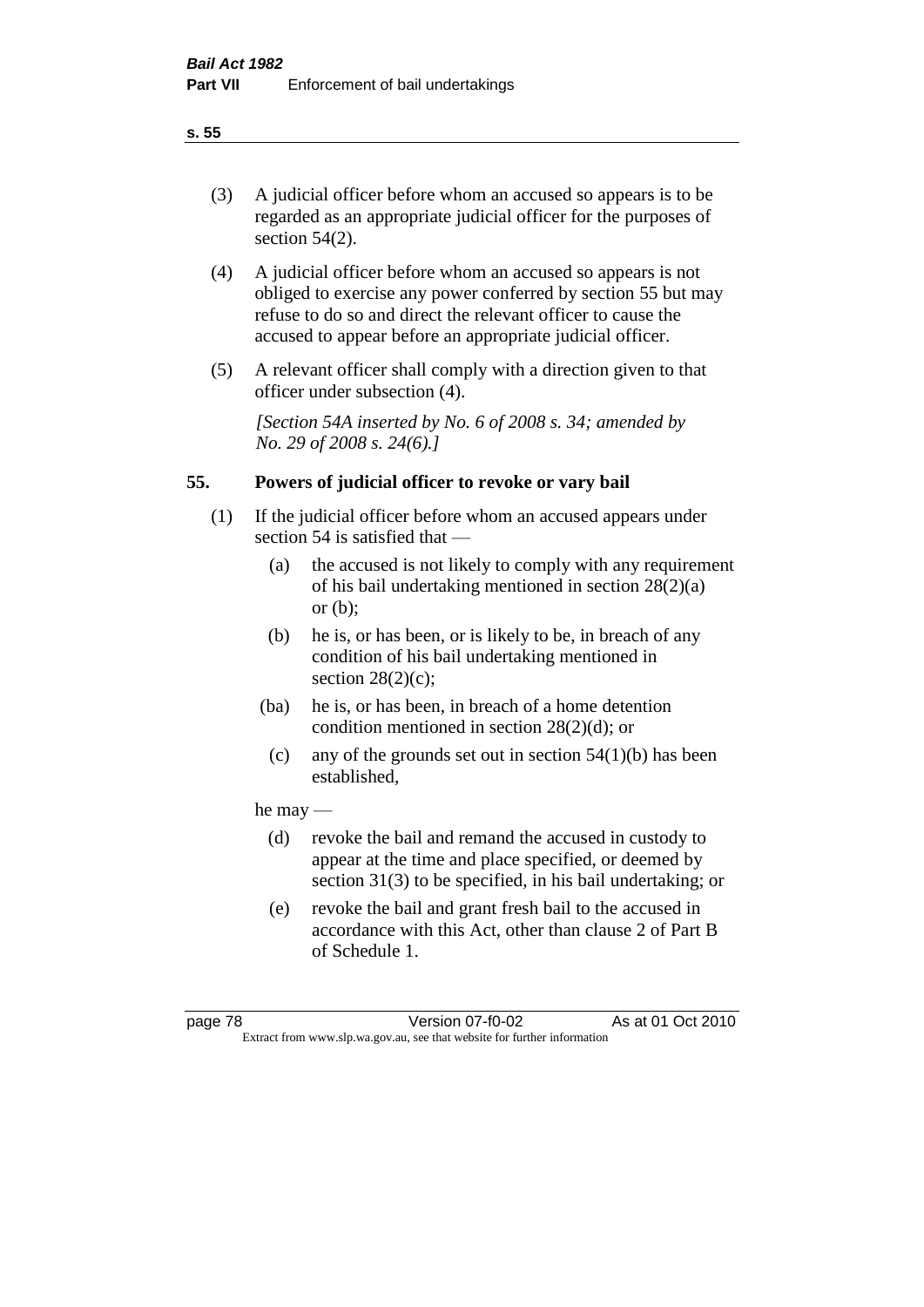(2) If the judicial officer before whom the accused so appears is not satisfied as to any of the matters mentioned in subsection (1)(a), (b), or (c) he shall release the accused on his existing bail undertaking and, with the consent in writing of the surety, on any existing surety undertaking.

*[Section 55 amended by No. 61 of 1990 s. 13; No. 45 of 1993 s. 12; No. 84 of 2004 s. 82.]* 

#### *[56. Deleted by No. 6 of 2008 s. 35.]*

#### **57. Forfeiture of money under bail undertaking**

- (1) Where an accused is convicted of an offence against section  $51(1)$ , (2) or (2a), the court by which he is convicted shall, whether or not an application is made therefor by the prosecutor, order that the full amount agreed to be forfeited, in the accused's bail undertaking, be forfeited to the State.
- (2) Notwithstanding subsection (1), the court may decline to make an order thereunder or may order forfeiture in part only where the accused shows to the satisfaction of the judicial officer —
	- (a) that, by reason of a change of circumstances since the bail undertaking was entered into, an order for forfeiture, or for forfeiture in full (as the case may be), would cause excessive hardship to the accused or his dependants; and
	- (b) that such hardship would not be relieved by the exercise of one of the powers conferred by section 59.
- (3) Without prejudice to the recovery of such an amount as a civil debt due to the State, any amount to be paid under an order made under this section is to be paid, and its payment may be enforced under Part 5 of the *Fines, Penalties and Infringement Notices Enforcement Act 1994*, unless an order has been made under subsection (4).
- (4) If under this section the Supreme Court or the District Court makes an order requiring the payment of money, the court may make an order under section 59 of the *Sentencing Act 1995* in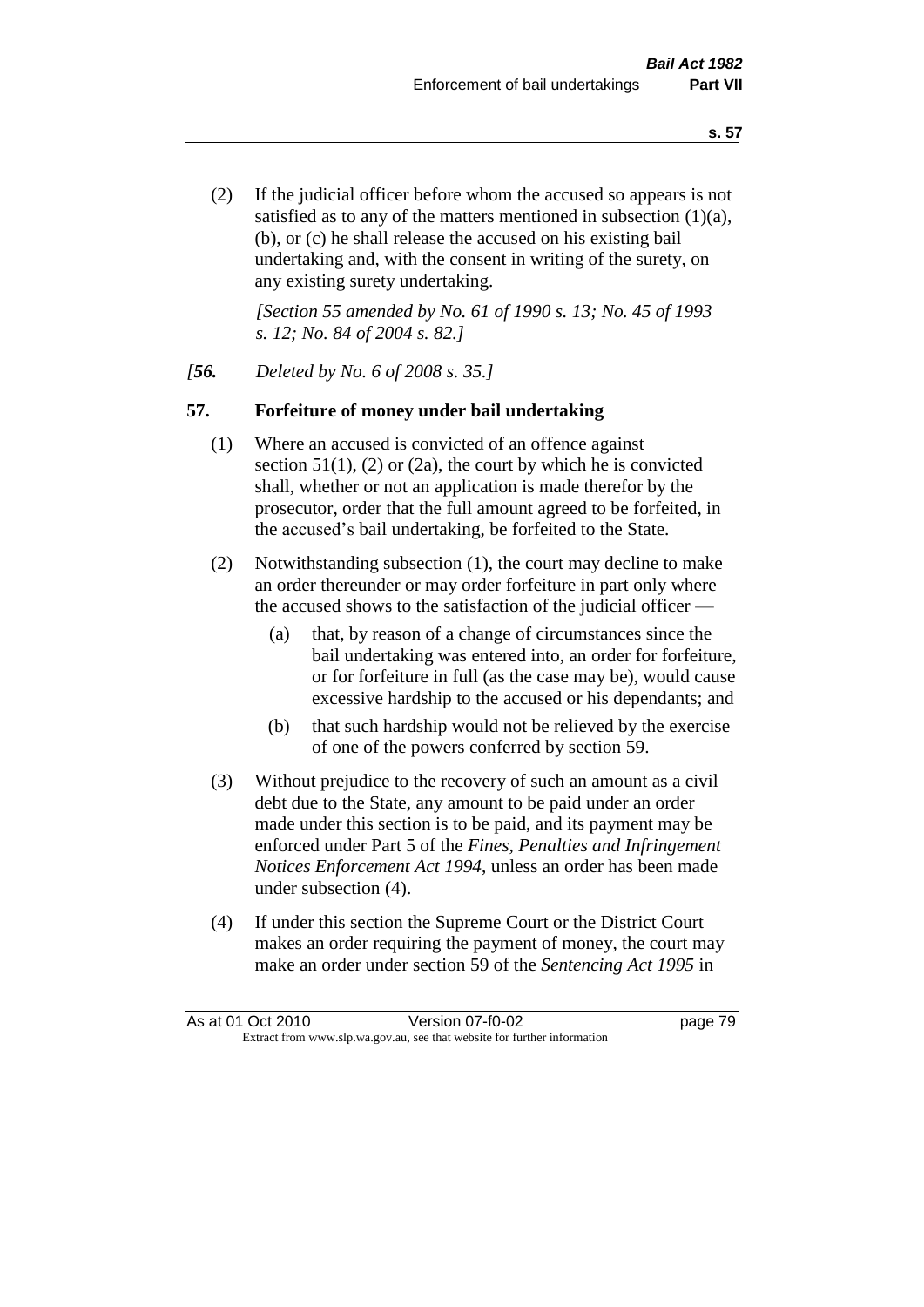respect of the amount payable and for that purpose that section, with any necessary changes, applies as if the amount were a fine imposed on the accused.

*[Section 57 amended by No. 74 of 1984 s. 19; No. 92 of 1994 s. 7; No. 78 of 1995 s. 8; No. 54 of 1998 s. 11; No. 65 of 2003 s. 121(3); No. 84 of 2004 s. 82.]* 

# **58. Automatic forfeiture on expiration of one year after absconding**

- (1) If after the expiration of one year from the day on which the accused is required to appear in court in accordance with the requirement of his bail undertaking mentioned in section  $28(2)(a)$  he has not —
	- (a) been arrested under section 59B; or
	- (b) appeared in court in accordance with the requirement of his bail undertaking mentioned in section 28(2)(b); or
	- (c) otherwise surrendered himself or been taken into custody to be dealt with on the charge or charges for which the bail undertaking was entered into,

the full amount specified in the bail undertaking shall, on the expiration of the said period, be forfeited to the State by virtue of this section without any order of the court or other formality.

(2) Upon the occurrence of a forfeiture under subsection (1) any security given by the accused may be resorted to by the State as if an order of forfeiture had been made under section 57(1).

*[Section 58 amended by No. 65 of 2003 s. 121(3); No. 84 of 2004 s. 82; No. 6 of 2008 s. 18(3) and 36(2).]*

**s. 58**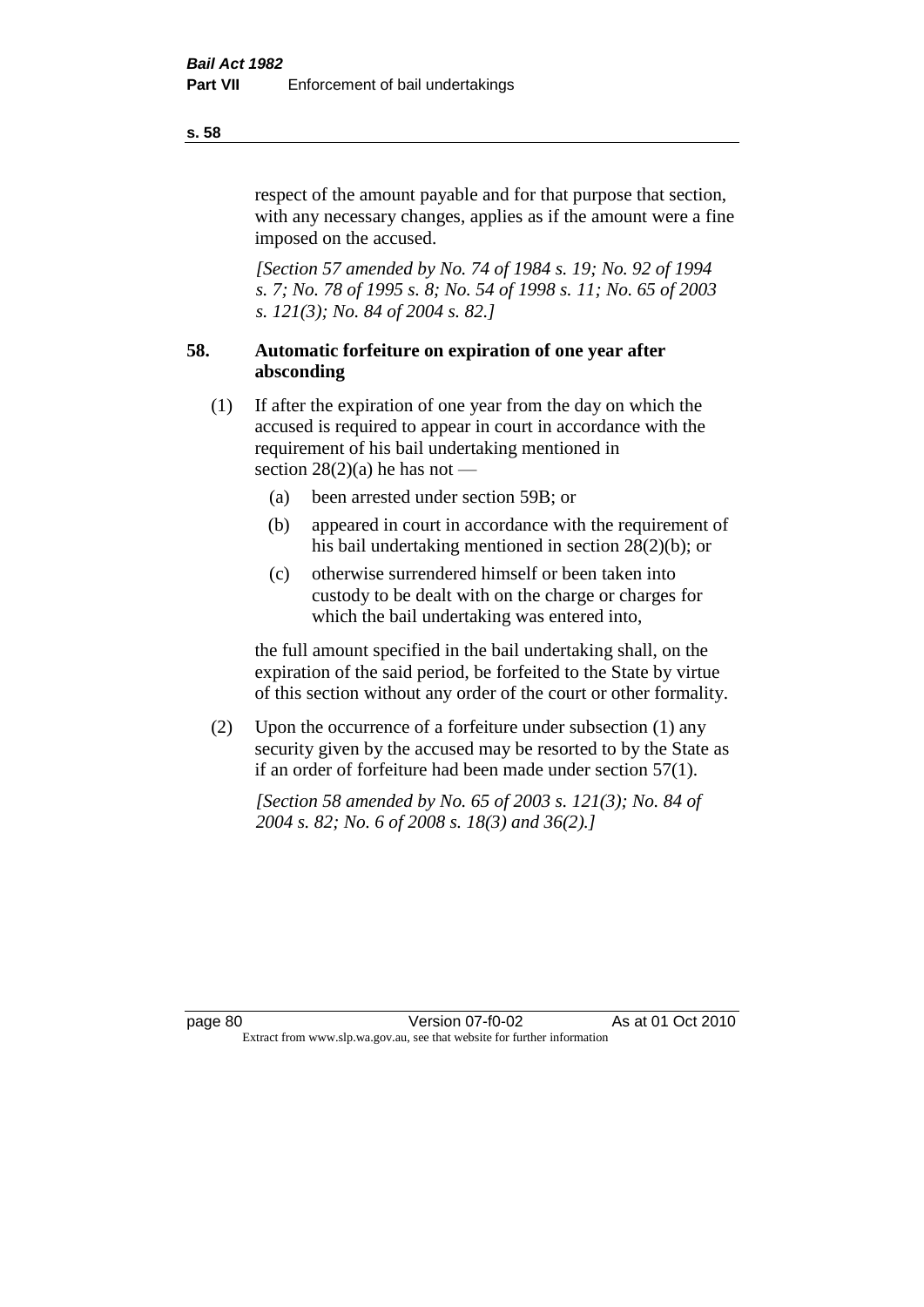# **Part VIII — Miscellaneous**

# **59. Further power of judicial officer in relation to enforcement of undertakings**

A court or an appropriate judicial officer who makes an order for forfeiture under section 49 or 57 may, when doing so, or at any time thereafter, further order —

- (a) that payment of any sum be made by specified instalments or be postponed to a specified date;
- (b) that any security given be applied in or towards payment of the sum forfeited; or
- (c) that the accused or the surety, as the case may be, do all such things and execute all such documents as may be necessary, or as may be specified in the order, for the purpose of vesting any security in the State or enabling the State to realize the same or to resort thereto to recover the sum forfeited,

and the court or an appropriate judicial officer may at any time vary or revoke an order made under paragraph (a), (b), or (c).

*[Section 59 amended by No. 65 of 2003 s. 121(3); No. 84 of 2004 s. 82.]*

# **59A. Where bail dispensed with, accused may be taken before judicial officer for reconsideration of matter**

- $(1)$  In this section *relevant officer* has the meaning given in section 54(1a).
- (2) Where the requirement for bail has been dispensed with for an accused under section 7A, the relevant officer may cause the accused to appear before an appropriate judicial officer for reconsideration of the matter, if the relevant officer has reasonable grounds to believe that the accused is not likely to appear at the time and place specified in a notice under section 13A(3).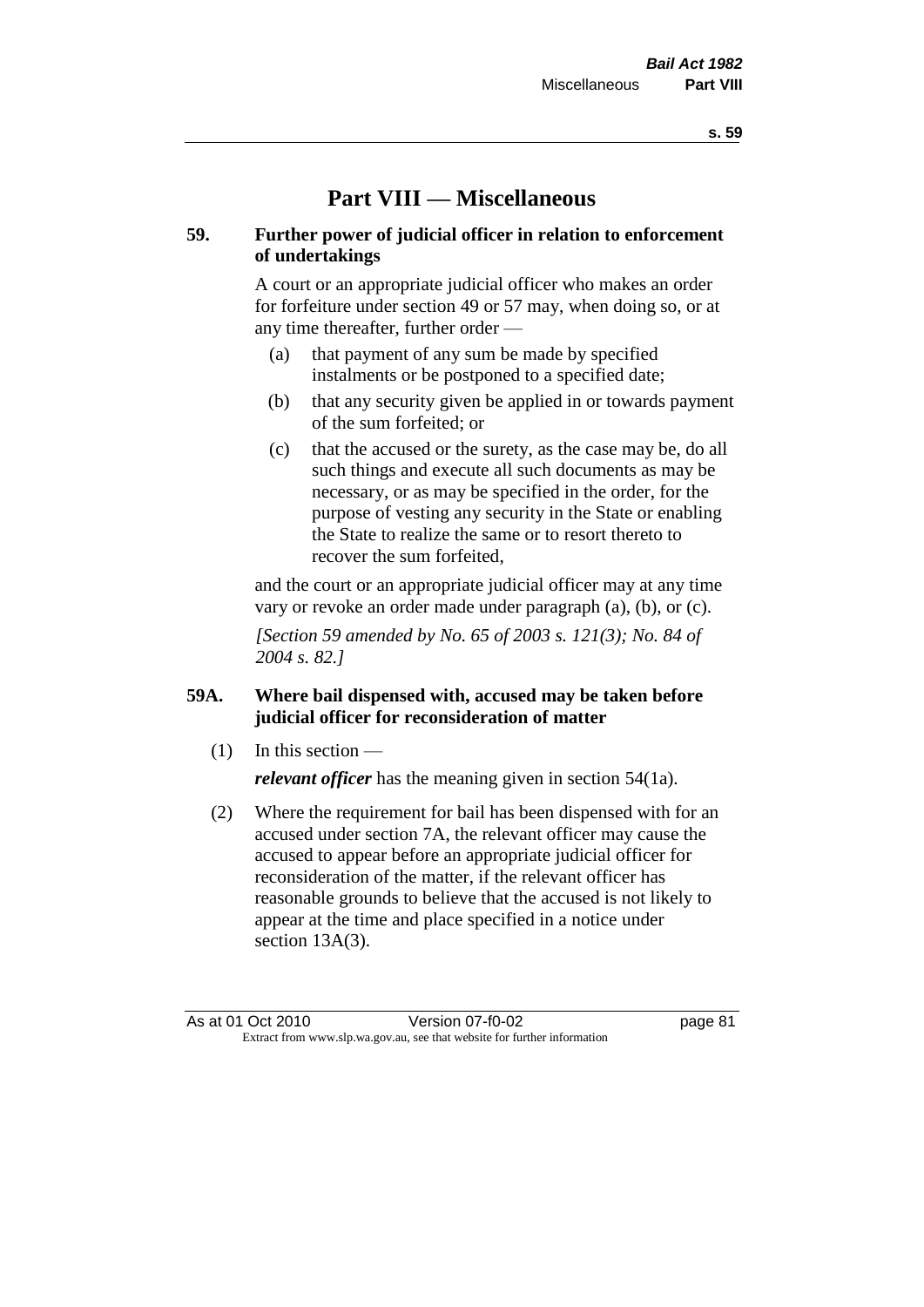- (3) Section 54(2), (2a), (3) and (4) apply, with necessary modifications, for the purposes of subsection (2).
- (4) The judicial officer before whom an accused appears under subsection (2) shall reconsider the accused's case and may, notwithstanding section 13 —
	- (a) again dispense with the requirement for bail; or
	- (b) grant bail; or
	- (c) refuse to grant bail,

in accordance with this Act, for the accused's appearance in court.

- $(5)$  If
	- (a) the court before which the accused is required to appear is the District Court, the Supreme Court or the Court of Appeal; and
	- (b) a police officer is satisfied that because of the urgency of the case it is not practicable for the prosecutor to exercise the power conferred by subsection (2),

the police officer may exercise that power.

(6) If a police officer, acting under subsection (5), exercises the power conferred by subsection (2), the police officer is to be regarded as the relevant officer for the purposes of this section.

*[Section 59A inserted by No. 6 of 2008 s. 36(1).]*

# **59B. Warrant for arrest of absconding accused**

Where —

(a) at any time after that specified in an accused's bail undertaking for an accused's appearance the accused has failed to comply with the requirements of the accused's bail undertaking mentioned in section  $28(2)(a)$  or (b); or

page 82 Version 07-f0-02 As at 01 Oct 2010 Extract from www.slp.wa.gov.au, see that website for further information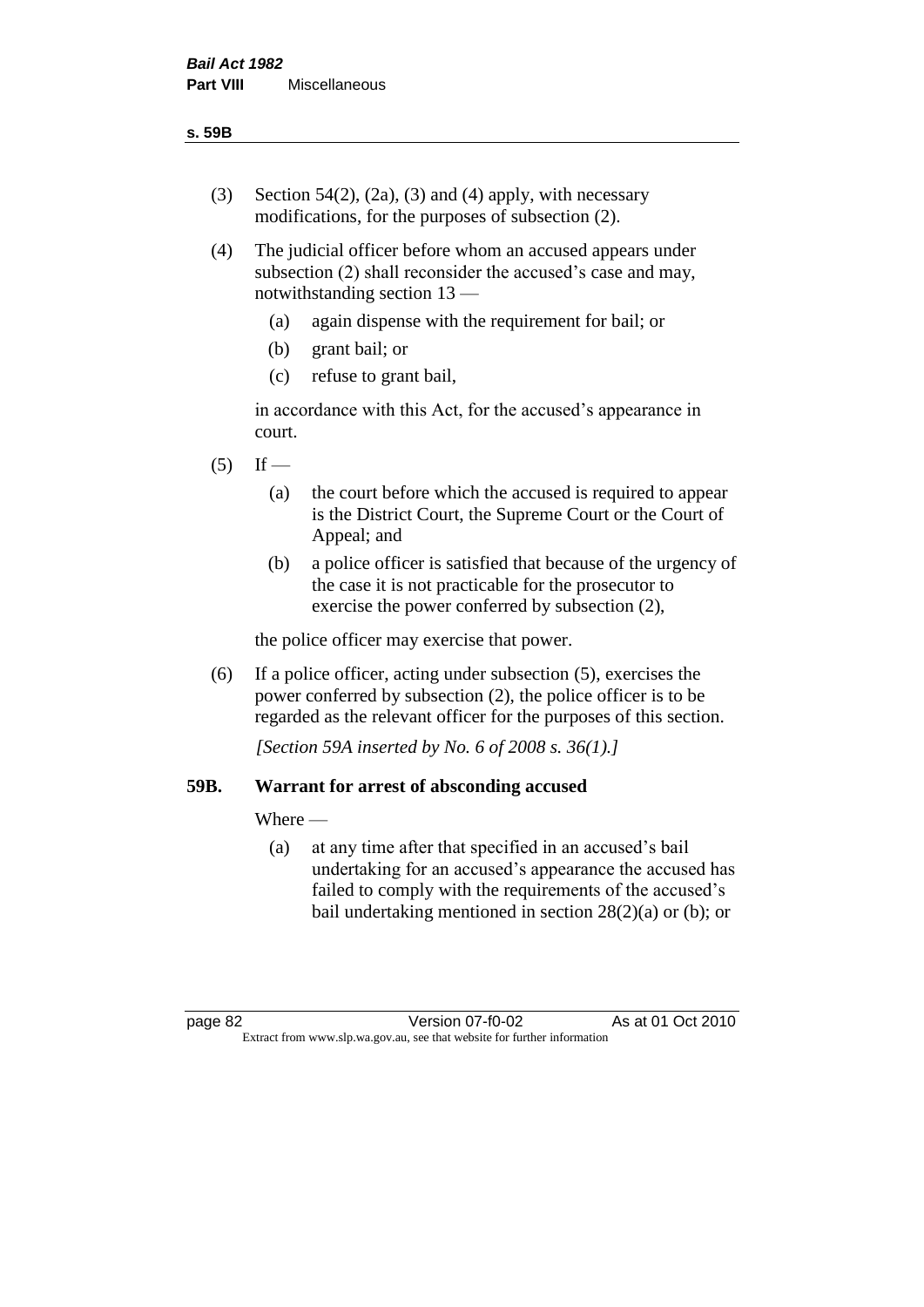(b) an accused has failed to appear at the time and place specified in a notice under section 13A(3).

the court before which the accused was required to appear may issue a warrant to arrest the accused and bring the accused before that court or a court of like jurisdiction.

*[Section 59B inserted by No. 6 of 2008 s. 36(1).]*

#### **60. Accused and surety to notify any change of address**

Where the residential address of —

- (a) an accused who has been released on bail or for whom the requirement for bail has been dispensed with; or
- (b) a surety,

changes from that appearing on his bail undertaking, surety undertaking or notice under section 13A(3), as the case may be, he shall forthwith, in writing, notify details of the change to the registrar of the court before which, at the time when the change occurs, the accused is required to appear, and if without reasonable cause he fails to do so he commits an offence.

#### Penalty: \$1 000.

*[Section 60 amended by No. 50 of 2003 s. 37(5); No. 59 of 2004 s. 141; No. 84 of 2004 s. 82; No. 6 of 2008 s. 37.]*

# **61. Offence of failing to bring arrested person before court or person able to grant bail**

- (1) A person to whom this section applies commits an offence if, having arrested another for an offence, he wilfully and without reasonable excuse fails to take that other person, or cause him to be taken, as soon as is practicable —
	- (a) before an authorised officer or judicial officer empowered by this Act to grant bail for that offence; or
	- (b) before a court.

Penalty: \$1 000 or imprisonment for 12 months or both.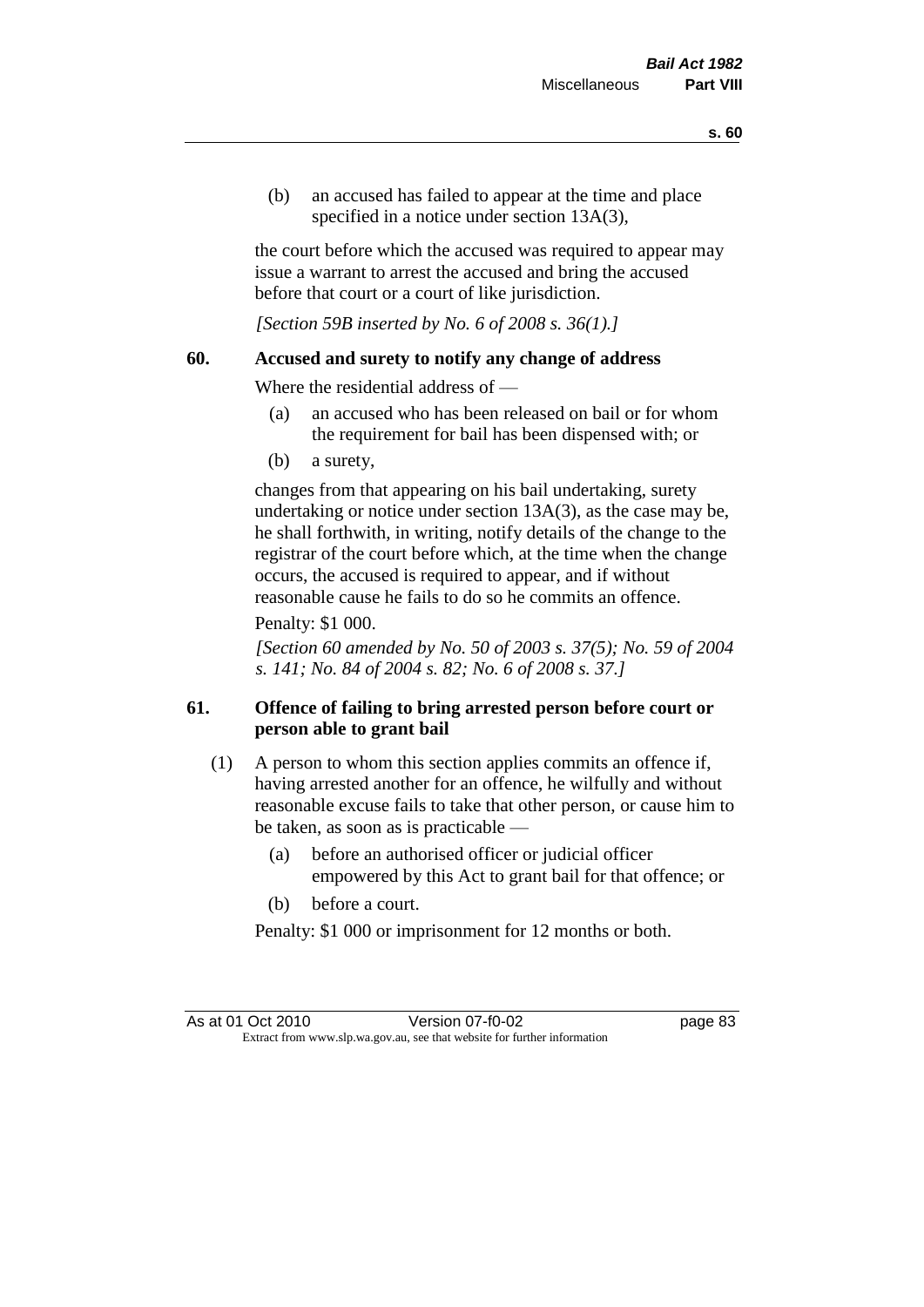#### **s. 62**

- (2) This section applies to a person who
	- (a) is not empowered by this Act to grant bail for the offence; or
	- (b) being so empowered, elects to act under section 6(7).

*[Section 61 amended by No. 15 of 1988 s. 17; No. 59 of 2006 s. 4(4); No. 6 of 2008 s. 38.]* 

# **62. Offence to give false information for bail purposes**

A person who for the purpose of obtaining —

- (a) a grant of bail for himself or a variation of the terms and conditions thereof; or
- (b) approval of himself as a surety,

makes any statement which he knows is false in a material particular, or recklessly makes any statement which is false in a material particular, commits an offence.

Penalty: \$1 000 or imprisonment for 12 months or both.

#### **63. Protection of persons carrying out this Act**

A person shall not be liable in civil proceedings on account of anything done, or omitted to be done, by him in good faith in the course of carrying out any provision of this Act, or purporting to be so done or omitted; but the liability (if any) of any other person (including the State or the Commonwealth) as his employer is not affected by this section and shall be determined as if it had not been passed.

*[Section 63 amended by No. 65 of 2003 s. 121(4).]*

#### **64. Evidence of non-appearance etc. by an accused**

Where it is required for the purposes of this Act to prove —

(a) that an accused did not appear before a particular court, at a particular place, on a particular day, at a particular time or during a particular period; or

page 84 Version 07-f0-02 As at 01 Oct 2010 Extract from www.slp.wa.gov.au, see that website for further information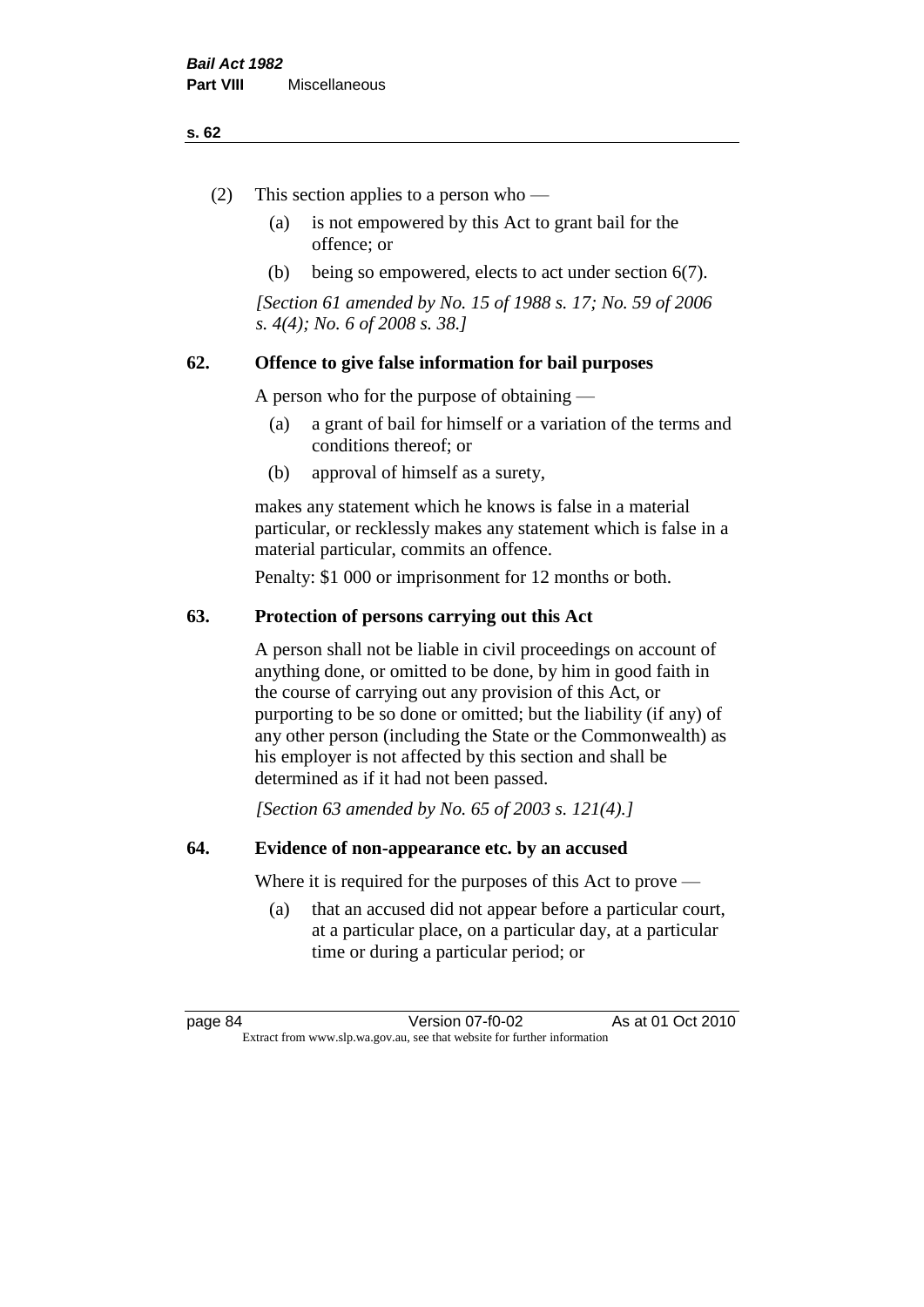(b) the day, time or period when or during which an accused did appear before a particular court at a particular place,

a certificate as to any such matter, purporting to be signed by a judicial officer or registrar of the court before which the accused was required to appear, shall be evidence of the matter so certified.

*[Section 64 amended by No. 59 of 2004 s. 141; No. 84 of 2004 s. 82.]* 

# **65. Bail undertakings by minors**

A bail undertaking entered into by a person who is under the age of 18 years shall bind him as if he were of full age.

#### **66. Abolition of other powers to grant bail**

- (1) Any power or duty that, at the commencement of this Act, exists apart from statute to grant bail to an accused awaiting an appearance in court for an offence, is abolished.
- (2) Subsection (1) has effect notwithstanding anything in section 16 of the *Supreme Court Act 1935*.
- (3) In subsection (1) *statute* means an Act of the Parliament of Western Australia, other than the *Supreme Court Act 1935*.

*[Section 66 amended by No. 84 of 2004 s. 82.]*

#### **66A. Delegation by registrar**

- (1) The registrar of a court may, either generally or as otherwise provided by the instrument of delegation, by instrument signed by him, delegate to an officer of that court any function conferred on him by or under this Act other than —
	- (a) this power of delegation; or
	- (aa) a function conferred by section  $11(3)$  or  $36(1)(a)$ ; or
	- (b) any function that a judicial officer has required him to perform personally.

As at 01 Oct 2010 Version 07-f0-02 page 85 Extract from www.slp.wa.gov.au, see that website for further information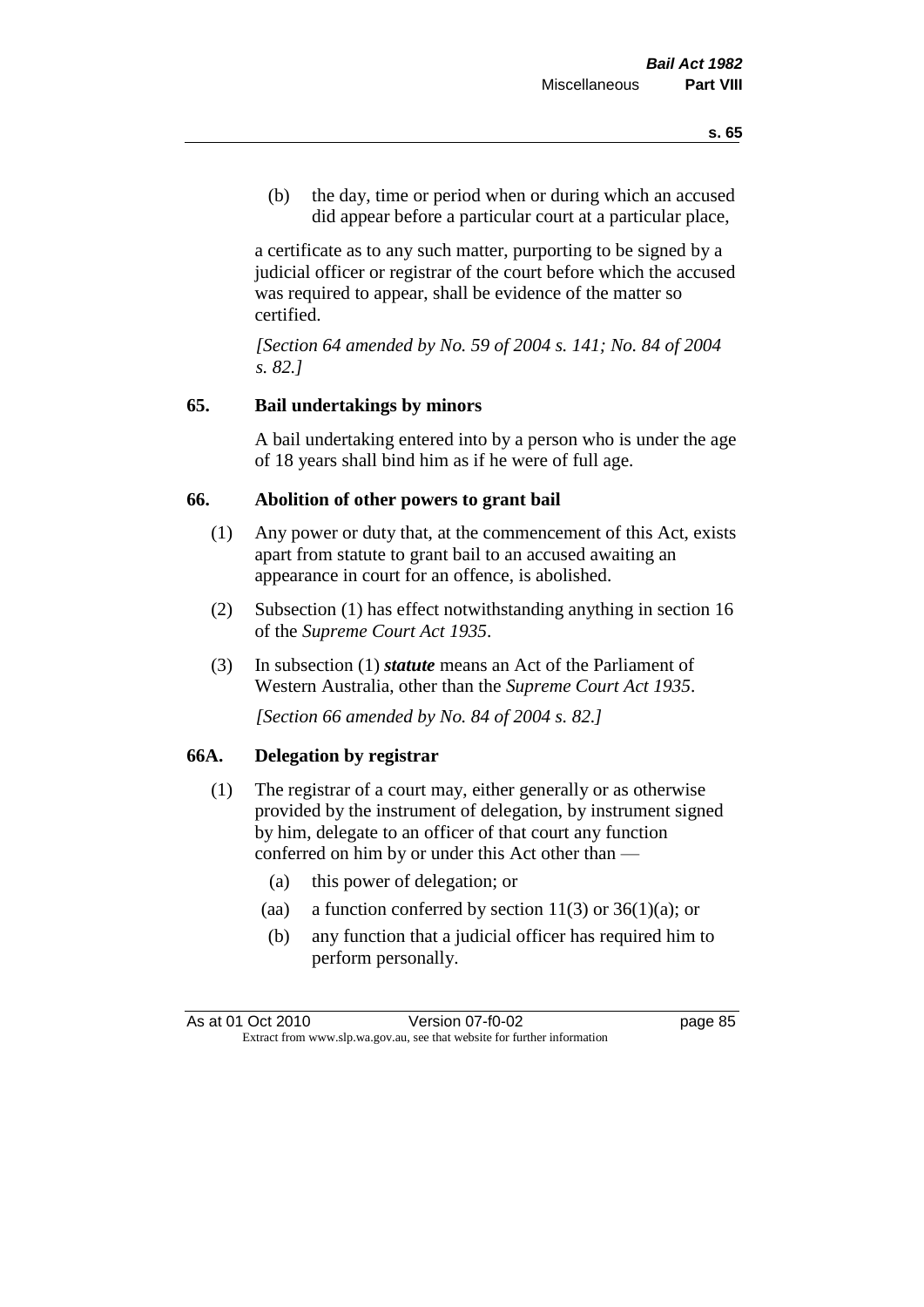**s. 66B**

(2) The superintendent of a detention centre under the *Young Offenders Act 1994* may, either generally or as otherwise provided by the instrument of delegation, by instrument signed by him, delegate to an officer of the Public Sector agency principally assisting the Minister administering that Act in its administration any function conferred on him by or under this Act, other than this power of delegation.

*[Section 66A inserted by No. 15 of 1988 s. 18; amended by No. 49 of 1988 s. 89; No. 31 of 1993 s. 8; No. 59 of 2004 s. 141; No. 65 of 2006 s. 52; No. 6 of 2008 s. 39.]* 

# **66B. Use of video link or audio link**

(1) In this section —

*audio link* means facilities (including telephone) that enable, at the same time, a judicial officer or authorised officer at one place to hear the accused at another place and vice versa;

*bail proceedings* means any proceedings under this Act including —

- (a) proceedings on a case for bail;
- (b) proceedings relating to the variation or revocation of bail;
- (c) proceedings on an application under section 48 or 49;
- (d) proceedings on an appeal under section 15A or 53;

*video link* means facilities (including closed circuit television) that enable, at the same time, a judicial officer or authorised officer at one place to see and hear the accused at another place and vice versa.

- (2) Bail proceedings may be conducted by means of a video link or an audio link.
- (3) Without limiting subsection (2), if a provision of this Act requires or authorises an accused to be brought before, or appear before, a court, judicial officer or authorised officer, the accused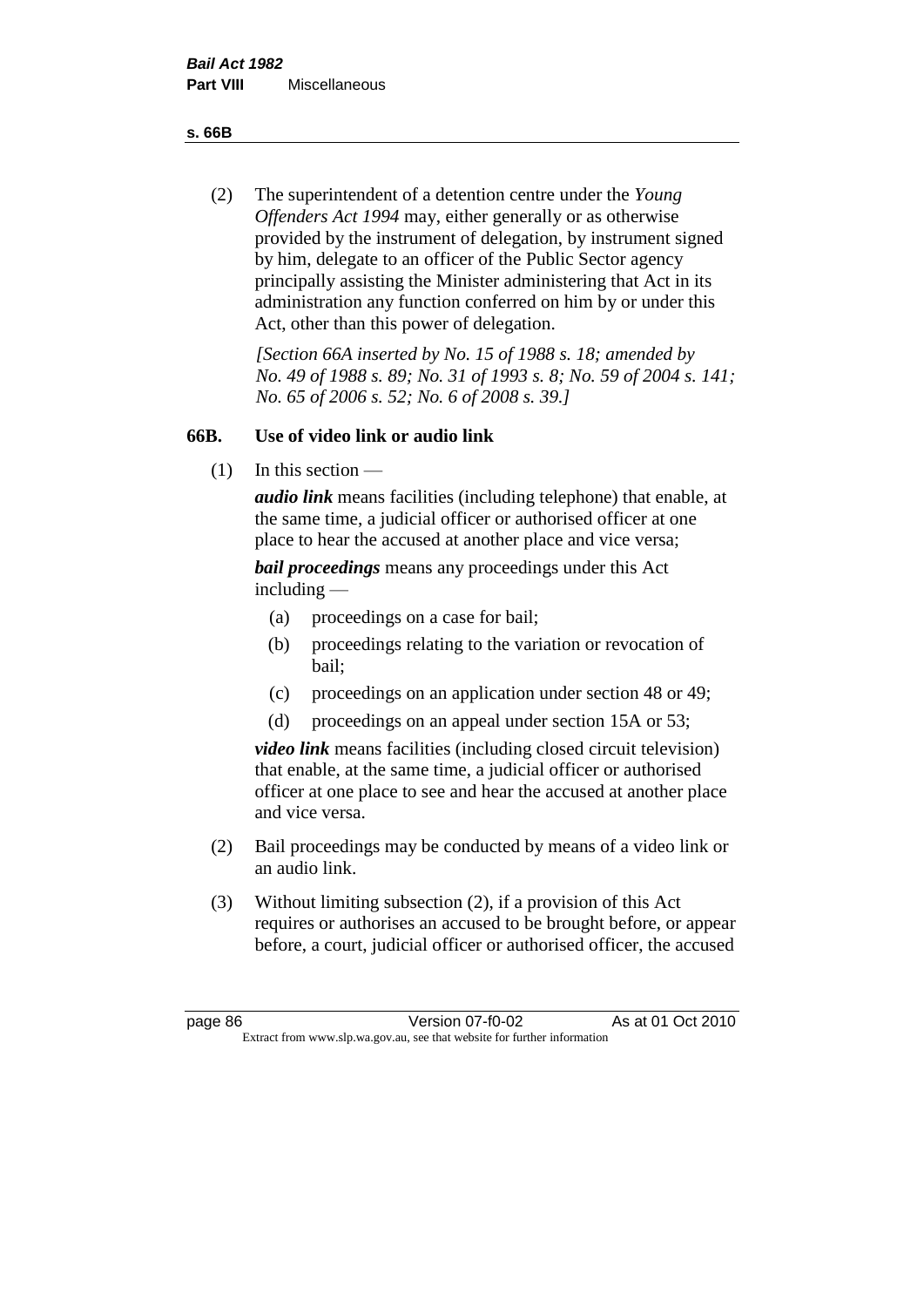may be brought before, or appear before, the court or officer by means of a video link or an audio link.

- (4) An audio link is not to be used under this section unless a video link is not available and cannot reasonably be made available.
- (5) Nothing in this section prevents a court, judicial officer or authorised officer from requiring that an accused be brought before, or appear before, the court or officer in person for the purposes of bail proceedings.

*[Section 66B inserted by No. 6 of 2008 s. 40(1).]*

# **67. Regulations**

- (1) The Governor may make regulations, not inconsistent with this Act, prescribing such things as are required or permitted by this Act to be prescribed or as it is necessary or expedient to prescribe for the purposes thereof.
- (2) Without limiting the generality of subsection (1) regulations  $\text{max}$  —
	- (a) make provision for or with respect to the making of applications —
		- (i) for or in relation to bail;
		- (ii) for the approval of sureties;
		- (iii) for the approval of security to be given by accused persons and sureties;
		- (iv) for the cancellation of a surety undertaking;
		- (v) for an order under section 49,

and for the manner in which such applications are to be made and the procedure to be followed on such applications;

(b) for the purposes of clause 5 of Part A of Schedule 1, prescribe the officer or officers who may grant bail for any prescribed appearance or class of appearance in court by an accused who is in custody;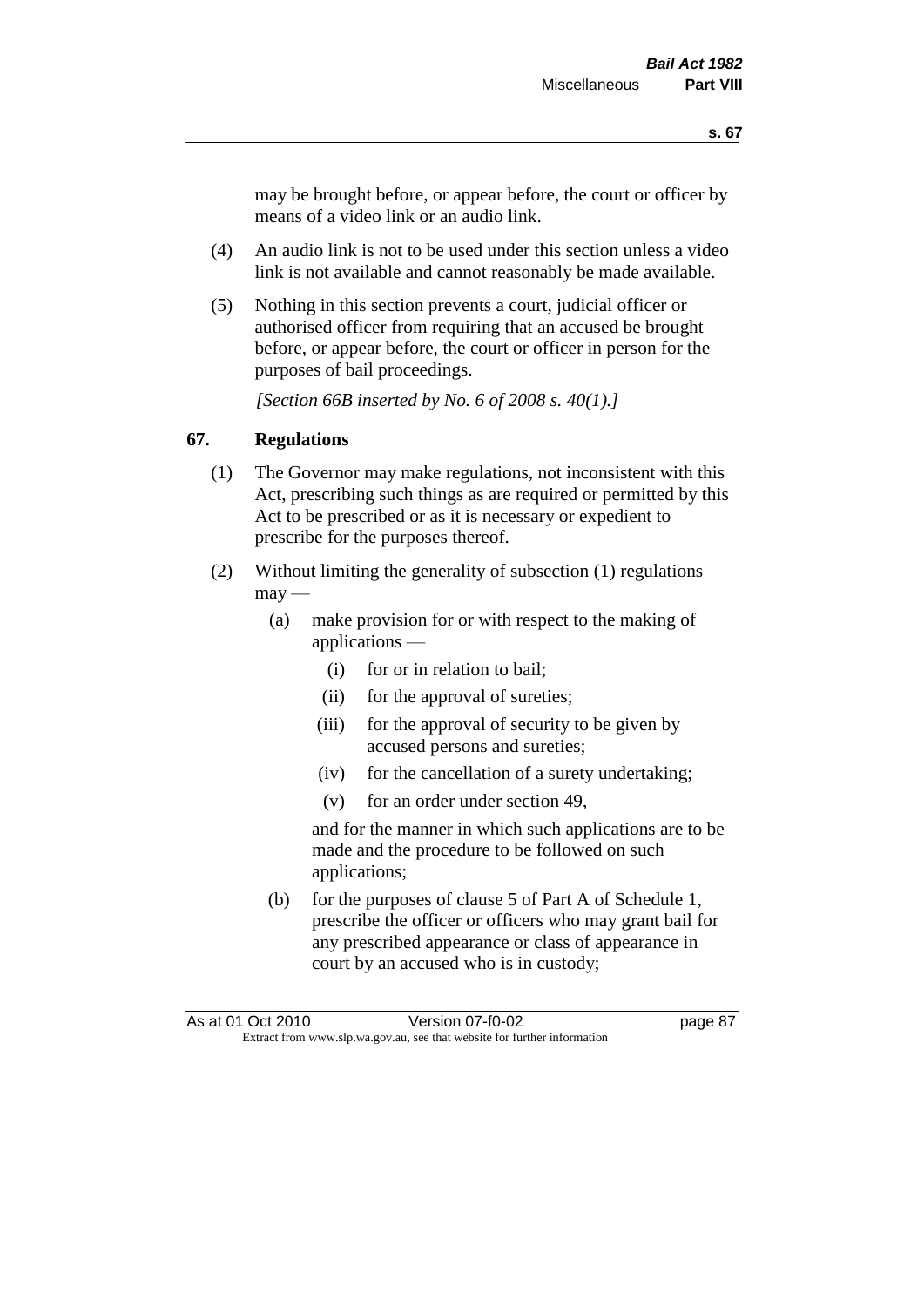**s. 67**

- (c) make provision for, or with respect to the management, control, supervision and good order of premises established for the accommodation of persons to whom bail has been granted.
- (3) Regulations made under this section may provide that a contravention or failure to comply with a regulation constitutes an offence and may provide for penalties not exceeding a fine of \$500 for offences against the regulations.

*[Section 67 amended by No. 45 of 1993 s. 12; No. 84 of 2004 s. 83(3); No. 2 of 2008 s. 56(6); No. 6 of 2008 s. 30(3).]* 

*[68. Omitted under the Reprints Act 1984 s. 7(4)(g).]*

page 88 Version 07-f0-02 As at 01 Oct 2010 Extract from www.slp.wa.gov.au, see that website for further information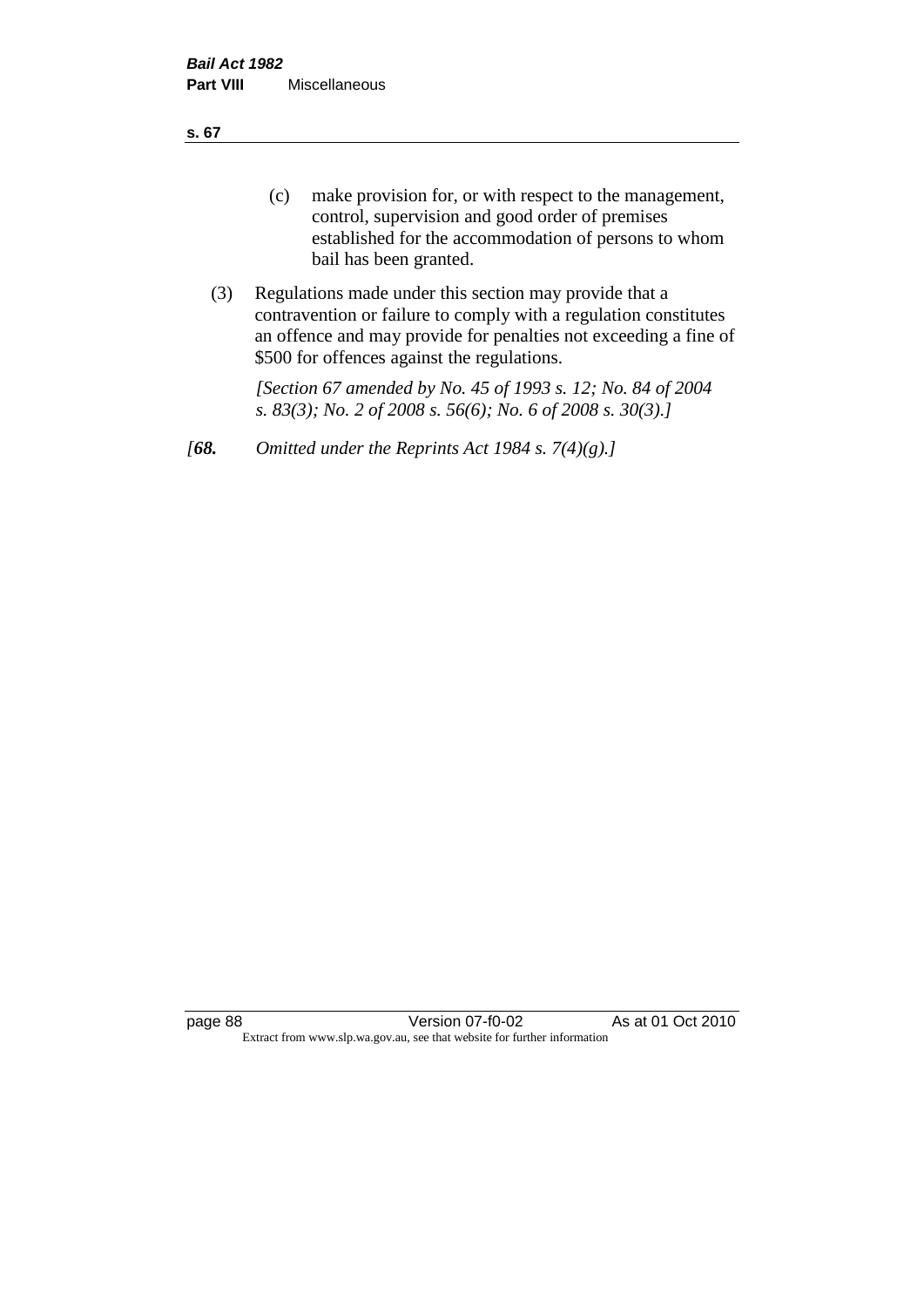# **Schedule 1 — Jurisdiction as to bail and related matters**

[s. 13, 17]

*[Heading inserted by No. 6 of 2008 s. 41(1).]*

# **Part A** — **Jurisdiction relating to bail**

*[Heading inserted by No. 6 of 2008 s. 41(2)(a).]*

**First Column** *Appearances in court* 

#### **Second Column**

*By whom bail may be granted or (where applicable) dispensed with*

*[Heading amended by No. 6 of 2008 s. 41(2)(b) and (c).]*

#### **1. Initial appearance**

| (1) | The initial appearance in a                                     | In any case $-$ |                                                                                      |  |
|-----|-----------------------------------------------------------------|-----------------|--------------------------------------------------------------------------------------|--|
|     | court of summary                                                | (a)             | a justice; or                                                                        |  |
|     | jurisdiction or the Children's<br>Court by an accused in, or in | (b)             | an authorised police<br>officer; and                                                 |  |
|     | connection with,<br>proceedings for an offence.                 |                 | in addition, in the case of a child,<br>an authorised community<br>services officer. |  |
|     |                                                                 |                 |                                                                                      |  |

(2) The initial appearance in the A judge of the District Court or a District Court or the Supreme Court, not being the initial appearance to which clause 3 applies. judge of the Supreme Court, as the case requires.

*[Clause 1 amended by No. 15 of 1988 s. 19; No. 49 of 1988 s. 90(a)(i); No. 59 of 2004 s. 141; No. 84 of 2004 s. 10(1) and 82.]*

**2. Appearance after adjournment** Appearance in any court or before a judicial officer by an accused after any adjournment of proceedings for an offence, not being a committal under clause 3. The judicial officer who orders the adjournment.

*[Clause 2 amended by No. 84 of 2004 s. 82.]*

As at 01 Oct 2010 Version 07-f0-02 page 89 Extract from www.slp.wa.gov.au, see that website for further information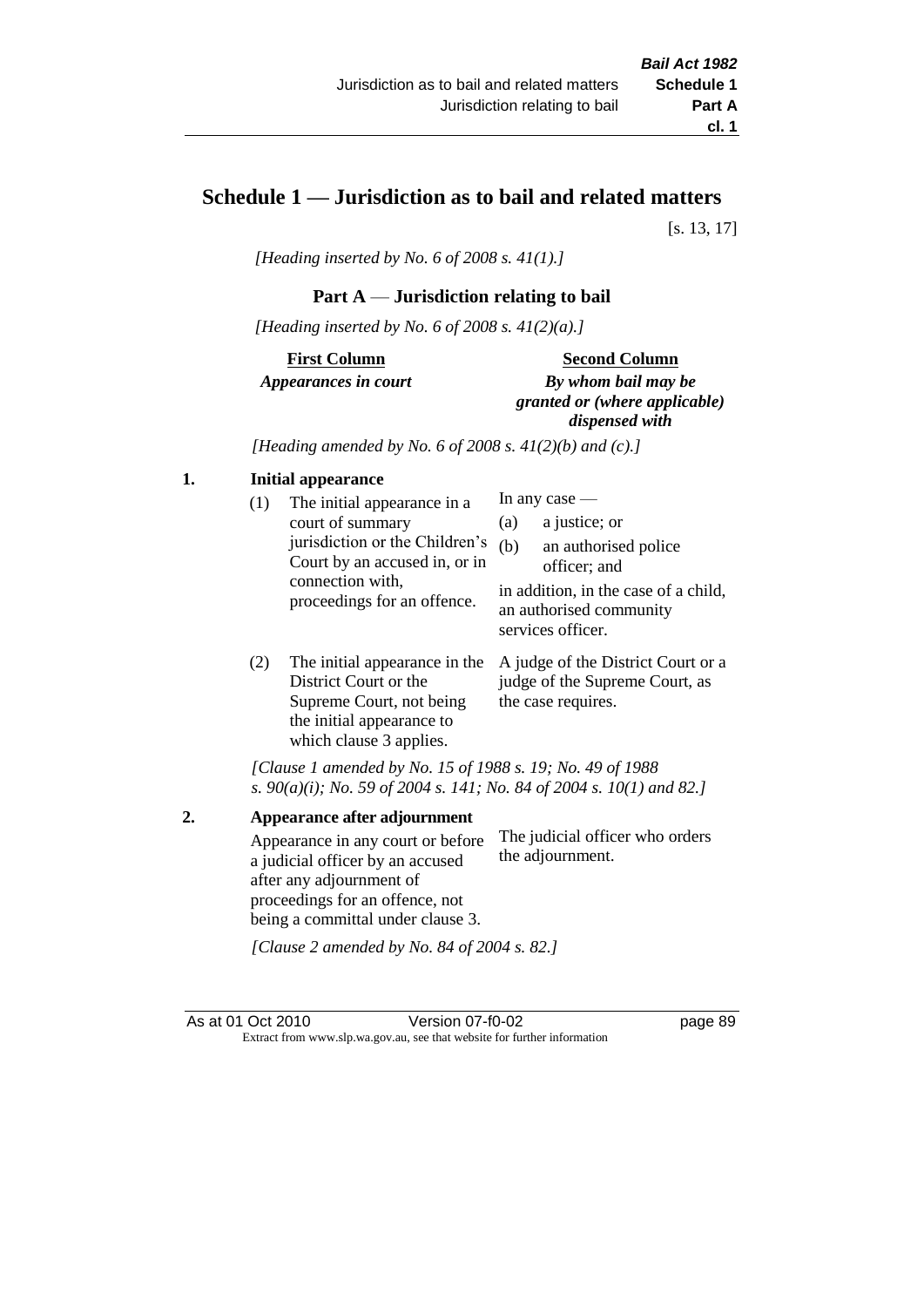|    |                                           | <b>First Column</b><br>Appearances in court                                                                                                                                                    | <b>Second Column</b><br>By whom bail may be<br>granted or (where applicable)<br>dispensed with                                                                                                                                                 |  |
|----|-------------------------------------------|------------------------------------------------------------------------------------------------------------------------------------------------------------------------------------------------|------------------------------------------------------------------------------------------------------------------------------------------------------------------------------------------------------------------------------------------------|--|
| 3. |                                           |                                                                                                                                                                                                | <b>Appearance on committal to Supreme Court or District Court</b>                                                                                                                                                                              |  |
|    |                                           | The initial appearance by an<br>accused in the Supreme Court or<br>District Court after he has been<br>committed thereto under any Act to<br>be tried or sentenced or otherwise<br>dealt with. | The judicial officer who orders<br>the committal.                                                                                                                                                                                              |  |
|    |                                           | [Clause 3 amended by No. 84 of 2004 s. 82.]                                                                                                                                                    |                                                                                                                                                                                                                                                |  |
| 4. | Appearance in connection with appeal etc. |                                                                                                                                                                                                |                                                                                                                                                                                                                                                |  |
|    | (1)                                       | Appearance in connection<br>with an application or appeal<br>made under the Criminal<br>Appeals Act 2004 or with<br>any order made in<br>determining the application<br>or appeal.             | If the appeal is being determined<br>by a single judge of the Supreme<br>Court, a single judge of the<br>Supreme Court;<br>If the appeal is being determined<br>by the Court of Appeal, the Court<br>of Appeal or a single judge of<br>appeal. |  |
|    | (2)                                       | Appearance in connection<br>with a rehearing of<br>proceedings ordered under<br>section 28 of the Children's<br>Court of Western Australia<br>Act 1988.                                        | The Children's Court.                                                                                                                                                                                                                          |  |
|    | (3)                                       | Appearance in connection<br>with the reconsideration of<br>an order under section 40 of<br>the Children's Court of<br>Western Australia Act 1988.                                              | The Children's Court constituted<br>by the President.                                                                                                                                                                                          |  |

*[Clause 4 inserted by No. 84 of 2004 s. 10(2).]*

page 90 Version 07-f0-02 As at 01 Oct 2010 Extract from www.slp.wa.gov.au, see that website for further information

Court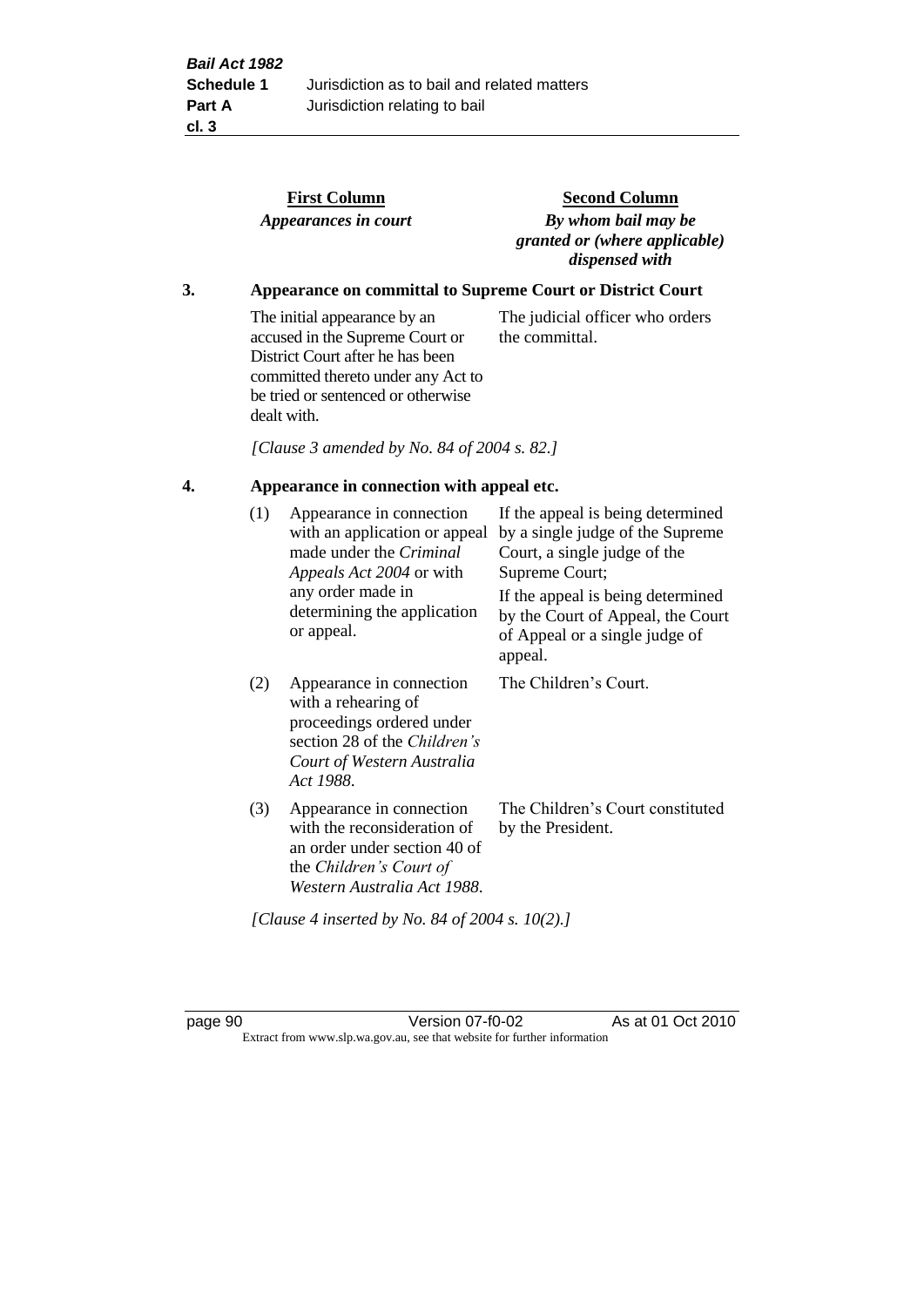| <b>First Column</b>  |  |
|----------------------|--|
| Appearances in court |  |

**Second Column** *By whom bail may be granted or (where applicable) dispensed with*

#### **5. Appearance prescribed by regulation**

Appearance in a court for any other purpose or following any other occurrence prescribed by regulations under this Act. The judicial or other officer prescribed by such regulations.

#### **6. Appearances not otherwise provided for**

Any appearance in a court not otherwise provided for in this Part or by regulations under this Act. The judicial officer who, or court which, orders the appearance.

# **7. Term used: proceedings for an offence**

In this Part, unless the contrary intention appears —

*proceedings for an offence* in clause 2 (but not in clause 1) includes any of the following proceedings relating to that offence —

- (a) appeal proceedings;
- (b) proceedings on a writ of *habeas corpus*; and
- (c) proceedings on the re-appearance of an offender under section 50 of the *Sentencing Act 1995*.

*[Clause 7 inserted by No. 84 of 2004 s. 10(3).]*

# **Part B** — **Cessation of powers relating to bail**

*[Heading inserted by No. 6 of 2008 s. 41(3)(a).]*

# **1. Upon decision by judge, power of other officers ceases**

(1) In this clause —

*judge* means a judge of the Supreme Court, the Children's Court or the District Court.

(2) After a judge has granted or refused bail for an appearance by an accused the power to grant bail for that appearance ceases to be vested  $in -$ 

As at 01 Oct 2010 Version 07-f0-02 Page 91 Extract from www.slp.wa.gov.au, see that website for further information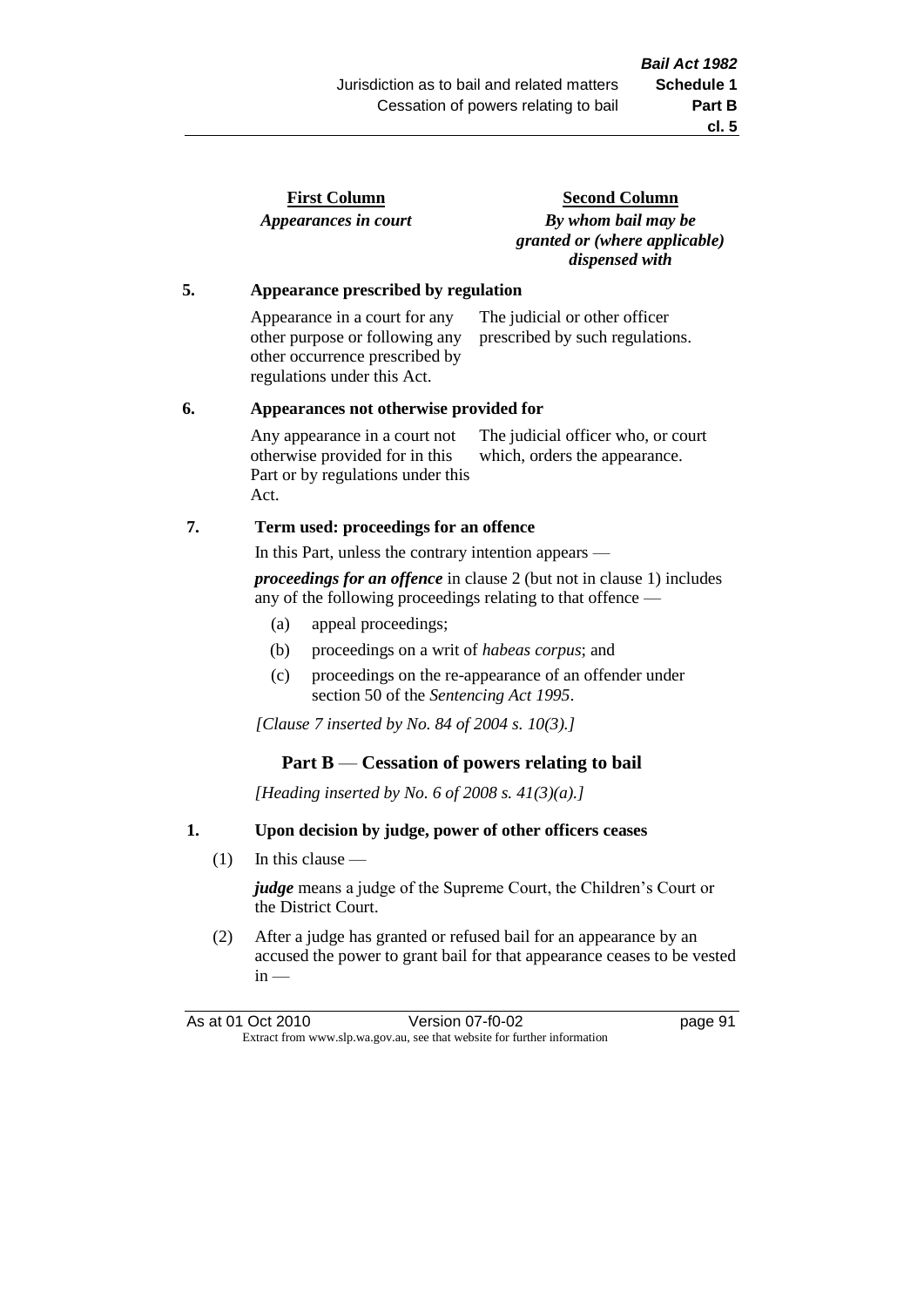- (a) any judicial officer whose jurisdiction is inferior to that of the judge; or
- (b) any authorised officer.
- (3) After a judge has dispensed with the requirement for bail for an appearance by an accused the power to grant or refuse bail for that appearance ceases to be vested in any officer referred to in subclause  $(2)(a)$  or  $(b)$ .

*[Clause 1 inserted by No. 6 of 2008 s. 41(3)(b).]*

#### **1A. Upon decision by Court of Appeal, other powers cease**

After the Court of Appeal on an appeal under section 15A —

- (a) has granted or refused bail for an appearance by an accused, the power to grant or refuse bail for that appearance; or
- (b) has dispensed with the requirement for bail for an appearance by an accused, the power to grant or refuse bail for that appearance,

ceases to be vested in any judicial officer or in any authorised officer.

*[Clause 1A inserted by No. 6 of 2008 s. 41(3)(b).]*

#### **2. Upon decision by judicial officer, his power and that of his peers ceases**

Except where clause 4 applies, the power to grant, refuse or dispense with bail for an appearance by an accused ceases to be vested in any judicial officer (including a judge of the Supreme Court) after he, or another judicial officer whose jurisdiction is co-extensive with his, has granted, refused or dispensed with bail for that appearance.

*[Clause 2 amended by No. 84 of 2004 s. 82; No. 6 of 2008 s. 41(3)(c) and (d).]*

#### **3. Cessation of power upon refusal of bail for initial appearance**

(1) After an authorised officer has refused bail for an initial appearance by an accused, the power to grant bail for that appearance ceases to be vested in another authorised officer, but a justice may nevertheless grant bail for that appearance.

page 92 Version 07-f0-02 As at 01 Oct 2010 Extract from www.slp.wa.gov.au, see that website for further information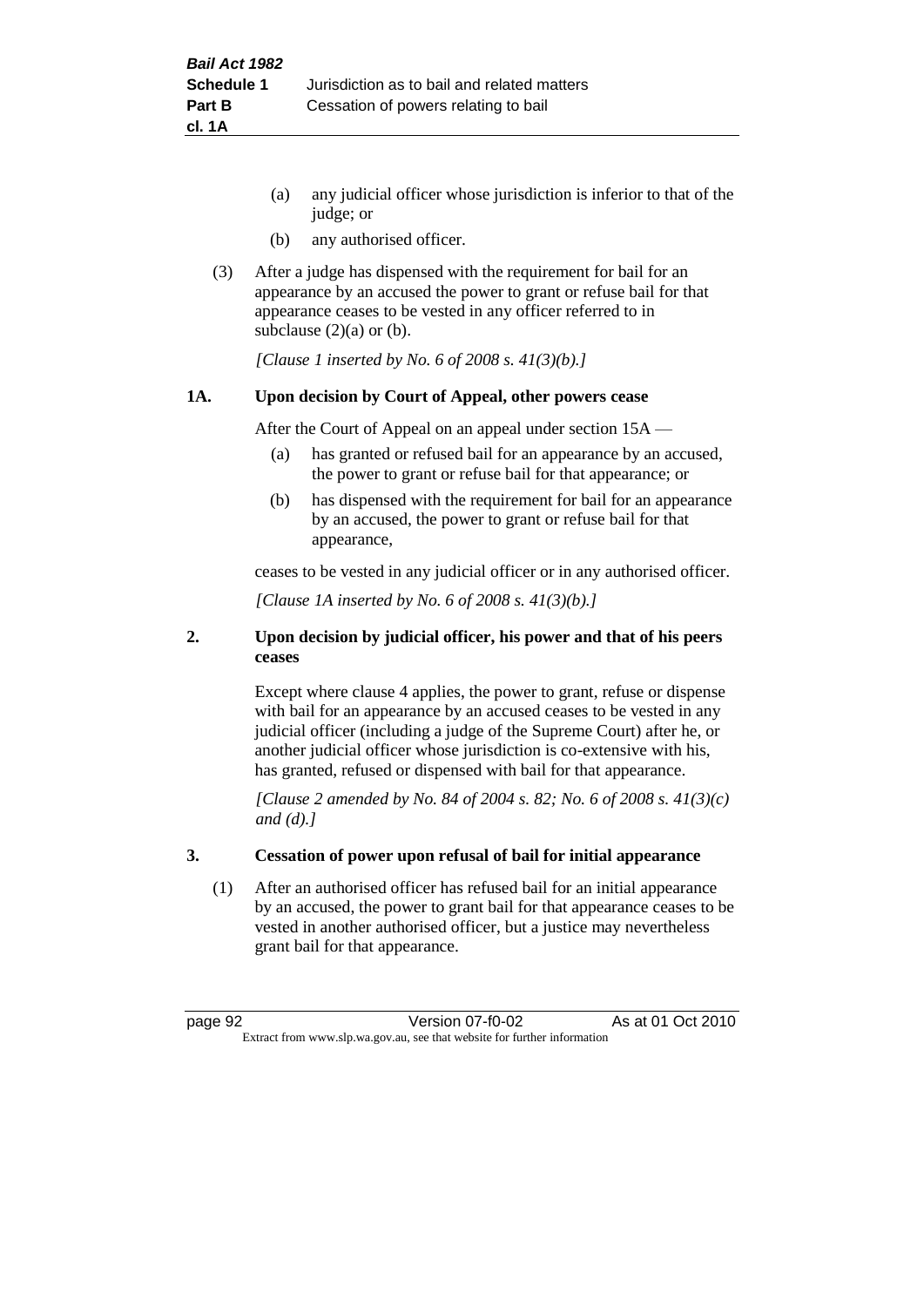(2) After a justice has refused bail for an initial appearance by an accused, the power to grant bail for that appearance ceases to be vested in an authorised officer or another justice.

*[Clause 3 inserted by No. 6 of 2008 s. 41(3)(e).]*

#### **4. Judicial officer's powers where accused proves new facts or changed circumstances**

Notwithstanding clause 2, where an accused has been refused bail for an appearance or has been granted bail therefor on terms or conditions with which he is unable or unwilling to comply, the judicial officer who granted or refused bail or another judicial officer whose jurisdiction is co-extensive with his has power to grant bail for that appearance or to vary the terms or conditions of bail previously granted therefor if the accused makes application and satisfies him  $that -$ 

- (a) new facts have been discovered, new circumstances have arisen or the circumstances have changed since bail was previously granted or refused for that appearance;
- (b) he failed to adequately present his case for bail on the previous occasion when it was considered; or
- (c) where bail was granted subject to a home detention condition, he has, since the previous occasion when his case for bail was considered, complied with the home detention condition for a period of one month or more.

*[Clause 4 amended by No. 61 of 1990 s. 14; No. 84 of 2004 s. 82.]*

# **Part C — Manner in which jurisdiction to be exercised**

*[Heading deleted by No. 6 of 2008 s. 41(4)(a).]*

#### **1. Bail before conviction to be at discretion of bail authority, except for a child**

Subject to clauses 3A and 3C, the grant or refusal of bail to an accused, other than a child, who is in custody awaiting an appearance in court before conviction for an offence shall be at the discretion of the judicial officer or authorised officer in whom jurisdiction is vested, and that discretion shall be exercised having regard to the

**cl. 4**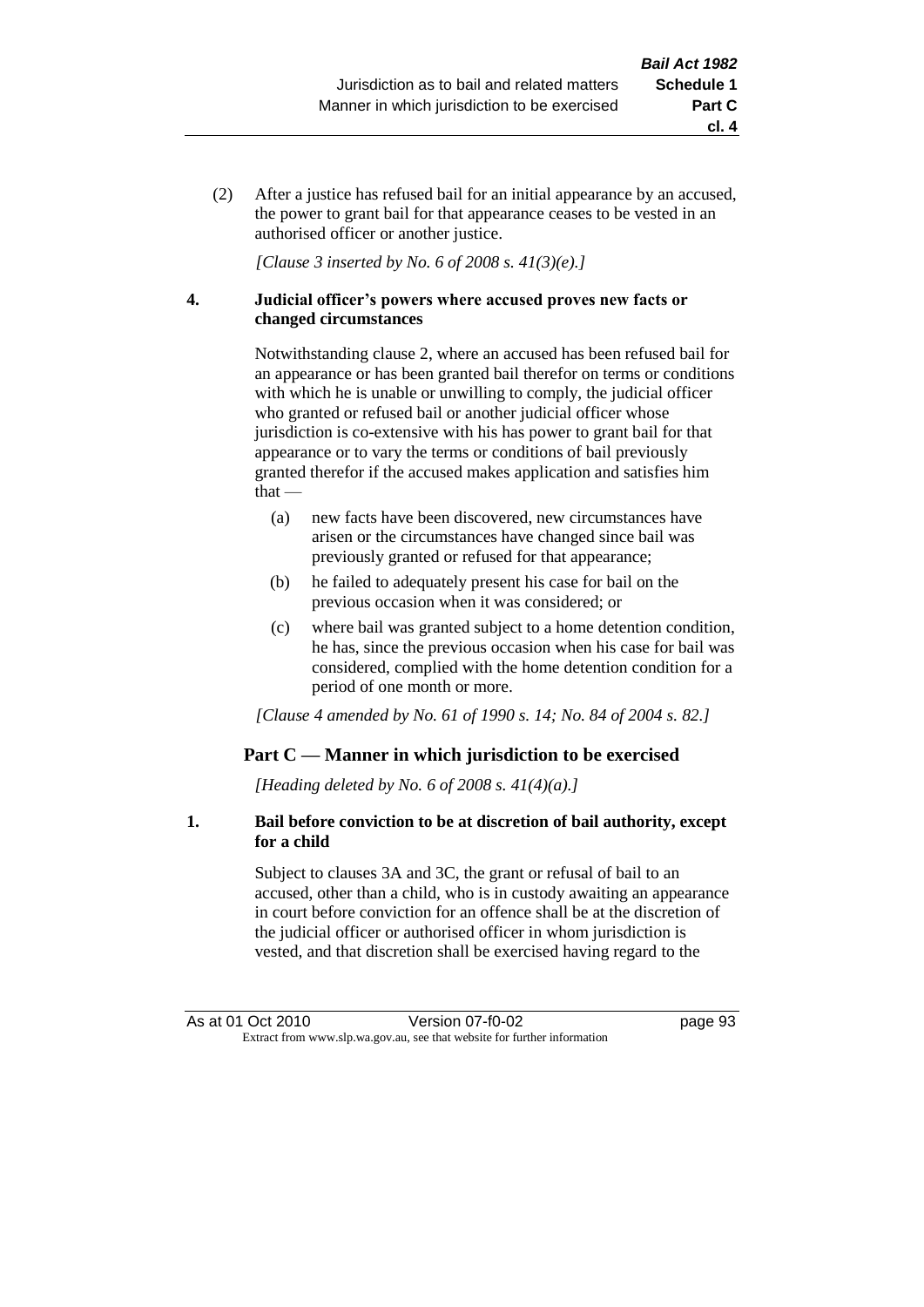following questions as well as to any others which he considers relevant —

- (a) whether, if the accused is not kept in custody, he may
	- (i) fail to appear in court in accordance with his bail undertaking;
	- (ii) commit an offence;
	- (iii) endanger the safety, welfare, or property of any person; or
	- (iv) interfere with witnesses or otherwise obstruct the course of justice, whether in relation to himself or any other person;
- (b) whether the accused needs to be held in custody for his own protection;
- (c) whether the prosecutor has put forward grounds for opposing the grant of bail;
- (d) whether, as regards the period when the accused is on trial, there are grounds for believing that, if he is not kept in custody, the proper conduct of the trial may be prejudiced;
- (e) whether there is any condition which could reasonably be imposed under Part D which would —
	- (i) sufficiently remove the possibility referred to in paragraphs (a) and (d);
	- (ii) obviate the need referred to in paragraph (b); or
	- (iii) remove the grounds for opposition referred to in paragraph (c);
- (f) where the accused is charged with an offence that is alleged to have been committed in respect of a child, whether a condition should be imposed under Part D requiring the accused to reside at a place other than the place where the child resides;
- (g) whether the alleged circumstances of the offence or offences amount to wrongdoing of such a serious nature as to make a grant of bail inappropriate.

*[Clause 1 amended by No. 14 of 1992 s. 11; No. 45 of 1993 s. 10(2)(a); No. 54 of 1998 s. 8(a) and (b); No. 84 of 2004 s. 82; No. 6 of 2008 s. 41(4)(b).]*

| page 94                                                                  | Version 07-f0-02 | As at 01 Oct 2010 |
|--------------------------------------------------------------------------|------------------|-------------------|
| Extract from www.slp.wa.gov.au, see that website for further information |                  |                   |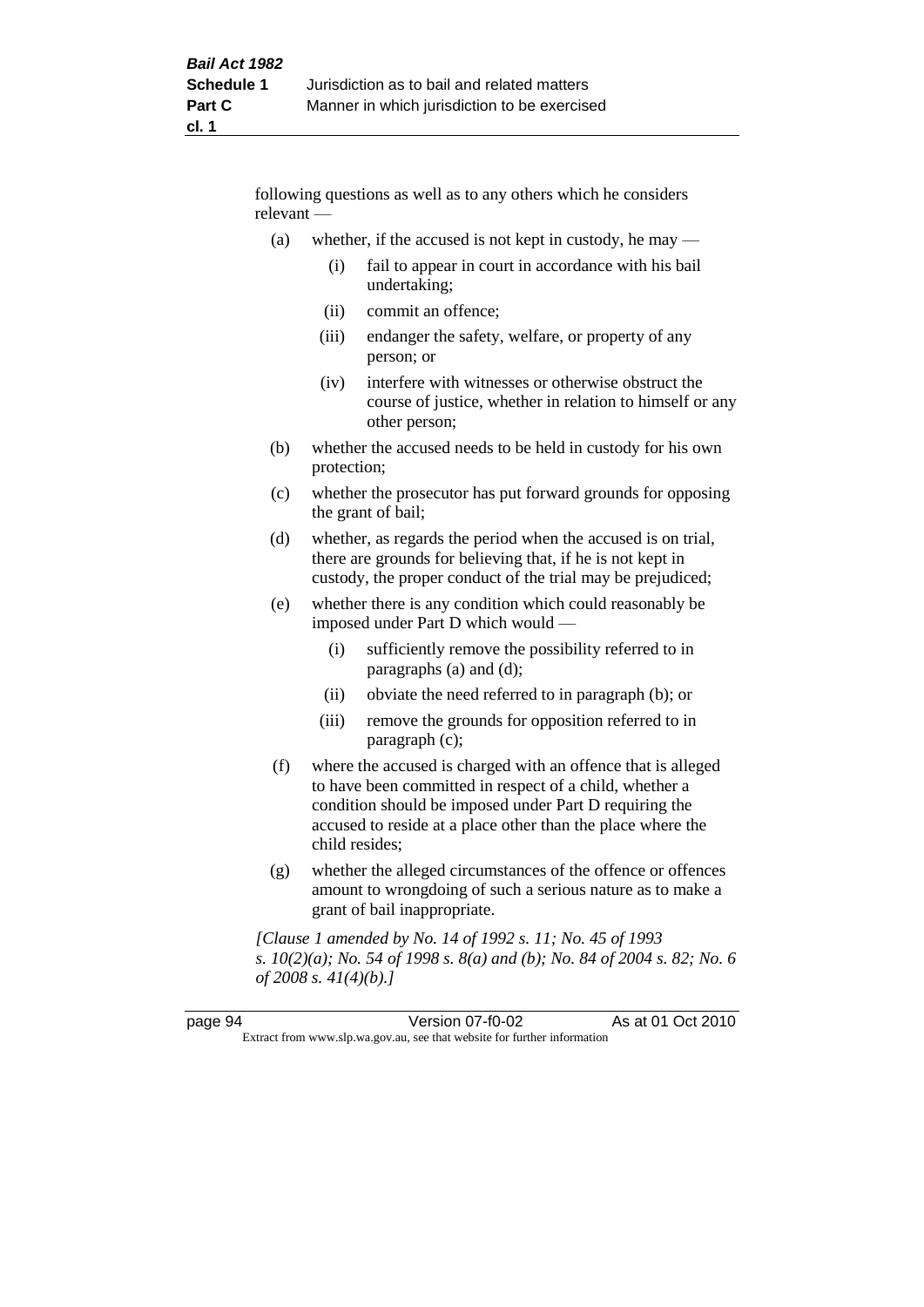#### **2. Child to have qualified right to bail**

(1) In this clause —

*responsible person* means a parent, relative, employer or other person who, in the opinion of the judicial officer or authorised officer, is in a position to both influence the conduct of the child and provide the child with support and direction.

- (2) Subject to subclause (3), a child accused who is in custody awaiting an appearance in court before conviction for an offence has a right to be granted bail unless —
	- (a) in the opinion of the judicial officer or authorised officer in whom jurisdiction is vested —
		- (i) one or more of the questions set out in clause  $1(a)$ , (b), (d) and (g) must be answered in the affirmative; and
		- (ii) there is no condition which he could reasonably impose under Part D which would satisfy the relevant provision of clause 1(e);
		- or
	- (b) there is no responsible person willing to enter into an undertaking of the kind described in subclause  $(3)(c)$ ,

and if the child is refused bail he shall be dealt with in accordance with section 19(2) of the *Young Offenders Act 1994*.

- (3) The right of a child accused under subclause (2) is subject to
	- (a) clauses 3A and 3C; and
	- *[(b) deleted]*
	- (c) there being imposed as a condition on the grant of bail a requirement that before the release of the child on bail a responsible person undertakes in writing in the approved form to ensure that the child complies with any requirement of his bail undertaking mentioned in section  $28(2)(a)$ , (b), (c) and (d).
- (4) Subclauses (2)(b) and (3)(c) do not apply to a child accused if it appears to the judicial officer or authorised officer that the accused —
	- (a) is over the age of 17 years; and

| As at 01 Oct 2010                                                        | Version 07-f0-02 | page 95 |
|--------------------------------------------------------------------------|------------------|---------|
| Extract from www.slp.wa.gov.au, see that website for further information |                  |         |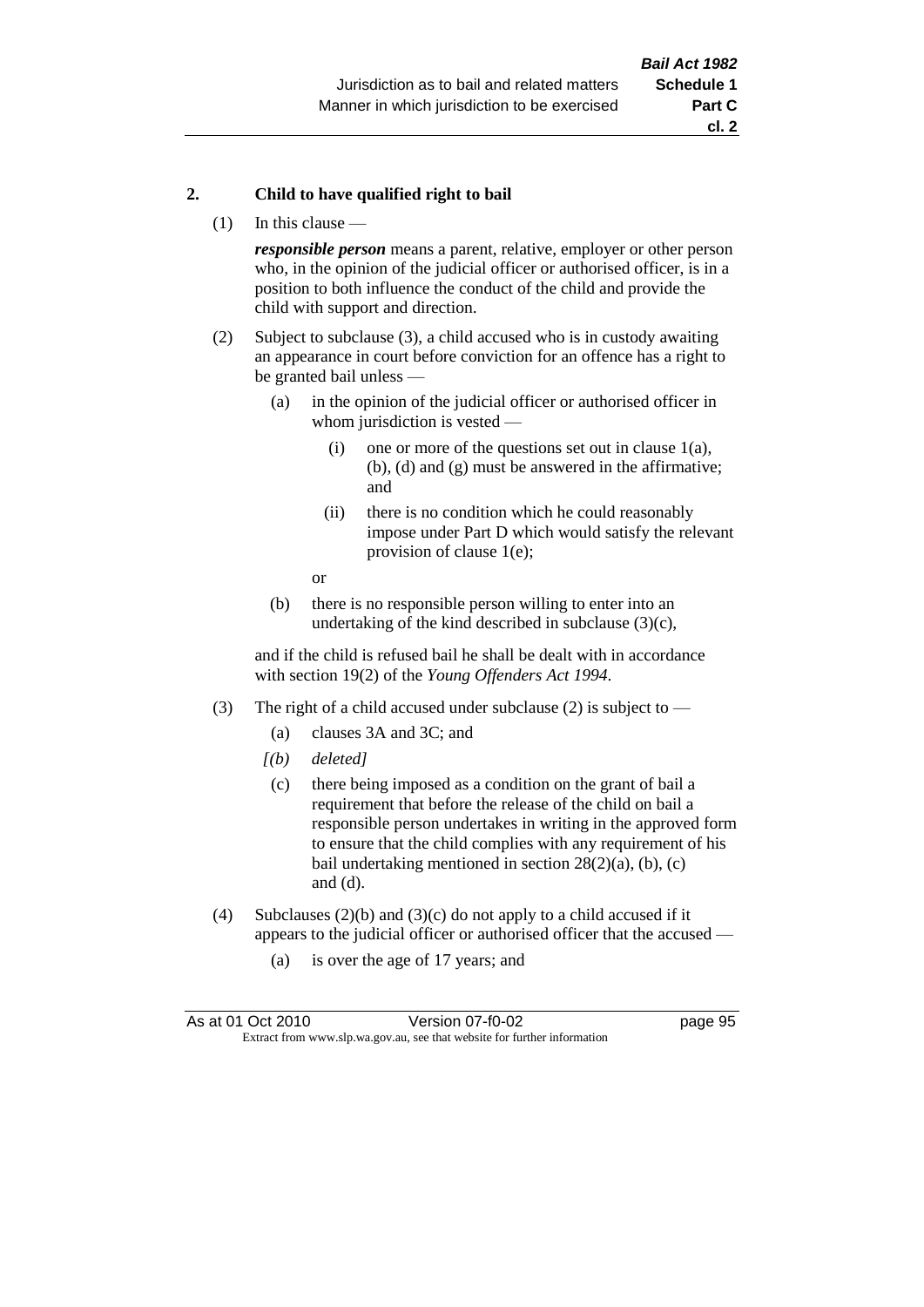- (b) has sufficient maturity to live independently without the guidance or control of a parent or guardian.
- (5) For the purposes of this clause, the provisions of sections 46, 47, 48, 54, 55(2), 60 and  $67(2)(a)(iv)$  apply with all necessary changes as  $if -$ 
	- (a) references in those provisions to a surety and a surety undertaking were references to a responsible person and to an undertaking referred to in subclause (3)(c) respectively; and
	- (b) section  $54(1)(b)(i)$  read as follows
		- <u>، د</u>
- (i) a person who has entered into an undertaking referred to in clause 2(3)(c) of Part C of Schedule 1 should no longer be regarded as a responsible person for the purposes of that clause, or is dead;

".

(6) Where a child accused is released on bail his right to be at liberty is subject to the exercise of the powers in section 17A.

*[Clause 2 inserted by No. 45 of 1993 s. 10(2)(b); amended by No. 57 of 1997 s. 21(3)(a); No. 54 of 1998 s. 8(c); No. 34 of 2004 s. 251; No. 84 of 2004 s. 82; No. 6 of 2008 s. 41(4)(c) and 43(4).]*

# **3. Matters relevant to consideration of clause 1(a)**

In considering whether an accused may do any of the things mentioned in clause 1(a), the judicial officer or authorised officer shall have regard to the following matters, as well as to any others which he considers relevant —

- (a) the nature and seriousness of the offence or offences (including any other offence or offences for which he is awaiting trial) and the probable method of dealing with the accused for it or them, if he is convicted;
- (b) the character, previous convictions, antecedents, associations, home environment, background, place of residence, and financial position of the accused;
- (c) the history of any previous grants of bail to him; and

page 96 Version 07-f0-02 As at 01 Oct 2010 Extract from www.slp.wa.gov.au, see that website for further information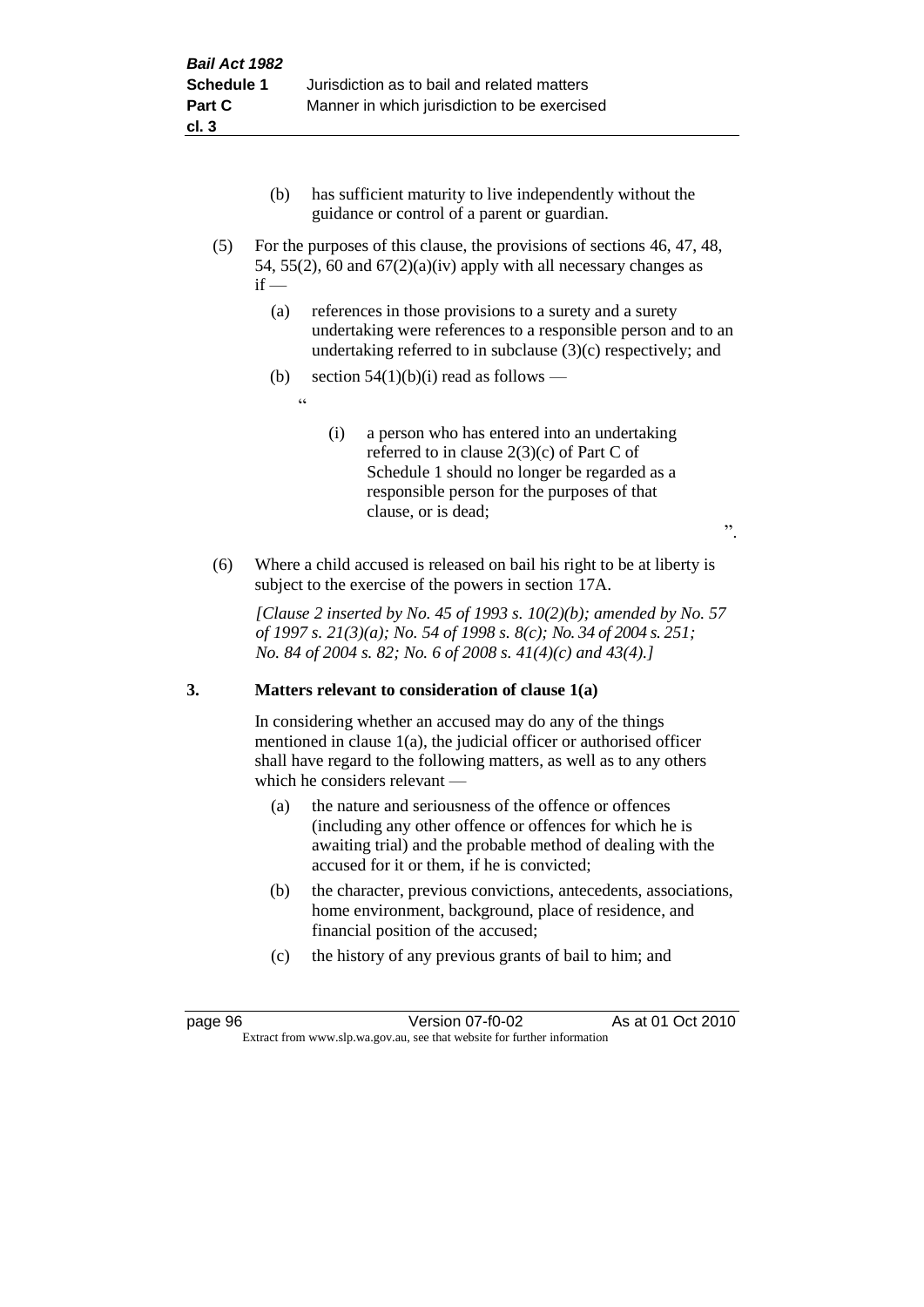(d) the strength of the evidence against him.

*[Clause 3 amended by No. 84 of 2004 s. 82.]*

#### **3A. Bail where serious offence committed while accused on bail for another serious offence**

- (1) Notwithstanding clause 1, 2 or 4 or any other provision of this Act, where —
	- (a) an accused is in custody
		- (i) awaiting an appearance in court before conviction for a serious offence; or
		- (ii) waiting to be sentenced or otherwise dealt with for a serious offence of which the accused has been convicted;

and

- (b) the serious offence is alleged to have been committed while the accused was —
	- (i) on bail for; or
	- (ii) at liberty under an early release order made in respect of,

another serious offence,

the judicial officer or (if section 16A does not apply) the authorised officer in whom jurisdiction is vested shall refuse to grant bail for the serious offence referred to in paragraph (a) unless the judicial officer or authorised officer —

- (c) is satisfied that there are exceptional reasons why the accused should not be kept in custody and, if clause 3B applies, is so satisfied only after complying with that clause; and
- (d) is also satisfied that bail may properly be granted having regard to the provisions of clauses 1 and 3 or, in the case of a child accused, clauses 2 and 3.
- (2) Notwithstanding section 7(1), where an accused is refused bail under subclause (1) for an appearance for a serious offence his case for bail need not be considered again under that subsection for an appearance for that offence unless he satisfies the judicial officer who may order his detention that —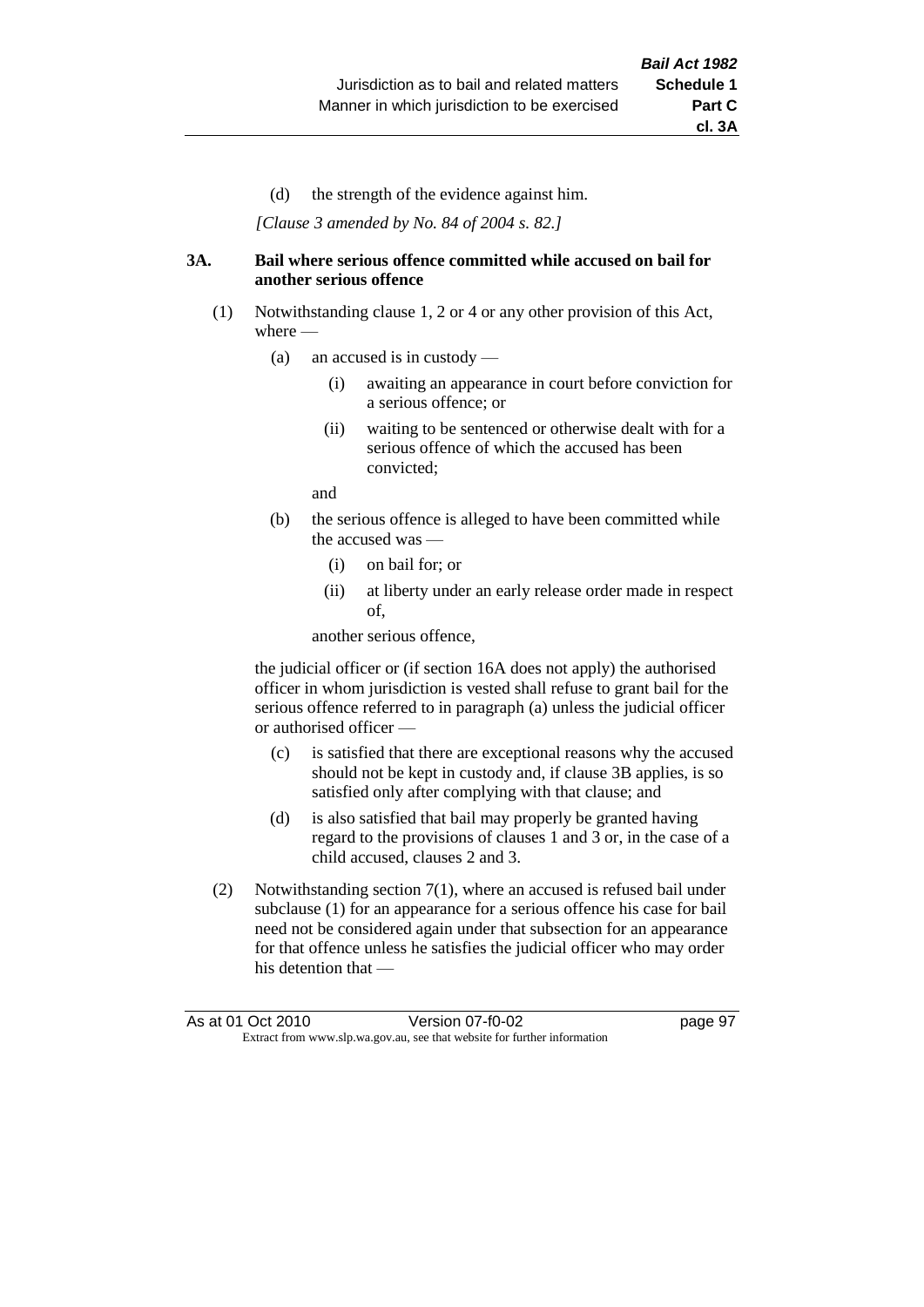- (a) new facts have been discovered, new circumstances have arisen or the circumstances have changed since bail was refused; or
- (b) he failed to adequately present his case for bail on the occasion of that refusal.
- (3) Where a child accused is refused bail under subclause (1) he shall be dealt with in accordance with section 19(2) of the *Young Offenders Act 1994*.

*[Clause 3A inserted by No. 45 of 1993 s. 10(2)(c); amended by No. 57 of 1997 s. 21(3)(b); No. 54 of 1998 s. 7 and 13(1); No. 84 of 2004 s. 82; No. 6 of 2008 s. 41(4)(d).]*

#### **3B. Determination of exceptional reasons under clause 3A(1)**

- (1) This clause applies where it appears to the judicial officer or (if section 16A does not apply) the authorised officer that all or any of the acts alleged to constitute a serious offence referred to in clause 3A(1)(b) would, if proved in the appropriate proceedings, amount to a breach by the accused of a protective condition or order.
- (2) The judicial officer or authorised officer shall, before making a decision that there are exceptional reasons for the purposes of clause  $3A(1)(c)$ , make enquiry, or cause enquiry to be made, whether there has already been —
	- (a) any breach by the accused of the protective condition or order that has been proved in proceedings;
	- (b) any alleged breach by the accused of the protective condition or order that has not been so proved, including an allegation that has not been the subject of a prosecution or any other communication to any relevant official; or
	- (c) any alleged breach by the accused of any other protective condition or order that has been the subject of a prosecution.
- (3) On becoming aware of any such alleged breach, the judicial officer or authorised officer shall give each person for whose protection a protective condition or order referred to in subclause (2) was imposed or made (a *relevant person*) a reasonable opportunity to give evidence by affidavit on matters relating to that protective condition or order.

page 98 Version 07-f0-02 As at 01 Oct 2010 Extract from www.slp.wa.gov.au, see that website for further information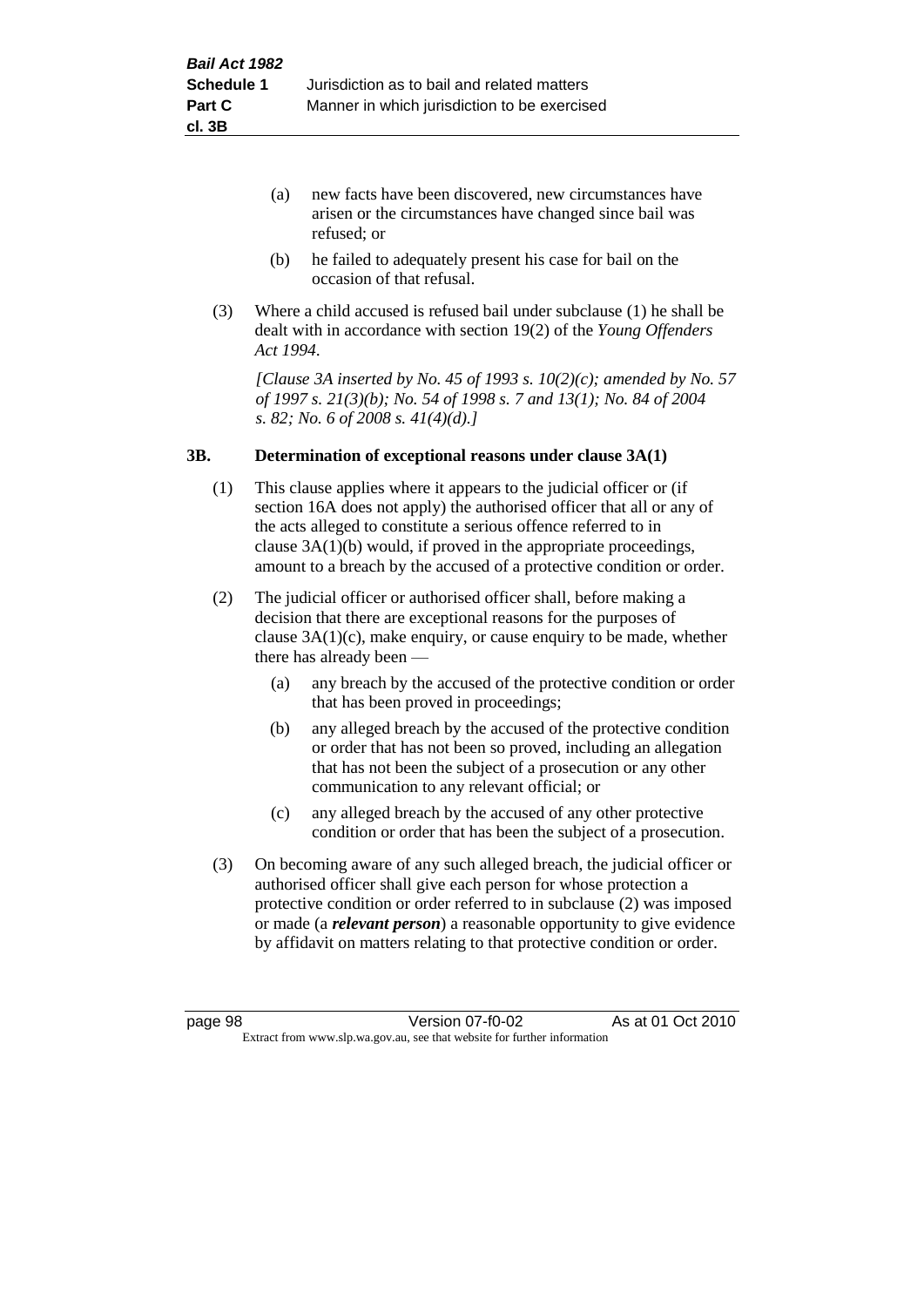- (4) The judicial officer or authorised officer shall in making any decision for the purposes of clause  $3A(1)(c)$  —
	- (a) give due weight to  $-$ 
		- (i) any evidence given under subclause (3);
		- (ii) any adverse effect that a grant of bail to the accused would have on a relevant person; and
		- (iii) any difficulty that a relevant person might have in proving any future breach of a protective condition or order;
	- (b) consider whether it would be appropriate to refuse bail and make a hospital order under section 5 of the *Criminal Law (Mentally Impaired Accused) Act 1996*;
	- (c) in the case of a condition imposed for a purpose mentioned in clause 2(2)(c) or (d) of Part D, treat any alleged breach of the condition as a serious matter even if the conduct alleged to amount to the breach in itself appears to be trivial; and
	- (d) consider whether any alleged breach of a protective condition or order that has occurred shows that the purpose of the condition or order has not been achieved and that the accused should be kept in custody.
- (5) The provisions of this clause do not limit the matters that the judicial officer or authorised officer may take into account for the purposes of clause  $3A(1)(c)$ .
- $(6)$  In this clause —

*protective condition or order* means —

- (a) a condition imposed for a purpose mentioned in clause  $2(2)(c)$  or (d) of Part D;
- (b) a violence restraining order or a police order under the *Restraining Orders Act 1997*; or
- (c) a Part VII order under the *Justices Act 1902* <sup>3</sup>
	- (i) that under section 86 of the *Restraining Orders Act 1997* is taken to be a misconduct restraining order under that Act; and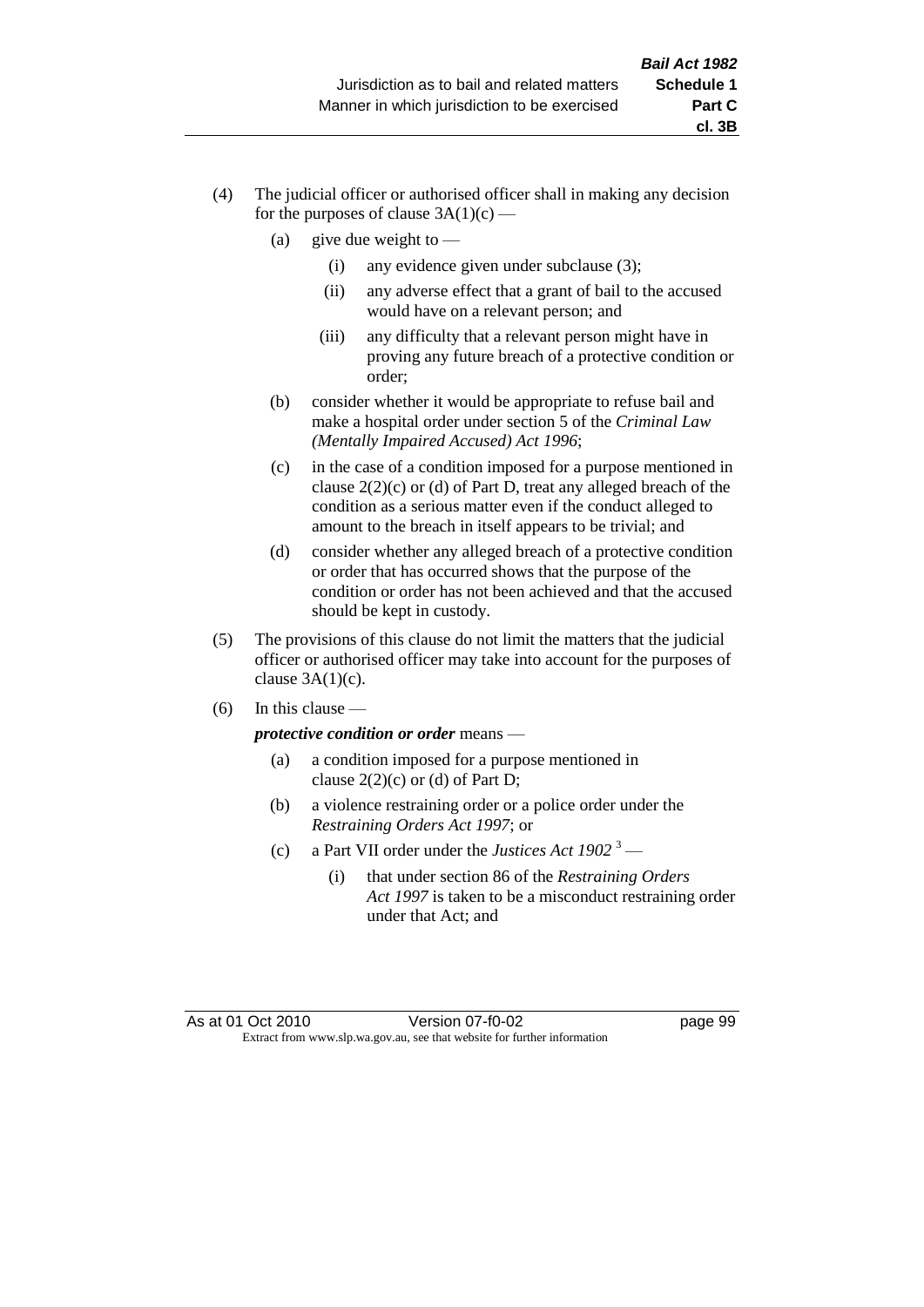(ii) that shows on the face of the order that the causing or threatening of personal injury by the accused was a ground for the making of the order.

*[Clause 3B inserted by No. 54 of 1998 s. 13(2); amended by No. 38 of 2004 s. 60; No. 59 of 2004 s. 141; No. 84 of 2004 s. 11 and 82.]*

#### **3C. Bail in murder cases**

Notwithstanding clause 1, 2 or 4 or any other provision of this Act, where an accused is in custody —

- (a) awaiting an appearance in court before conviction for an offence of murder; or
- (b) waiting to be sentenced or otherwise dealt with for an offence of murder of which the accused has been convicted,

the judicial officer in whom jurisdiction is vested shall refuse to grant bail for the offence unless the judicial officer is satisfied that —

- (c) there are exceptional reasons why the accused should not be kept in custody; and
- (d) bail may properly be granted having regard to the provisions of clauses 1 and 3 or, in the case of a child, clauses 2 and 3.

*[Clause 3C inserted by No. 6 of 2008 s. 41(4)(e); amended by No. 29 of 2008 s. 24(7).]*

#### **4. Bail after conviction: accused awaiting sentence**

- (1) Subject to clauses 3A and 3C, the grant or refusal of bail to an accused, other than a child, who is in custody waiting to be sentenced or otherwise dealt with for an offence of which the accused has been convicted shall be at the discretion of the judicial officer in whom jurisdiction is vested, and that discretion shall be exercised having regard to the questions set out in clause 1 as well as to any others which the judicial officer considers relevant.
- (2) A child accused who is in custody waiting to be sentenced or otherwise dealt with for an offence of which the child accused has been convicted has the same right to be granted bail as a child accused referred to in clause 2(2), and the provisions of clause 2 apply accordingly.

*[Clause 4 inserted by No. 6 of 2008 s. 41(4)(f).]*

page 100 Version 07-f0-02 As at 01 Oct 2010 Extract from www.slp.wa.gov.au, see that website for further information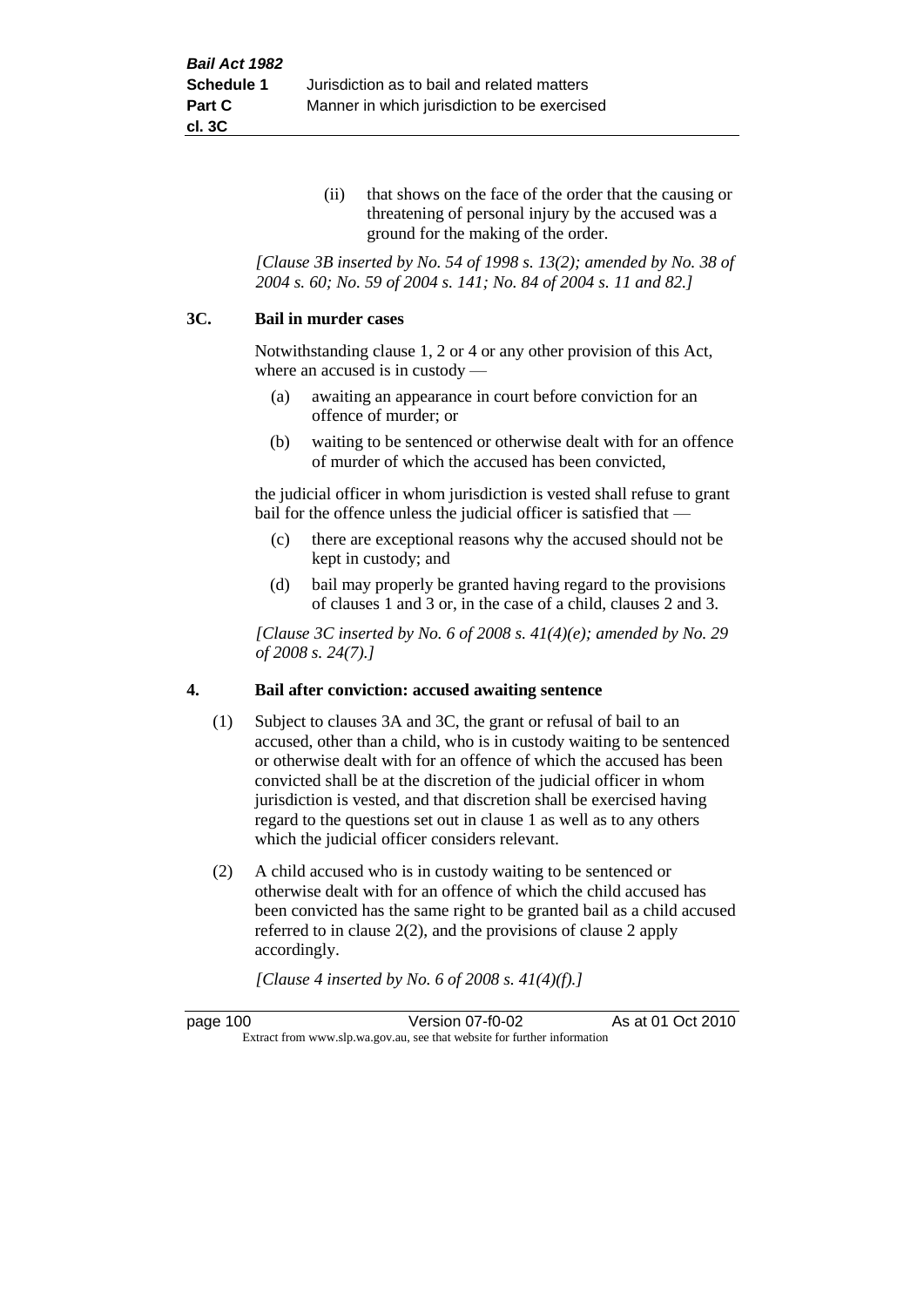### **4A. Bail after conviction: accused awaiting disposal of appeal**

In deciding whether or not to grant bail to an accused who is in custody waiting for the disposal of appeal proceedings, the judicial officer shall consider whether there are exceptional reasons why the accused should not be kept in custody, and shall only grant bail to the accused if satisfied that —

- (a) exceptional reasons exist; and
- (b) it is proper to do so having regard to the provisions of clauses 1 and 3 or, in the case of a child, clauses 2 and 3.

*[Clause 4A inserted by No. 6 of 2008 s. 41(4)(f).]*

### **5. Exception for bail for an appeal under the** *Criminal Appeals Act 2004* **Part 2**

Clause 4A does not apply to the bail of a person who is awaiting the disposal of appeal proceedings under Part 2 of the *Criminal Appeals Act 2004*; such a person shall be deemed for the purposes of this Part to be awaiting an appearance in court before conviction for an offence.

*[Clause 5 inserted by No. 33 of 1989 s. 18; amended by No. 59 of 2004 s. 141; No. 84 of 2004 s. 11; No. 6 of 2008 s. 41(4)(g).]*

#### **6. Bail of people on community orders etc.**

For the purpose of determining whether clause 4 applies, a person in custody —

- (a) under section 50, 79, 84E, 128, 129 or 132 of the *Sentencing Act 1995* in connection with a possible breach of a conditional release order, a sentence of suspended imprisonment or conditional suspended imprisonment or a community order imposed under that Act; or
- (b) under section 43 of the *Young Offenders Act 1994* in respect of an alleged breach of a youth community based order, an intensive youth supervision order or a conditional release order made under that Act,

is to be taken as not having been convicted of the offence for which the sentence was imposed.

As at 01 Oct 2010 **Version 07-f0-02** page 101 Extract from www.slp.wa.gov.au, see that website for further information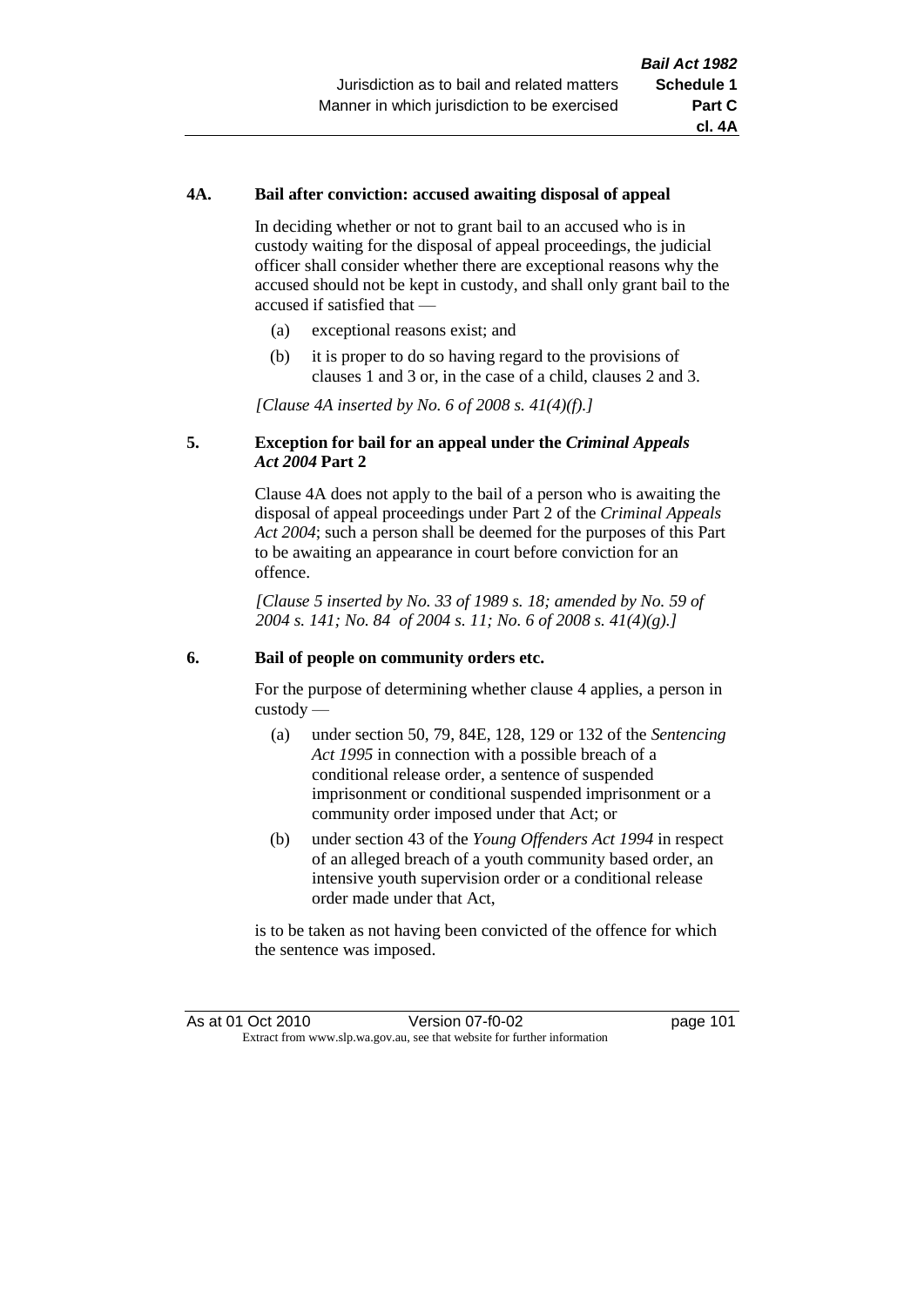*[Clause 6 inserted by No. 78 of 1995 s. 8; amended by No. 27 of 2004 s. 13(3).]*

*[Heading deleted by No. 6 of 2008 s. 41(4)(h).]*

### **7. Bail for initial appearance to be for not more than 30 days**

In fixing the terms of bail of an accused for his initial appearance in court for an offence, a justice or an authorised officer shall require him to make the appearance within the period of 30 days commencing on and including the day on which the accused was arrested for the offence.

*[Clause 7 amended by No. 84 of 2004 s. 82; No. 6 of 2008 s. 41(4)(i).]*

### **8. Bail on adjournment in court of summary jurisdiction to be for not more than 30 days except by consent**

In fixing the terms of bail of an accused for an appearance in court after an adjournment of proceedings for an offence, a judicial officer sitting as a court of summary jurisdiction shall require him to make the appearance within the period of 30 days commencing on and including the day on which the proceedings are adjourned, unless the accused consents to appear on a later day.

*[Clause 8 amended by No. 49 of 1988 s. 90(c); No. 59 of 2004 s. 141; No. 84 of 2004 s. 82.]*

## **9. Provision as to calculation of time**

The periods specified in clauses 7 and 8 shall be calculated to include any Sunday or public holiday.

## **Part D — Conditions which may be imposed on a grant of bail**

### **1. Conditions as to forfeiture and giving security may be imposed on the accused and sureties**

(1) A judicial officer or authorised officer, on a grant of bail, may impose conditions under this clause if he considers that it is desirable to do so to ensure the performance of the accused's bail undertaking.

page 102 Version 07-f0-02 As at 01 Oct 2010 Extract from www.slp.wa.gov.au, see that website for further information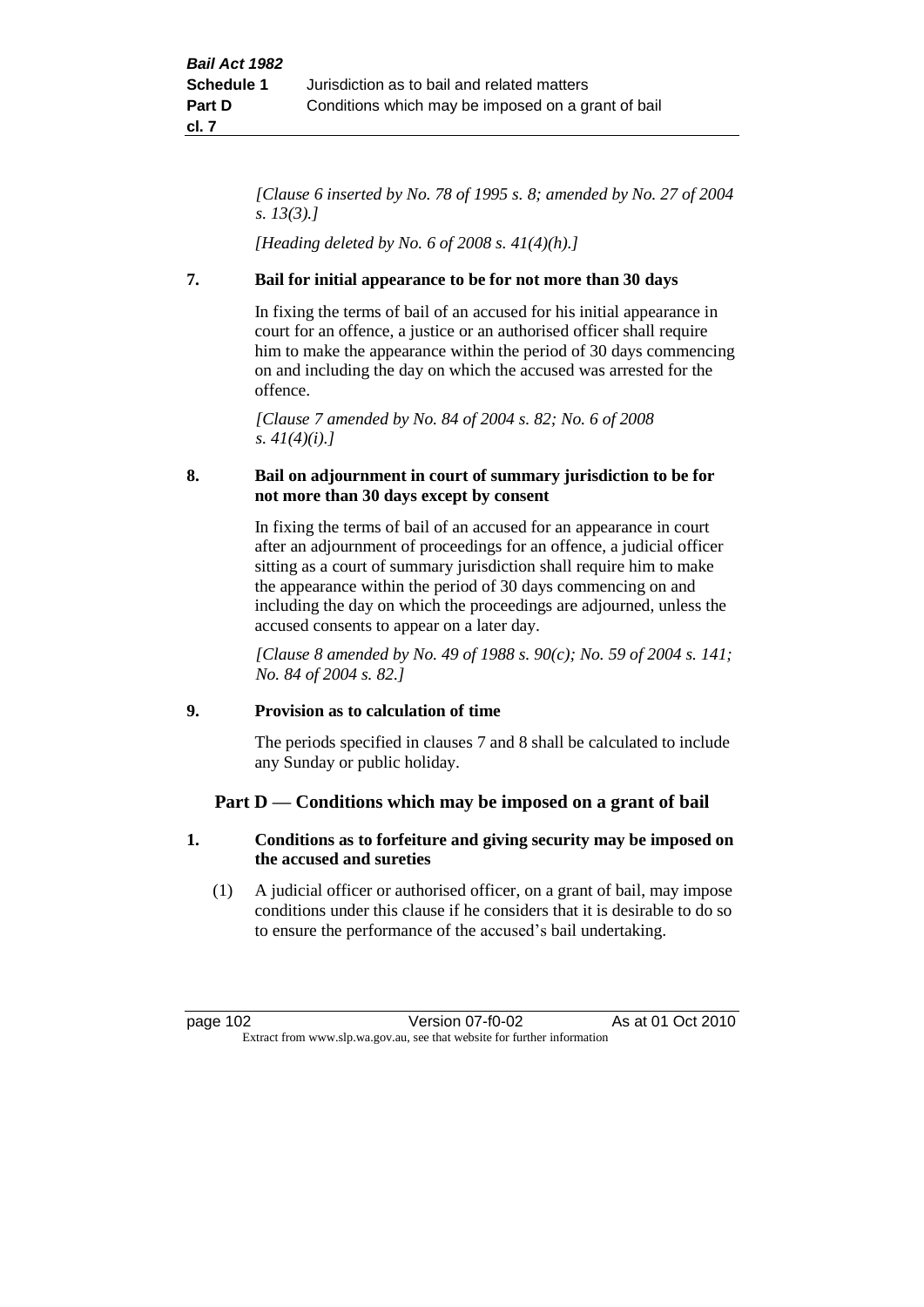- (2) If a judicial officer or authorised officer considers that it is desirable as mentioned in subclause (1), he may in addition to releasing the accused on his bail undertaking impose any one or more of the following conditions —
	- (a) that the accused in his bail undertaking agree to forfeit a specified amount of money if he fails to comply with any requirement of his bail undertaking mentioned in section  $28(2)(a)$  or (b);
	- (b) that a surety or a specified number of sureties enter into a surety undertaking or surety undertakings whereby he or they agree to forfeit a specified amount or specified amounts of money if the accused fails to comply with any requirement of his bail undertaking mentioned in section 28(2)(a) or (b);
	- (c) that any of them the accused and the surety or sureties give security of a specified value, including the deposit of a specified amount of cash, for the performance of their respective obligations;
	- (d) that any of them the accused and the surety or sureties deposit with a specified officer any specified passbook or document relating to the title to, or ownership of, any account or other asset offered as security for the performance of their respective obligations; or
	- (e) that any of them the accused and the surety or sureties, at his or their own expense or otherwise, enter into such mortgage, charge, assignment or other transaction, or take such other step, as may be required, including completion of the necessary documents, to render any security effective and enforceable by the State.
- (3) The nature and sufficiency of any security, and the documentation therefor, required under subclause (2) shall be determined by the judicial officer or authorised officer who imposed the condition or, if no determination is so made —
	- (a) by the person before whom the bail undertaking is entered into, where the security is to be given by the accused; and
	- (b) where the security is to be given by a surety, by any person authorised under section 36 to approve the surety or before whom the surety undertaking is entered into.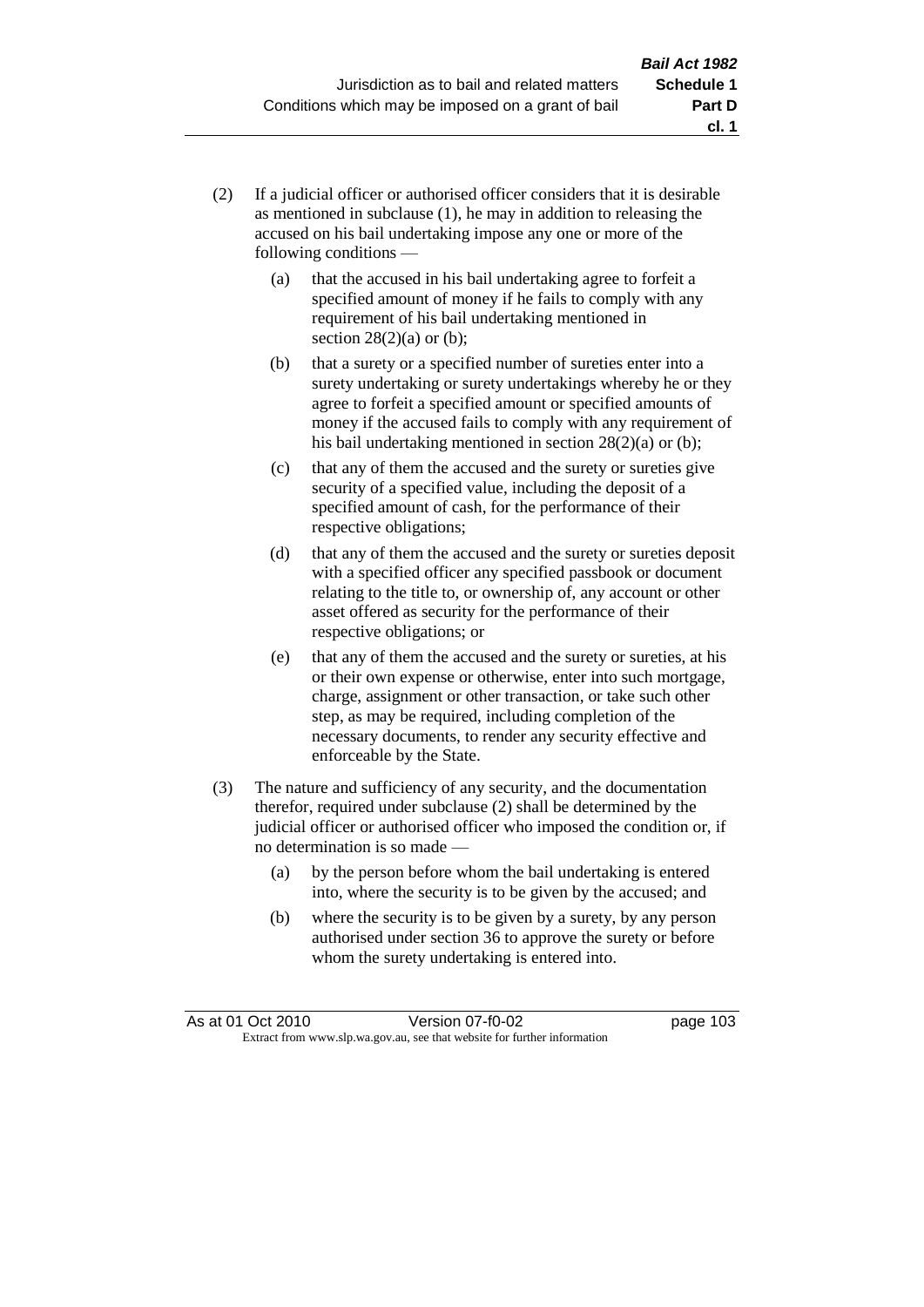- (4) When a bail undertaking ceases to have effect as provided in section 34(a) to (d), or upon an accused being acquitted of a charge under section  $51(1)$  or  $(2)$  or discharged from further proceedings therefor, each of them the accused, or where section  $34(b)$  applies his personal representative, and any surety is entitled to have returned to him any security given under subclause  $(2)$ .
- (5) When a surety undertaking ceases to have effect as provided in section 47(a) to (f), a surety is entitled to have returned to him any security given under subclause  $(2)$ .

*[Clause 1 amended by No. 65 of 2003 s. 121(3); No. 84 of 2004 s. 82; No. 6 of 2008 s. 18(3).]*

### **2. Other conditions which may be imposed**

- (1) A judicial officer or authorised officer, on a grant of bail, may impose conditions —
	- (a) to be complied with before the accused is released on bail or while the accused is on bail;
	- (b) as to the accused's conduct while on bail; or
	- (c) as to where the accused shall reside while on bail,

if he considers that it is desirable for any purpose mentioned in subclause (2), (2b), (3) or (4).

- (1a) Without limiting subclause (1), a judicial officer or authorised officer shall, on a grant of bail to a child accused, consider whether it is desirable for any purpose mentioned in subclause (2) to impose a condition as to —
	- (a) any period in each day during which the child is to remain at a particular place;
	- (b) any person with whom the child is not to associate or communicate;
	- (c) any place that the child is not to frequent;
	- (d) the attendance by the child at a school or other educational institution; or
	- (e) any other matter,

and the judicial officer or authorised officer may impose any such condition.

| page 104 | Version 07-f0-02                                                         | As at 01 Oct 2010 |
|----------|--------------------------------------------------------------------------|-------------------|
|          | Extract from www.slp.wa.gov.au, see that website for further information |                   |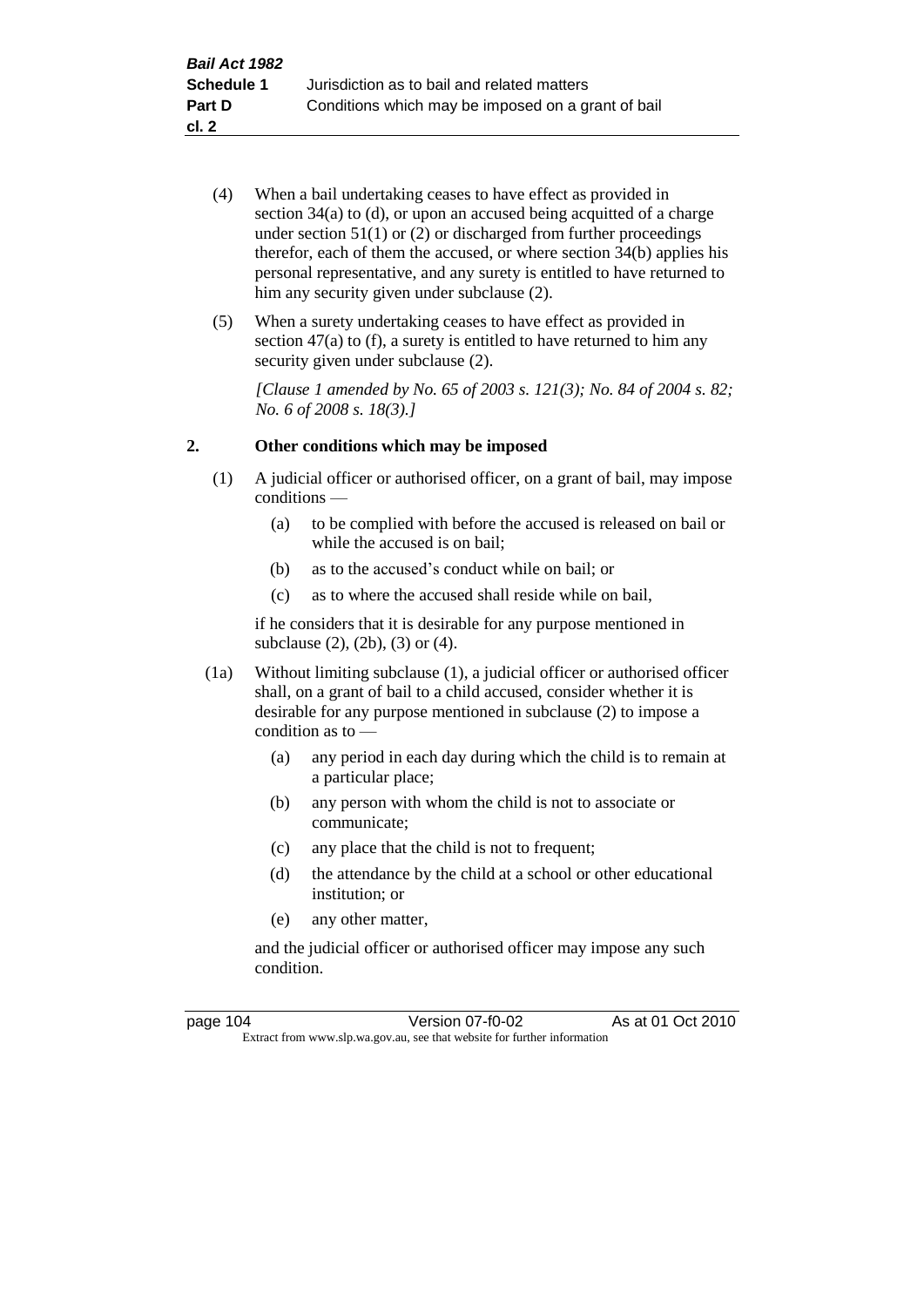- (2) Any condition may be imposed under subclause (1) or (1a) to ensure that an accused —
	- (a) appears in court in accordance with his bail undertaking;
	- (b) does not while on bail commit an offence;
	- (c) does not endanger the safety, welfare or property of any person;
	- (d) does not interfere with witnesses or otherwise obstruct the course of justice, whether in relation to himself or any other person; or
	- (e) as regards the period when the accused is on trial, does not prejudice the proper conduct of the trial.
- (2a) Before imposing a condition on a grant of bail for a purpose mentioned in subclause (2)(c) or (d) a judicial officer or authorised officer is to consider whether that purpose would be better served, or could be better assisted, by a restraining order made under the *Restraining Orders Act 1997* and whether, in the case of a judicial officer, to exercise the power in section 63 of that Act or, in the case of an authorised officer, to make a telephone application under that Act.
- (2b) Where a judicial officer is of the opinion that the accused should while on bail —
	- (a) be counselled for a behavioural problem; or
	- (b) attend a course or programme that may assist with such a problem,

the judicial officer may under subclause (1) impose a condition for that purpose that requires the accused to —

- (c) attend a prescribed person to be counselled; or
- (d) attend a prescribed course or programme,

that is specified by the judicial officer in the condition.

(3) Where a judicial officer who grants bail to an accused is of the opinion that the accused's physical condition ought to be examined the officer may, under subclause (1), impose any condition which the officer considers desirable for the purpose of ensuring that the accused is examined by a medical practitioner.

**cl. 2**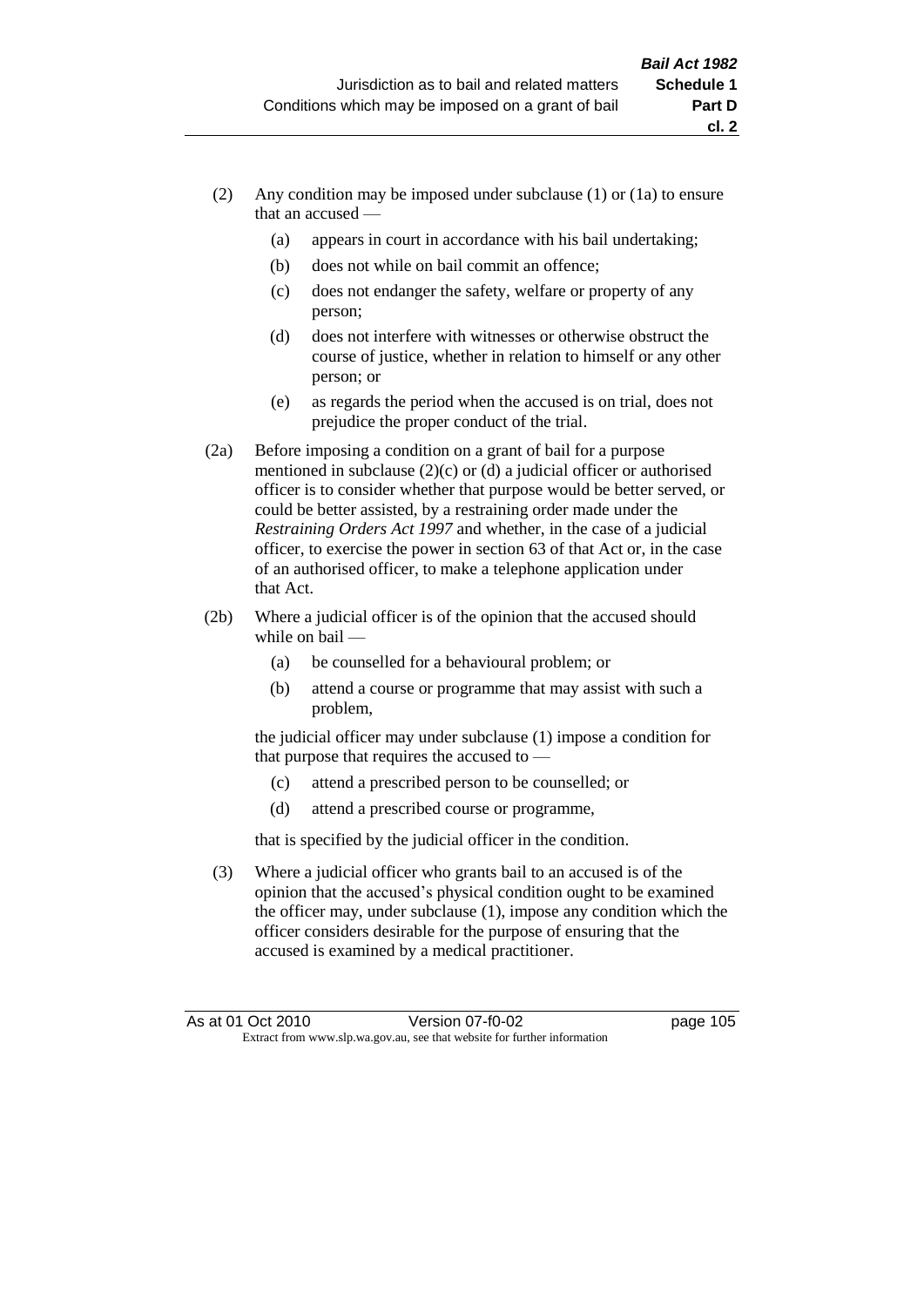- (3a) Where a judicial officer who grants bail to an accused is of the opinion that the accused's mental condition ought to be examined the officer may, under subclause (1), impose any condition which the officer considers desirable for the purpose of ensuring that the accused's mental condition is examined including a condition —
	- (a) that the accused be examined by a medical practitioner or an authorised mental health practitioner (as defined in the *Mental Health Act 1996*) for the purpose of deciding whether to make a referral under section 29 of that Act;
	- (b) that the accused be admitted to an authorised hospital (as defined in the *Mental Health Act 1996*);
	- (c) that the accused be examined by a psychiatrist.
- (4) Where a judicial officer is of the opinion that an accused is suffering from alcohol or drug abuse and is in need of care or treatment either on that account, or to enable him to be prepared for his trial, the judicial officer may, under subclause (1), impose any condition which he considers desirable for the purpose of ensuring that the accused receives such care or treatment, including that he lives in, or from time to time attends at, a specified institution or place in order to receive such care or treatment.
- (5) Where a judicial officer imposes a condition for a purpose mentioned in subclause (2b), (3), (3a) or (4), the judicial officer shall cause to be sent to the person who is to counsel or examine the accused, or the place at which the accused is to attend, a statement of the reasons for imposing the condition.
- (6) Where a condition is imposed under this clause that an accused shall reside in premises established for the accommodation of persons to whom bail has been granted, that condition shall be deemed to include a further condition that the accused shall comply with such rules as are for the time being laid down for the maintenance of the good order of those premises, whether such rules are made under section 67 or by the authority responsible for the good order of the premises.
- (7) In this clause —

*medical practitioner* has the meaning given to that term in the *Medical Practitioners Act 2008* section 4; and

page 106 Version 07-f0-02 As at 01 Oct 2010 Extract from www.slp.wa.gov.au, see that website for further information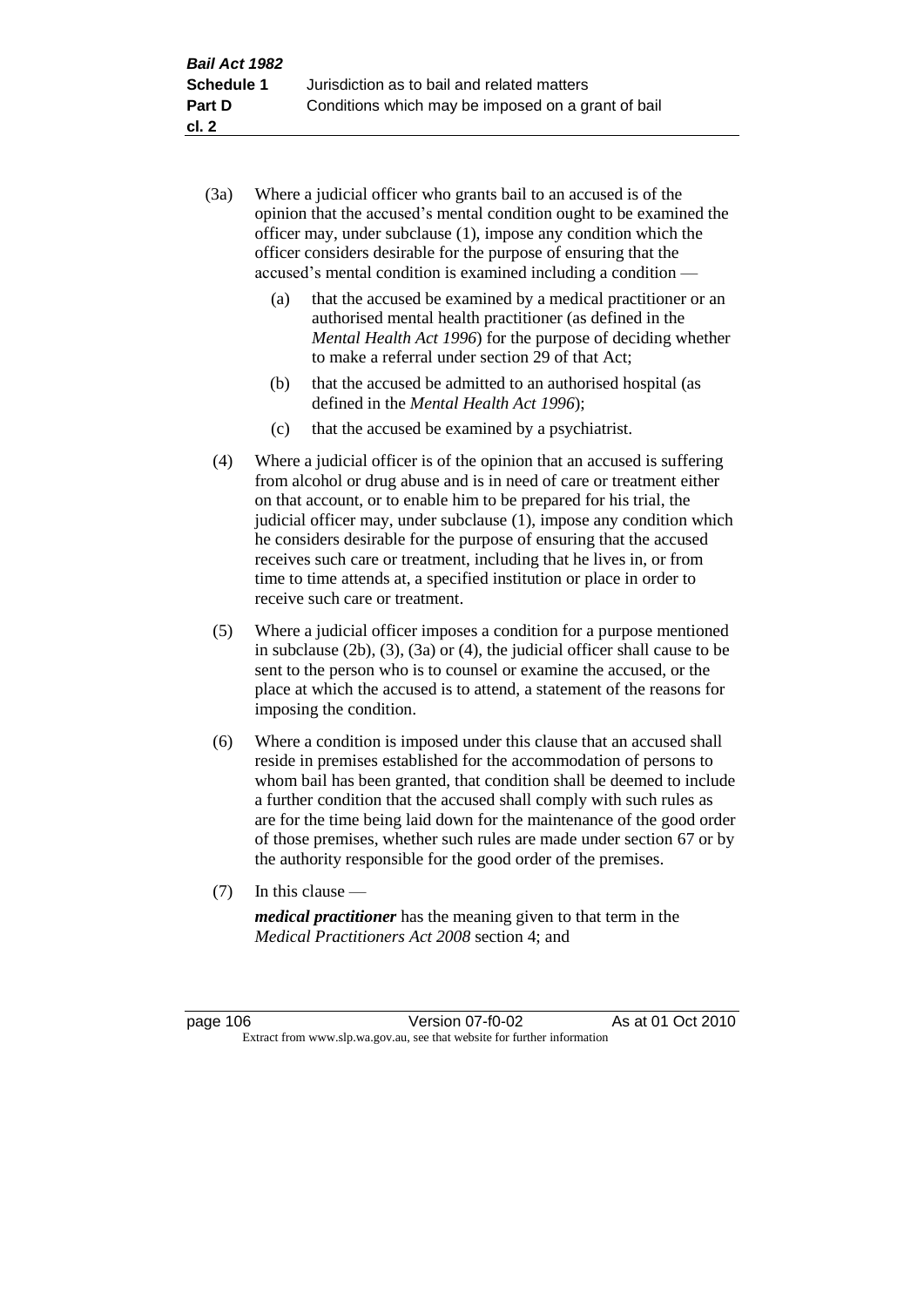*psychiatrist* has the same meaning as it has in the *Mental Health Act 1996*.

*[Clause 2 amended by No. 45 of 1993 s. 10(3); No. 69 of 1996 s. 3; No. 54 of 1998 s. 12; No. 84 of 2004 s. 82; No. 22 of 2008 Sch. 3 cl. 4.]*

*[Clause 2. Modifications to be applied in order to give effect to Cross-border Justice Act 2008: clause altered 1 Nov 2009. See endnote 1M.]*

### **3. Home detention condition may be imposed**

- (1) A judicial officer may, subject to this clause, impose a home detention condition as a condition on a grant of bail.
- (2) A home detention condition shall not be imposed unless the accused is over the age of 17 years and the judicial officer is satisfied —
	- (a) after considering a report from a community corrections officer about the accused and his circumstances, that the accused is suitable to be subject to a home detention condition;
	- (b) that the place where it is proposed the accused will remain while subject to the home detention condition is a suitable place; and
	- (c) that unless a home detention condition is imposed, the accused will not be released on bail.
- (3) A home detention condition is a condition that while the accused is on bail the accused shall —
	- (a) remain at and not leave the place specified in the bail record form and in the bail undertaking (or in a notice under section 50E) until the time specified, or deemed by section 31(3) to be specified, in the bail undertaking except —
		- (i) to work in gainful employment approved by a community corrections officer;
		- (ii) with the approval of a community corrections officer, to seek gainful employment;
		- (iii) to obtain urgent medical or dental treatment for the accused;

As at 01 Oct 2010 Version 07-f0-02 page 107 Extract from www.slp.wa.gov.au, see that website for further information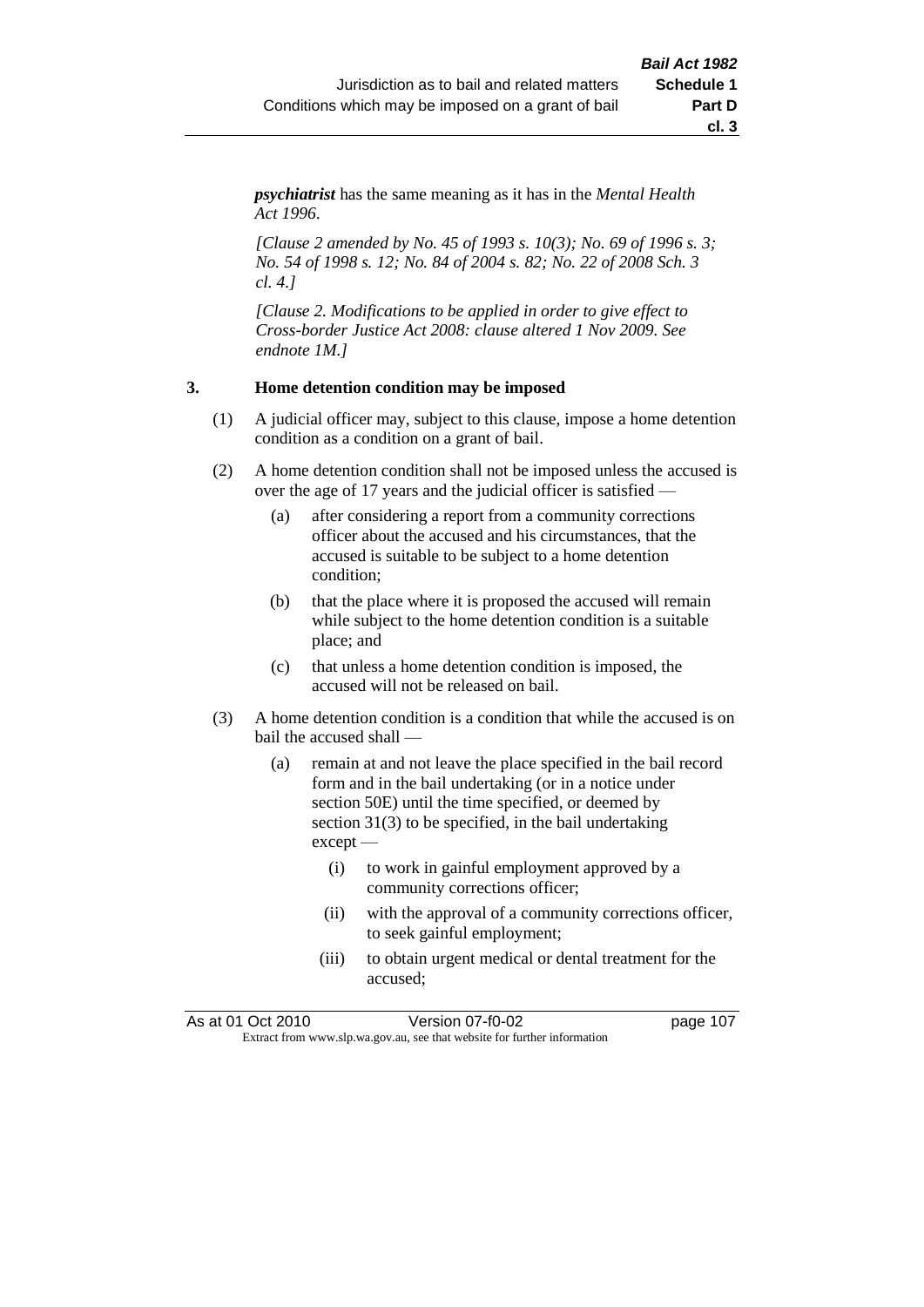|     | (iv)  | for the purpose of averting or minimizing a serious<br>risk of death or injury to the accused or to another<br>person; |
|-----|-------|------------------------------------------------------------------------------------------------------------------------|
|     | (v)   | to obey an order issued under a written law (such as a<br>summons) requiring the accused's presence<br>elsewhere;      |
|     | (vi)  | for a purpose approved of by a community<br>corrections officer; or                                                    |
|     | (vii) | on the direction of a community corrections officer;                                                                   |
| (b) |       | not leave the State;                                                                                                   |
|     |       |                                                                                                                        |

- (c) comply with every reasonable direction of a community corrections officer;
- (d) comply with such of the conditions specified in the list provided under section 24A(4) as may be specified in a notice given under section 50E(b); and
- (e) when requested to do so, produce a copy of his bail undertaking and any notice by the CEO (corrections) under section 50E for inspection by a community corrections officer or a member of the Police Force.

*[Clause 3 inserted by No. 61 of 1990 s. 15; amended by No. 31 of 1993 s. 9; No. 84 of 2004 s. 82; No. 65 of 2006 s. 53.]*

*[Clause 3. Modifications to be applied in order to give effect to Cross-border Justice Act 2008: clause altered 1 Nov 2009. See endnote 1M.]*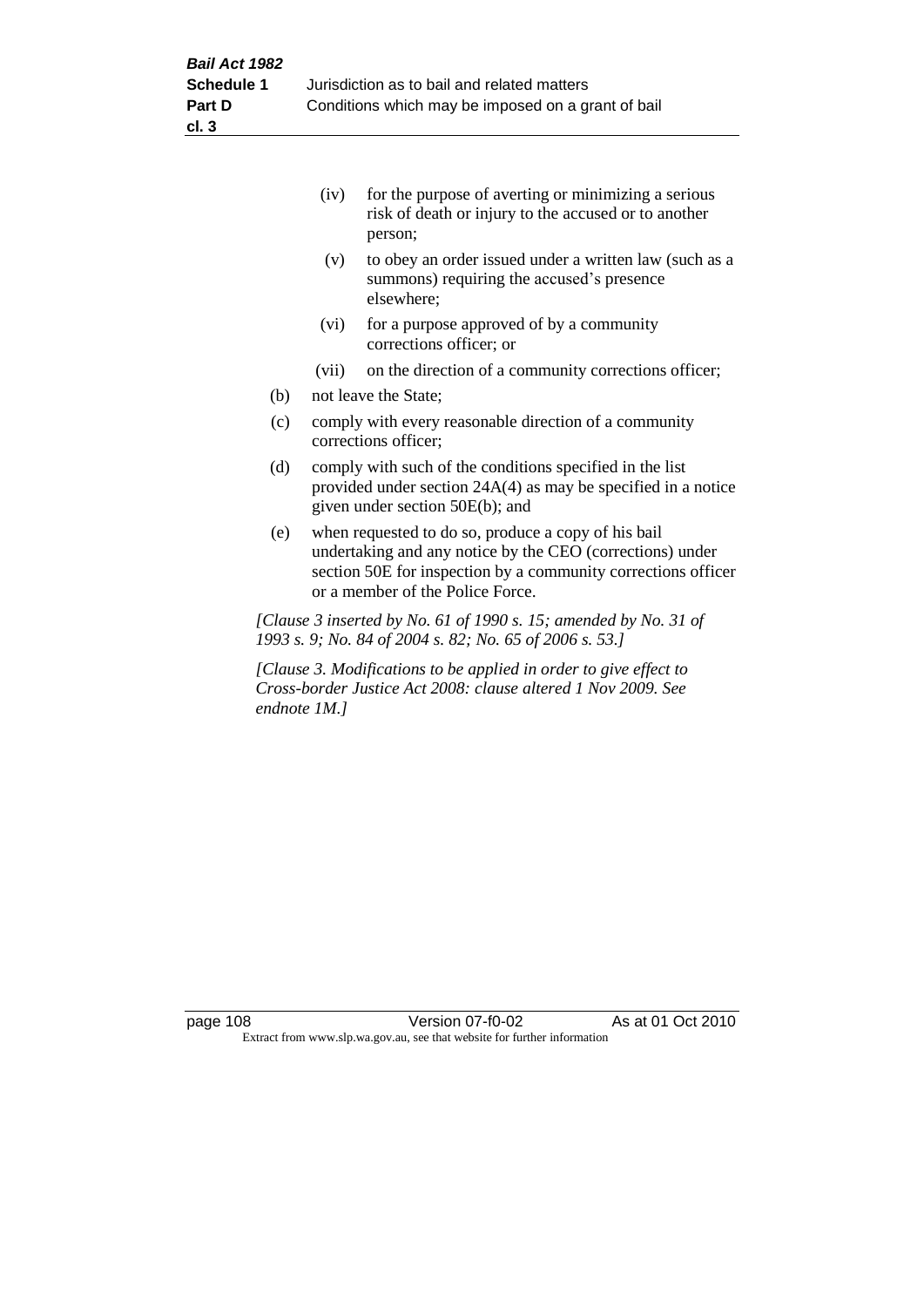**cl. 1**

# **Schedule 2 — Serious offences**

 $[s. 3(1)]$ 

*[Heading inserted by No. 6 of 2008 s. 42(1).]*

|    | <b>Enactment</b>         | <b>Description of offence</b>                                                    |
|----|--------------------------|----------------------------------------------------------------------------------|
| 1. | <b>The Criminal Code</b> |                                                                                  |
|    | s. 279                   | Murder                                                                           |
|    | s. 280                   | Manslaughter                                                                     |
|    | s. 283                   | Attempt to murder                                                                |
|    | s. 281                   | Unlawful assault causing death                                                   |
|    | s. 292                   | Disabling in order to commit<br>indictable offence                               |
|    | s. 294                   | Acts intended to cause grievous<br>bodily harm or to resist or prevent<br>arrest |
|    | s. 297                   | Grievous bodily harm                                                             |
|    | s. 301                   | Wounding and similar acts                                                        |
|    | s. $304(2)$              | Acts or omissions, with intent to<br>harm, causing bodily harm or<br>danger      |
|    | s. 317                   | Assault occasioning bodily harm                                                  |
|    | s. $317A(a)$             | Assault with intent to commit or<br>facilitate a crime                           |
|    | s. $317A(b)$             | Assault with intent to do grievous<br>bodily harm                                |
|    | s. 318                   | Serious assaults                                                                 |
|    | s. 323                   | Indecent assault                                                                 |
|    | s. 324                   | Aggravated indecent assault                                                      |
|    | s. 325                   | Sexual penetration without consent                                               |
|    | s. 326                   | Aggravated sexual penetration<br>without consent                                 |
|    |                          |                                                                                  |

As at 01 Oct 2010 Version 07-f0-02 page 109 Extract from www.slp.wa.gov.au, see that website for further information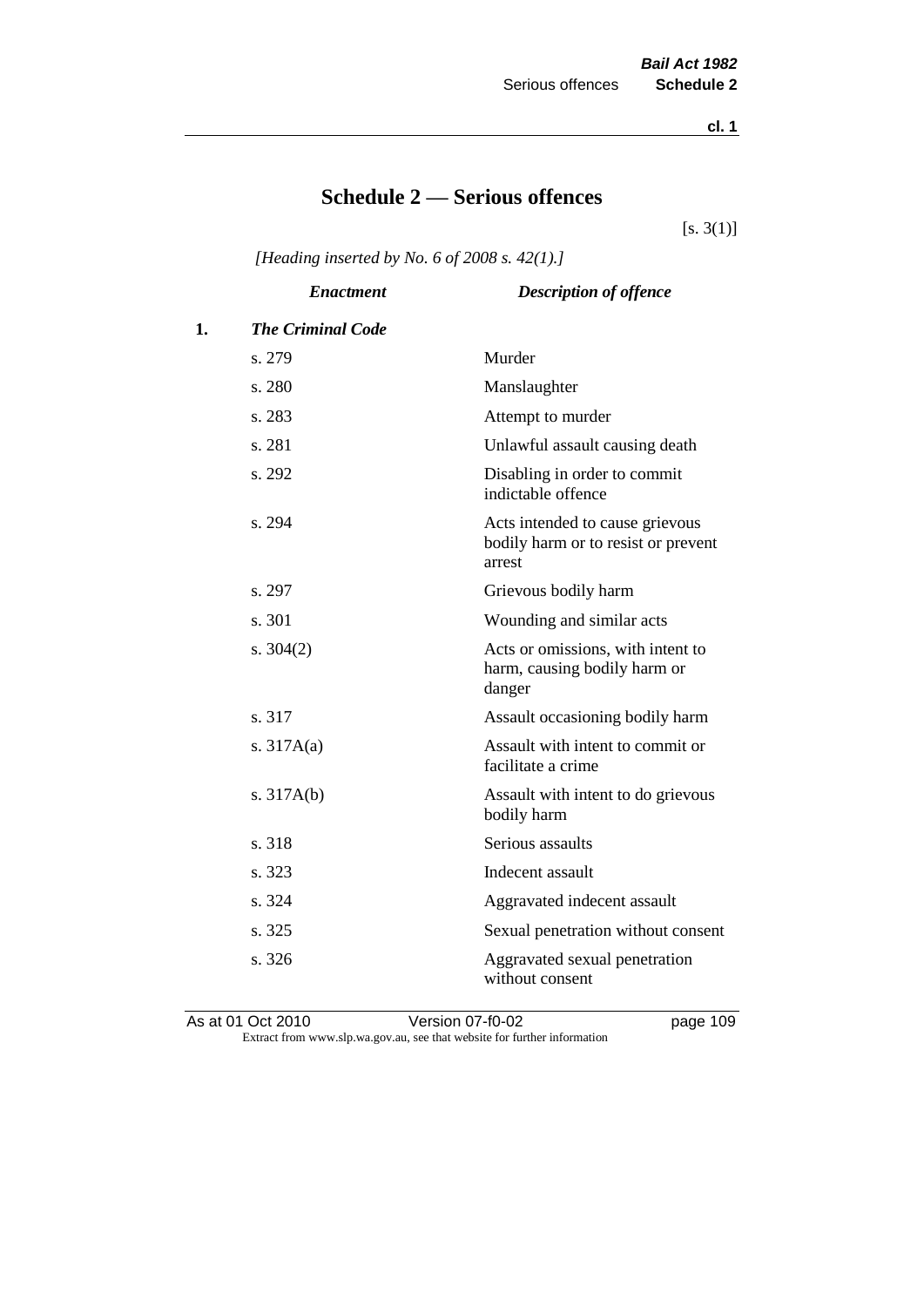**cl. 2**

|     | <b>Enactment</b>                | <b>Description of offence</b>                                                                                                                      |
|-----|---------------------------------|----------------------------------------------------------------------------------------------------------------------------------------------------|
|     | s. 331B                         | Sexual servitude                                                                                                                                   |
|     | s. 331C                         | Conducting business involving<br>sexual servitude                                                                                                  |
|     | s. 331D                         | Deceptive recruiting for<br>commercial sexual services                                                                                             |
|     | s. 332                          | Kidnapping                                                                                                                                         |
|     | s. 333                          | Deprivation of liberty                                                                                                                             |
|     | s. 338E                         | Stalking                                                                                                                                           |
|     | s. 378                          | Stealing a motor vehicle                                                                                                                           |
|     | s. 392                          | Robbery                                                                                                                                            |
|     | s. 393                          | Assault with intent to rob                                                                                                                         |
|     | s. 401                          | <b>Burglary</b>                                                                                                                                    |
|     | s.444                           | Criminal damage, if the property is<br>destroyed or damaged by fire                                                                                |
| 2.  | <b>Bush Fires Act 1954</b>      |                                                                                                                                                    |
|     | s. 32                           | Wilfully lighting a fire or causing a<br>fire to be lit under such<br>circumstances as to be likely to<br>injure or damage a person or<br>property |
| 2a. | <b>Misuse of Drugs Act 1981</b> |                                                                                                                                                    |
|     | s. $6(1)$                       | Offences concerned with<br>prohibited drugs generally                                                                                              |
|     | s. $7(1)$                       | Offences concerned with<br>prohibited plants generally                                                                                             |
|     | s. $33(1)(a)$                   | Attempting to commit an offence<br>under section $6(1)$ or $7(1)$                                                                                  |
|     | s. $33(2)(a)$                   | Conspiracy to commit an offence<br>under s. $6(1)$ or $7(1)$                                                                                       |

page 110 Version 07-f0-02 As at 01 Oct 2010 Extract from www.slp.wa.gov.au, see that website for further information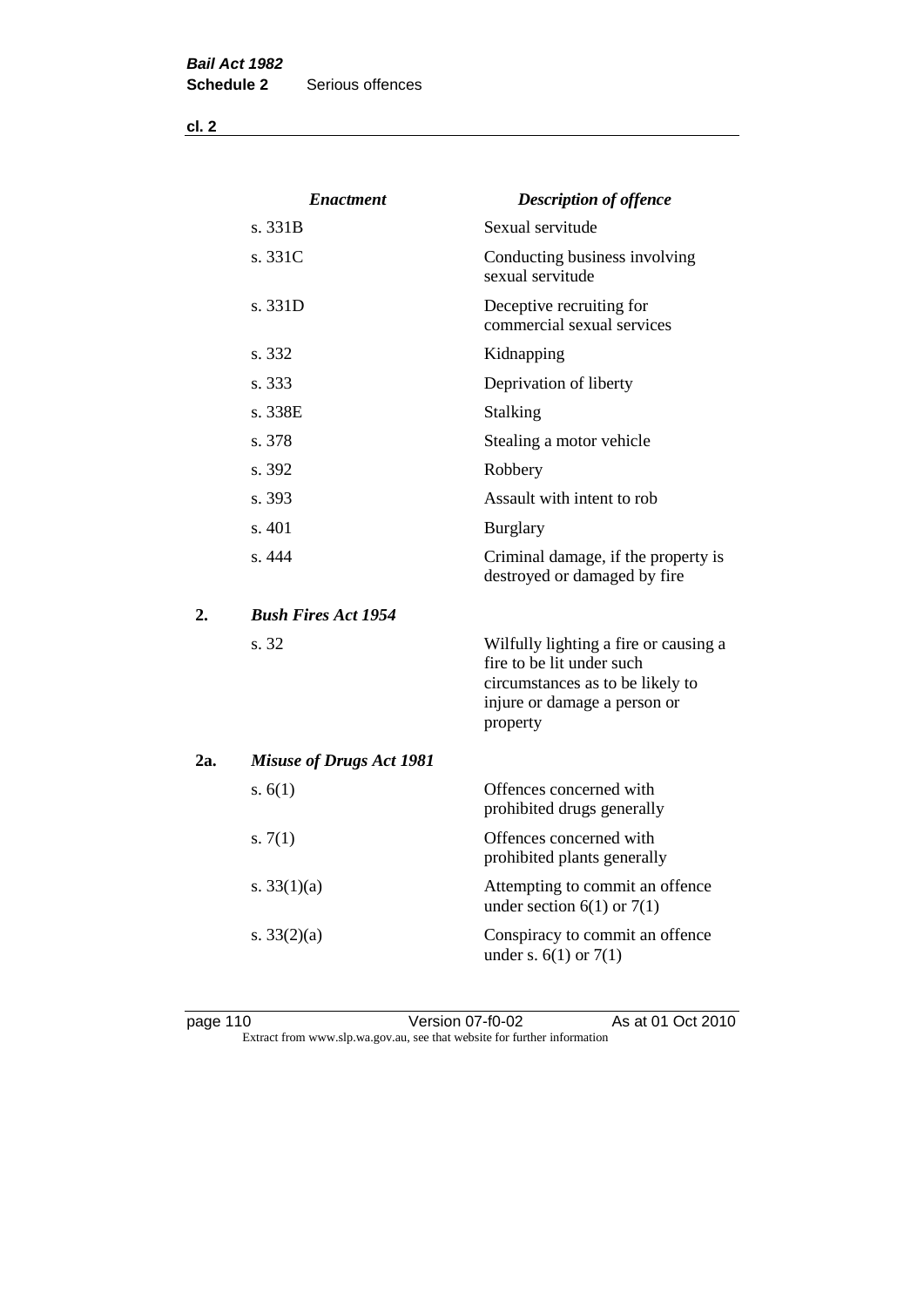**cl. 2b**

|     | <b>Enactment</b>                   |       | <b>Description of offence</b>                                                                                                                                  |
|-----|------------------------------------|-------|----------------------------------------------------------------------------------------------------------------------------------------------------------------|
| 2b. | <b>Restraining Orders Act 1997</b> |       |                                                                                                                                                                |
|     | s. $61(1)$                         | order | Breach of a violence restraining                                                                                                                               |
|     | s. $61(2a)$                        |       | Breach of a police order                                                                                                                                       |
|     | s. $86(2)$                         |       | Breach of a Part VII order under<br>the Justices Act 1902 <sup>3</sup> —                                                                                       |
|     |                                    | (a)   | that under section 86 of the<br><b>Restraining Orders Act 1997</b><br>is taken to be a misconduct<br>restraining order under that<br>Act; and                  |
|     |                                    | (b)   | that shows on the face of the<br>order that the causing or<br>threatening of personal<br>injury by the accused was a<br>ground for the making of the<br>order. |
| 3.  | <b>Road Traffic Act 1974</b>       |       |                                                                                                                                                                |
|     | s. 59                              |       | Dangerous driving causing death,<br>injury, etc.                                                                                                               |
|     | s.59A                              | harm  | Dangerous driving causing bodily                                                                                                                               |

*[Schedule 2 inserted by No. 45 of 1993 s. 11; amended by No. 82 of 1994 s. 13; No. 38 of 1998 s. 4(2); No. 54 of 1998 s. 15; No. 23 of 2001 s. 10(1); No. 4 of 2004 s. 24 and 26; No. 38 of 2004 s. 61; No. 62 of 2004 s. 9(1); No. 84 of 2004 s. 82; No. 6 of 2008 s. 42(2); No. 29 of 2008 s. 24(8).]* 

#### As at 01 Oct 2010 Version 07-f0-02 page 111 Extract from www.slp.wa.gov.au, see that website for further information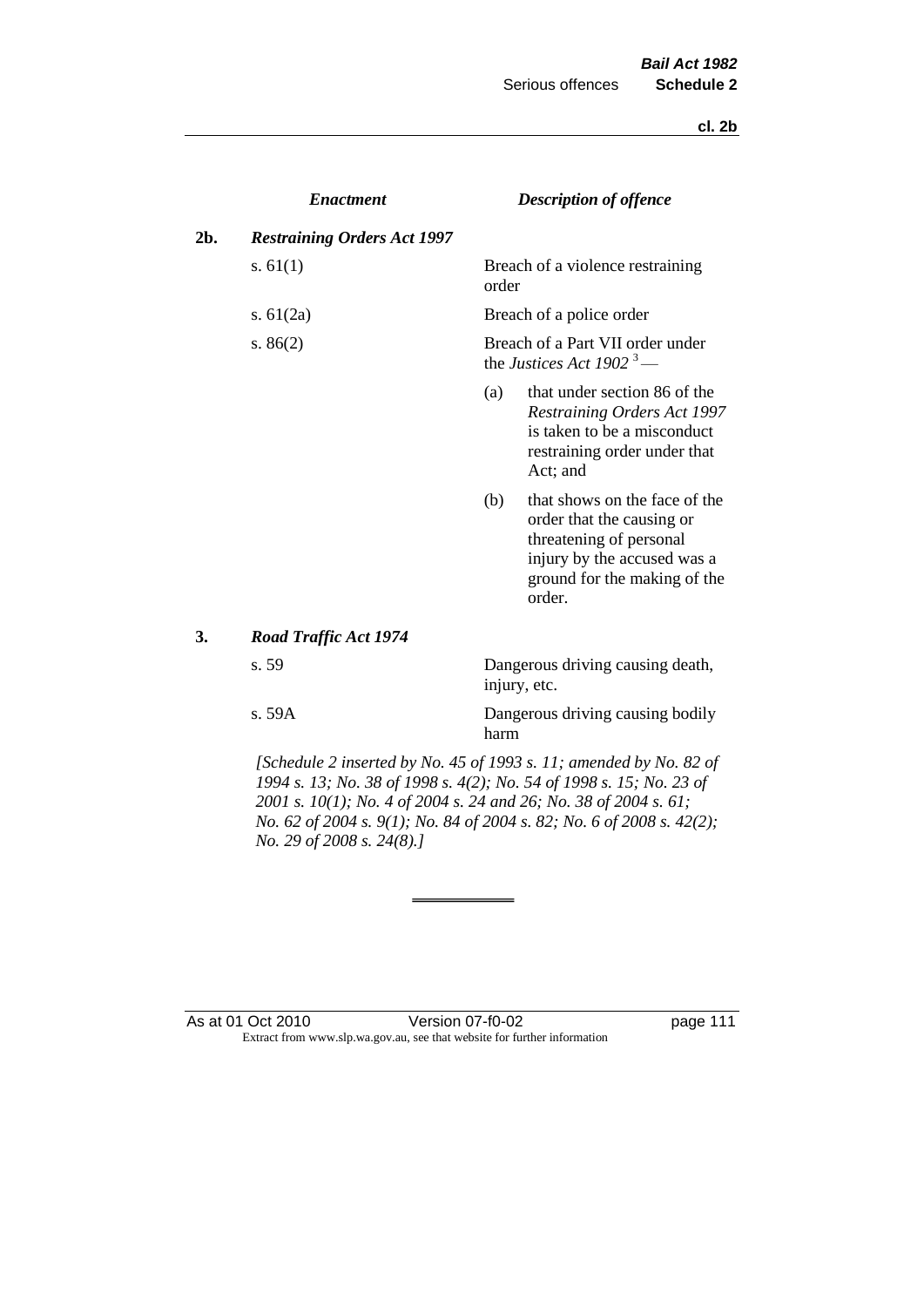# **Notes**

<sup>1</sup> This is a compilation of the *Bail Act 1982* and includes the amendments made by the other written laws referred to in the following table  $^{1M, 1a, 4}$ . The table also contains information about any reprint.

# **Compilation table**

| <b>Short title</b>                                                                                                                                          | <b>Number</b><br>and year | Assent     | Commencement                                                               |
|-------------------------------------------------------------------------------------------------------------------------------------------------------------|---------------------------|------------|----------------------------------------------------------------------------|
| Bail Act 1982                                                                                                                                               | 86 of 1982                |            | 18 Nov 1982 6 Feb 1989 (see s. 2 and<br><i>Gazette</i> 27 Jan 1989 p. 263) |
| Acts Amendment<br>(Abolition of Capital)<br>Punishment) Act 1984<br>Pt. III                                                                                 | 52 of 1984                | 5 Sep 1984 | 3 Oct 1984                                                                 |
| Bail Amendment<br>Act 1984 <sup>5</sup>                                                                                                                     | 74 of 1984                |            | 29 Nov 1984 6 Feb 1989 (see s. 2 and<br><i>Gazette</i> 27 Jan 1989 p. 263) |
| <b>Bail Amendment</b><br>Act 1988                                                                                                                           | 15 of 1988                | 6 Sep 1988 | 6 Feb 1989 (see s. 2 and<br><i>Gazette</i> 27 Jan 1989 p. 263)             |
| Reprint of the Bail Act 1982 under the Reprints Act 1984 and s. 21 of the Bail<br><b>Amendment Act 1988</b> <sup>6</sup> (includes amendments listed above) |                           |            |                                                                            |
| Criminal Law                                                                                                                                                | 70 of 1988                |            | 15 Dec 1988 6 Feb 1989 (see s. 2(2)(b) and                                 |

| Criminal Law<br>Amendment Act 1988<br>Pt.4                                        | 70 of 1988 |             | 15 Dec 1988 6 Feb 1989 (see s. $2(2)(b)$ and<br>Gazette 27 Jan 1989 p. 263) |
|-----------------------------------------------------------------------------------|------------|-------------|-----------------------------------------------------------------------------|
| <b>Acts Amendment</b><br>(Children's Court)<br>Act 1988 Pt. 13                    | 49 of 1988 | 22 Dec 1988 | 1 Dec 1989 (see s. 2 and<br><i>Gazette</i> 24 Nov 1989 p. 4327)             |
| Justices Amendment<br>Act 1989 s. 18                                              | 33 of 1989 | 22 Dec 1989 | 1 Jun 1991 (see s. 2 and<br><i>Gazette</i> 17 May 1991 p. 2455)             |
| <b>Community Corrections</b><br><b>Legislation Amendment</b><br>Act 1990 Pt. 2    | 61 of 1990 | 17 Dec 1990 | 3 Apr 1991 (see s. 2 and<br>Gazette 22 Mar 1991 p. 1209)                    |
| Child Welfare<br>Amendment Act<br>$(No. 2)$ 1990 s. 15                            | 83 of 1990 | 22 Dec 1990 | 1 Aug 1991 (see s. 2 and<br><i>Gazette</i> 1 Aug 1991 p. 3983)              |
| Children's Court of<br>Western Australia<br>Amendment Act<br>$(No. 2)$ 1991 s. 21 | 15 of 1991 | 21 Jun 1991 | 9 Aug 1991 (see s. 2(2) and<br><i>Gazette</i> 9 Aug 1991 p. 4101)           |

**Reprint of the** *Bail Act 1982* **as at 17 Oct 1991** (includes amendments listed above)

page 112 Version 07-f0-02 As at 01 Oct 2010 Extract from www.slp.wa.gov.au, see that website for further information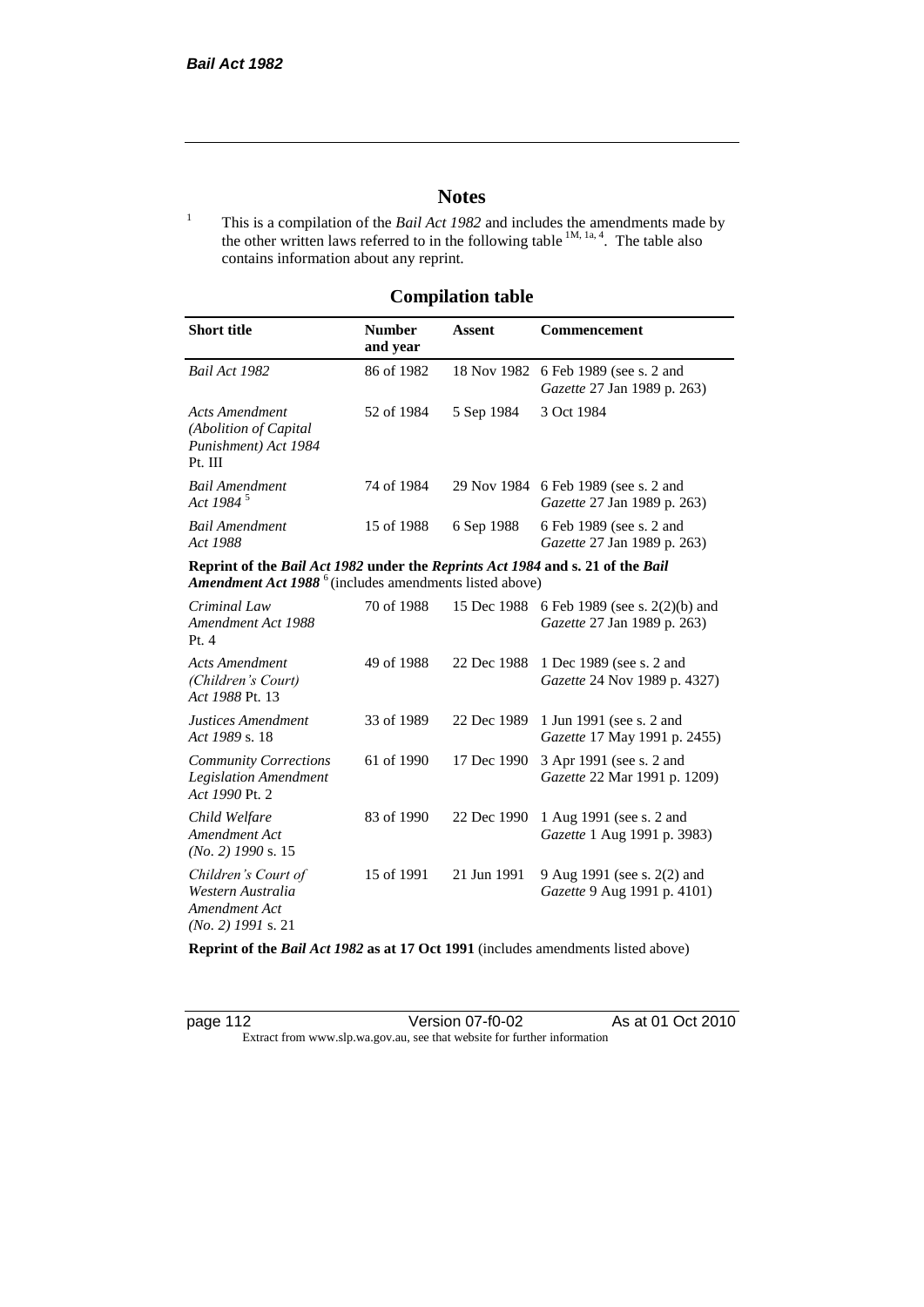| <b>Short title</b>                                                                         | <b>Number</b><br>and year | <b>Assent</b> | <b>Commencement</b>                                                                                                                                                        |
|--------------------------------------------------------------------------------------------|---------------------------|---------------|----------------------------------------------------------------------------------------------------------------------------------------------------------------------------|
| <b>Acts Amendment (Sexual</b><br>Offences) Act 1992 Pt. 3                                  | 14 of 1992                | 17 Jun 1992   | 1 Aug 1992 (see s. 2 and<br>Gazette 28 Jul 1992 p. 3671)                                                                                                                   |
| <b>Acts Amendment</b><br>(Ministry of Justice)<br>Act 1993 Pt. 3 <sup>7</sup>              | 31 of 1993                | 15 Dec 1993   | 1 Jul 1993 (see s. 2)                                                                                                                                                      |
| Criminal Procedure<br>Amendment Act 1993<br>Pt. 2 <sup>8</sup>                             | 45 of 1993                | 20 Dec 1993   | Act other than s. 7-9 and<br>$10(2)(b)$ : 17 Jan 1994 (see<br>s. $2(1)$ ;<br>s. 7-9 and $10(2)(b)$ : 4 Mar 1994<br>(see s. $2(2)$ and <i>Gazette</i><br>4 Mar 1994 p. 915) |
| Criminal Law<br>Amendment Act 1994<br>s. $13(1)$ and $(2)$                                 | 82 of 1994                | 23 Dec 1994   | 20 Jan 1995 (see s. 2(2))                                                                                                                                                  |
| Acts Amendment (Fines,<br>Penalties and<br><b>Infringement Notices</b> )<br>Act 1994 Pt. 3 | 92 of 1994                | 23 Dec 1994   | 1 Jan 1995 (see s. 2(1) and<br>Gazette 30 Dec 1994 p. 7211)                                                                                                                |
| Sentencing<br>(Consequential<br>Provisions) Act 1995 Pt. 5                                 | 78 of 1995                | 16 Jan 1996   | 4 Nov 1996 (see s. 2 and<br>Gazette 25 Oct 1996 p. 5632)                                                                                                                   |
| Coroners Act 1996 s. 61                                                                    | 2 of 1996                 |               | 24 May 1996 7 Apr 1997 (see s. 2 and<br>Gazette 18 Mar 1997 p. 1529)                                                                                                       |
| <b>Mental Health</b><br>(Consequential)<br>Provisions) Act 1996 Pt. 2                      | 69 of 1996                | 13 Nov 1996   | 13 Nov 1997 (see s. 2)                                                                                                                                                     |

**Reprint of the** *Bail Act 1982* **as at 13 Mar 1997** (includes amendments listed above except those in the *Coroners Act 1996* and the *Mental Health (Consequential Provisions) Act 1996*) (corrections in *Gazette* 25 Jul 1997 p. 3909 and 14 Nov 1997 p. 6426)

*Statutes (Repeals and Minor Amendments) Act 1997* s. 21 57 of 1997 15 Dec 1997 15 Dec 1997 (see s. 2(1)) *Criminal Law Amendment Act (No. 1) 1998* s. 4(2) 38 of 1998 25 Sep 1998 23 Oct 1998

As at 01 Oct 2010 Version 07-f0-02 page 113 Extract from www.slp.wa.gov.au, see that website for further information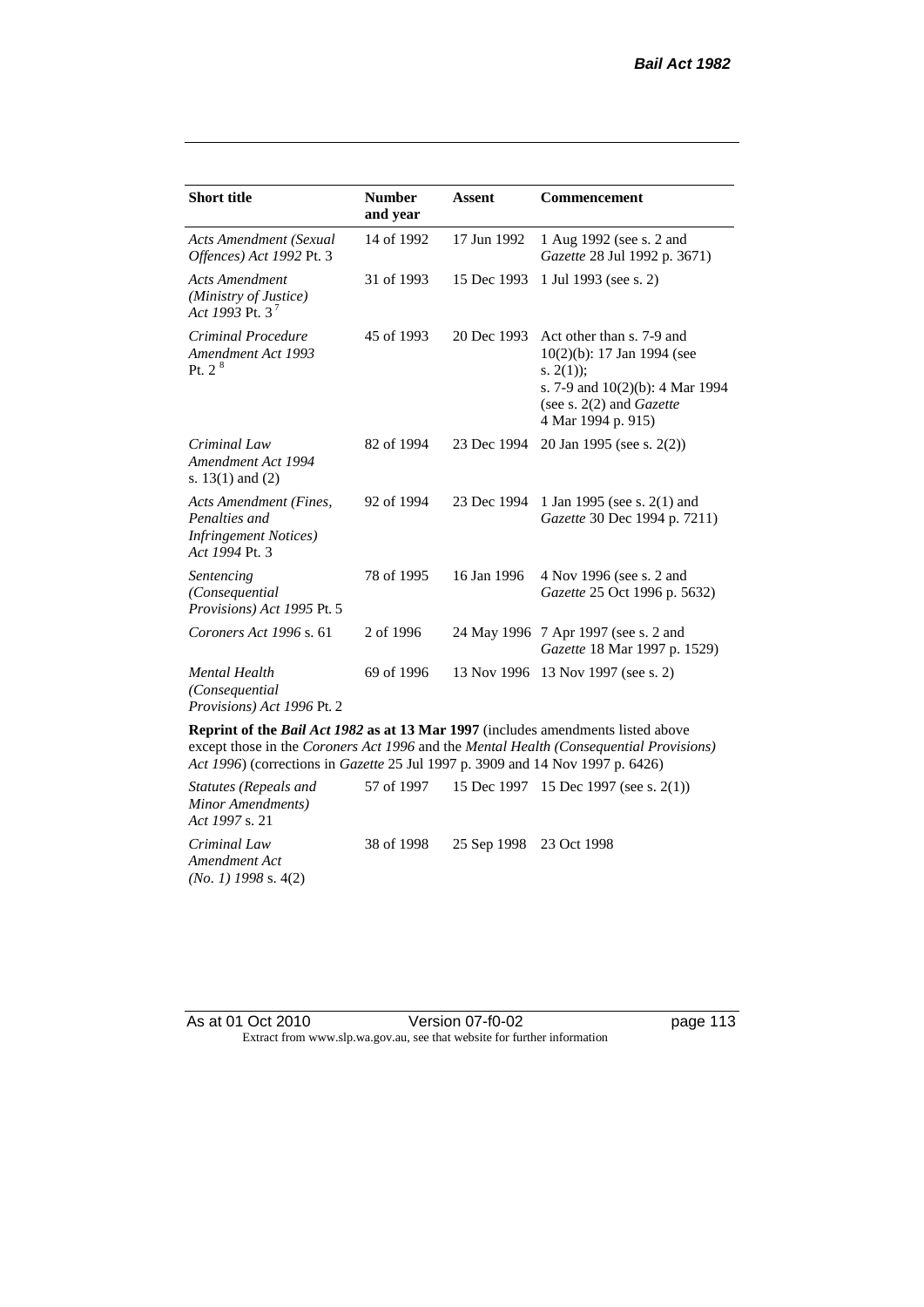| <b>Short title</b>                                                                                                                                 | <b>Number</b><br>and year | Assent      | Commencement                                                                                                                                                                                                                                                                                                                                            |
|----------------------------------------------------------------------------------------------------------------------------------------------------|---------------------------|-------------|---------------------------------------------------------------------------------------------------------------------------------------------------------------------------------------------------------------------------------------------------------------------------------------------------------------------------------------------------------|
| <b>Bail Amendment</b><br>Act 1998 <sup>9</sup>                                                                                                     | 54 of 1998                | 11 Jan 1999 | s. 1 and 2: 11 Jan 1999;<br>Pt. 4 and 7: 15 May 1999<br>(see s. 2 and <i>Gazette</i> )<br>11 May 1999 p. 1905);<br>Pt. 2, 3 and 5 (other than s. 12):<br>8 Mar 2000 (see s. 2 and<br>Gazette 7 Mar 2000 p. 1039);<br>s. 12: 1 Sep 2000 (see s. 2 and<br>Gazette 29 Aug 2000 p. 4985);<br>Pt. 6: 4 Dec 2000 (see s. 2 and<br>Gazette 4 Dec 2000 p. 6799) |
| Reprint of the Bail Act 1982 as at 27 Aug 1999 (includes amendments listed above<br>except those in the Bail Amendment Act 1998 Pt. 2, 3, 5 and 6) |                           |             |                                                                                                                                                                                                                                                                                                                                                         |
| Court Security and<br><b>Custodial Services</b><br>(Consequential<br>Provisions) Act 1999 Pt. 3                                                    | 47 of 1999                | 8 Dec 1999  | 18 Dec 1999 (see s. 2 and<br>Gazette 17 Dec 1999 p. 6175-6)                                                                                                                                                                                                                                                                                             |
| Criminal Law Amendment<br>Act 2001 s. $10(1)$                                                                                                      | 23 of 2001                | 26 Nov 2001 | 24 Dec 2001                                                                                                                                                                                                                                                                                                                                             |
| Criminal Investigation<br>(Identifying People)<br>Act 2002 s. 96                                                                                   | 6 of 2002                 | 4 Jun 2002  | 20 Nov 2002 (see s. 2 and<br>Gazette 19 Nov 2002 p. 5505)                                                                                                                                                                                                                                                                                               |
| Criminal Law (Procedure)<br>Amendment Act 2002 Pt. 4<br>Div. 1                                                                                     | 27 of 2002                | 25 Sep 2002 | 27 Sep 2002 (see s. 2 and<br>Gazette 27 Sep 2002 p. 4875)                                                                                                                                                                                                                                                                                               |
| Sentencing Legislation<br>Amendment and Repeal<br>Act 2003 s. 29(3) and 37                                                                         | 50 of 2003                | 9 Jul 2003  | s. 29(3): 31 Aug 2003 (see s. 2)<br>and Gazette 29 Aug 2003<br>p. 3833);<br>s. 37: 15 May 2004 (see s. 2 and<br>Gazette 14 May 2004 p. 1445)                                                                                                                                                                                                            |
| Acts Amendment and<br>Repeal (Courts and Legal<br>Practice) Act 2003 s. 88<br>and 121 <sup>10</sup>                                                | 65 of 2003                | 4 Dec 2003  | 1 Jan 2004 (see s. 2 and Gazette<br>30 Dec 2003 p. 5722)                                                                                                                                                                                                                                                                                                |
| <b>Statutes (Repeals and</b><br>Minor Amendments)<br>Act 2003 s. 29                                                                                | 74 of 2003                | 15 Dec 2003 | 15 Dec 2003 (see s. 2)                                                                                                                                                                                                                                                                                                                                  |
| Criminal Code Amendment<br>Act 2004 s. 24, 26 and 58                                                                                               | 4 of 2004                 | 23 Apr 2004 | 21 May 2004 (see s. 2)                                                                                                                                                                                                                                                                                                                                  |

page 114 Version 07-f0-02 As at 01 Oct 2010 Extract from www.slp.wa.gov.au, see that website for further information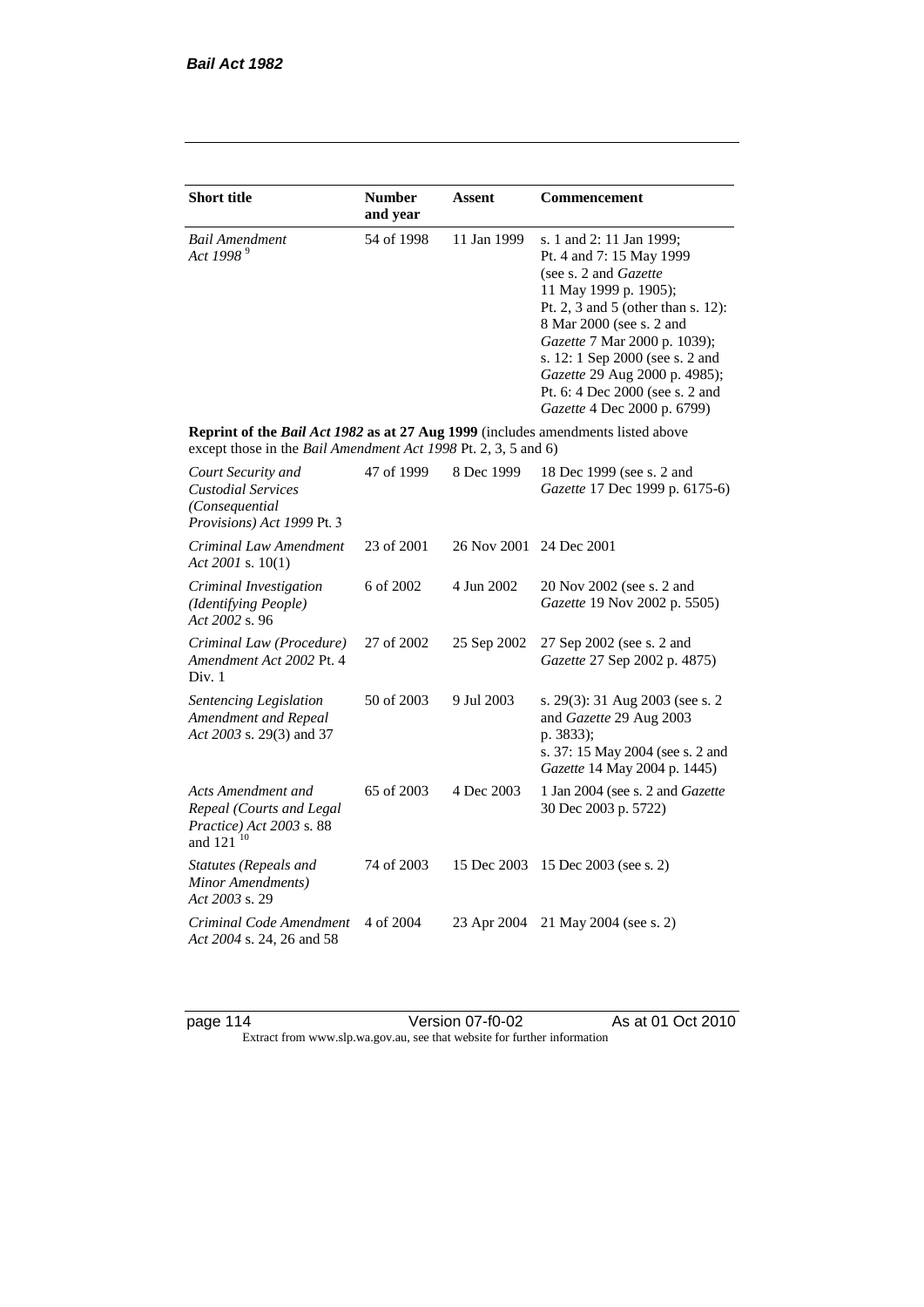| <b>Short title</b>                                                                                                                                                                                                                                                                                                                                                                                                                                     | <b>Number</b><br>and year | <b>Assent</b> | Commencement                                                                                                                                                                                                                                             |  |
|--------------------------------------------------------------------------------------------------------------------------------------------------------------------------------------------------------------------------------------------------------------------------------------------------------------------------------------------------------------------------------------------------------------------------------------------------------|---------------------------|---------------|----------------------------------------------------------------------------------------------------------------------------------------------------------------------------------------------------------------------------------------------------------|--|
| Sentencing Legislation<br>Amendment Act 2004 s. 13                                                                                                                                                                                                                                                                                                                                                                                                     | 27 of 2004                | 14 Oct 2004   | 31 May 2006 (see s. 2 and<br>Gazette 30 May 2006 p. 1965)                                                                                                                                                                                                |  |
| Children and Community<br>Services Act 2004 s. 251                                                                                                                                                                                                                                                                                                                                                                                                     | 34 of 2004                | 20 Oct 2004   | 1 Mar 2006 (see s. 2 and<br>Gazette 14 Feb 2006 p. 695)                                                                                                                                                                                                  |  |
| <b>Acts Amendment (Family</b><br>and Domestic Violence)<br>Act 2004 Pt. 3                                                                                                                                                                                                                                                                                                                                                                              | 38 of 2004                | 9 Nov 2004    | 1 Dec 2004 (see s. 2 and<br>Gazette 26 Nov 2004 p. 5309)                                                                                                                                                                                                 |  |
| Acts Amendment (Court of<br>Appeal) Act 2004 s. 28                                                                                                                                                                                                                                                                                                                                                                                                     | 45 of 2004                | 9 Nov 2004    | s. $28(1)$ , (2) and (4) (other than<br>the amendment to s. $7A(1)$ :<br>1 Feb 2005 (see. s. 2 and<br>Gazette 14 Jan 2005 p. 163);<br>s. $28(3)$ and $(4)$ (the<br>amendment to s. $7A(1)$ :<br>2 May 2005 (see. s. 2 and<br>Gazette 14 Jan 2005 p. 163) |  |
| <b>Courts Legislation</b><br>Amendment and Repeal<br>Act 2004 s. 141 $^{11}$                                                                                                                                                                                                                                                                                                                                                                           | 59 of 2004                | 23 Nov 2004   | 1 May 2005 (see s. 2 and<br>Gazette 31 Dec 2004 p. 7128)                                                                                                                                                                                                 |  |
| Misuse of Drugs<br>Amendment Act 2004 s. 9(1)                                                                                                                                                                                                                                                                                                                                                                                                          | 62 of 2004                | 24 Nov 2004   | 1 Jan 2005 (see s. 2 and <i>Gazette</i><br>10 Dec 2004 p. 5965)                                                                                                                                                                                          |  |
| Criminal Procedure and<br>Appeals (Consequential and<br>Other Provisions) Act 2004<br>Pt. 3 and s. 82 and 83                                                                                                                                                                                                                                                                                                                                           | 84 of 2004                | 16 Dec 2004   | 2 May 2005 (see s. 2 and<br>Gazette 31 Dec 2004 p. 7129<br>(correction in Gazette<br>7 Jan 2005 p. 53))                                                                                                                                                  |  |
| <b>Reprint 5: The Bail Act 1982 as at 1 Apr 2005</b> (includes amendments listed above except<br>those in the Sentencing Legislation Amendment Act 2004, the Acts Amendment (Court of<br>Appeal) Act 2004 s. 28(3) and (4) (the amendment to s. 7A(1)), the Children and<br>Community Services Act 2004, the Courts Legislation Amendment and Repeal Act 2004<br>and the Criminal Procedure and Appeals (Consequential and Other Provisions) Act 2004) |                           |               |                                                                                                                                                                                                                                                          |  |

| Planning and Development<br>(Consequential and<br><b>Transitional Provisions</b> )<br>Act 2005 s. 15 | 38 of 2005 |            | 12 Dec 2005 9 Apr 2006 (see s. 2 and<br><i>Gazette</i> 21 Mar 2006 p. 1078) |
|------------------------------------------------------------------------------------------------------|------------|------------|-----------------------------------------------------------------------------|
| Criminal Investigation<br>(Consequential Provisions)<br>Act 2006 Pt. 2                               | 59 of 2006 |            | 16 Nov 2006 1 Jul 2007 (see s. 2 and <i>Gazette</i><br>22 Jun 2007 p. 2838) |
| <b>Prisons and Sentencing</b><br><b>Legislation Amendment</b><br>Act 2006 Pt. 5                      | 65 of 2006 | 8 Dec 2006 | 4 Apr 2007 (see s. 2 and Gazette<br>3 Apr 2007 p. 1491)                     |

**Reprint 6: The** *Bail Act 1982* **as at 14 Sep 2007** (includes amendments listed above)

| As at 01 Oct 2010 | Version 07-f0-02                                                         | page 115 |
|-------------------|--------------------------------------------------------------------------|----------|
|                   | Extract from www.slp.wa.gov.au, see that website for further information |          |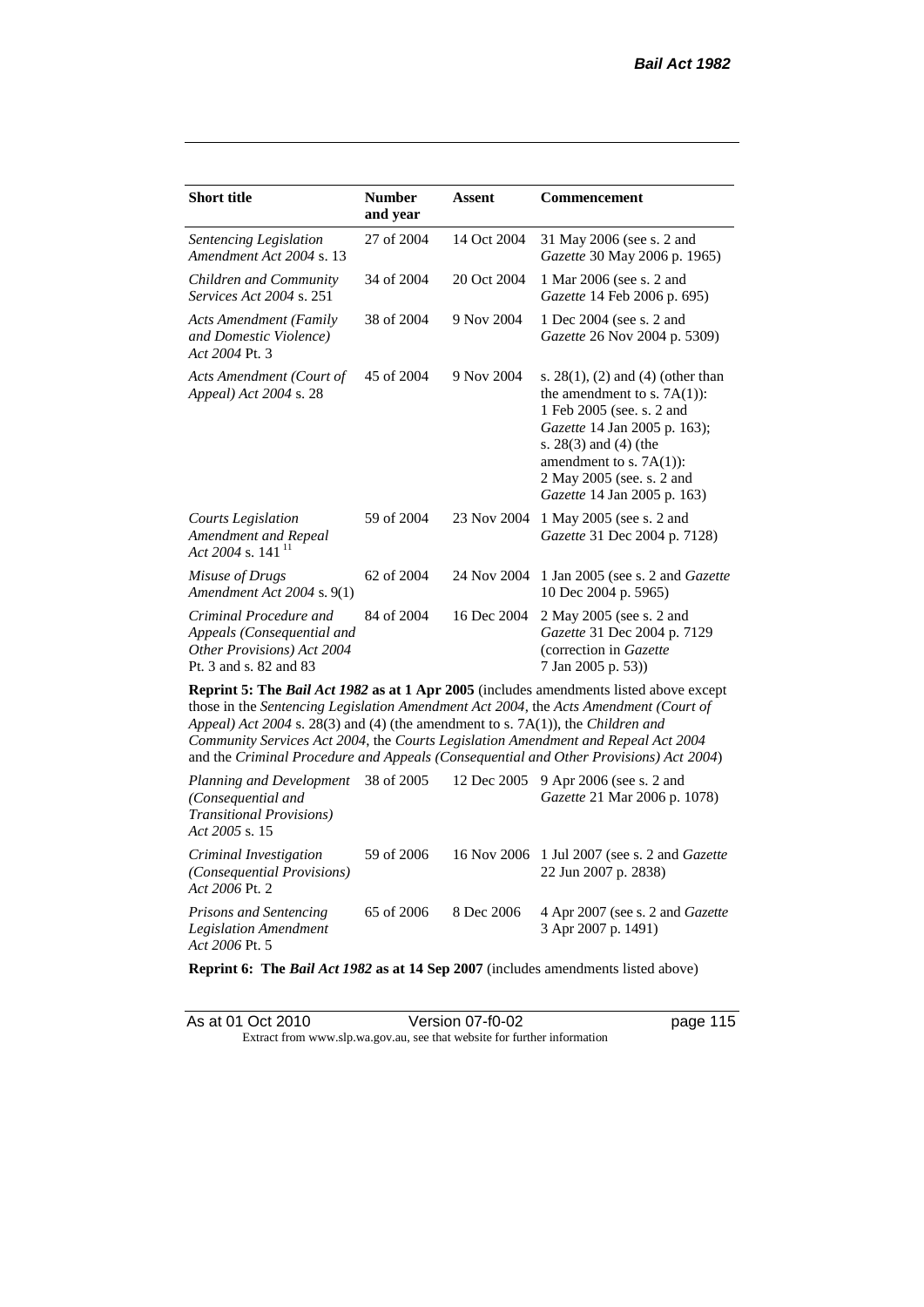| <b>Short title</b>                                                               | <b>Number</b><br>and year | Assent      | <b>Commencement</b>                                                    |
|----------------------------------------------------------------------------------|---------------------------|-------------|------------------------------------------------------------------------|
| Criminal Law and Evidence 2 of 2008<br>Amendment Act 2008 s. 56                  |                           | 12 Mar 2008 | 27 Apr 2008 (see s. 2 and<br>Gazette 24 Apr 2008 p. 1559)              |
| Bail Amendment Act 2008<br>Pt. $2^{12}$                                          | 6 of 2008                 | 31 Mar 2008 | 1 Mar 2009 (see s. 2(b) and<br><i>Gazette</i> 27 Feb 2009 p. 511)      |
| <b>Medical Practitioners</b><br>Act 2008 Sch. 3 cl. 4                            | 22 of 2008                |             | 27 May 2008 1 Dec 2008 (see s. 2 and Gazette<br>25 Nov 2008 p. 4989)   |
| Criminal Law Amendment<br><i>(Homicide)</i> Act 2008 s. 24                       | 29 of 2008                | 27 Jun 2008 | 1 Aug $2008$ (see s. $2(d)$ and<br><i>Gazette</i> 22 Jul 2008 p. 3353) |
| Reprint 7: The Bail Act 1982 as at 6 Mar 2009 (includes amendments listed above) |                           |             |                                                                        |
| Police Amendment<br>Act 2009 s. 12                                               | 42 of 2009                | 3 Dec 2009  | 13 Mar 2010 (see s. 2(b) and<br><i>Gazette</i> 12 Mar 2010 p. 941)     |

<sup>1M</sup> Under the *Cross-border Justice Act 2008* section 14, in order to give effect to that Act, this Act must be applied with the modifications prescribed by the *Crossborder Justice Regulations 2009* Part 3 Division 3 as if this Act had been altered in that way. If a modification is to replace or insert a numbered provision, the new provision is identified by the superscript 1M appearing after the provision number. If a modification is to replace or insert a definition, the new definition is identified by the superscript 1M appearing after the defined term.

<sup>1a</sup> On the date as at which this compilation was prepared, provisions referred to in the following table had not come into operation and were therefore not included in this compilation. For the text of the provisions see the endnotes referred to in the table.

#### **Provisions that have not come into operation**

| <b>Short title</b>                                                                                     | <b>Number</b><br>and year | Assent      | <b>Commencement</b>                                                       |
|--------------------------------------------------------------------------------------------------------|---------------------------|-------------|---------------------------------------------------------------------------|
| <b>Machinery of Government</b><br>(Miscellaneous<br>Amendments) Act 2006 Pt. 3<br>Div. $1^{13}$        | 28 of 2006                | 26 Jun 2006 | To be proclaimed (see s. 2)                                               |
| <b>Health Practitioner</b><br><b>Regulation National Law</b><br>$(WA)$ Act 2010<br>Pt. 5 Div. $4^{15}$ | 35 of 2010                |             | 30 Aug 2010 18 Oct 2010 (see s. 2(b) and<br>Gazette 1 Oct 2010 p. 5075-6) |

<sup>2</sup> Repealed by the *Sentencing Legislation Amendment and Repeal Act 2003*.

| page 116 |  |  |
|----------|--|--|
|          |  |  |

Version 07-f0-02 As at 01 Oct 2010 Extract from www.slp.wa.gov.au, see that website for further information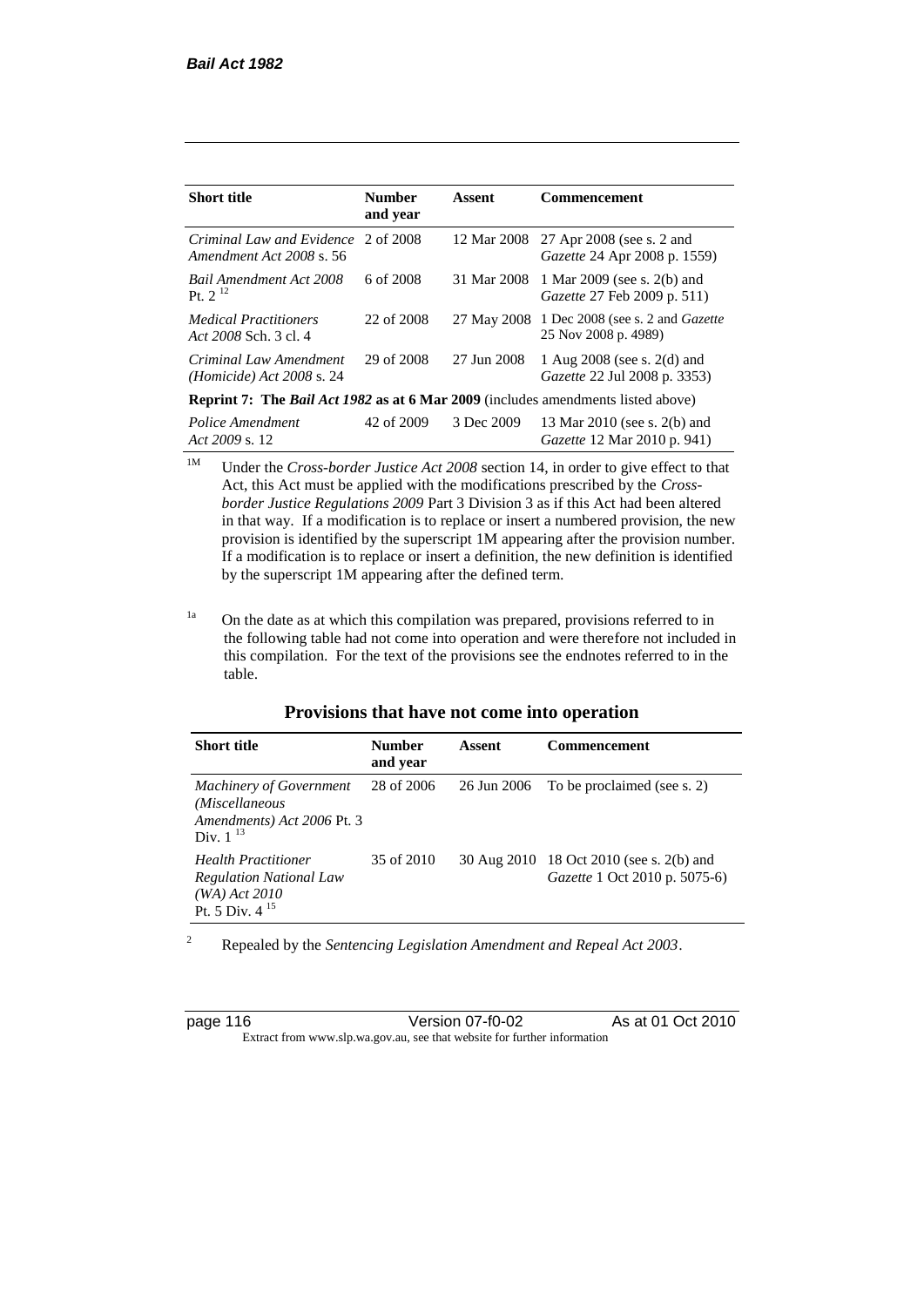".

- <sup>3</sup> The short title of the *Justices Act 1902* was changed to the *Criminal Procedure (Summary) Act 1902* by the *Courts Legislation Amendment and Repeal Act 2004*  s. 25. The Act was then repealed by the *Criminal Procedure and Appeal (Consequential and Other Provisions) Act 2004.*
- <sup>4</sup> The amendment in the *Sentencing Legislation Amendment and Repeal Act 1999* s. 26 had not come into operation when it was repealed by the *Sentencing Legislation Amendment and Repeal Act 2003* s. 31.
- <sup>5</sup> The *Bail Amendment Act 1984* s. 10 and 11 were repealed by the *Bail Amendment Act 1988* s. 20.
- <sup>6</sup> The *Bail Act 1982* was not in operation at the time when the reprint was compiled, but the reprinting was authorised by the *Bail Amendment Act 1988* s. 21.
- <sup>7</sup> The *Acts Amendment (Ministry of Justice) Act 1993* Pt. 19 is a transitional provision that is of no further effect.
- <sup>8</sup> The *Criminal Procedure Amendment Act 1993* s. 13 is a transitional provision that is of no further effect.
- <sup>9</sup> The *Bail Amendment Act 1998* s. 6(2) is a transitional provision that is of no further effect.
- <sup>10</sup> The *Acts Amendment and Repeal (Courts and Legal Practice) Act 2003* s. 97 reads as follows:
- .<br>د د

.<br>cc

#### **97. References to Crown Solicitor**

If in a written law or other document or instrument there is a reference to the Crown Solicitor that reference may, where the context so requires, be read as if it had been amended to be a reference to the State Solicitor.

- <sup>11</sup> The amendment in the *Courts Legislation Amendment and Repeal Act 2004* s. 141 (amending Sch. 1 Pt. A cl. 4) is not included because the clause it sought to amend had been amended by the *Acts Amendment (Court of Appeal) Act 2004* s. 28(4) before the amendment purported to come into operation.
- <sup>12</sup> The *Bail Amendment Act 2008* s. 6(2), 9(4)-(11), 10(2), 11(3), 15(5)-(8), 16(2), 18(4)-(5), 21(3), 22(2), 23(4), 24(6)-(7), 27(2)-(3), 28(6), 30(4)-(5), 31(2)-(3), 32(3)-(4), 33(6), 40(2), 41(5)-(9), 42(3) and 44 read as follows:

#### **6. Section 4A inserted and transitional provision**

(2) The *Bail Act 1982* section 4A as inserted by subsection (1) applies to appearances in court referred to in subsection (1)(a) of that section that occur after the commencement of this section.

As at 01 Oct 2010 **Version 07-f0-02** page 117 Extract from www.slp.wa.gov.au, see that website for further information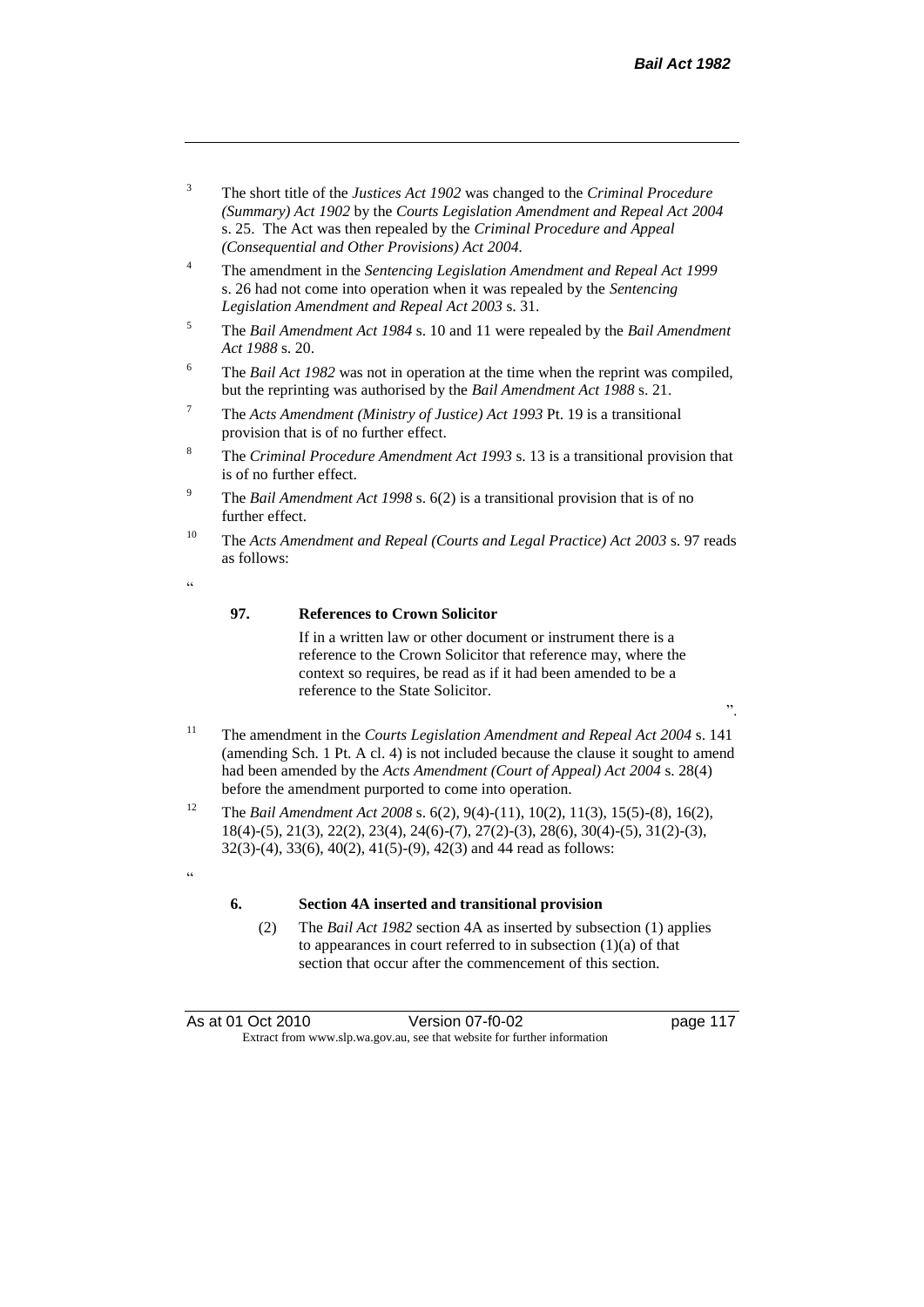#### **9. Section 7A replaced by sections 7A to 7F, related amendments to sections 8 and 21 and transitional provisions**

- (4) The *Bail Act 1982* section 7A as inserted by subsection (1) applies in relation to appearances in court coming within the *Bail Act 1982* section 7(1) that occur after the commencement of this section.
- (5) The *Bail Act 1982* section 7B(3) as inserted by subsection (1) applies so as to enable an accused who is detained in custody after the commencement of this section to make an application allowed for by that subsection.
- (6) The *Bail Act 1982* section 7B(4) as inserted by subsection (1) applies in relation to appearances in court coming within that subsection that occur after the commencement of this section.
- (7) The *Bail Act 1982* section 7B(5) as inserted by subsection (1) applies in relation to an accused who is in custody on the commencement of this section as if the reference in section  $7B(5)(a)$  to an application under subsection (3) included a reference to an application under the *Bail Act 1982* as in force immediately before the commencement of this section.
- (8) The *Bail Act 1982* section 7C(2) as inserted by subsection (1) applies in relation to appearances in court coming within that subsection that occur after the commencement of this section.
- (9) The *Bail Act 1982* section 7D as inserted by subsection (1) applies to any subsequent consideration of bail referred to in section 7D(1) that occurs after the commencement of this section.
- (10) The *Bail Act 1982* section 7E as inserted by subsection (1) applies to any trial as defined in section 7E(2), or part of a trial, that takes place after the commencement of this section.
- (11) The *Bail Act 1982* section 7F(2) as inserted by subsection (1) applies in relation to a pending application for bail under the *Bail Act 1982* section 7A(1), as in force immediately before the commencement of this section, as if it were an application for bail under the *Bail Act 1982* section 7F(1) as inserted by subsection  $(1)$ .

#### **10. Section 9 amended and transitional provision**

(2) The *Bail Act 1982* section 9(1)(b) as amended by subsection (1) applies to any consideration of a case for bail that occurs after the commencement of this section.

page 118 Version 07-f0-02 As at 01 Oct 2010 Extract from www.slp.wa.gov.au, see that website for further information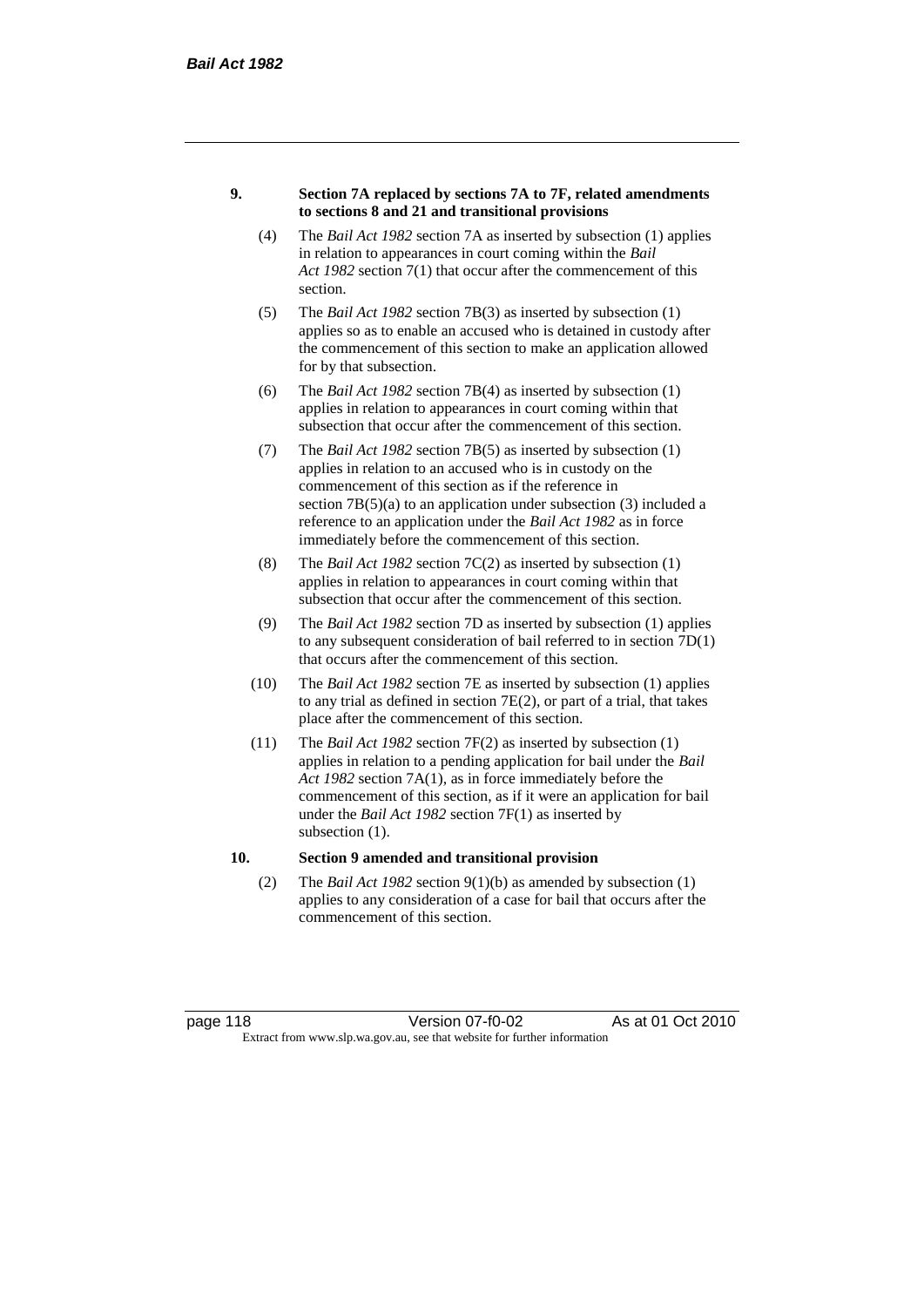#### **11. Section 11 amended and transitional provision**

(3) A certificate under the *Bail Act 1982* section 11(2) as in force immediately before the commencement of this section that has not been fully acted upon is to be treated after that commencement as a certificate under the *Bail Act 1982* section 11(3) as inserted by subsection  $(2)$ .

#### **15. Section 14 amended and transitional provisions**

- (5) The *Bail Act 1982* section 14(4)(a)(i) as inserted by subsection (4) applies in respect of a child charged with an offence on or after the commencement.
- (6) The *Bail Act 1982* section 14(4)(a)(ii) as inserted by subsection (4) applies in respect of an accused committed to the District Court on or after the commencement for trial or sentence.
- (7) The *Bail Act 1982* section 14(4)(b) as inserted by subsection (4) applies in respect of any power referred to in the *Bail Act 1982* section 14(1) that is exercised, or could be exercised, on or after the commencement by any other judicial officer as defined in that paragraph.
- (8) In subsections (5), (6) and (7) *commencement* means the commencement of subsection (4).

#### **16. Sections 15A and 15B inserted and transitional provision**

(2) The *Bail Act 1982* sections 15A and 15B as inserted by subsection (1) apply to a bail decision, as defined in section 15A(1), made after the commencement of this section by a judge referred to in section 15A(2).

#### **18. Section 28 amended, related amendments to sections 35, 49, 51 and 58 and Schedule 1 and transitional provisions**

- (4) A bail undertaking that has effect under the *Bail Act 1982* immediately before the commencement of this section continues to have effect, on and after that commencement, as if it were a bail undertaking described in the *Bail Act 1982* section 28(2) as amended by subsection (1).
- (5) A surety undertaking that has effect under the *Bail Act 1982* immediately before the commencement of this section continues to have effect, on and after that commencement, as if it were a surety undertaking within the meaning of the *Bail Act 1982* section 35(1) as amended by subsection (3).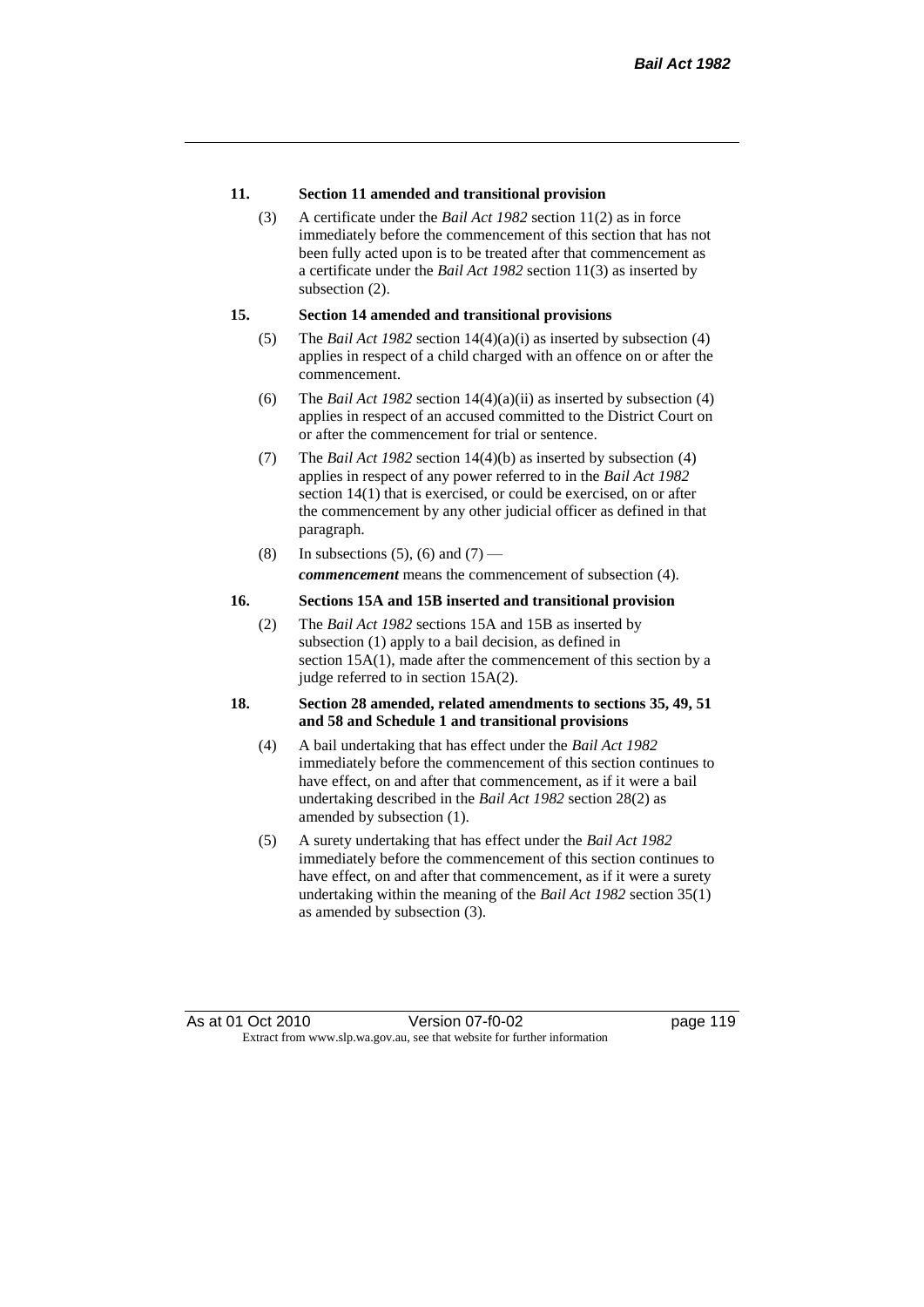#### **21. Section 31 amended and transitional provision**

(3) The *Bail Act 1982* section 31 as amended by this section applies in relation to any adjournment or committal to which it refers that occurs after the commencement of this section.

#### **22. Section 31A inserted and transitional provision**

(2) The *Bail Act 1982* section 31A as inserted by subsection (1) applies to any trial as defined in section 31A(1), or part of a trial, that takes place after the commencement of this section.

#### **23. Section 32 amended and transitional provision**

(4) The *Bail Act 1982* section 32 as amended by this section applies in relation to oral notifications given, and written notices given or sent, after the commencement of this section.

#### **24. Section 36 replaced, related amendments to sections 3, 37, 39, 40, 41 and 42 and transitional provisions**

- (6) The *Bail Act 1982* section 36(1) as inserted by subsection (1) applies to any decision as to whether a person should be approved as a surety that has to be made after the commencement of this section.
- (7) The *Bail Act 1982* section 36(2) as inserted by subsection (1) applies to any grant of bail that occurs after the commencement of this section.

#### **27. Section 44 replaced and transitional provisions**

- (2) The *Bail Act 1982* section 44 as inserted by subsection (1) applies to a surety undertaking whether entered into before or after the commencement of this section.
- (3) For the purposes of subsection (2), if a surety undertaking entered into before the commencement of this section contains a provision of the kind referred to in the *Bail Act 1982* section 44(2) as in force before that commencement, the provision is to be taken to be a provision of the kind referred to in the *Bail Act 1982*  section 44(5) as inserted by subsection (1).

#### **28. Section 45 amended and transitional provision**

(6) The *Bail Act 1982* section 45 as amended by subsection (1) applies to notices given for the purposes of the *Bail Act 1982* section 44(5) after the commencement of this section.

#### **30. Section 49 amended, related amendment to section 67 and transitional provisions**

(4) Subject to subsection (5), the *Bail Act 1982* section 49 as amended by this section applies in relation to a failure by an accused to

page 120 Version 07-f0-02 As at 01 Oct 2010 Extract from www.slp.wa.gov.au, see that website for further information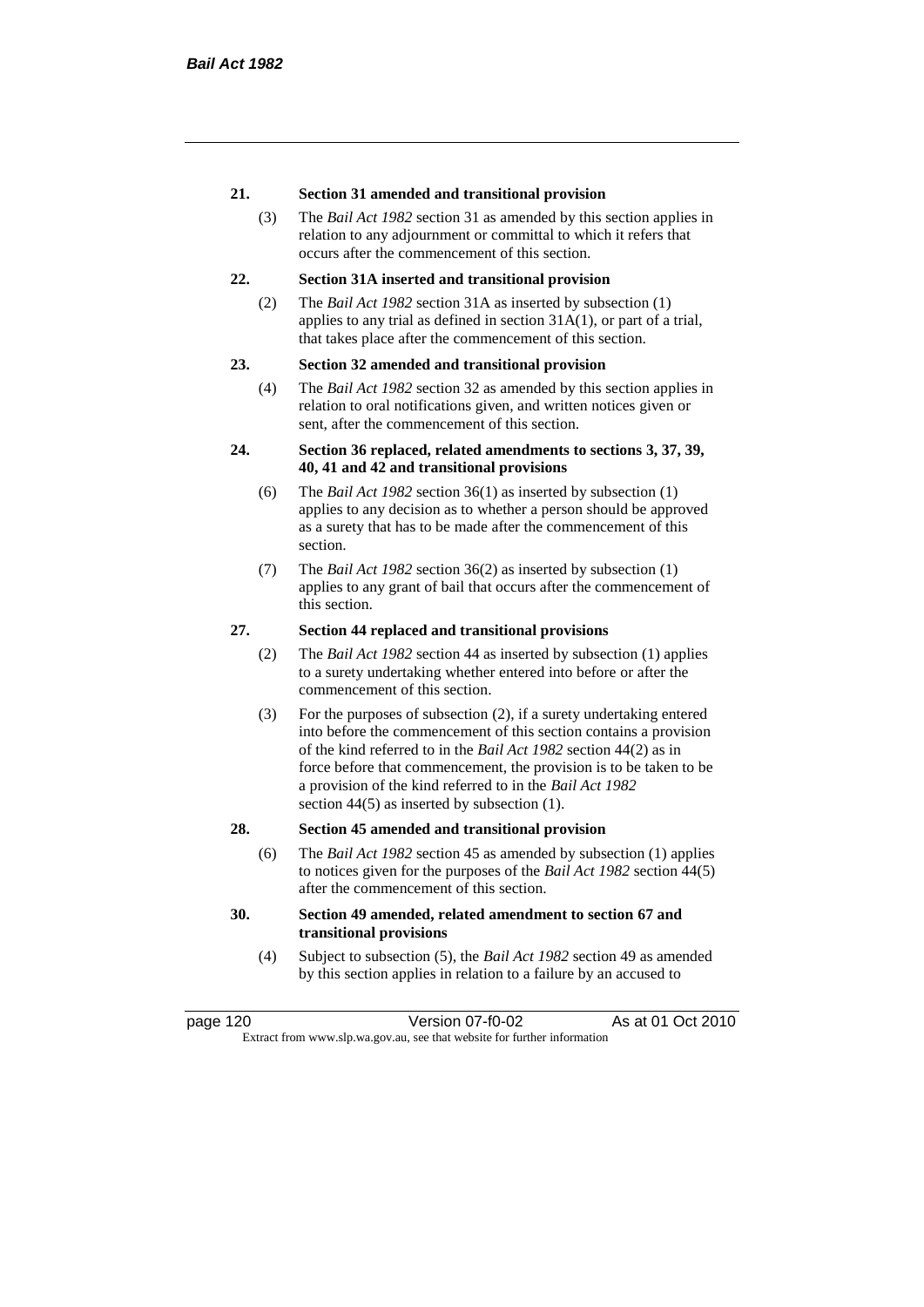comply with any requirement of the accused's bail undertaking irrespective of when the failure occurred.

(5) Any proceedings under the *Bail Act 1982* section 49 in progress immediately before the commencement of this section may be continued after that commencement as if this section had not come into operation.

#### **31. Section 51A inserted and transitional provisions**

- (2) Subject to subsection (3), the *Bail Act 1982* section 51A as inserted by this section applies for the purpose of prosecuting an offence described in subsection (1) of that section irrespective of when the offence occurred.
- (3) Any prosecution for an offence referred to in subsection (2) in progress immediately before the commencement of this section may be continued after that commencement as if this section had not come into operation.

#### **32. Section 52 amended and transitional provisions**

- (3) Subject to subsection (4), the *Bail Act 1982* section 52 as amended by this section applies for the purpose of prosecuting an offence described in subsection (1) of that section irrespective of when the offence occurred.
- (4) Any prosecution for an offence referred to in subsection (3) in progress immediately before the commencement of this section may be continued after that commencement as if this section had not come into operation.

#### **33. Section 54 amended, related amendment to section 46 and transitional provision**

- (6) Despite the amendments made by subsections (1) to (4), the *Bail Act 1982* section 54 as in force immediately before the commencement of this section continues to apply in relation to —
	- (a) an accused arrested under subsection (2)(a) of that section; and
	- (b) an application made under subsection (2)(b) of that section,

before that commencement.

#### **40. Section 66B inserted and transitional provision**

(2) The *Bail Act 1982* section 66B as inserted by subsection (1) applies in relation to any bail proceedings, as defined in section 66B, conducted after the commencement of this section irrespective of when those proceedings were initiated.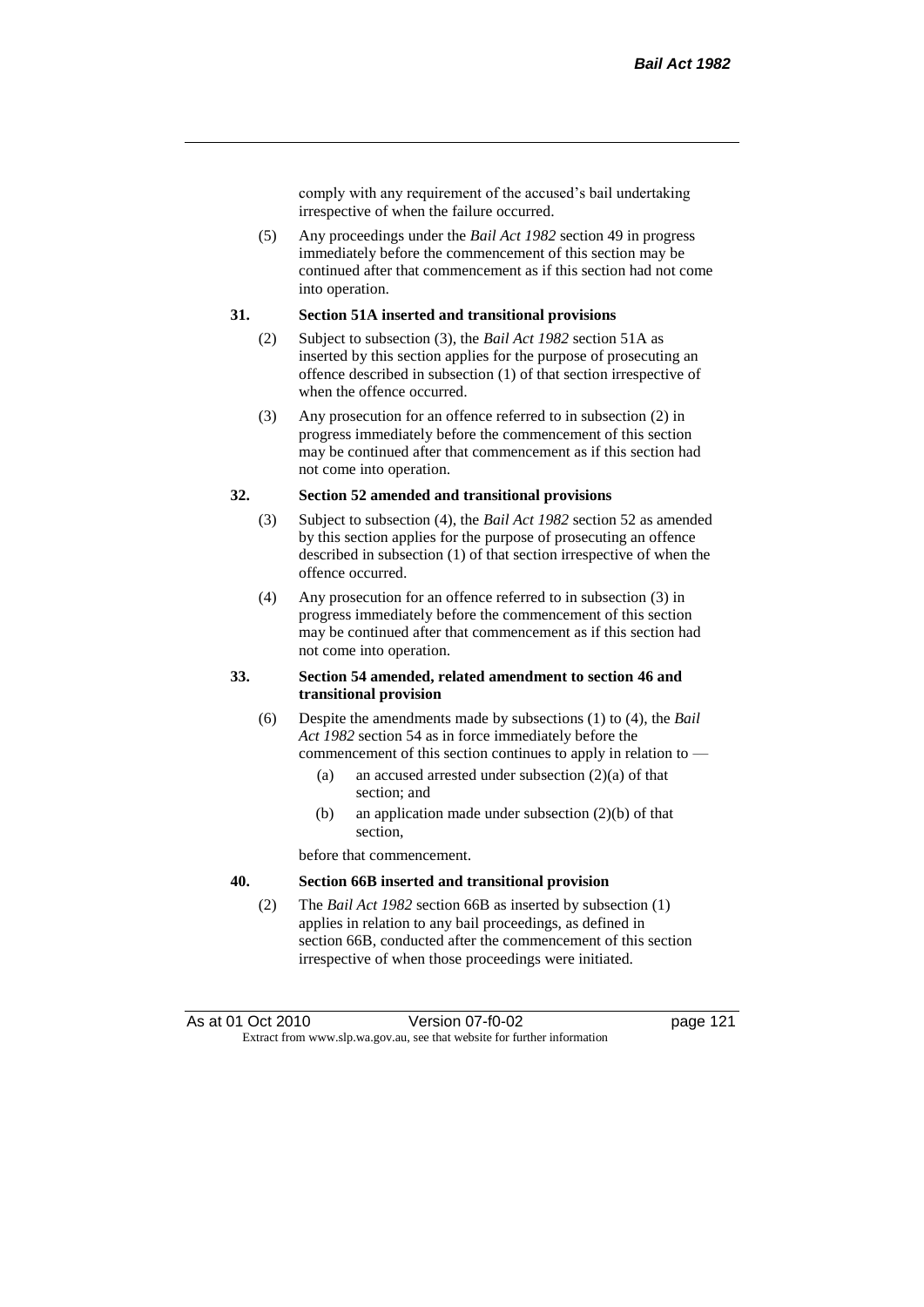#### **41. Schedule 1 amended and transitional provisions**

- (5) The *Bail Act 1982* Schedule 1 Part B clause 1A as inserted by subsection  $(3)(b)$  applies in respect of —
	- (a) a grant or refusal of bail; or
	- (b) a dispensation from the requirement for bail,

coming within that clause that occurs after the commencement of subsection (3)(b).

- (6) The *Bail Act 1982* Schedule 1 Part B clause 3 as inserted by subsection (3)(e) applies in relation to a refusal of bail for an initial appearance that occurs after the commencement of subsection  $(3)(e)$ .
- (7) The *Bail Act 1982* Schedule 1 Part C clause 3C as inserted by subsection (4)(e) applies to any consideration of a case for bail that occurs after the commencement of subsection (4)(e).
- (8) The *Bail Act 1982* Schedule 1 Part C clauses 4 and 4A as inserted by subsection (4)(f) apply to any consideration of a case for bail that occurs after the commencement of subsection (4)(f).
- (9) The *Bail Act 1982* Schedule 1 Part C clause 7 as amended by subsection (4)(i) applies to any grant of bail that occurs after the commencement of subsection (4)(i).

#### **42. Schedule 2 amended and transitional provision**

- (3) A reference in
	- (a) the *Bail Act 1982* section 16A; or
	- (b) the *Bail Act 1982* Schedule 1 Part C clause 3A or 3B,

to a serious offence includes a reference to an offence against *The Criminal Code* section 283 committed, or alleged to have been committed, before the commencement of this section.

#### **44. Transitional regulations**

- (1) If this Part does not provide sufficiently for a matter or issue of a transitional nature that arises as a result of the amendments made to the *Bail Act 1982* by this Part, the Governor may make regulations (the *transitional regulations*) prescribing all matters that are required, necessary or convenient to be prescribed for providing for the matter or issue.
- (2) The transitional regulations may provide that specified provisions of the *Bail Act 1982* or this Part —
	- (a) do not apply; or
	- (b) apply with specified modifications,

to or in relation to any matter.

page 122 Version 07-f0-02 As at 01 Oct 2010 Extract from www.slp.wa.gov.au, see that website for further information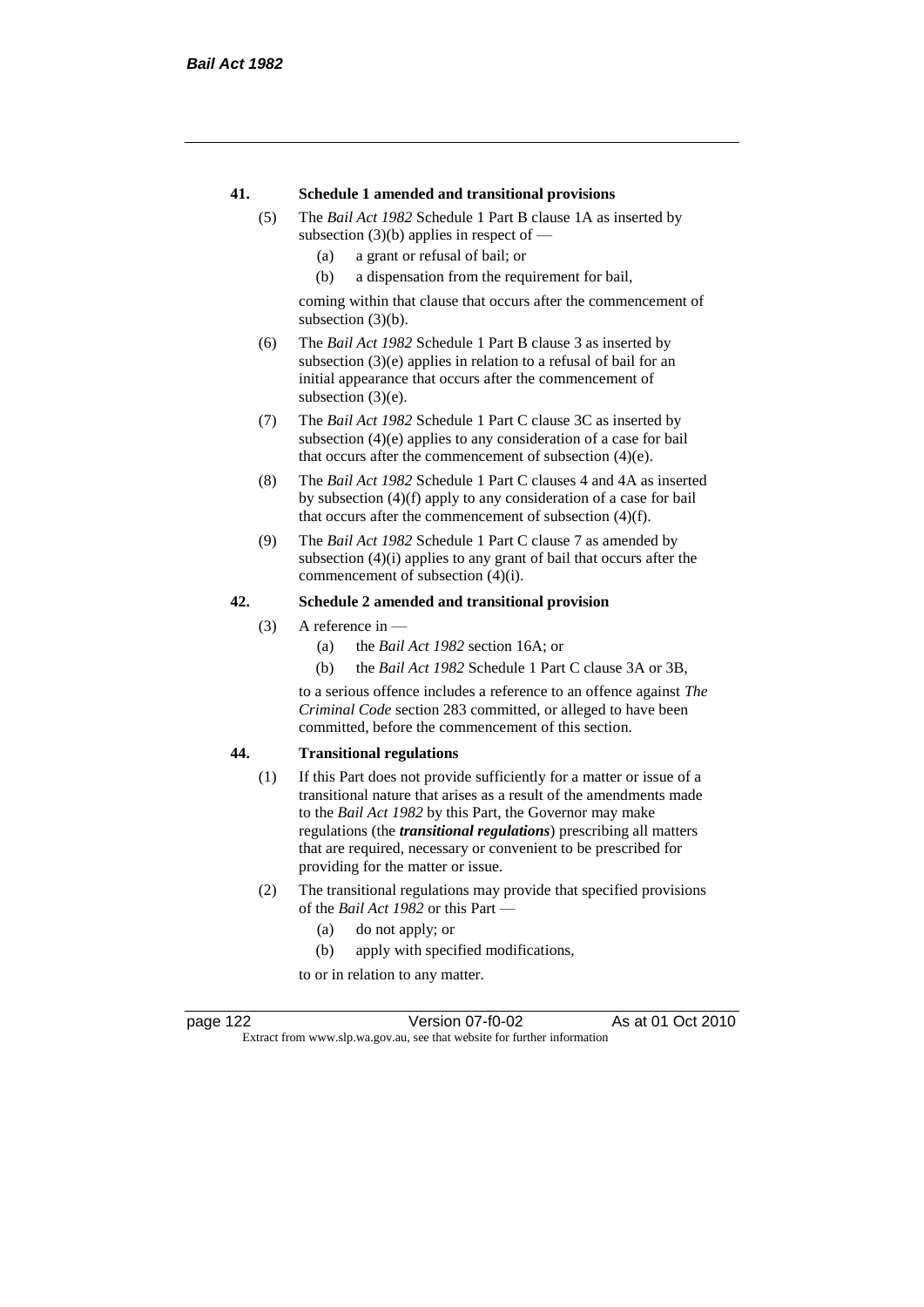- (3) If the transitional regulations provide that a specified state of affairs is to be taken to have existed, or not to have existed, on and from a day that is earlier than the day on which the transitional regulations are published in the *Gazette* but not earlier than the commencement of this section, the transitional regulations have effect according to their terms.
- (4) In subsections (2) and (3) *specified* means specified or described in the transitional regulations.
- (5) If the transitional regulations contain a provision referred to in subsection (3), the provision does not operate so as —
	- (a) to affect in a manner prejudicial to any person (other than the State or an authority of the State), the rights of that person existing before the day of publication of those regulations; or
	- (b) to impose liabilities on any person (other than the State or an authority of the State) in respect of anything done or omitted to be done before the day of publication of those regulations.
- <sup>13</sup> On the date as at which this reprint was prepared, the *Machinery of Government (Miscellaneous Amendments) Act 2006* Pt. 3 Div. 1 had not come into operation. It reads as follows:

# **Part 3 — Attorney General, and Justice**

### **Division 1 —** *Bail Act 1982*

#### **30. The Act amended**

The amendments in this Division are to the *Bail Act 1982*.

#### **31. Section 3 amended**

- (1) Section 3(1) is amended as follows:
	- (a) by inserting the following definitions in the appropriate alphabetical positions —
- .<br>"

<u>، د</u>

*CEO* means the chief executive officer of the Department; *Department* means the department of the Public Service principally assisting in the administration of this Act;

";

".

As at 01 Oct 2010 Version 07-f0-02 page 123 Extract from www.slp.wa.gov.au, see that website for further information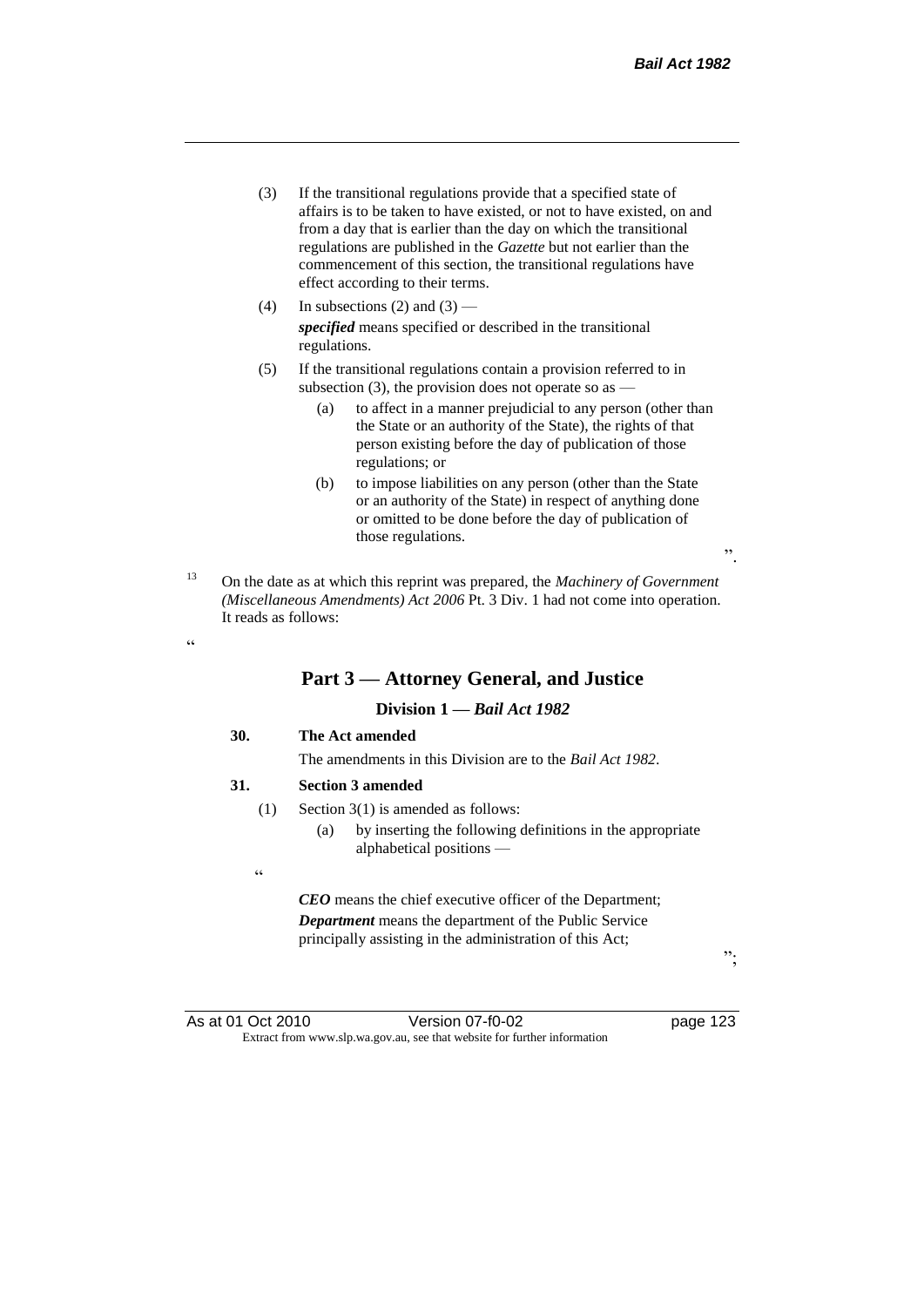- (b) in the definition of "authorised community services officer" in paragraph (a) by deleting "(Justice)" in both places where it occurs  $14$ ;
- (c) by deleting the definition of "CEO (Justice)"  $14$ .
- (2) Section 3(5) is amended by deleting "department of which he is the chief executive officer" and inserting instead —
	- " Department ".

#### **32. Section 66A amended** <sup>14</sup>

Section 66A(2) is amended by deleting "department of which the CEO (Justice) is the chief executive officer" and inserting instead —

" Department ".

### **33. Various references to CEO (Justice) changed to CEO** <sup>14</sup>

Each provision listed in the Table to this section is amended by deleting "CEO (Justice)" in each place where it occurs and inserting instead —

| ,,<br>cc<br>CEC                |                                                                        |
|--------------------------------|------------------------------------------------------------------------|
|                                | Table                                                                  |
| s. $3(5)$                      | s. 50E                                                                 |
| s. $24A(4)$                    | s. $50F(1)$ , (3), (4) and (5)                                         |
| s. 27A                         | s.50H                                                                  |
| s. $50A$                       | s. 50J                                                                 |
| s. $50C(4)(a)$ and (b)         | s. $50L(1)$                                                            |
| s. $50D(1)(a)$                 | Sch. 1 Part D cl. $3(3)(e)$                                            |
| Note:<br>deleting "(Justice)". | The headings to sections 27A, 50A, 50E, 50F and 50J will be altered by |

- <sup>14</sup> The amendments to the *Bail Act 1982* in the *Machinery of Government (Miscellaneous Amendments) Act 2006* Pt. 3 Div. 1 cl. 31(1)(b) and (c), cl. 32 and 33 would conflict with amendments by the *Prisons and Sentencing Legislation Amendment Act 2006* Pt. 5.
- <sup>15</sup> On the date as at which this compilation was prepared, the *Health Practitioner Regulation National Law (WA) Act 2010* Pt. 5 Div. 4 had not come into operation. It reads as follows:

#### **Division 4 —** *Bail Act 1982* **amended**

### **28. Act amended**

This Division amends the *Bail Act 1982*.

page 124 Version 07-f0-02 As at 01 Oct 2010 Extract from www.slp.wa.gov.au, see that website for further information

".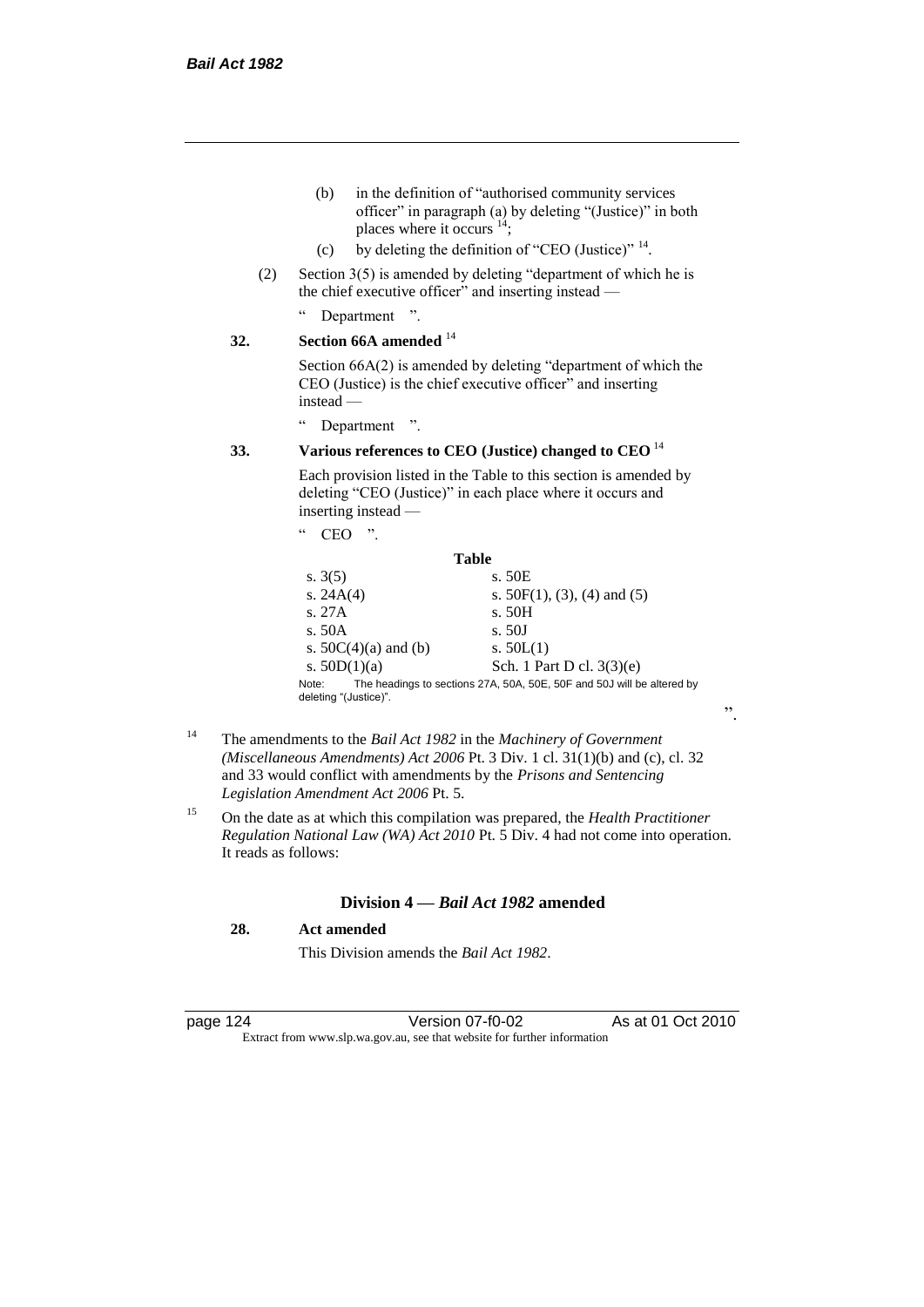### **29. Schedule 1 amended**

In Schedule 1 Part D clause 2(7) delete the definition of *medical practitioner* and "and" after it and insert:

*medical practitioner* means a person registered under the *Health Practitioner Regulation National Law (Western Australia)* in the medical profession;

As at 01 Oct 2010 Version 07-f0-02 page 125 Extract from www.slp.wa.gov.au, see that website for further information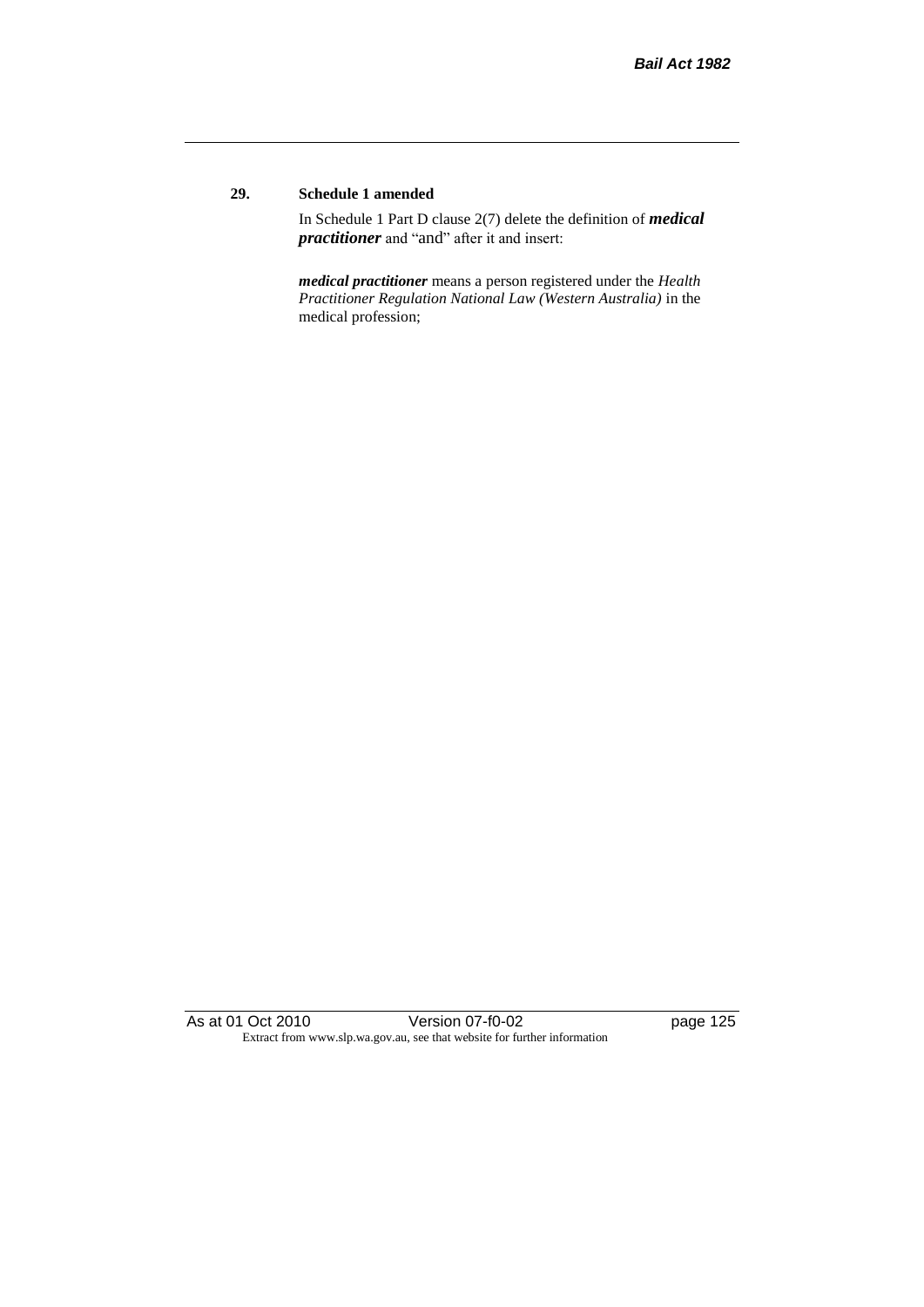### **Defined Terms**

# **Defined Terms**

[This is a list of terms defined and the provisions where they are defined. The list is not part of the law.]

| <b>Defined Term</b> | Provision(s) |
|---------------------|--------------|
|                     |              |
|                     |              |
|                     |              |
|                     |              |
|                     |              |
|                     |              |
|                     |              |
|                     |              |
|                     |              |
|                     |              |
|                     |              |
|                     |              |
|                     |              |
|                     |              |
|                     |              |
|                     |              |
|                     |              |
|                     |              |
|                     |              |
|                     |              |
|                     |              |
|                     |              |
|                     |              |
|                     |              |
|                     |              |
|                     |              |
|                     |              |
|                     |              |
|                     |              |
|                     |              |
|                     |              |
|                     |              |
|                     |              |
|                     |              |
|                     |              |
|                     |              |
|                     |              |
|                     |              |
|                     |              |

page  $126$ 

Version  $07 - 10 - 02$ Extract from www.slp.wa.gov.au, see that website for further information

As at 01 Oct 2010